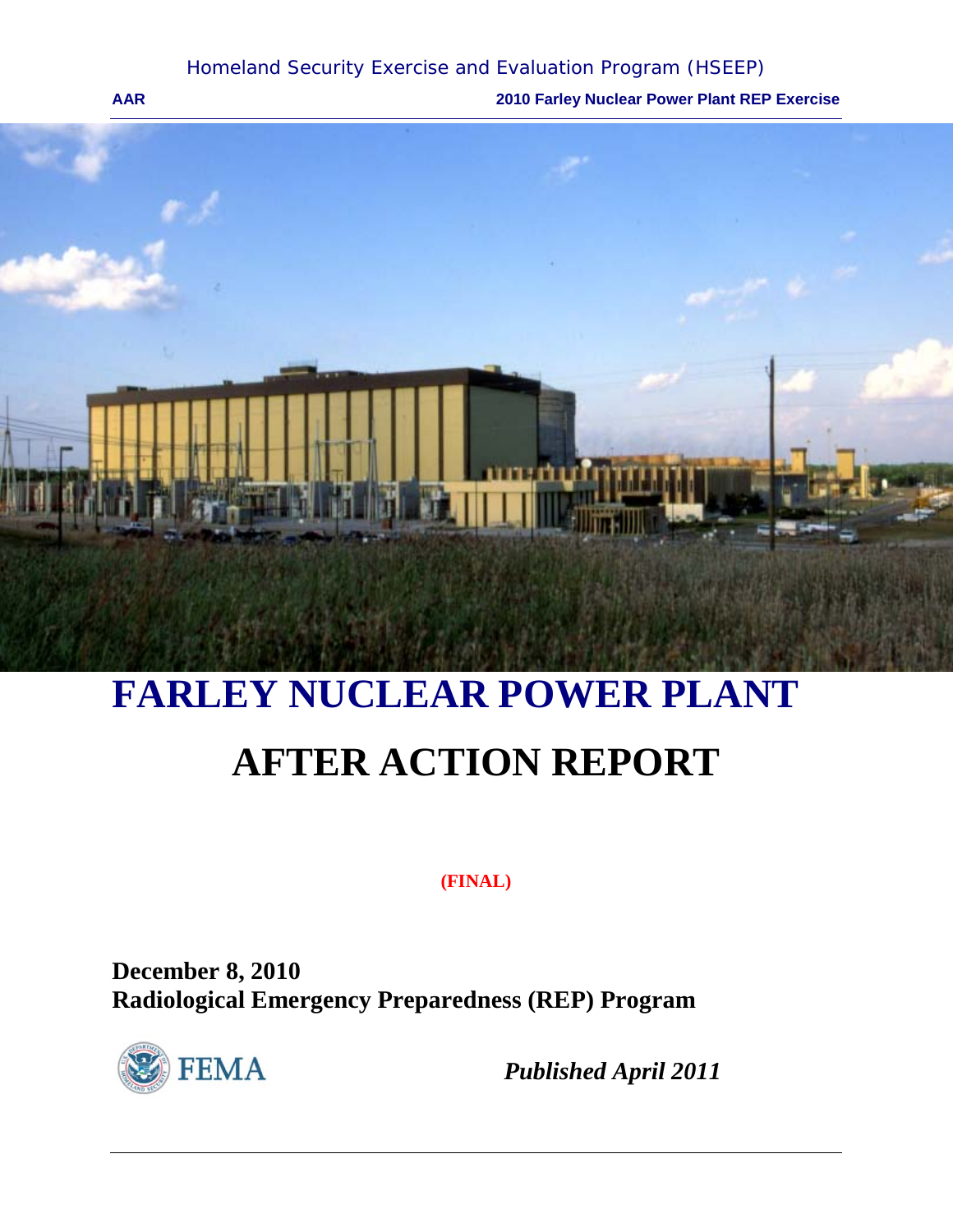This page is intentionally blank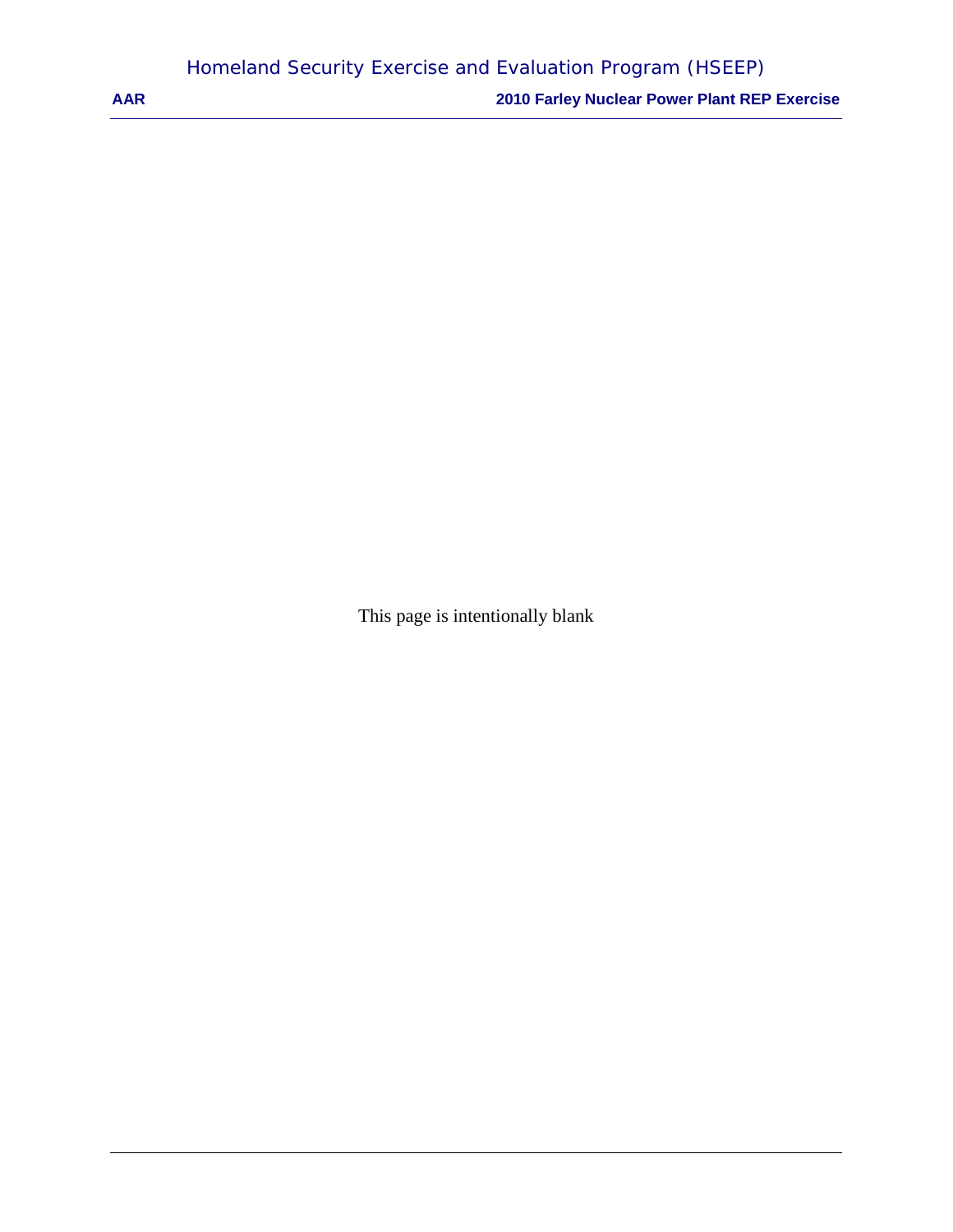<span id="page-2-0"></span>

# **Administrative Handling Instructions**

- 1. This After Action Report (AAR) for the 2010 Farley Nuclear Power Plant (FNP) Radiological Emergency Preparedness, Plume Phase Emergency Planning Zone (EPZ) Exercise is considered a public document.
- 2. Points of Contact:

Federal:

Randall Hecht **Lawrence Robertson** South Section Chief Central Section Chief FEMA Region IV FEMA Region IV 3003 Chamblee-Tucker Road 3003 Chamblee-Tucker Road Atlanta, Georgia 30341-4122 Atlanta, Georgia 30341-4122 770/220-3147 770/220-5466

State of Alabama:

LaTonya B. Stephens, REP Planner Donald E. Williamson, M.D. Alabama Emergency State Health Officer Management Agency AL Department of Public Health 5898 County Line Road 41 201 Monroe Street Post Office Drawer 2160 Post Office Box 303017 205/280-2200 334/206-5300

Stephen Clark, REP Program Director Charles Brown Management Agency 40 Inverness Center Parkway 935 East Confederate Avenue, SE Post Office Box 1295 Post Office Box 18055 Birmingham, Alabama 3520-1295 Atlanta, Georgia 30316-0055 205/992-7421 404/635-7233

Clanton, Alabama 35046-2160 Montgomery, Alabama 36130-3017

#### State of Georgia: Southern Company:

Georgia Emergency Southern Nuclear Operating Company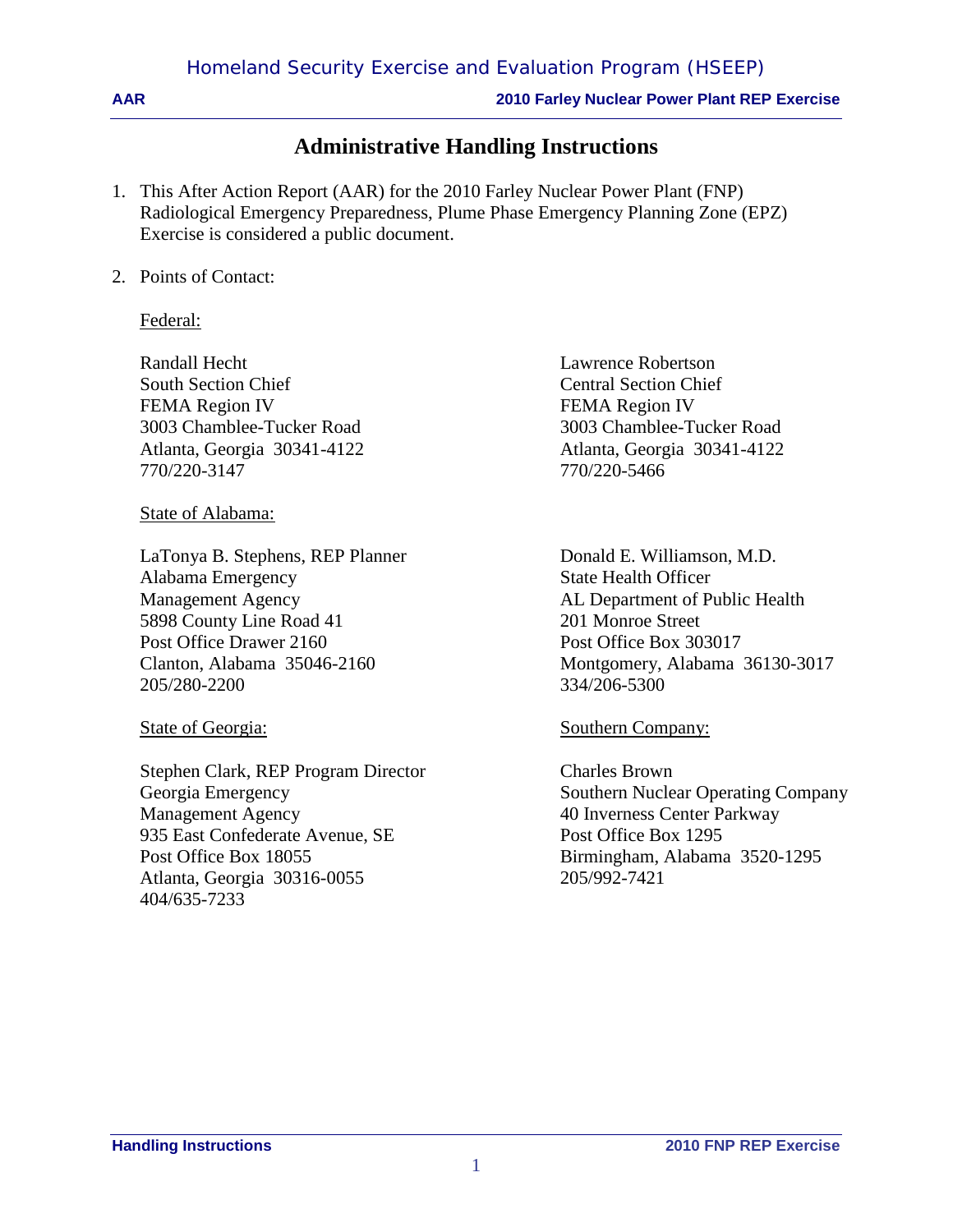# **Table of Contents**

#### **Page**

<span id="page-3-0"></span>

| 3.1<br>3.2 |       |                                          |                                                                                                                                                                |  |  |  |  |  |
|------------|-------|------------------------------------------|----------------------------------------------------------------------------------------------------------------------------------------------------------------|--|--|--|--|--|
|            | 3.2.1 |                                          |                                                                                                                                                                |  |  |  |  |  |
|            |       | 3.2.1.1<br>3.2.1.2<br>3.2.1.3<br>3.2.1.4 | State Radiological Monitoring and Assessment Center18                                                                                                          |  |  |  |  |  |
|            | 3.2.2 |                                          |                                                                                                                                                                |  |  |  |  |  |
|            |       | 3.2.2.1<br>3.2.2.2                       |                                                                                                                                                                |  |  |  |  |  |
|            | 3.2.3 |                                          |                                                                                                                                                                |  |  |  |  |  |
|            |       | 3.2.3.1                                  |                                                                                                                                                                |  |  |  |  |  |
|            | 3.2.4 |                                          |                                                                                                                                                                |  |  |  |  |  |
|            |       | 3.2.4.1                                  |                                                                                                                                                                |  |  |  |  |  |
|            |       |                                          | 3.2.4.1.2 Houston County Traffic Control Points23<br>3.2.4.1.3 Houston County Backup Route Alerting24<br>3.2.4.1.5 Houston County Congregate Care Facilities26 |  |  |  |  |  |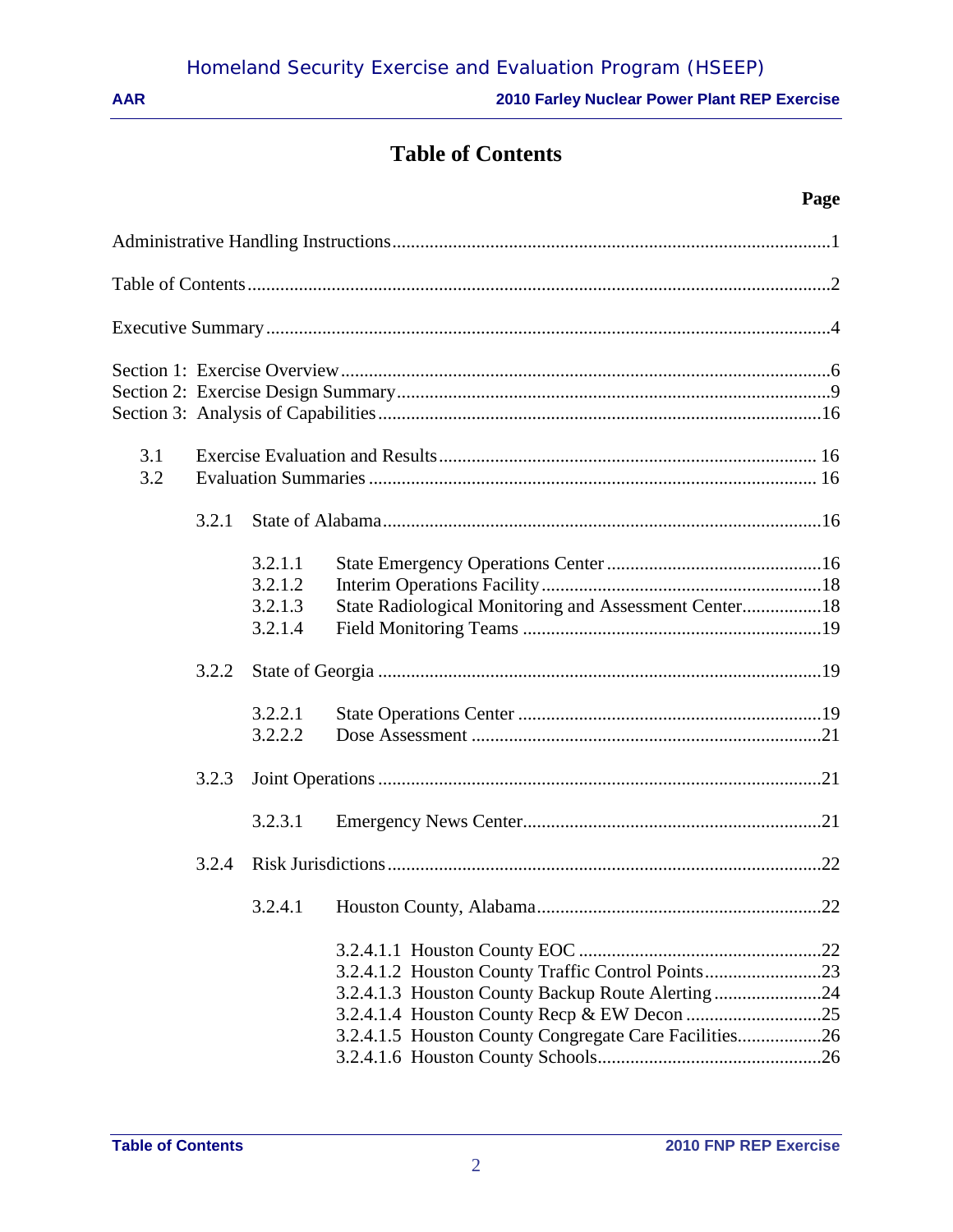# Homeland Security Exercise and Evaluation Program (HSEEP)

| <b>AAR</b> | 2010 Farley Nuclear Power Plant REP Exercise |  |  |  |  |  |
|------------|----------------------------------------------|--|--|--|--|--|
|            |                                              |  |  |  |  |  |
|            |                                              |  |  |  |  |  |
|            |                                              |  |  |  |  |  |
|            |                                              |  |  |  |  |  |
|            |                                              |  |  |  |  |  |

# **List of Appendices**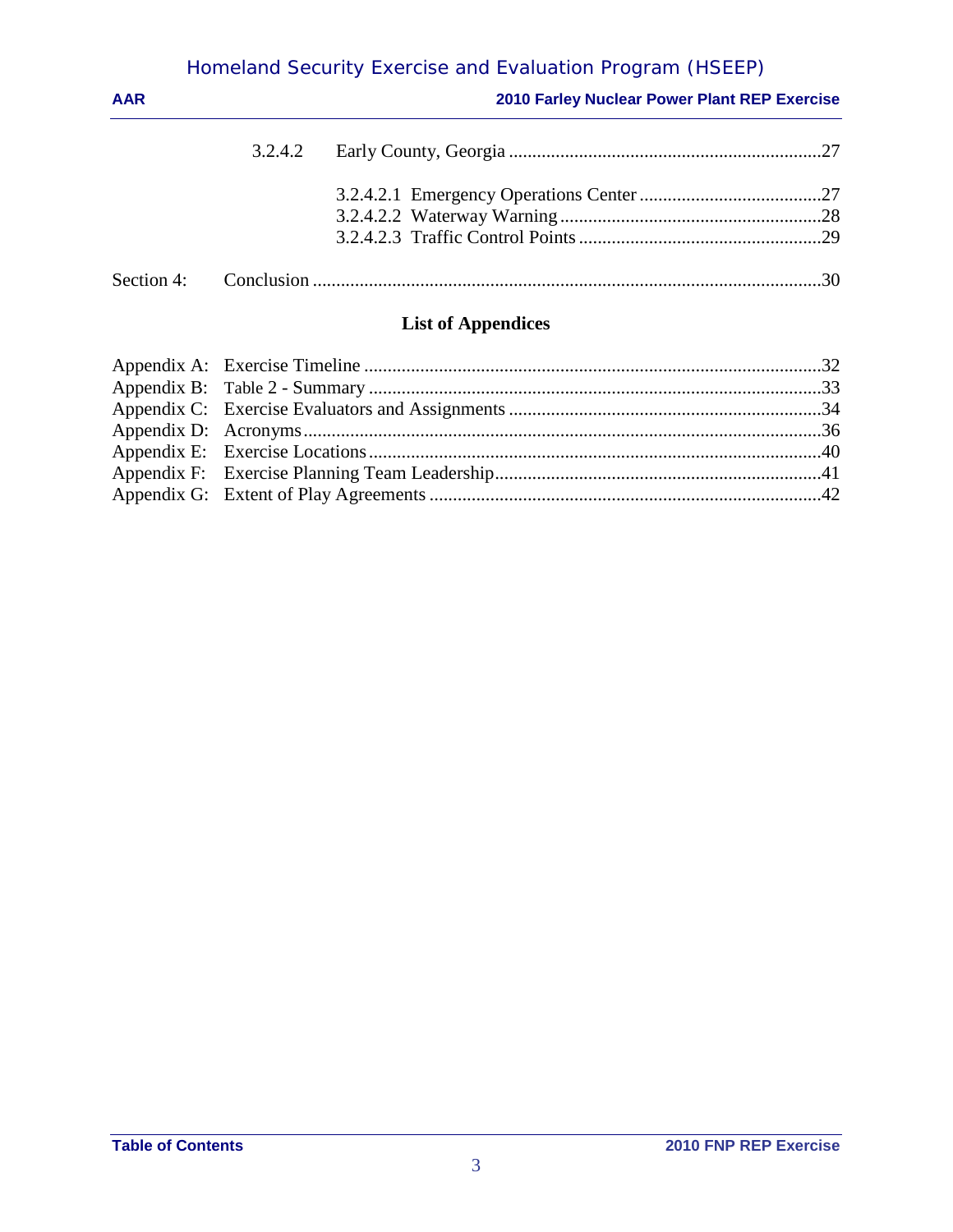# **Executive Summary**

<span id="page-5-0"></span>On December 8, 2010, the Department of Homeland Security (DHS), Federal Emergency Management Agency (FEMA) Region IV, Radiological Emergency Preparedness (REP) Program staff evaluated a plume exposure pathway exercise in the emergency planning zone (EPZ) around the Joseph M. Farley Nuclear Power Plant (FNP). FNP is located near Dothan, Alabama on a rural and wooded 1,850 acre site in Houston County. The FNP 10-mile EPZ encompasses portions of both Alabama and Georgia. All times in this report are in Central Standard Time (CST).

FEMA's overall objective of the exercise was to assess the level of State and local preparedness in responding to a radiological emergency at FNP. The purpose of this report is to analyze exercise results, identify strengths to be maintained and built upon, identify potential areas for further improvement and support development of corrective actions.

This exercise was held in accordance with FEMA's policies and guidance concerning the exercise of State and local radiological emergency response plans (RERPs) and procedures. The evaluation team conducted this exercise using Homeland Security Exercise and Evaluation Program (HSEEP) methodology. The previous Federally-evaluated exercise for this site was conducted on March 12, 2008. The qualifying emergency preparedness exercise was conducted on November 19 and 20, 1980.

The specific objectives for the 2010 FNP REP Exercise were as follows:

- **Objective 1:** Demonstrate the ability to provide emergency operations center management including direction and control through the State and counties emergency operations centers (EOC).
- **Objective 2:** Demonstrate the ability to provide protective action decision-making for State and county emergency workers and the general public through exercise play and discussions of plans and procedures.
- **Objective 3:** Demonstrate the ability to physically implement protective actions for State and county emergency workers and the general public through exercise demonstration and discussion of plans and procedures.
- **Objective 4:** Demonstrate the ability to activate the Prompt Alert and Notification System utilizing the PNS/EAS System through exercise play.
- **Objective 5:** Demonstrate the effectiveness of plans, policies and procedures in the Emergency News Center (ENC) for joint (public and private sector) emergency information communications.

These objectives encompass the REP Program Exercise Evaluation Criteria as negotiated in the Extent of Play (EOP) Agreements included in Appendix G.

The evaluation of out-of-sequence (OOS) activities on October 20, 21 and December 8, 2010 is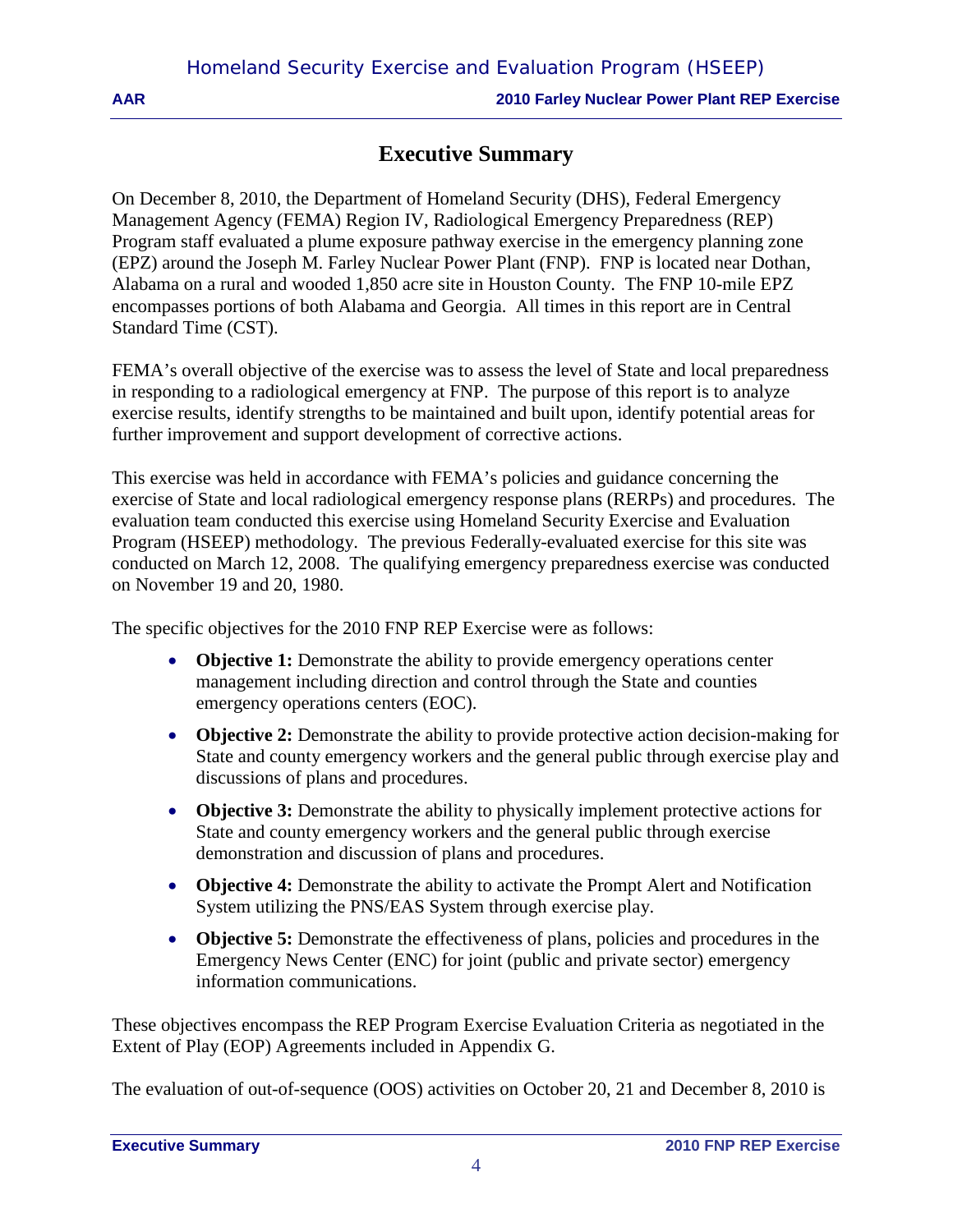included in this report. The activities included backup route alerting, protective actions for schools, reception center, congregate care, and emergency worker and equipment monitoring and decontamination for Alabama, and waterway warning for Early County, Georgia.

State and local organizations demonstrated knowledge of their emergency response plans and procedures and their ability to implement them. No Deficiencies or Areas Requiring Corrective Action (ARCA) were identified.

FEMA wishes to acknowledge the exceptional efforts of the many individuals who planned, prepared for and participated in this exercise. The enthusiasm, cooperation, and teamwork displayed by all participants highlighted the obvious training and preparation invested in this successful demonstration.

FEMA will provide identified strengths and areas for improvement to the States of Alabama and Georgia under separate cover. Those documents will be designated For Official Use Only (FOUO) in compliance with Homeland Security Exercise and Evaluation Program (HSEEP) standards.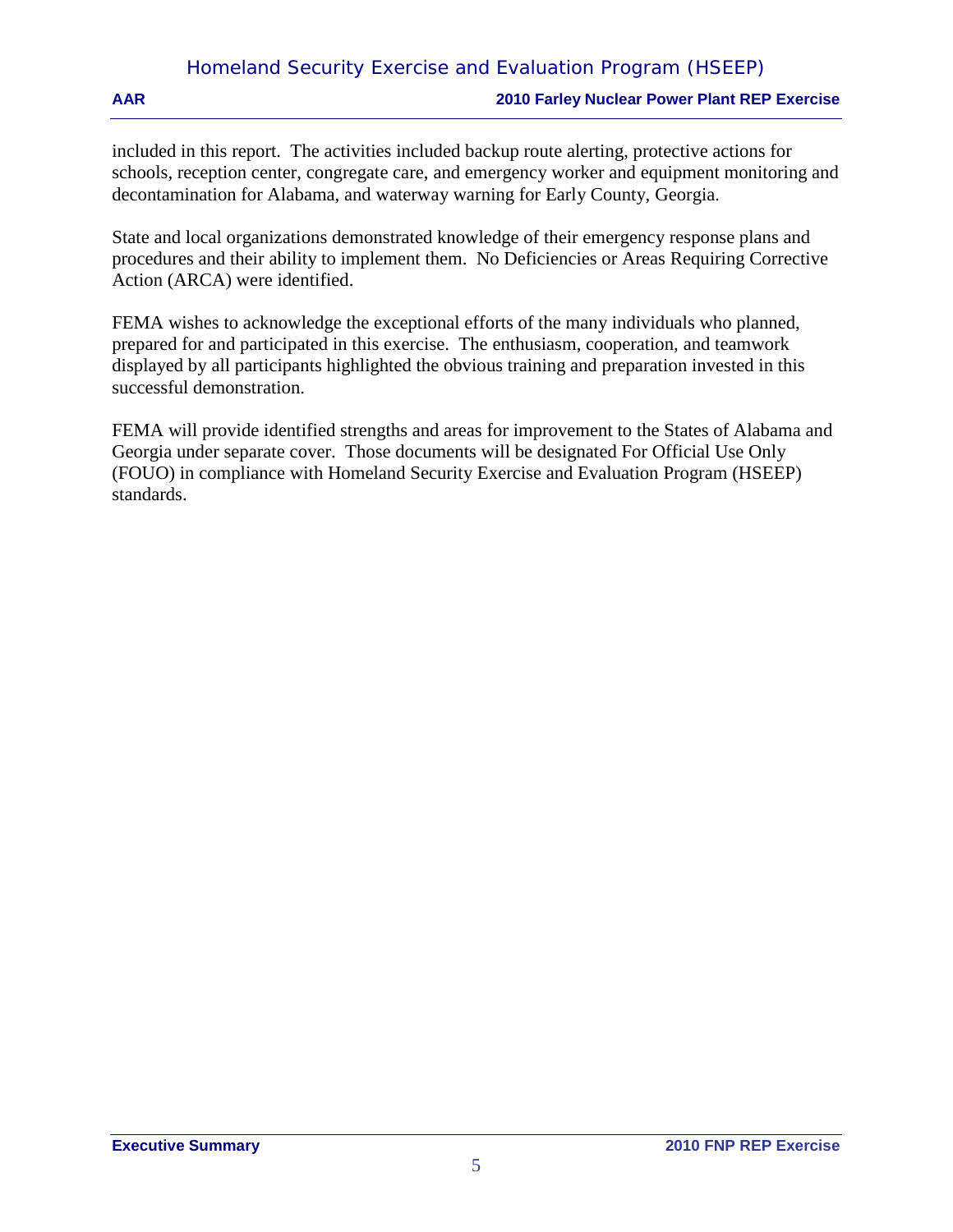# **Section 1: Exercise Overview**

#### <span id="page-7-0"></span>**1.1 Exercise Details**

**Exercise Name** 2010 FNP REP Evaluated Exercise

**Type of Exercise** Full-Scale Exercise

## **Exercise Out of Sequence/Off Scenario Dates**

October 20, 21 and December 8, 2010

**Exercise Date** December 8, 2010

#### **Locations**

See Appendix E for a complete listing of locations of supported exercise activities.

#### **Sponsors**

Management Agency 5898 County Line Road 41 P.O. Box 303017 Clanton, Alabama 35046-2160

Management Agency 40 Inverness Center Parkway 935 East Confederate Avenue, SE P. O. Box 1295 Atlanta, Georgia 30316-0055

#### **Program**

FEMA REP Program

#### **Mission**

Response

#### **Capabilities**

- **Emergency Operations Center Management**
- **Emergency Public Information and Warning**
- **EXECUTE:** Citizen Evacuation and Shelter in Place
- **Emergency Public Safety and Security Response**
- Hazardous Materials Response and Decontamination
- **Mass Care**

#### **Scenario Type**

REP, Full Plume Phase EPZ

Alabama Emergency Alabama Department of Public Health<br>
Management Agency 201 Monroe Street P.O. Drawer 2160 Montgomery, Alabama 36130-3017

Georgia Emergency Southern Nuclear Operating Company P.O. Box 18055 Birmingham, Alabama 35201-1295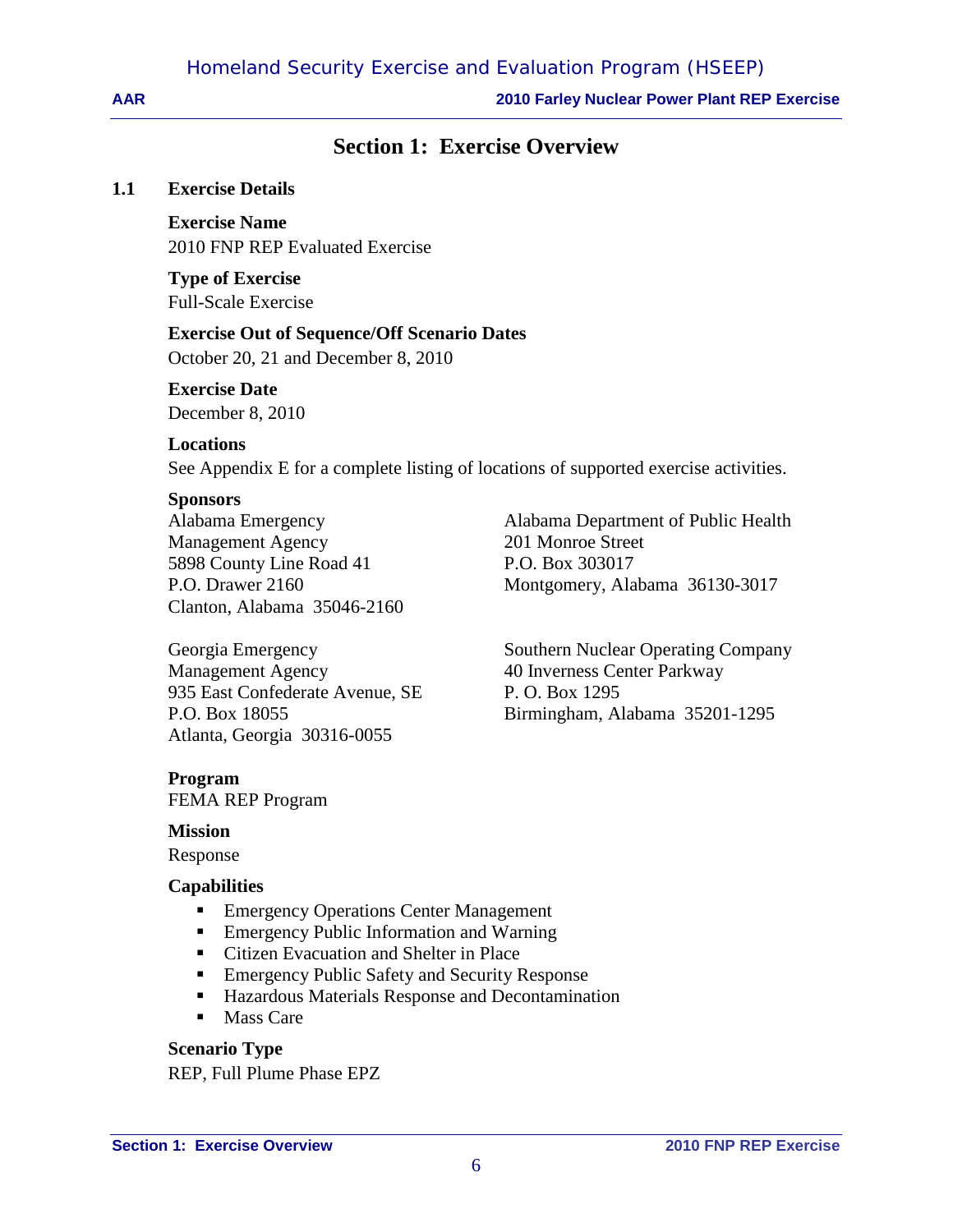#### **1.2 Exercise Planning Team Leadership**

See Appendix F for a listing of the members of the exercise planning team leadership.

#### **1.3 Participating Organizations**

The following agencies, organizations and units of government participated in the 2010 FNP REP Exercise.

| <b>State of Alabama</b>                                   |
|-----------------------------------------------------------|
| Alabama Emergency Management Agency                       |
| <b>Preparedness Section</b>                               |
| Alabama Department of Public Health                       |
| <b>Office of Radiation Control</b>                        |
| <b>Houston County Health Department</b>                   |
| Alabama Department of Human Resources                     |
| <b>State of Georgia</b>                                   |
| Georgia Emergency Management Agency                       |
| Radiological Preparedness Branch                          |
| <b>Department of Natural Resources</b>                    |
| <b>Environmental Protection Division</b>                  |
| Georgia Forestry Commission                               |
| Communications                                            |
| Department of Agriculture                                 |
| Energy                                                    |
| Department of Public Safety (GSP)                         |
| External Affairs (Public Affairs)                         |
| Department of Defense (GA NG)                             |
| <b>Risk Jurisdiction - Houston County, AL</b>             |
| Dothan-Houston County Emergency Management Agency         |
| <b>Houston County Rescue Squads</b>                       |
| <b>Dothan Fire Department</b>                             |
| <b>Houston County Sheriff's Department</b>                |
| <b>Dothan Police Department</b>                           |
| Houston County Road & Bridge Department                   |
| <b>Houston County Commission</b>                          |
| Houston County Board of Education                         |
| <b>Risk Jurisdiction - Early County, Georgia</b>          |
| <b>Blakely - Early County Emergency Management Agency</b> |
| Sheriff's Department                                      |
| Department of Family and Children Services                |
| <b>Health Department</b>                                  |
| <b>Board of Education</b>                                 |
| <b>Emergency Services</b>                                 |
| Department of Public Safety                               |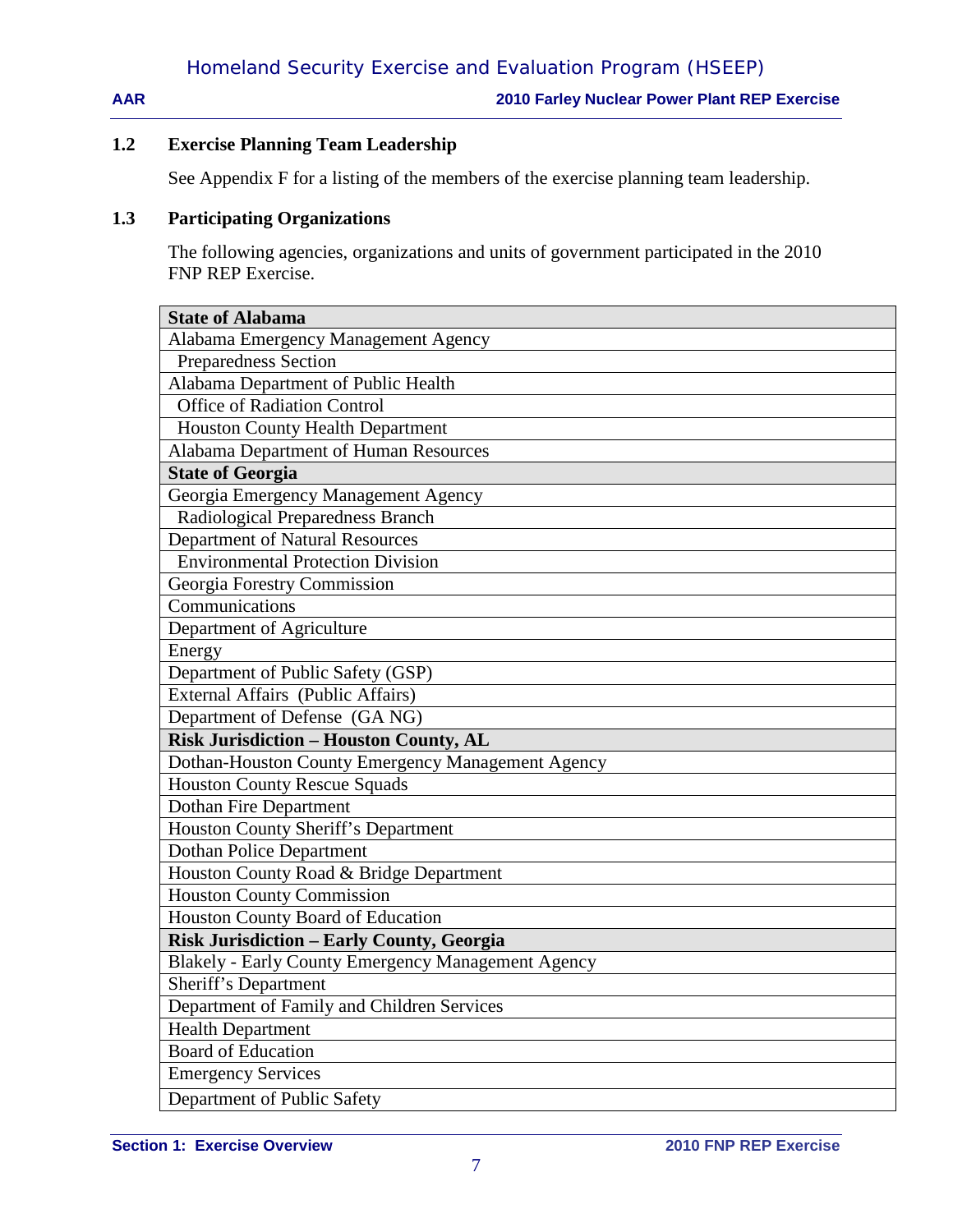| <b>Public Works Department</b>                          |  |  |  |  |  |
|---------------------------------------------------------|--|--|--|--|--|
| Commission, Chairman, & Administrator                   |  |  |  |  |  |
| <b>Private/Non-Governmental/Community Organizations</b> |  |  |  |  |  |
| <b>American Red Cross</b>                               |  |  |  |  |  |
| Wiregrass Area Chapter                                  |  |  |  |  |  |
| <b>Early County Community Volunteers</b>                |  |  |  |  |  |
| Southern Company                                        |  |  |  |  |  |
| <b>Southern Nuclear Operating Company</b>               |  |  |  |  |  |
| Alabama Power Company                                   |  |  |  |  |  |
| Georgia Pacific Paper Company                           |  |  |  |  |  |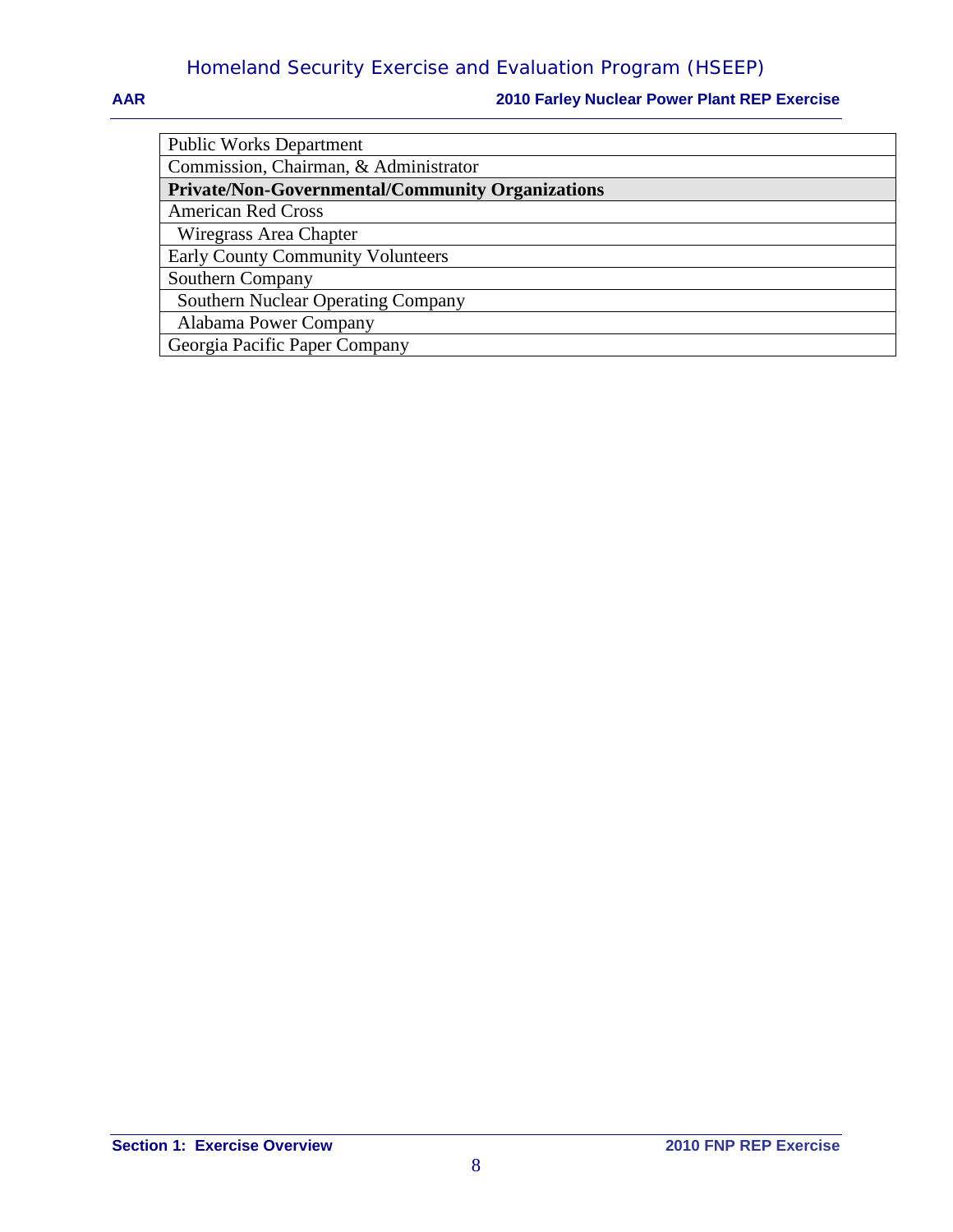# **Section 2: Exercise Design Summary**

#### <span id="page-10-0"></span>**2.1 Exercise Purpose and Design**

DHS/FEMA administers the REP Program pursuant to the regulations found in Title 44 Code of Federal Regulations (CFR) parts 350, 351 and 352. 44 CFR 350 codifies 16 planning standards that form the basis for radiological emergency response planning for licensees and State, local, and tribal governments impacted by the EPZs established for each nuclear power plant site in the United States. 44 CFR 350 sets forth the mechanisms for the formal review and approval of State, local, and tribal government RERPs and procedures by DHS/FEMA. One of the REP program cornerstones established by these regulations is the biennial exercise of offsite response capabilities. During these exercises State, local, and tribal governments demonstrate their abilities to implement their plans and procedures to protect the health and safety of the public in the event of a radiological emergency at the nuclear plant.

The results of this exercise, together with the review of the RERPs and procedures and the verification of the periodic requirements set forth in NUREG-0654/FEMA-REP-1 through the Annual Letter of Certification and staff assistance visits, enable FEMA to provide a statement with the transmission of this final After Action Report to the U.S. Nuclear Regulatory Commission (NRC) that State, local, and tribal plans and preparedness are: (1) adequate to protect the health and safety of the public living in the vicinity of the nuclear power facility by providing reasonable assurance that appropriate protective measures can be taken offsite in the event of a radiological emergency, and (2) capable of being implemented.

The Alabama Emergency Management Agency (AEMA) participated in this exercise at the State Emergency Operations Center (SEOC) as well as at the Interim Operations Facility (IOF) in Houston County, AL. The Georgia Emergency Management Agency (GEMA) participated in this exercise at the State Operations Center (SOC) in Atlanta, Georgia.

Formal submission of the RERPs for FNP to FEMA Region IV by the State of Alabama and Houston County occurred on November 10, 1980 and by the State of Georgia and Early County on June 9, 1980. In accordance with 44 CFR 350, formal approval of the RERPs for the State of Alabama and Houston County was granted on March 11, 1981 and approval for the State of Georgia and Early County on May 5, 1981.

A REP exercise was evaluated on December 8, 2010, and included evaluations of the following out of sequence (OOS) activities in Houston County, Alabama held on October 20 and 21, 2010:

- Emergency worker and equipment monitoring and decontamination
- Reception center
- Backup route alerting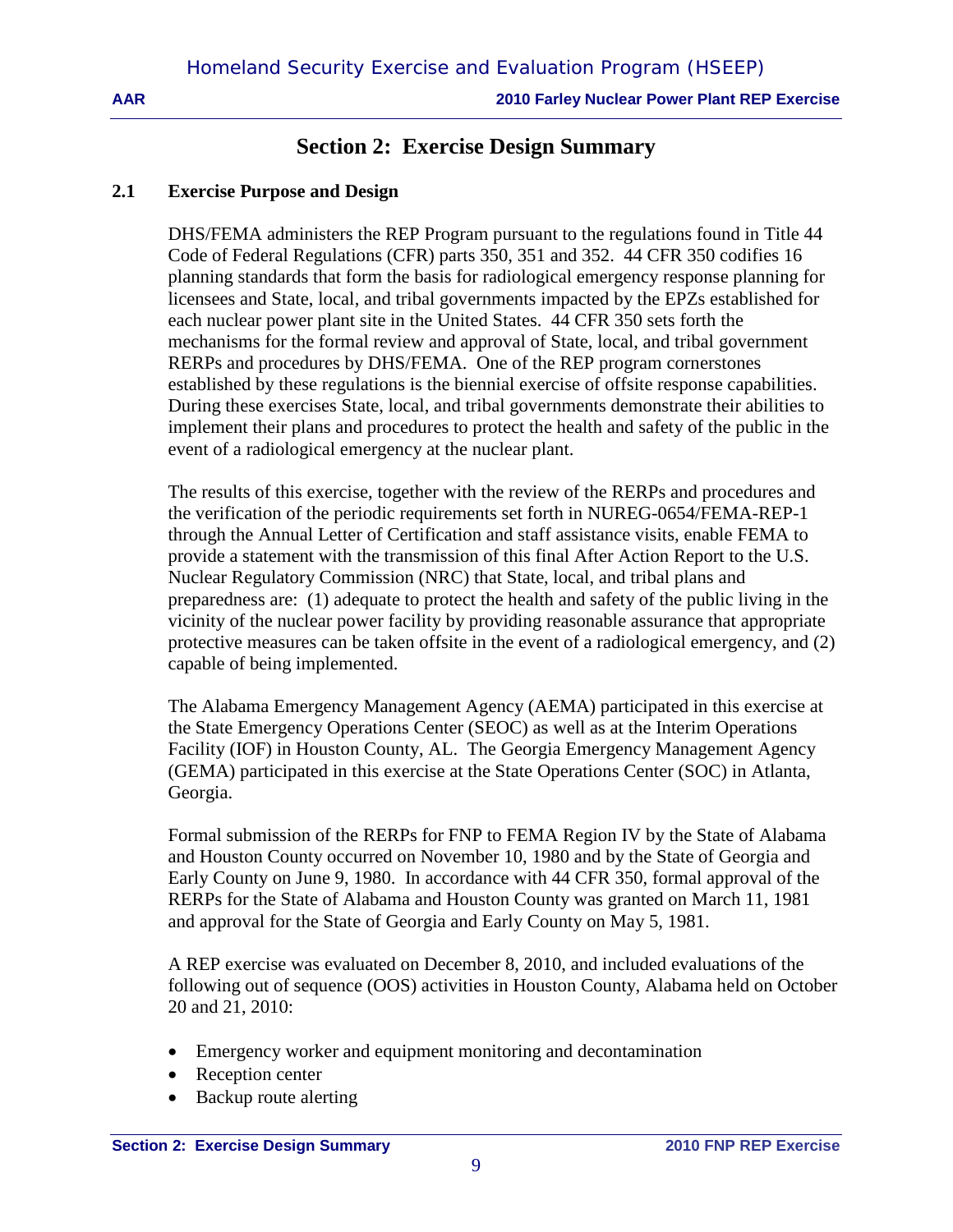- **AAR 2010 Farley Nuclear Power Plant REP Exercise**
	- Congregate care
	- Protective actions for schools

Early County, Georgia demonstrated waterway warnings OOS on December 8, 2010.

#### **2.2 FEMA Exercise Objectives and Capabilities**

Capabilities-based planning allows for exercise planning teams to develop exercise objectives and observe exercise outcomes through a framework of specific action items that were derived from the Target Capabilities List (TCL). The capabilities listed below form the foundation for the organization of all FEMA Region IV REP Program objectives and observations in this exercise.

- **Emergency Operations Center (EOC) Management:** Is the capability to provide multi-agency coordination (MAC) for incident management by activating and operating an EOC for a pre-planned or no-notice event. EOC management includes EOC activation, notification, staffing, and deactivation; management, direction, control, and coordination of response and recovery activities; coordination of efforts among neighboring governments at each level and among local, regional, State, and Federal EOCs; coordination public information and warning; and maintenance of the information and communication necessary for coordinating response and recovery activities.
- **Emergency Public Information and Warning**: Is the capability that includes public information, alert/warning and notification. It involves developing, coordinating, and disseminating information to the public, coordinating officials, and incident management and responders across all jurisdictions and disciplines effectively under all hazard conditions.
- **Citizen Evacuation and Shelter in Place:** Is the capability to prepare for, ensure communication of, and immediately execute the safe and effective sheltering-in-place of an at-risk population (and companion animals), and/or the organized and managed evacuation of the at-risk population (and companion animals) to areas of safe refuge in response to a potentially or actually dangerous environment. In addition, this capability involves the safe reentry of the population where feasible.
- **Emergency Public Safety and Security Response:** Is the capability to reduce the impact and consequences of an incident or major event by securing the affected area, including crime/incident scene preservation issues as appropriate, safely diverting the public from hazards, providing security support to other response operations and properties, and sustaining operations from response through recovery. Public Safety and Security Response requires coordination among officials from Law Enforcement (LE), Fire and Emergency Medical Services (EMS).
- **Hazardous Materials Response and Decontamination:** Is the capability to assess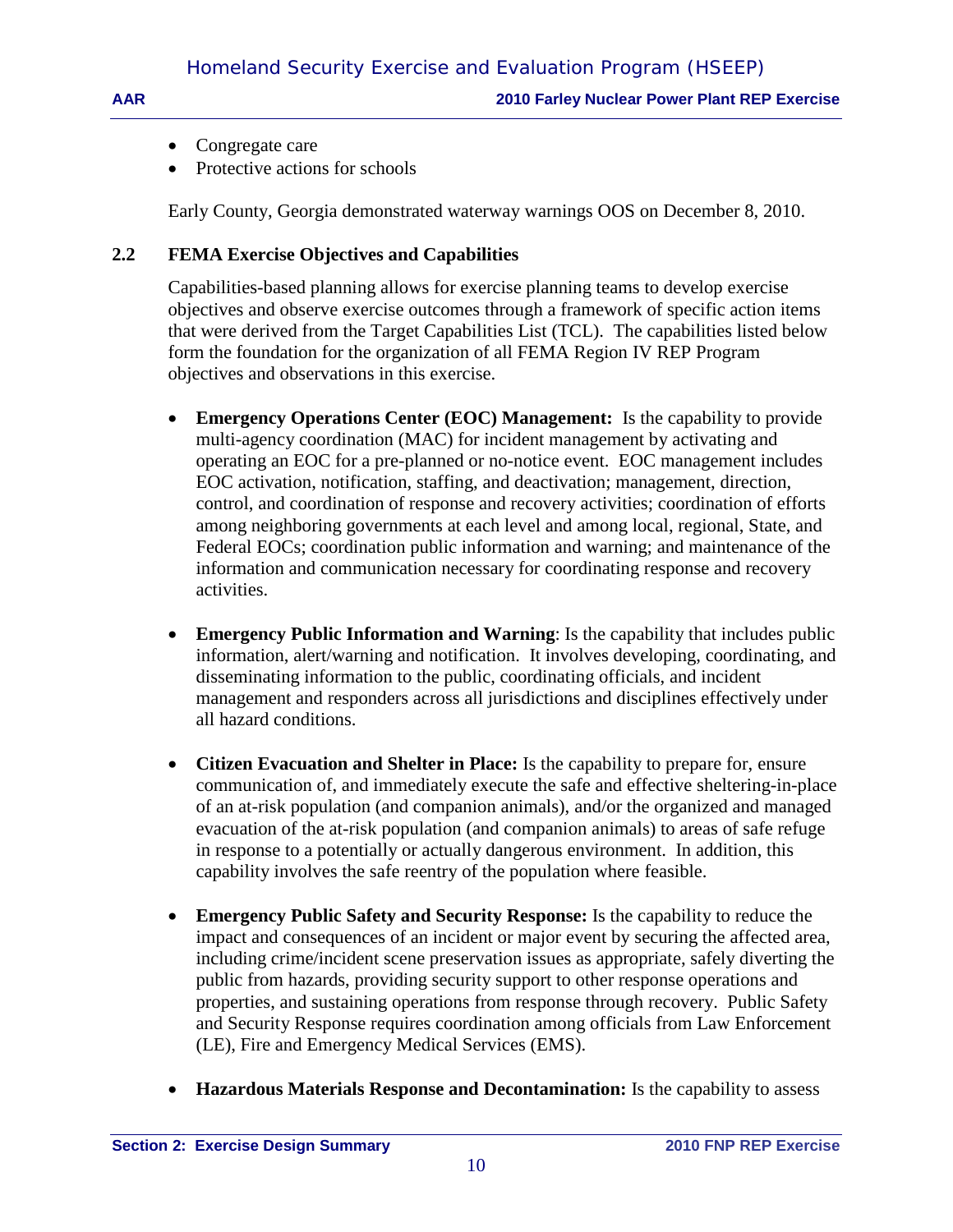and manage the consequences of a hazardous materials release, either accidental or as part of a terrorist attack. It includes testing and identifying all likely hazardous substances onsite; ensuring that responders have protective clothing and equipment; conducting rescue operations to remove affected victims from the hazardous environment; conducting geographical survey searches of suspected sources or contamination spreads and establishing isolation perimeters; mitigating the effects of hazardous materials, decontaminating on-site victims, responders, and equipment; coordinating off-site decontamination with relevant agencies, and notifying environmental, health, and law enforcement agencies having jurisdiction for the incident to begin implementation of their standard evidence collection and investigation procedures.

• Mass Care: Is the capability to provide immediate shelter, feeding centers, basic first aid, bulk distribution of needed items, and related services to persons affected by a large-scale incident, including special needs populations. Special needs populations include individuals with physical or mental disabilities who require medical attention or personal care beyond basic first aid. Other special-needs populations include non-English speaking populations that may need to have information presented in other languages. The mass care capability also provides for pet care/handling through local government and appropriate animal-related organizations. Mass care is usually performed by nongovernmental organizations (NGOs), such as the American Red Cross, or by local government-sponsored volunteer efforts, such as Citizen Corps. Special-needs populations are generally the responsibility of local government, with medical needs addressed by the medical community and/or its alternate care facilities. State and Federal entities also play a role in public and environmental health by ensuring safe conditions, safe food, potable water, sanitation, clean air, etc.

Additionally, each capability is linked to several corresponding activities and tasks to provide additional details. Based upon the identified exercise objectives, the following capabilities and associated activities are:

- **Objective 1:** Demonstrate the ability to provide emergency operations center management including direction and control through the State and counties emergency operations centers (EOC).
	- **Capability: EOC Management** Activate EOC/MACC/IOF; Direct EOC/MACC/IOF Tactical Operations; and Provide EOC/MACC/IOF **Connectivity**
- **Objective 2:** Demonstrate the ability to provide protective action decision-making for State and County emergency workers and the general public through exercise play and discussions of plans and procedures.
	- **Capability: EOC Management** Gather and Provide Information; Identify and Address Issues; and Support and Coordinate Response
	- **Capability: Emergency Public Information and Warning** Manage Emergency Public Information and Warnings; Activate Emergency Public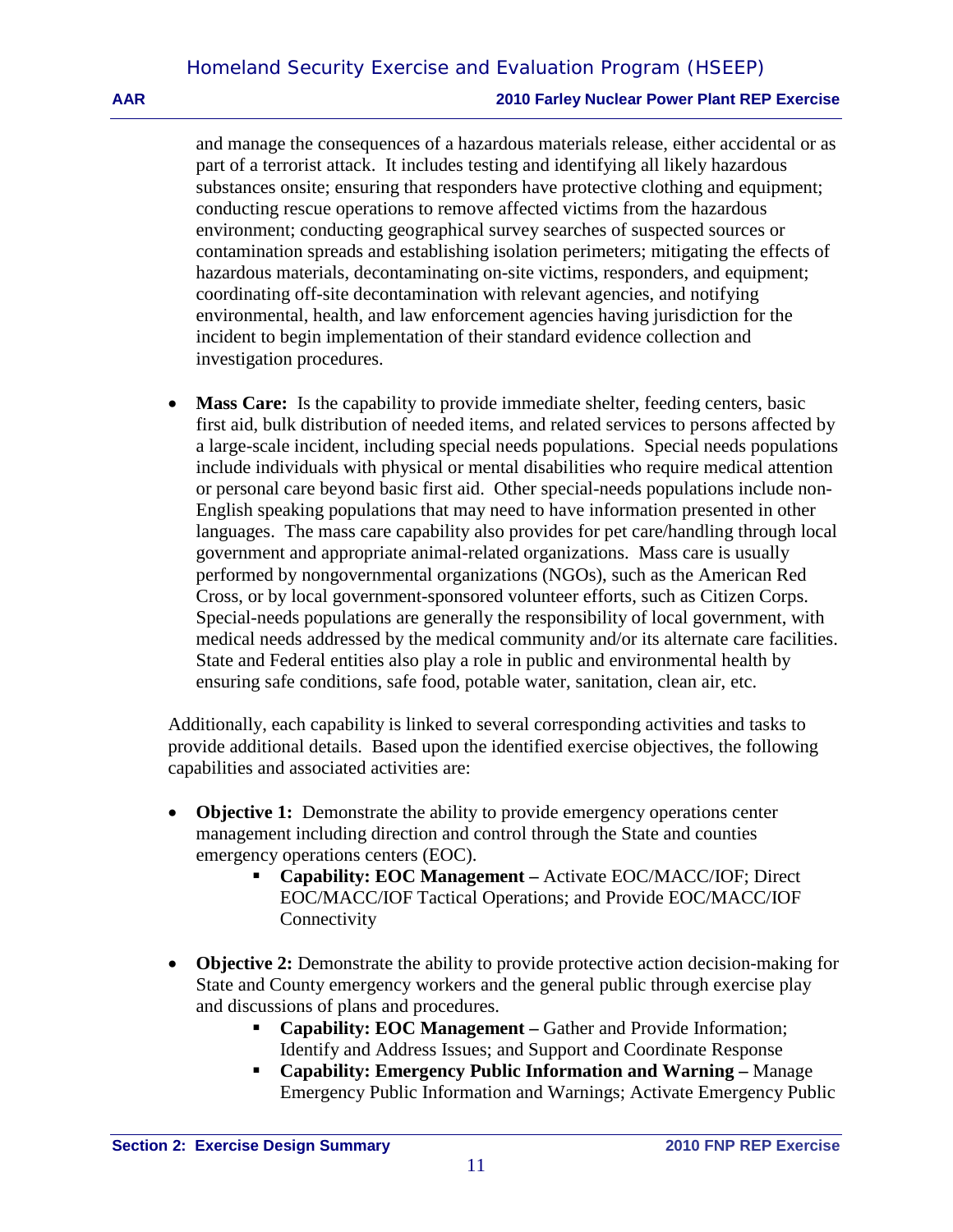Information, Alert/Warning, and Notification Plans and Issue Emergency Warnings

- **Objective 3:** Demonstrate the ability to physically implement protective actions for State and county emergency workers and the general public through exercise demonstration and discussion of plans and procedures.
	- **Capability: EOC Management** Direct EOC Tactical Operations; Gather and Provide Information; and Identify and Address Issues
	- **Capability: Emergency Public Safety and Security Response** Activate Public Safety and Security Response; Control Traffic, Crowd, and Scene; and Command and Control Public Safety and Security Response Operations
	- **Capability: Citizen Evacuation and Shelter-in-Place Direct Evacuation** and/or In-Place Protection Operations; Activate Evacuation and/or In-Place Protection; Implement Evacuation Orders for General Population; Collect and Evacuate Population Requiring Assistance
	- **Capability: Hazardous Materials Response and Decontamination** Direct Hazardous Material Response and Decontamination Tactical Operations; Activate Hazardous Material Response and Decontamination; Assess Hazard and Evaluate Risk; and Conduct Decontamination and Clean-up /Recovery **Operations**
	- **Capability: Mass Care** Establish Shelter Operations and Shelter General Population.
- **Objective 4:** Demonstrate the ability to activate the Prompt Alert and Notification System utilizing the PNS/EAS System through exercise play.
	- **Capability: Emergency Public Information and Warning** Manage Emergency Public Information and Warnings; Activate Emergency Public Information, Alert/Warning, and Notification Plans; and Issue Public Information, Alerts/Warnings, and Notifications.
- **Objective 5:** Demonstrate the effectiveness of plans, policies and procedures in the Emergency News Center (ENC) for joint (public and private sector) emergency information communications.
	- **Capability: Emergency Public Information and Warning Establish Joint** Information Center; Conduct Joint Information Center Operations; Issue Public Information, Alerts/Warnings, and Notifications; Conduct Media Relations; and Provide Public Rumor Control.

#### **2.3 Scenario Summary**

The exercise was based on the following scenario of plant events provided by the licensee. Times were for planning purposes only.

The crew is on station at 0700 to receive their pre-drill brief and turnover. The simulator run is stated at 0730 and crew has the shift.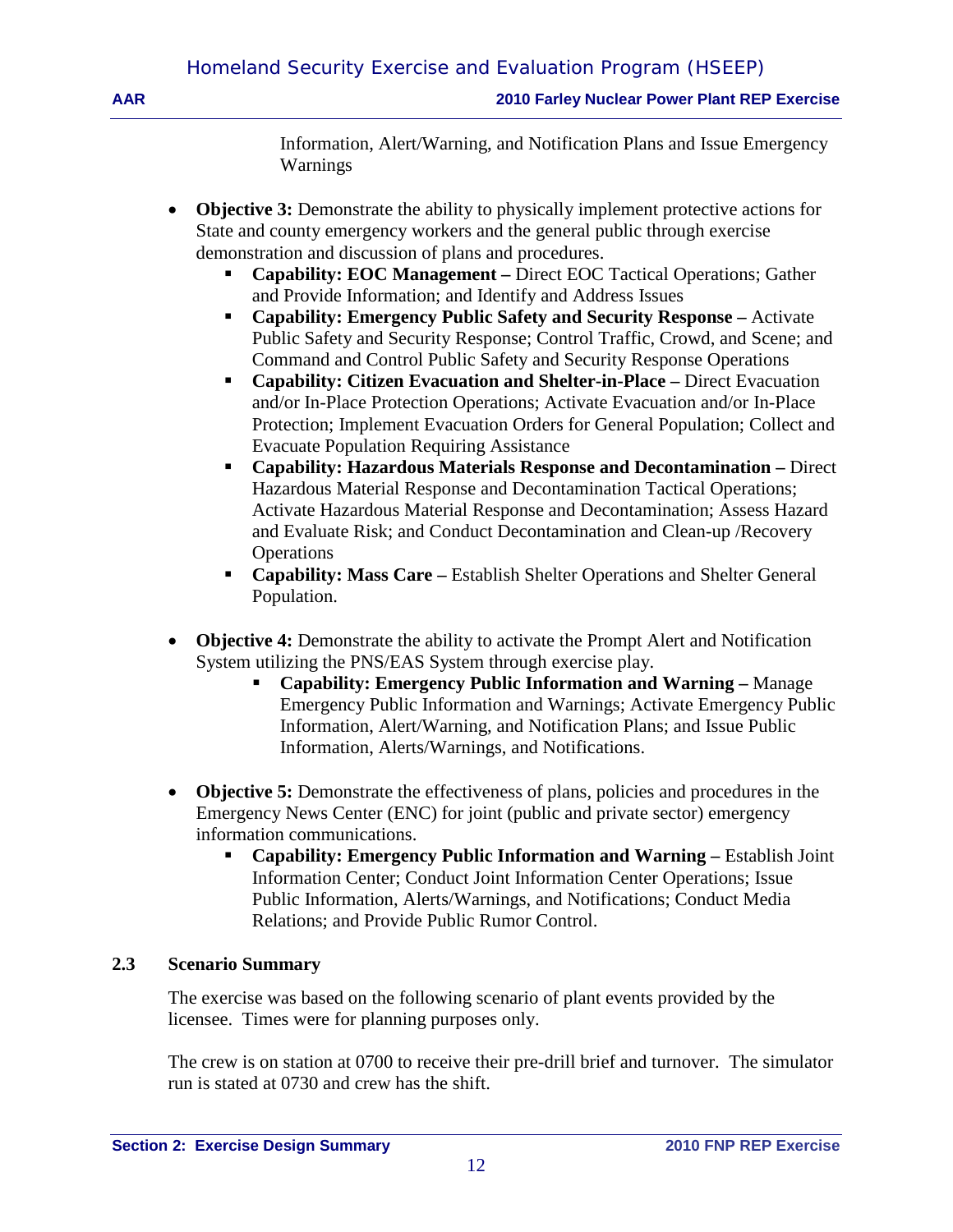At 0753, the 4160V 1F Bus supply breaker (DF01) from 1A Startup Transformer trips open with CO2 actuation in the 4160V 1F switchgear room. Control Room enters procedure AOP-5.0 due to a loss of A Train power supply. At 0754, 1-2A and 1C Diesel Generators (D/G) have started, but Breaker DF08 (1-2A D/G supply breaker to 4160V F Bus) will not close to energize the 1F 4160V Bus due to a fault indicated on the bus. At ~0800 the Systems Operator (SO) dispatched to investigate 4160V breaker (DF01) reports a very strong wintergreen smell in the 139' elevation of Non-rad Auxiliary Building to the Control Room. This report is indicative of a  $CO<sub>2</sub>$  actuation and is enough information to declare an **ALERT** based on HA3 TV1 (Release of Toxic, Asphyxiant or Flammable Gases Within or Contiguous to a VITAL AREA Which Jeopardizes Operation of Systems Required to Maintain Safe Operations or Establish or Maintain Safe Shutdown). The control room staff will begin taking actions for an ALERT per NMP-EP-110. The PEA and ERO call-out should be activated and assembly/accountability should be initiated. Within approximately 15 minutes of the declaration, State and/or local notifications should be complete. Within 60 minutes, the Emergency Response Data System (ERDS) should be activated. NRC notifications should be complete as soon as possible following State and local notifications but within 60 minutes of declaration. Within 75 minutes of the declaration, the TSC, OSC and EOF (60 minutes for EOF) should be fully staffed and operational.

At ~0802 the Control Room enters procedure AOP-29 and dispatches the fire brigade and around ~0810, the fire brigade reports that there is no fire in the 4160V F switchgear room. By ~0822 the fire brigade makes preparations to ventilate the areas affected by CO2 actuation and reports to control room that there is damage to breaker DF01 (1A Startup Transformer Supply Breaker to 4160V F Bus).

At 0827 alarms for Control Rod Drive Mechanism (CRDM) fans stopped (BC3 alarm) and Reactor Cavity Cooling Fan stopped (BD3) come in and the Unit Operator (UO) goes to the Balance of Plant Panel (BOP) to start the Reactor Cavity Cooling fan per the appropriate Annunciator Response Procedure (ARP).

At 0907 a loss of offsite power (LOSP) occurs followed by a Reactor Trip and Turbine Trip. The Crew begins taking immediate actions of procedure EEP-0. B train power is supplied via 1B Diesel Generator. 1A Motor Driven Aux Feed Water Pump (MDAFWP) is not available due to a loss of A Train power and 1B MDAFWP will not start from the MCB. The Unit 1 Turbine Driven Aux Feed Water Pump (TDAFWP) will not come up to full speed due to blown fuses for the governor and as a result Aux Feed Water (AFW) flow is less than 395gpm resulting in H.1 alarm indicating a Loss of Heat Sink. The crew enters procedure FRP-H.1. Conditions are met for a **SITE AREA EMERGENCY** based on FS1 (Potential Loss of the Fuel Clad and RCS Barriers). The TSC staff will begin taking actions for the Site Area Emergency per NMP-EP-110. Within approximately 15 minutes of the declaration, State and /or local notifications should be complete. NRC notifications should be complete as soon as possible following State and local notifications, but within 60 minutes of the declaration.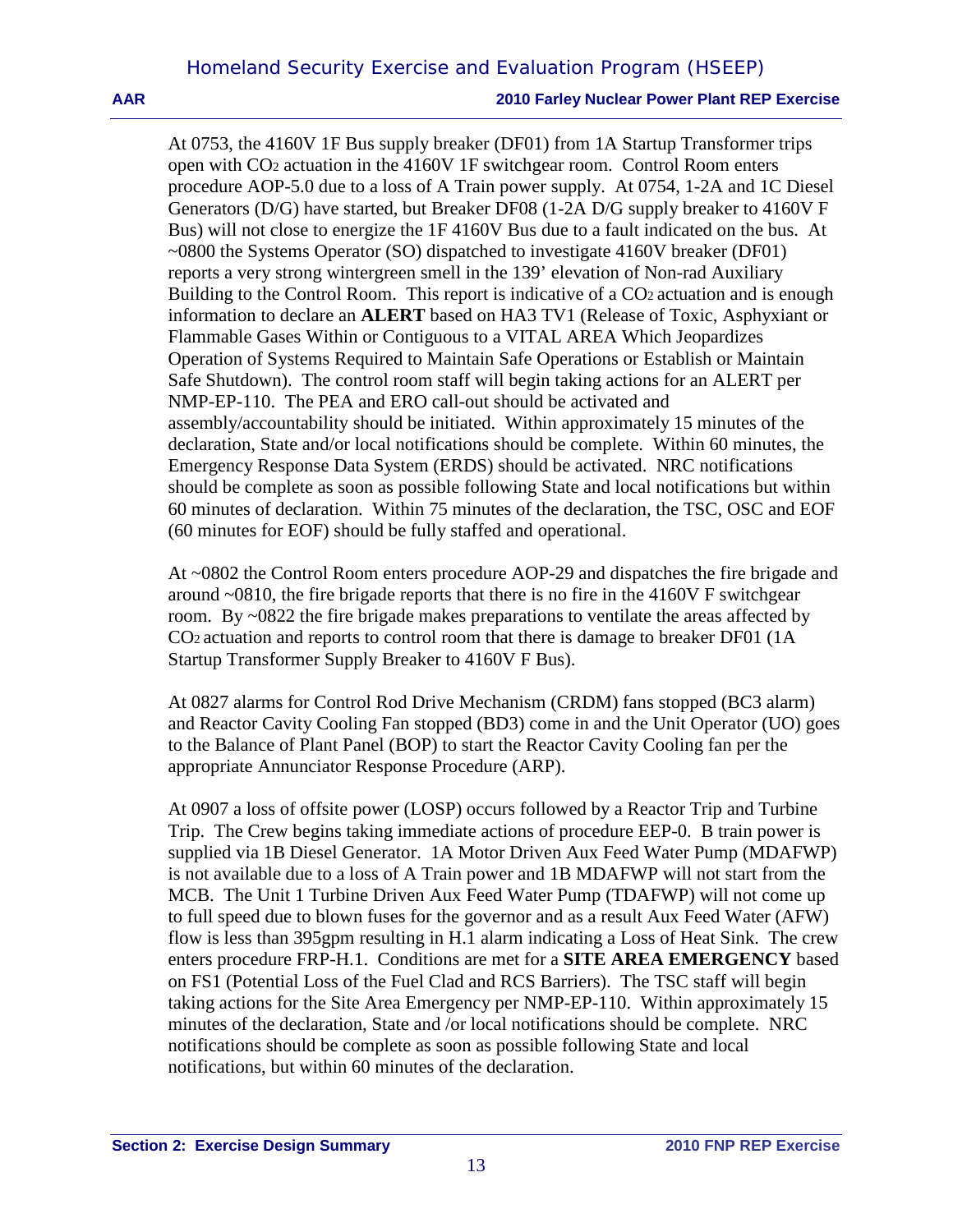By 0930, the Crew begins taking measures to restore air which was lost during the loss of offsite power. At  $\sim$  1000 electricians replace the breaker for the 1B MDAFWP and the pump is ready to be placed in service and around 1006 the 1B MDAFWP is started.

At ~1009 the crew exits FRP-H.1 and transitions to procedure ESP-0.1. At ~1016 a safety injection occurs and the crew takes immediate actions per procedure EEP-0. At 1021 the 1D Containment Cooler trips when it is started in slow speed due to a short that result in a failure of the Containment Building electrical penetration for the 1D Containment Cooler. Shortly thereafter at ~1023, 1C Containment Cooler is started. Around 1034, the Crew exits procedure EEP-0 and transitions to ESP-1.1.

At 1041, there is a large break Loss of Coolant Accident (LOCA) on 1C Loop coincident with a 50% fuel failure. Due to the faulted 1D Containment Cooler electrical penetration there is a release path to the environment via the Penetration Room Filtration (PRF) ventilation system to the plant vent stack. R-10, R-14, R-21, R-22, R-29B I2 and R-29B, Noble Gas are all in alarm indicating a loss of Containment Barrier based on these effluent monitors in alarm. R-2 and R-7 are in alarm indicating a loss of RCS Barrier. R-27A and R-27B are reading >1400 Rem/hr indicating a loss of Fuel Clad Barrier. This is enough information to declare a **GENERAL EMERGENCY** based on FG1 (Loss of Three Barriers). The TSC staff will begin taking actions for the General Emergency per NMP-EP-110. Within approximately 15 minutes of the declaration, State and Local notifications should be complete. NRC notifications should be complete as soon as possible following State and local notifications but within 60 minutes of declaration.

The Control Room performs immediate actions of procedure EEP-0 and by ~1043 the immediate actions of EEP-0 are complete with Containment Spray in service. At  $\sim 1048$ there is a valid red path on P.1 so the Crew transitions to procedure FRP-P.1 and then around 1049 the Crew transitions to procedure EEP-1.

At ~1052 electricians report to Control Room that the 4160V 1F Bus supply breaker (DF01) was damaged but that the 1F 4160V bus was not damaged. The faulted breaker has been removed and the 1-2A Diesel Generator output breaker is ready to be tied to the 4160V F Bus and by ~1110 the Crew restores power to 4160V F Bus via the 1-2A Diesel Generator. At ~1112, 1A MDAFWP is started.

The Control Room performs immediate actions of procedure EEP-0 and by  $\sim$ 1043 the immediate actions of EEP-0 are complete with Containment Spray in service. At  $\sim 1048$ there is a valid red path on P.1 so the Crew transitions to procedure FRP-P.1 and then around 1049 the Crew transitions to procedure EEP-1.

At ~1052 electricians report to Control Room that the 4160V 1F Bus supply breaker (DF01) was damaged but that the 1F 4160V bus was not damaged. The faulted breaker has been removed and the 1-2A Diesel Generator output breaker is ready to be tied to the 4160V F Bus and by ~1110 the Crew restores power to 4160V F Bus via the 1-2A Diesel Generator. At ~1112, 1A MDAFWP is started.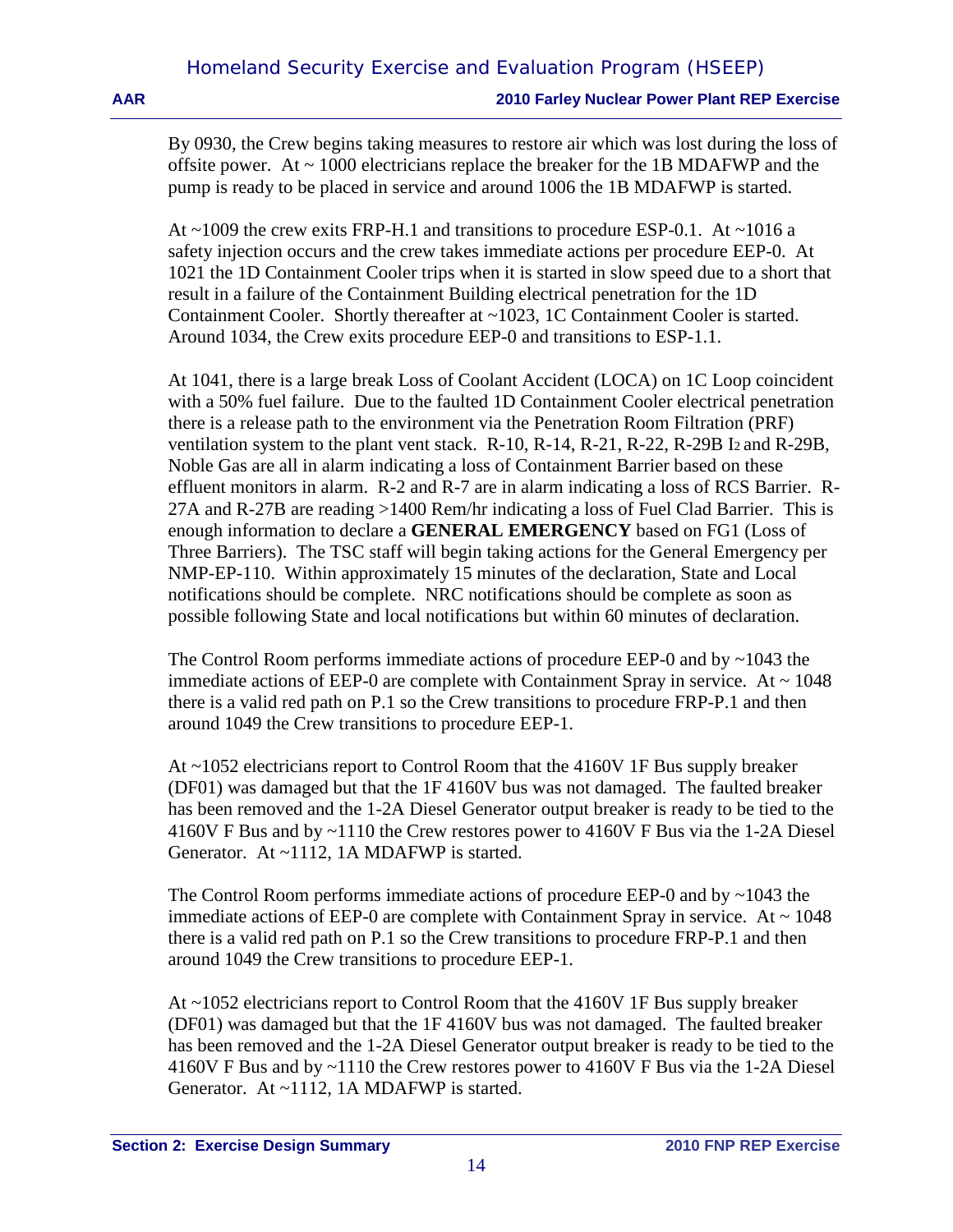At 1123, the Crew enters procedure ESP-1.3 based on RWST reaching 12.5' and falling and by ~1136 the Emergency Core Cooling System (ECCS) is placed on recirculation causing R-4 to go into alarm. By  $\sim$ 1146, the RWST reaches 4.5' and falling, and Containment Spray is placed on recirculation at ~1147.

At ~1230, with concurrence of the TSC and EOF Lead Controllers, the drill will be terminated.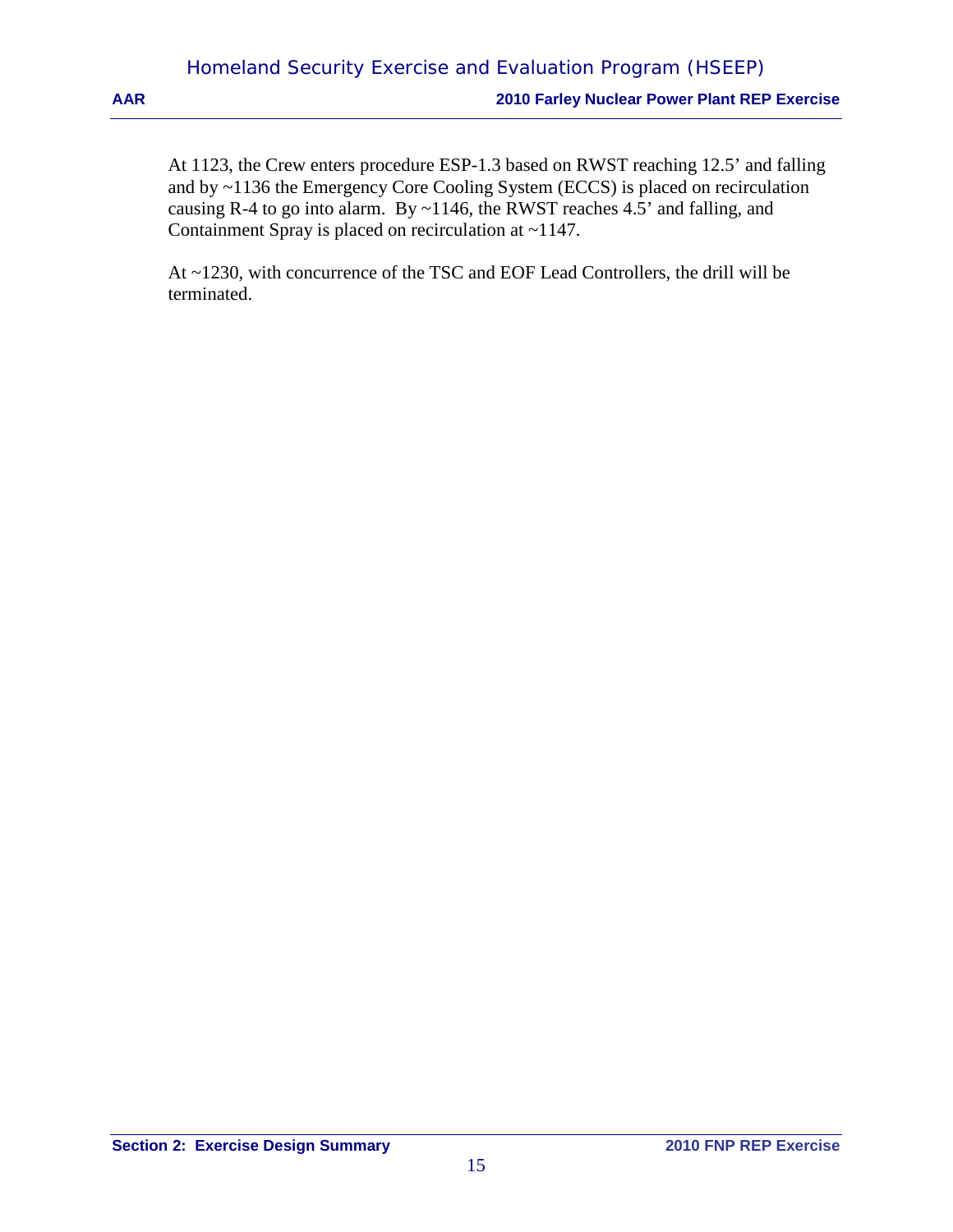# **Section 3: Analysis of Capabilities**

#### <span id="page-17-1"></span><span id="page-17-0"></span>**3.1 Exercise Evaluation and Results**

Contained in this section are the results and findings of the evaluation of all jurisdictions and functional entities that participated in the December 8, 2010 plume phase exposure emergency pathway zone (EPZ) exercise and out-of-sequence (OOS) interviews and demonstrations on October 20, 21 and December 8, 2010.

#### <span id="page-17-2"></span>**3.2 Evaluation Summaries**

#### <span id="page-17-3"></span>**3.2.1 State of Alabama**

#### <span id="page-17-4"></span>**3.2.1.1 State Emergency Operations Center**

#### **Emergency Operations Center Management Capability Summary:**

The State Emergency Operations Center (SEOC) staff successfully demonstrated this capability by coordinating a multi-agency response to the simulated emergency event at the Farley Nuclear Power Plant (FNP) in accordance with State plans and procedures. At 0835 Houston County Emergency Management Agency (EMA) confirmed the Alert at the plant over the Emergency Notification Network (ENN), which was received at the Warning Point (WP), (Message #1). The Operations Chief (OC) was the point of contact. The OC and a FNP representative kept the staff informed of potential problems. The WP operators used a checklist to ensure their procedures were followed. AEMA) used effective procedures to alert, notify and mobilize emergency personnel. Some Emergency Support Function (ESF) representatives were notified to be on standby at their normal work location and respond by internet connection, by way of the Emergency Management Information Tracking System (EMITS) if it was found necessary by the OC. Also notified were the Public Information Officer (PIO) Chief, SEOC Branch Director, Mobile Emergency Response System (MERS), Georgia Emergency Management Agency (GEMA), FEMA, Logistics, Finance and the AEMA Director. AEMA personnel were notified by a pager system. All SEOC representatives were notified starting at 0837 and were on scene at 0856. SEOC personnel were mobilized and the SEOC was activated in a timely manner following notification from FNP that it had declared a Site Area Emergency (SAE).

The AEMA OC maintained direction and control of the SEOC, including all participating ESFs. The OC regularly briefed SEOC personnel on incident conditions and all appropriate information was entered into EMITS. Response strategies and actions were coordinated with the State Radiological Monitoring and Assessment Center (SRMAC), and the Houston County Emergency Operations Center (EOC), which was in contact with Early County EOC during the event. By Law, Alabama Department of Public Health is the lead for radiation events in the State of Alabama. The Georgia State Operations Center (SOC) was in contact with Early County EOC as well. All SEOC staff was knowledgeable of their duties and of the operations of the SEOC. The SEOC had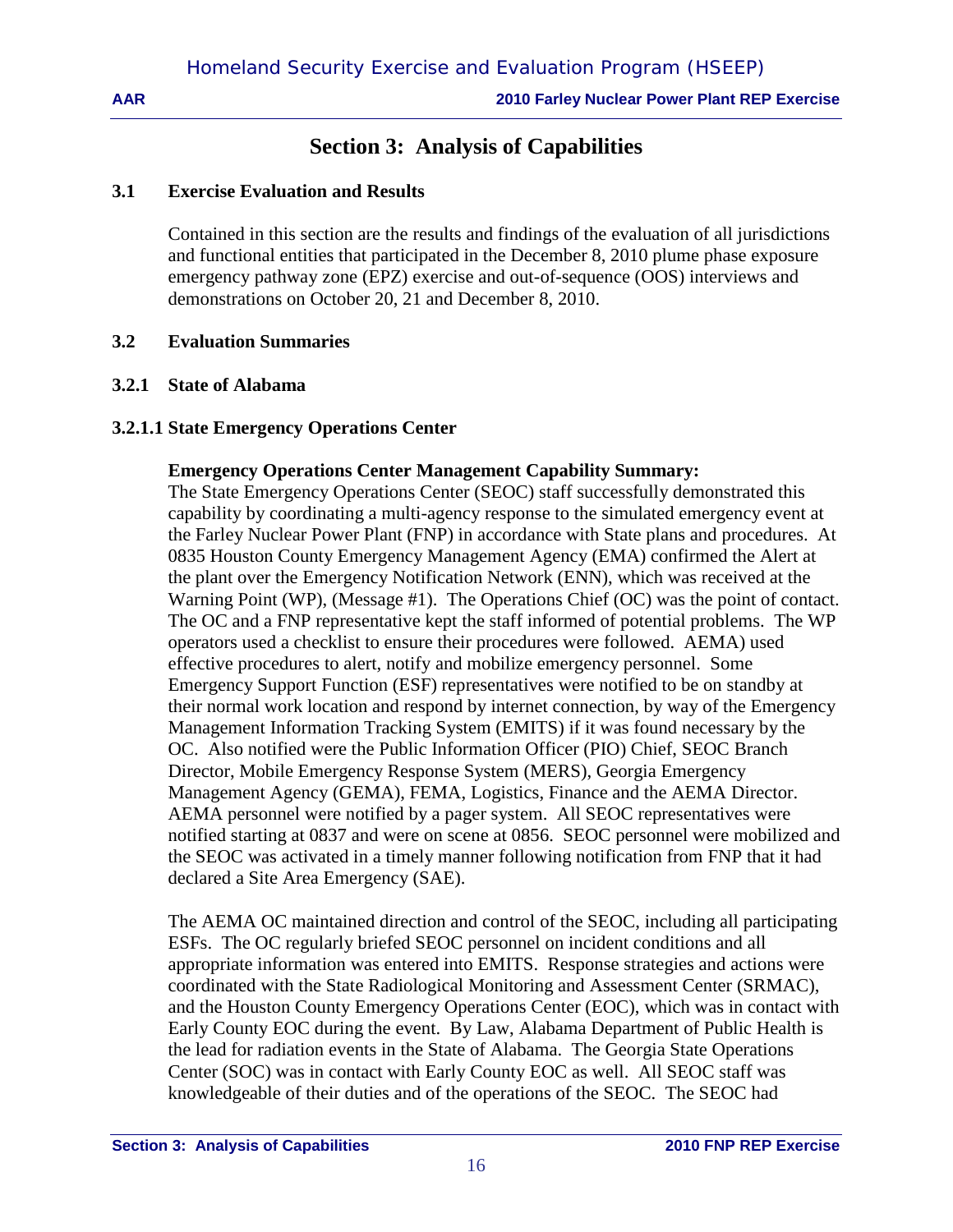sufficient equipment and communications to support sustained response operations. GEMA used the exercise to test the use of a conference bridge line to expedite the decision making process which includes Houston County as a participant, but does not include the Alabama SEOC. The conference line greatly enhanced the ability to gather and provide information, coordination and concurrence of issues. After communicating with the Alabama SEOC at Emergency Classification Level (ECL) Alert notification by the Georgia SOC Operations Officer, there was no further direct communication between the GEMA SOC and the Alabama SEOC, or inclusion of the Alabama SEOC on the bridge conference call line. This did not adversely impact coordination between state and local officials, but could be used to stay abreast of and coordinate responses to developing activities, to ensure timely dissemination of information or prevent inaccurate information from being released.

For this capability, the following REP criteria were MET: 1.a.1, 1.c.1, 1.d.1, 1.e.1, 2.a.1, 2.b.2 and 5.a.1.

#### **Emergency Public Information and Warning Capability Summary:**

The Emergency Public Information and Warning capability was successfully demonstrated by providing coordination and dissemination of press releases to the public in a timely manner. The SEOC Deputy PIO received, verified, and posted on EMITS all messages and press releases from the Alabama Department of Public Health (ADPH), the Emergency News Center (ENC) in Dothan Alabama and the utility in accordance with the established policies and procedures. Prior to the activation of the ENC, the PIO sent all press releases by email to a dedicated email address for the responding PIOs. Therefore, as the PIOs arrived at the ENC, they had copies of all the press releases and updated information. PIO staff managed information accurately and disseminated all releases in a timely manner. Each organization can create applicable press releases to be disseminated. However, because ADPH Radiation Control Agency (RCA) is the lead for radiation events in Alabama, it is important for all agencies to coordinate with them to ensure that accurate information is disseminated to the public in a timely manner.

Prior to activation of the ENC, the public information function is accomplished at the State and Local EOCs. Once an Emergency Alert Level (EAL) is declared at the utility, all Off-site Response Organizations (ORO) transitioned their public information function to the ENC in Dothan. The EOCs retain their responsibility for transmitting press releases electronically to local outlets.

Media monitoring was conducted by FNP media monitoring staff. Radio and television stations are monitored. Preparations were made to record all broadcast related to Farley to ensure corrections were made when necessary. Non-English speaking persons were below the threshold required to provide information in another language.

For this capability, the following REP criterion was MET: 5.b.1.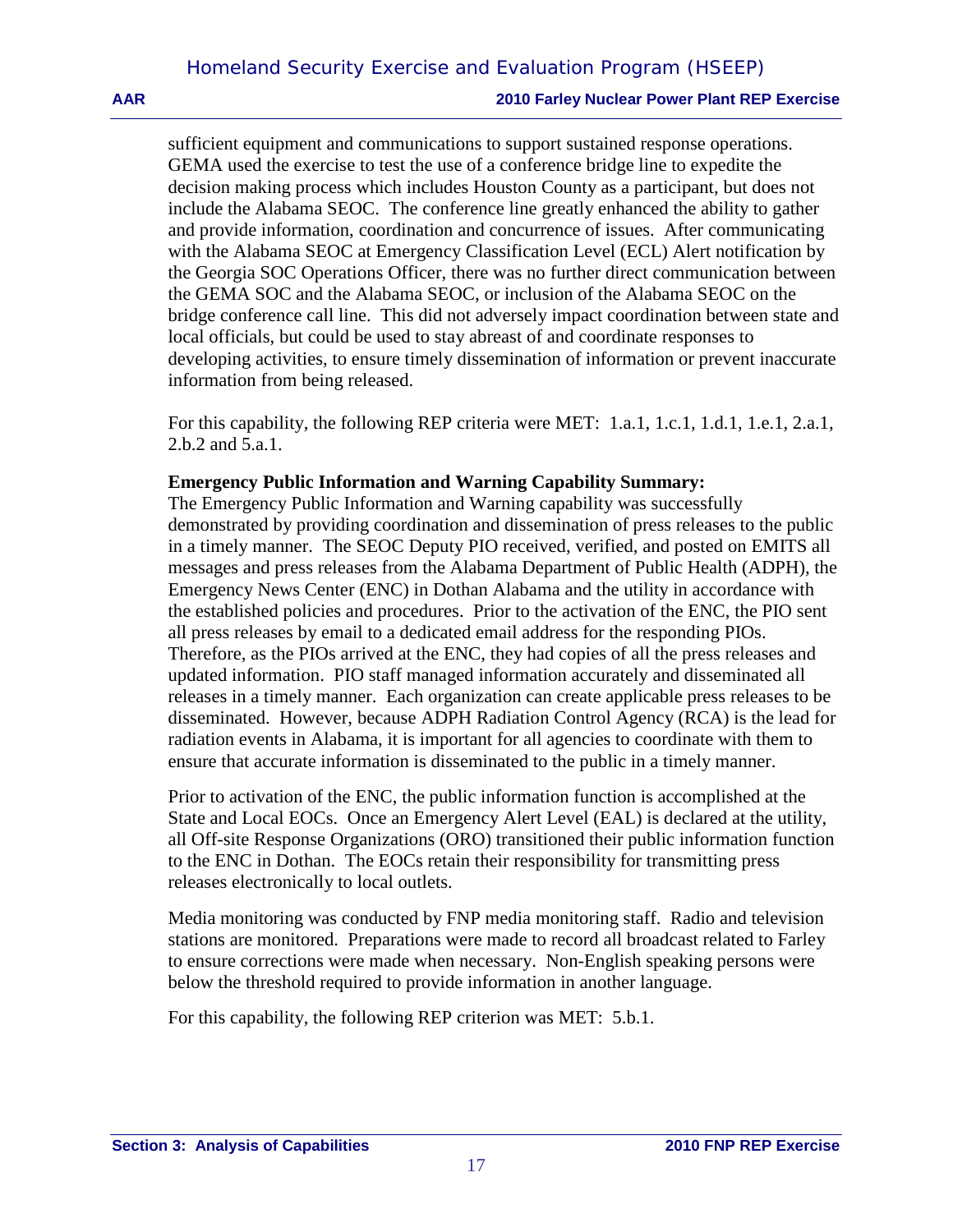#### <span id="page-19-0"></span>**3.2.1.2 AEMA Liaison to SRMAC-Dothan**

#### **Emergency Operations Center Management Capability Summary:**

AEMA staff successfully demonstrated this capability during activities as liaison with the State Radiological Monitoring and Assessment, SRMAC-Dothan. In accordance with the Extent of Play Agreement (EOPA), AEMA personnel were prepositioned and described their activation process. Activation notification is made via State-provided cellular phone and 800 MHz radio to the response staff which consists of pre-indentified members of the State Emergency Response Team (SERT). Upon arrival, a situation brief from SRMAC and Houston County EOC staff is accomplished. Equipment for use by the AEMA Liaison would be made available by the SRMAC upon request.

The AEMA Field Coordinator (FC) functioned as the liaison between the SRMAC-Dothan and AEMA. There was no coordination of response activities made by this element. The FC participated in SRMAC briefings as requested by the SRMAC Director. All actions made by the staff in support of this capability during the exercise were in accordance with AEMA plans and procedures.

The State of Florida also sent a representative to the SRMAC Dothan for this exercise to ensure communication with the Florida SEOC.

For this capability, the following REP criteria were MET: 1.a.1, 1.c.1, 1.d.1 and 1.e.1.

#### <span id="page-19-1"></span>**3.2.1.3 State Radiological Monitoring and Assessment Center**

#### **Hazardous Materials Response and Decontamination Capability Summary:**

The staff of the ADPH/Office of Radiation Control (ORC) demonstrated this capability in accordance with their plans and procedures and the EOPA. The personnel who demonstrated this capability were broken into teams. The first team responded to the SRMAC-Montgomery and was in control of the Alabama technical response while the second team was in transit to the SRMAC-Dothan. In accordance with the EOPA, the Dothan team was pre-positioned in the Dothan area.

The SRMAC-Montgomery is located in the ADPH office building, where the ORC has a dedicated room available to respond to radiological incidents. In addition to the five ORC staff, a liaison from the licensee and a public information specialist from ADPH responded to SRMAC-Montgomery. The SRMAC-Montgomery team notified other State response agencies of the Alert and SAE declarations and obtained the authorization to make Protective Action Decisions (PAD) by the State Health Officer. By law, the State Health Officer is the decision making authority for protective actions in response to radiation events in the state of Alabama and ADPH is the lead response agency. This authorization was transferred to the SRMAC-Dothan staff during the turnover which occurred just after the SAE declaration. Field monitoring teams (FMT) were dispatched into the projected downwind trajectory to assess the actual radiation levels. The SRMAC-Dothan staff made dose projections based on the licensee's provided source terms (release rates). The Alabama results were compared with the Georgia dose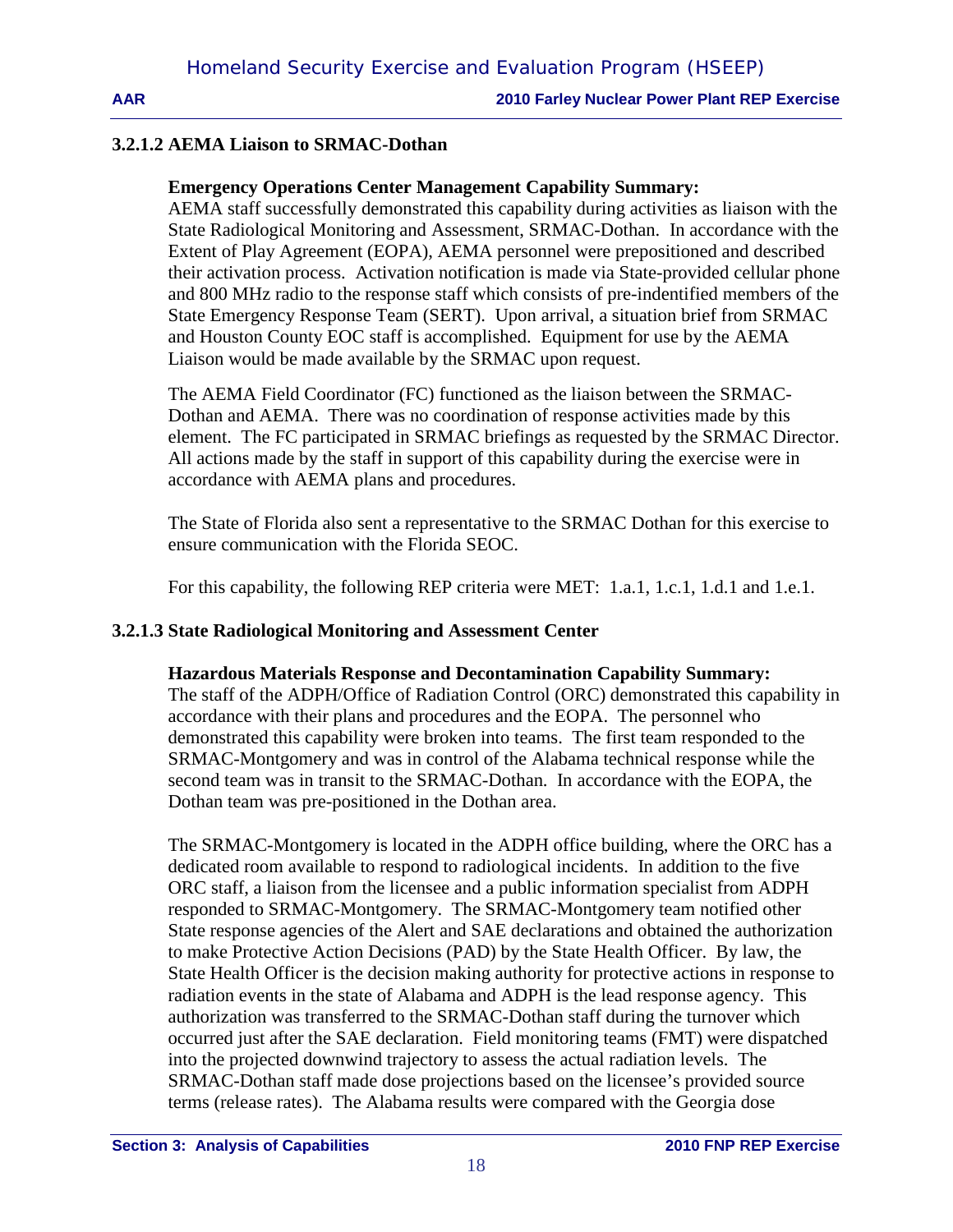#### Homeland Security Exercise and Evaluation Program (HSEEP)

#### **AAR 2010 Farley Nuclear Power Plant REP Exercise**

projections with agreement. The SRMAC-Dothan staff decided to implement the initial licensee Protective Action Recommendation (PAR) to evacuate the Alabama portion of the 0-2 mile radius and 2-5 miles downwind. The SRMAC staff deviated from the  $2^{nd}$ licensee PAR and only evacuated in the 5-10 mile downwind direction. This decision was based on the differences between the Alabama dose projections and the licensee dose projections and on the meteorological projections for a steady wind direction.

The first Emergency Health Order was issued at 0930 as a Public Warning. The second was issued immediately after the first which was a Restricted Access order. The third Health Order at 1100 was Evacuation for zones B-5, C-5 and D-5, and the fourth which was an Evacuation in zones B-5, C-5, D-5, B-10 and C-10 which began at 1152.

For this capability, the following REP criteria were MET: 1.a.1, 1.c.1, 1.d.1, 1.e.1, 2.a.1, 2.b.1, 2.b.2, 4.a.1, 4.a.2 and 5.b.1.

#### <span id="page-20-0"></span>**3.2.1.4 Field Monitoring Teams**

#### **Hazardous Materials Response and Decontamination Capability Summary:**

This capability was successfully demonstrated by two Field Management Teams (FMT) from the Houston County Health Department (HCHD). In accordance with the EOPA, the FMTs were pre-positioned at the HCHD in Dothan, Alabama. The FMTs prepared for deployment in an efficient and timely manner. The FMT equipment, supplies and vehicles were adequate to support radiological monitoring and emergency worker functions. Two communications systems were available, tested and verified operational before deployment. Communications between the FMTs and the SRMAC were effective throughout the exercise. FMT instruments were within calibration dates and properly checked for operation. FMT instrumentation was sufficient to perform airborne particulate and radioiodine sampling. Ambient direct radiation field measurements were also performed. The FMTs performed the radiological assessment by traversing downwind locations in a strategic manner, as directed by SRMAC, to identify and quantify the magnitude of the simulated release. The teams demonstrated appropriate surveying, air sampling and counting techniques in order to properly track the plume. Ambient readings and personnel exposures were routinely recorded and communicated to SRMAC. Airborne iodine and particulate radioactivity was assessed using an air sampler fitted with a particulate filter and a silver zeolite cartridge. FMT members were aware of the purpose of Potassium Iodide (KI) and the correct dosages to take. Emergency worker exposure control was satisfactorily demonstrated with appropriate dosimetry use, proper documentation, and demonstrated exposure limit knowledge by the FMT staff.

For this capability, the following REP criteria were MET: 1.a.1, 1.d.1, 1.e.1, 3.a.1, 3.b.1, 4.a.1 and 4.a.3.

#### <span id="page-20-1"></span>**3.2.2 State of Georgia**

#### <span id="page-20-2"></span>**3.2.2.1 State Operations Center**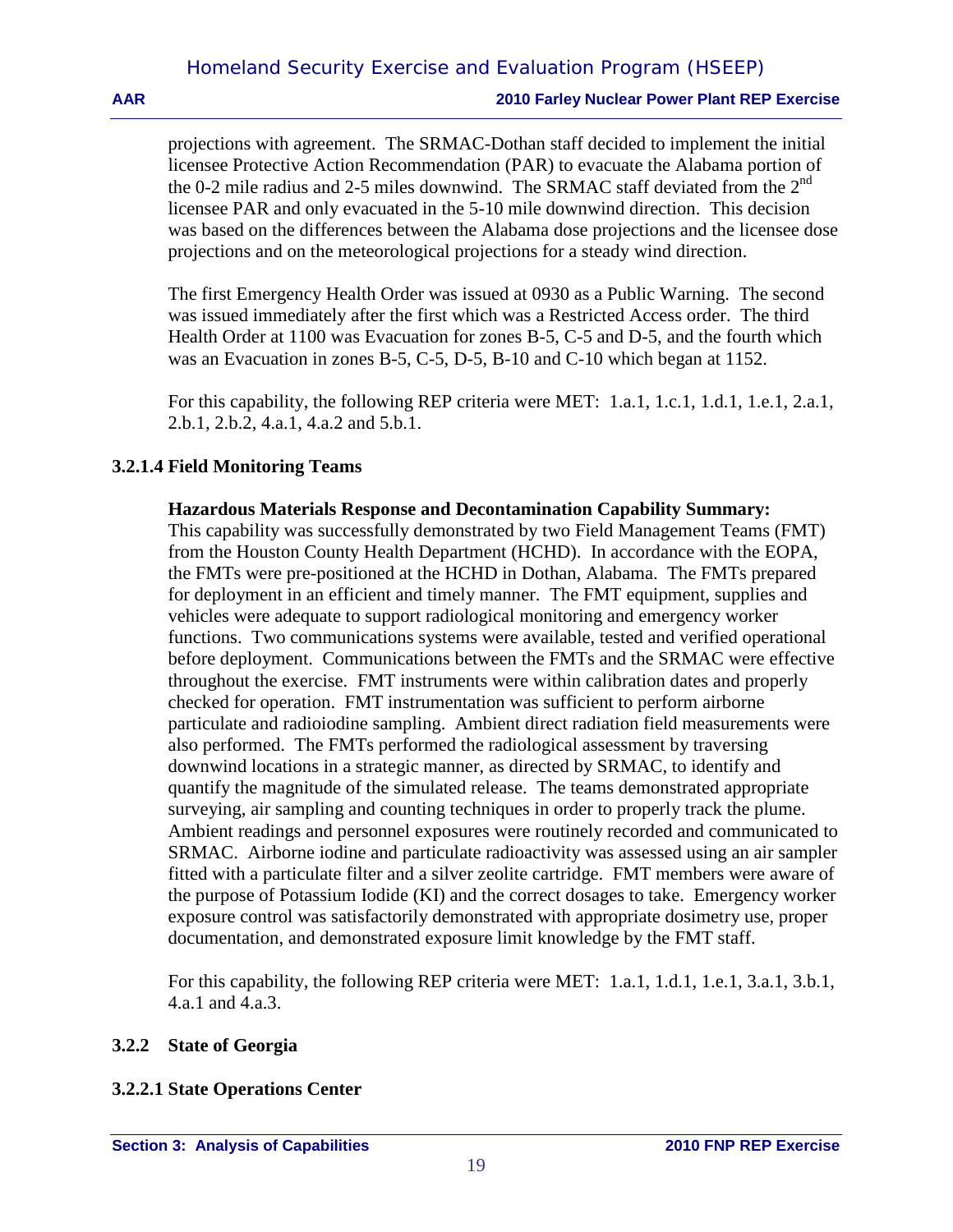#### **Emergency Operations Center Management Capability Summary:**

GEMA successfully demonstrated the capability to provide multi-agency-coordination through the successful alert, notification and mobilization of emergency response personnel to staff the SOC in a timely manner and carry out emergency response operations in response to an incident at FNP in accordance with State plans. The Command Group established and exhibited good direction and control which included the initial communication with the Alabama SEOC at ECL Alert and participation in coordinated efforts for PARs and PADs conducted between the Early County, GEMA and Houston County, AEMA, that affected risk jurisdictions in both states. GEMA capitalized on this opportunity to test the use of a conference bridge line to expedite the decision making process among the command group. The conference line greatly enhanced their ability to gather and provide information, coordination and concurrence on issues. After communicating with the Alabama SEOC at ECL Alert notification by the SOC Operations Officer, there was no further direct communication between the GEMA SOC and the Alabama SEOC, or inclusion of the Alabama SEOC on the bridge conference call line. This did not adversely impact coordination between state or local officials, but could be used to stay abreast of and coordinate responses to developing activities, to ensure timely dissemination of information or prevent inaccurate information from being released.

The SOC had sufficient equipment and communications to support sustained emergency response operations. Emergency information and instructions provided to the public was properly developed and coordinated. The exercise was effectively managed by a well trained, knowledgeable and professional staff. All activities were conducted in accordance with plans and procedures.

For this capability, the following REP criteria were MET: 1.a.1, 1.c.1, 1.d.1, 1.e.1, 2.a.1 and 2.b.2.

#### **Emergency Public Information and Warning Capability Summary:**

The Georgia SOC successfully demonstrated the capability to notify and warn the public of a simulated emergency at FNP by coordinating via Emergency Notification Network (ENN), conference call, WebEOC, ETEAM and telephone with Early County, Southern Nuclear Company, and the ENC. Activation of the PIO support staff was completed as part of the SOC activation process upon notification of the SAE ECL. The PIO prepared and coordinated for approval, press release (PR) #1 (Alert Declaration/Stay Tuned) at 0850 with Early County and Houston County, Alabama. Upon notification of SAE ECL, activation of the PIO support staff was completed as part of the SOC activation process along with activation of the ENC. The PIO and support staff was deployed to the ENC in Dothan, AL and coordinated Public Affairs Operations for joint state and local PRs with GEMA Public Affairs staff at the SOC.

The Command Group has the responsibility for concurrence and approval of press releases for Georgia. A total of four media related releases were produced and approved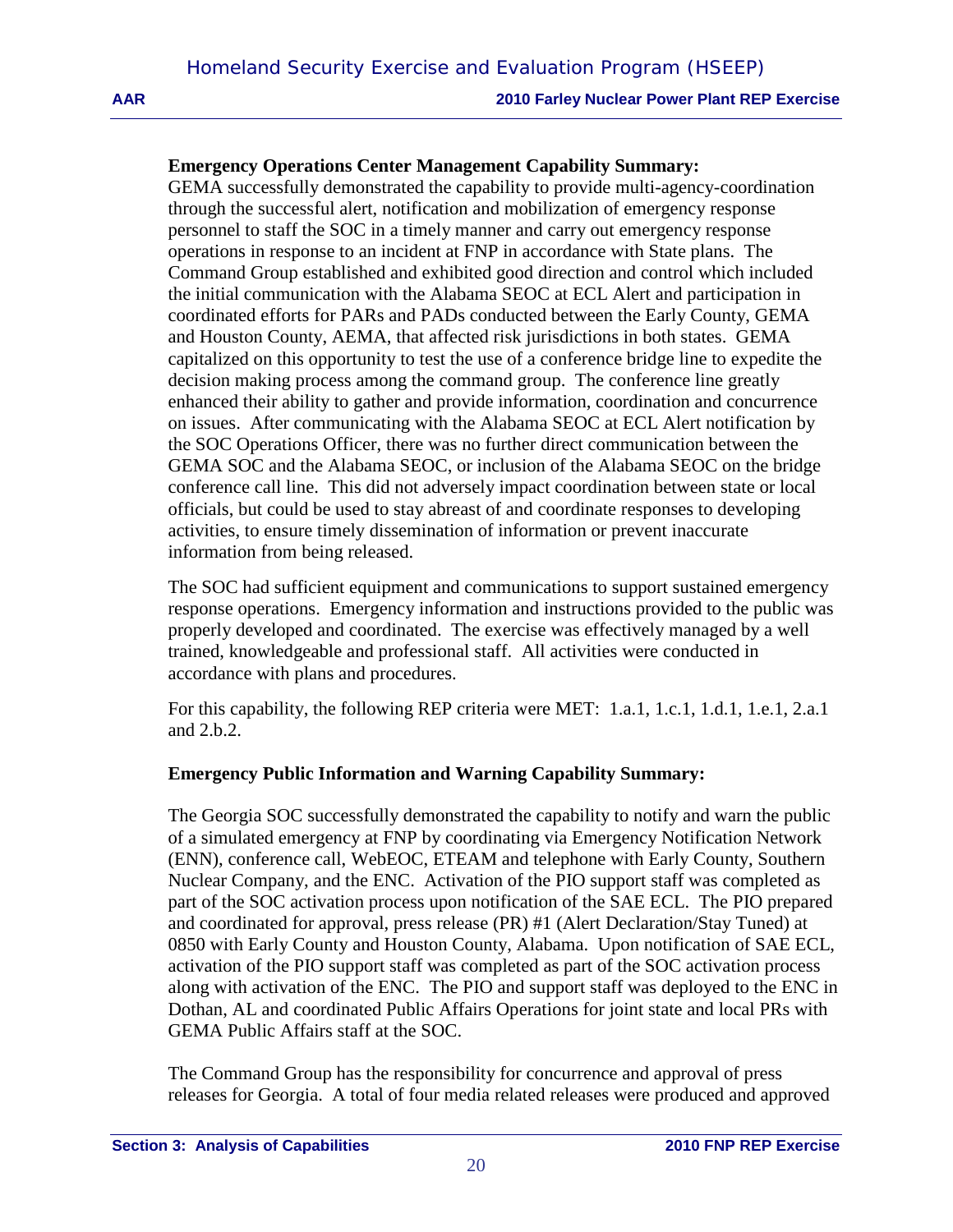### Homeland Security Exercise and Evaluation Program (HSEEP)

**AAR 2010 Farley Nuclear Power Plant REP Exercise**

by the command group. All public information was accurate, consistent with coordinated agreements, timely and all activities were performed in accordance with plans and procedures.

The Prompt Notification System (PNS) and release of Emergency Alert System (EAS) messages, management and coordination of public information and warning is the responsibility of the State Public Affairs Director or Designee. Prior to ENC activation, the SOC issued two news releases and maintained close contact and coordination with public information after the ENC activation.

For this capability, the following REP criteria were MET: 5.a.1 and 5.b.1.

#### <span id="page-22-0"></span>**3.2.2.2 Dose Assessment**

#### **Hazardous Materials Response and Decontamination Capability Summary:**

This capability was demonstrated by the Georgia Department of Natural Resources (DNR), Environmental Protection Division (EPD) and included dose assessment and development of PARs during the exercise. In accordance with the EOPA, DNR did not demonstrate FMT operations or coordination for this exercise.

The DNR staff at the SOC included the Radiological Emergency Coordinator, the assistant Radiological Emergency Coordinator/Dose Assessment, and a third staffer who assisted with dose assessment and WebEOC updates. The DNR staff routinely monitored and evaluated plant, radiological, and meteorological data. Adequate equipment, supplies and communications capabilities were available for all required tasks. Dose projections were performed to determine worst case scenarios based on plant conditions and radiological data, and projections made during the release were routinely consistent with Southern Nuclear Company (SNC) results from the Emergency Operations Facility (EOF). The REC provided direction and control of the DNR staff, worked effectively with the SOC personnel, licensee personnel, the State of Alabama and others to evaluate and assess plant and off-site radiological conditions in order to provide input into PAD for the safety and health of emergency workers and the public. By interview, the REC described procedures pertaining to the DNR staff for the alert, notification and activation process; the administrative dose limits, application of the Total Effective Dose Equivalent (TEDE) correction factor; and the process for dose extension approval. All discussions were consistent with applicable plans and DNR Standard Operating Guides (SOG).

For this capability, the following REP criteria were MET: 1.a.1, 1.c.1, 1.d.1, 1.e.1, 2.a.1 and 2.b.1.

#### <span id="page-22-1"></span>**3.2.3 Joint Operations**

#### <span id="page-22-2"></span>**3.2.3.1 Emergency News Center**

**Emergency Public Information and Warning Capability Summary:**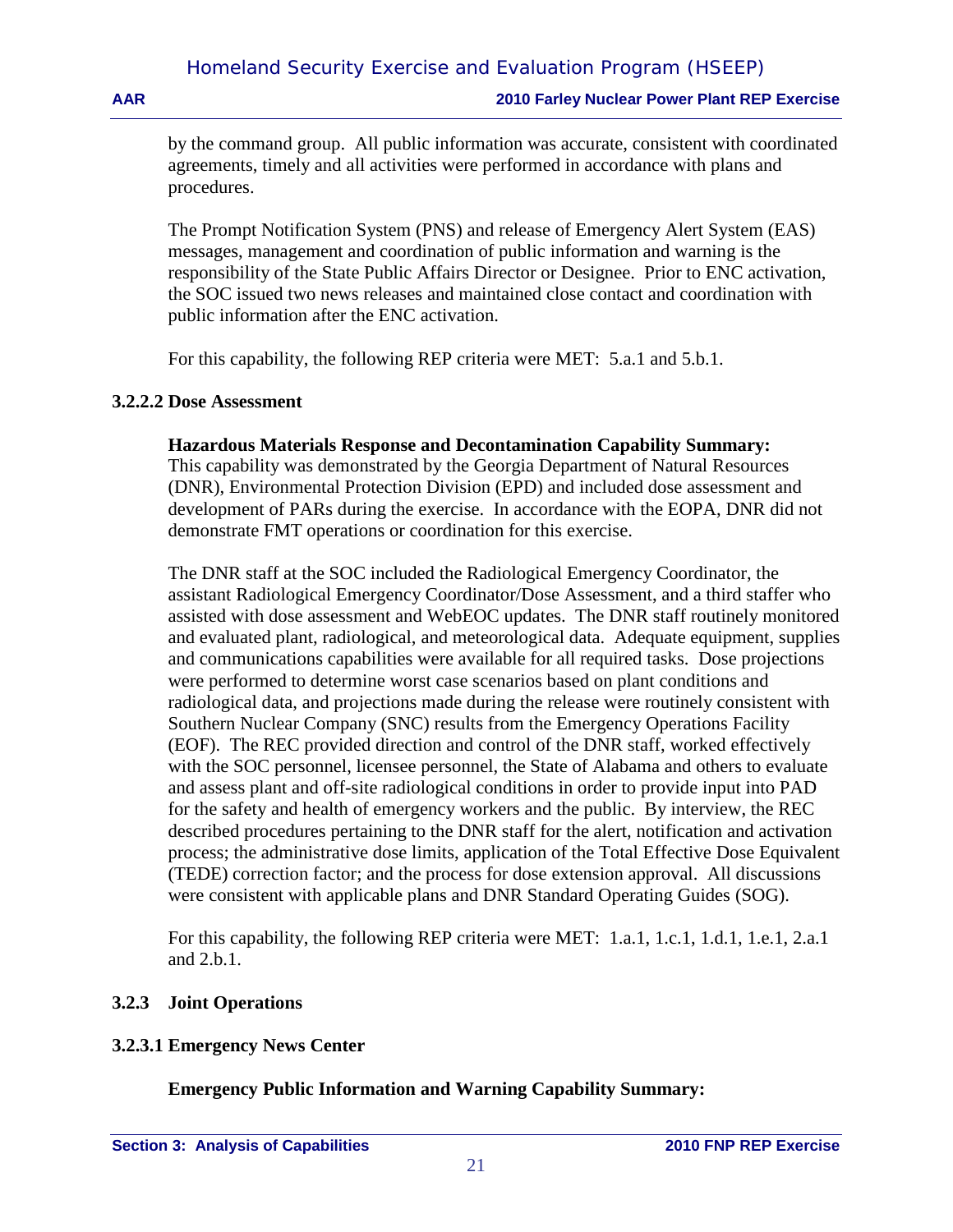The ENC staff successfully demonstrated the capability to provide consolidated media briefings for public information at the ENC located in the Houston County Juvenile Services Building in Dothan, Alabama. This utility-managed facility was spacious and well equipped to support its operation. No equipment or communications failures were noted during the exercise.

State of Alabama, State of Georgia and SNC procedures call for a coordinated activation of the ENC. In accordance with the EOPA, ENC staff members were prepositioned, and the ENC became operational shortly following the declaration of the SAE by FNP. The Lead PIO for each State agency –AEMA, ADPH, GEMA, and Georgia DNR, as well as PIOs from Houston County, Alabama and Early County, Georgia discussed the process by which each team would have been alerted, briefed and deployed to the ENC. The utility provided a Public Information Director who served as the organization hub for ENC activities. By plan, each agency was responsible for its own messages.

Press releases, while reviewed and vetted at the ENC, were released at the respective EOCs. ENC staff followed procedures as outlined in their plans for coordination and approval of messages. All draft news releases were vetted by the originating organization and circulated within the ENC to ensure there were no conflicts or confusion in information being provided to the public. After approval, releases were passed to the public by media briefings in the ENC and from originating EOCs.

Four press briefings were conducted for this exercise; two briefings featured all agency PIOs, one briefing each for ADPH/Houston County and the utility. Each was preceded by a brief, cooperative strategy session where spokespersons determined the order of presentation based on importance and immediacy of their messages. The briefings were well orchestrated and utility and ORO spokespersons delivered precise statements and accurately fielded mock media questions and addressed identified rumors.

Within the ENC, the Public Inquiry staff fielded a total of 6 inquiries and logged accurate information on the Telephone Call Log Sheets for each. Inquiries were rapidly and accurately answered. The staff reported trends to the ENC Public Information Manager to appropriately address during press briefings. The various government agency staffs had good interaction with the utility representatives and shared information concerning rumors. Media broadcasts were monitored including the Local Primary (LP-1), the EAS radio station and four major television networks serving the area.

For this capability, the following REP criteria were MET: 1.a.1, 1.d.1, 1.e.1 and 5.b.1.

#### <span id="page-23-0"></span>**3.2.4 Risk Jurisdictions**

#### <span id="page-23-1"></span>**3.2.4.1 Houston County, Alabama**

#### <span id="page-23-2"></span>**3.2.4.1.1 Houston County Emergency Operations Center (EOC)**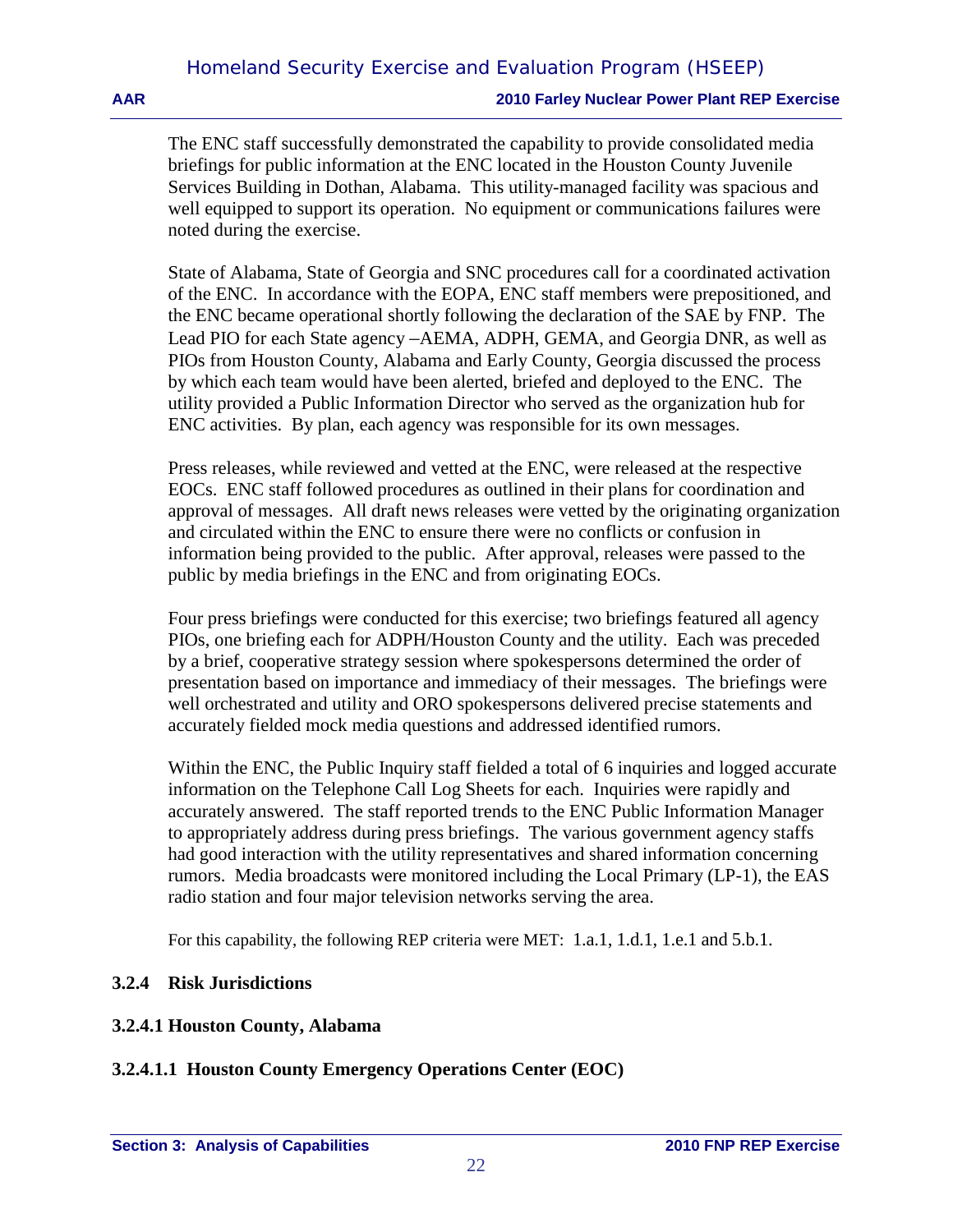#### **Emergency Operations Center Management Capability Summary:**

The EOC staff successfully demonstrated this capability by performing their duties in a manner that showed they were experienced, knowledgeable and detail oriented. They ensured that the public was protected. Following notification that an Alert had been declared by FNP, administrative personnel used a phone-tree list to notify staff to report to their respective positions in the EOC. The direction and control provided by the Operations Chief ensured that EOC staff was briefed and received incident conditions and protective action information in a timely manner. The OC was consistent with his updates, ensuring that information about utility conditions, PADs, emergency worker exposure control, and special populations was informative and that the public was protected. A regional phone provider lost connectivity and a possible downing of a civilian aircraft, were real-world events which occurred during the exercise but it did not hinder the EOC staff from completing their tasks.

For this capability, the following REP criteria were MET: 1.a.1, 1.c.1, 1.d.1, 1.e.1, 2.a.1, 2.b.2, 2.c.1 and 3.c.1.

#### **Emergency Public Information and Warning Capability Summary:**

The communications officer followed proper procedures to activate the sirens and tone alert radios (simulated). As per the EOPA, the controller injected a message that one siren had failed. The communications officer followed his procedures and notified the Operations Chief of the failure and simulated notifying the utility. The communication officer also described the process he would follow to verify that sirens had activated properly and who he would call to verify activation.

The PIO was responsible for issuing EAS messages. All EAS messages were prescripted with blanks for specific information dependent upon the situation, such as evacuation zones. The PIO described the process for setting up the radio for transmitting the EAS message and verifying that the message was transmitted. All EAS messages contained all the necessary information. The PIO liaison ensured that copies of all EAS messages were sent to the PIO in the ENC.

Following normal protocol, Houston County and Early County coordinated with each other concerning their EAS messages. However, each sent out a different message for their respective zones.

For this capability, the following REP criteria were MET: 5.a.1 and 5.b.1.

#### <span id="page-24-0"></span>**3.2.4.1.2 Houston County Traffic Control Points**

#### **Public Safety and Security Response Capability Summary:**

The Houston County EOC staff, Sheriff's liaison and Sheriff's Officers successfully demonstrated the ability of the Houston County Sheriff's Department to: properly mobilize personnel, establish TCPs, track their exposure, have knowledge of KI and its side effects, when to move TCPs due to changing radiological conditions, the location to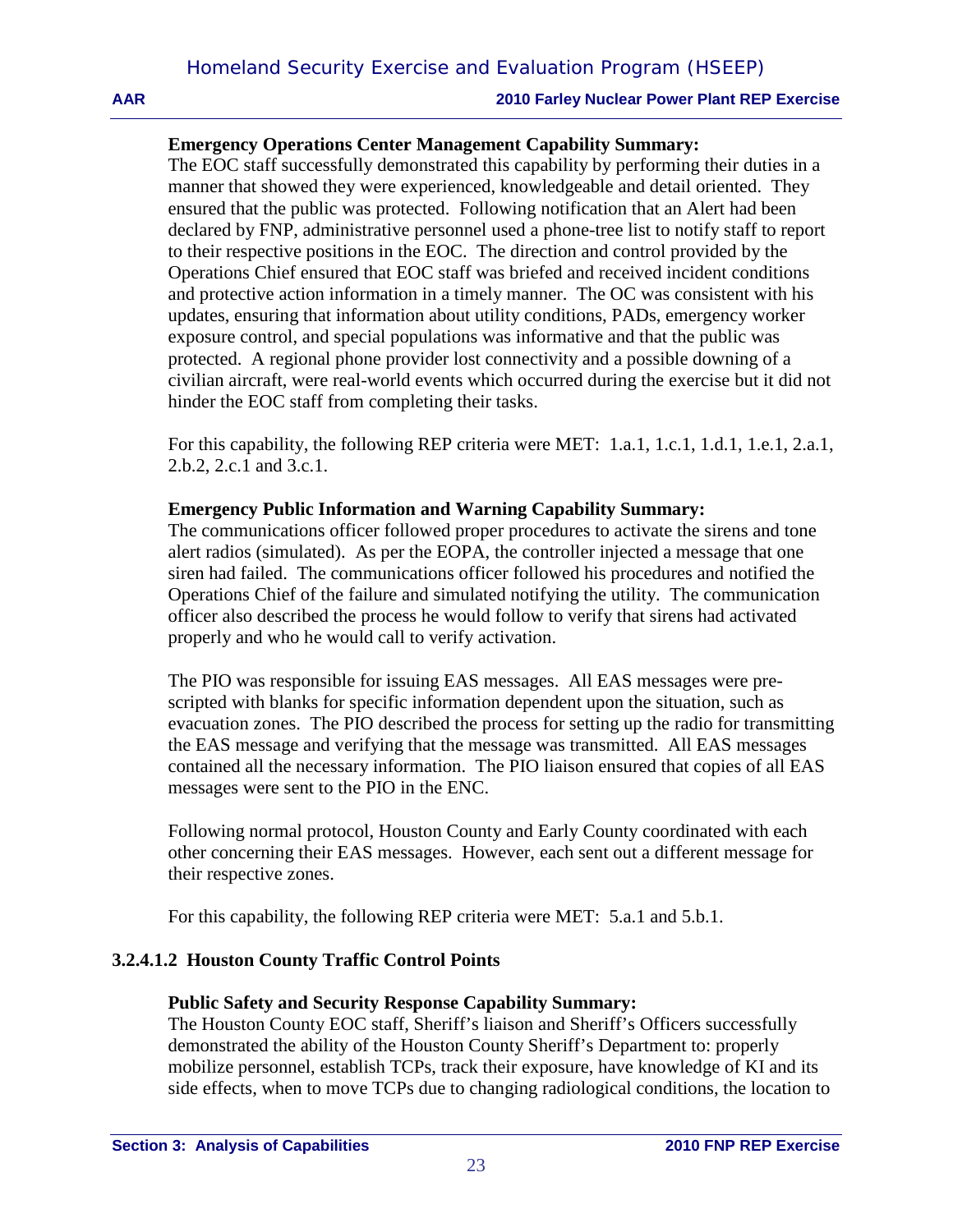direct evacuees for reception centers, how to handle any impediments and what to do and where to go at the completion of their assignments.

Houston County Sheriff's officers and EOC staff discussed their capability to reduce the impact and consequences of an incident by securing the affected area and safely diverting the public from hazards and providing security support to other operations.

The Operations Chief, the school representative and the Sheriff's liaison discussed the steps necessary to coordinate the relocation of schools. Subsequently, the OC ordered the Sheriff's liaison to set up (simulated) traffic control points (TCP) in support of the school relocations. The Houston County Sheriff's representative discussed how sheriff's department officers would respond to establish TCPs. The Sheriff's liaison explained that all supporting personnel would report to the Forward Command Post (FCP) at the Houston County Farm Center which is also the staging area for the county. Houston County Health Department personnel would be at the Forward Command Post and would issue dosimetry and KI to TCP officers and provide them with a briefing on KI side effects, when to ingest KI, how often to read their dosimetry, and their exposure limits.

The sheriff's representative discussed the dosimetry and the exposure limits. He stated that all individuals would have exposure limit cards that listed the exposure limits and actions to take when levels were met. Each officer would be issued two direct reading dosimeters (DRD), a permanent record dosimeter and KI. Each officer was directed to read their DRDs every 15 minutes and report their results to their commander at the FCP.

County Road and Bridges Department personnel would provide support to remove any impediments. They would also provide barriers to support TCPs if officers had to leave the area due to radiological conditions.

The officer was knowledgeable of instructions to provide evacuees and where to direct traffic. He was also aware that officers would report to monitoring stations at the completion of their duties to be monitored for radiological contamination.

For this capability, the following REP criteria were MET: 3.d.1 and 3.d.2.

#### <span id="page-25-0"></span>**3.2.4.1.3 Houston County Backup Route Alerting**

#### **Emergency Public Information and Warning Capability Summary:**

Deputies from the Houston County Sheriff's Department successfully demonstrated backup route alerting and notification during the OOS evaluation on October 20, 2010. In accordance with established plans, and after notification of a failed siren (simulated), the deputies were recalled to the FCP in order to obtain route information and the message script. They were given a set of written instructions providing detailed, yet simple route instructions along with a simplified message instructing the public to tune to the local EAS station for an important message. After the County Health Department Radiation Officer (RO) issued dosimetry and briefed them on exposure control measures,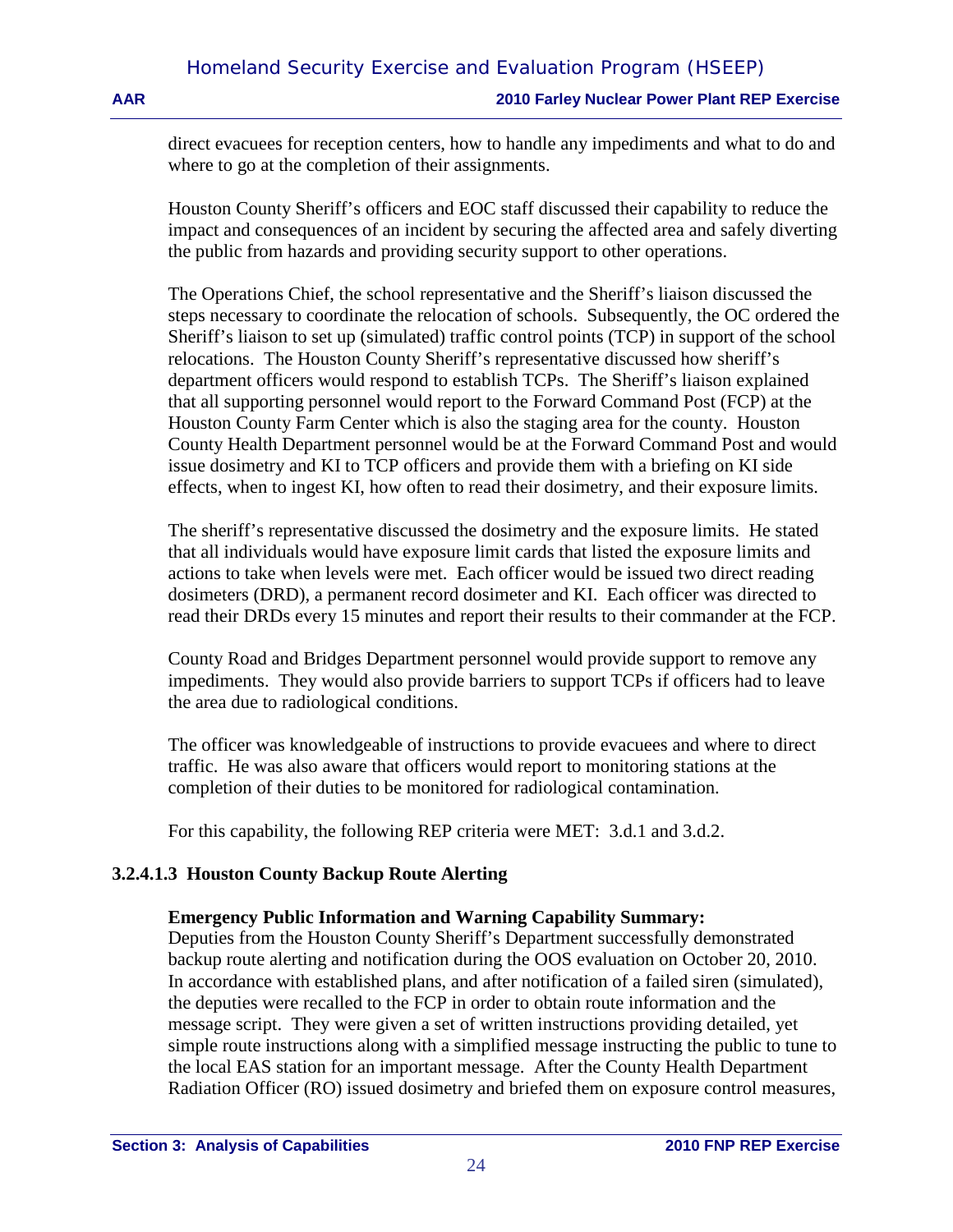the deputies successfully completed the entire route within 28 minutes of leaving the FCP, including stopping to read their dosimeters twice.

For this capability, the following REP criterion was MET: 5.a.3.

#### <span id="page-26-0"></span>**3.2.4.1.4 Houston County Reception Center and Emergency Worker Decontamination**

#### **Hazardous Materials Response and Decontamination Capability Summary:**  This capability was successfully demonstrated OOS at the Houston County Farm Center FCP, Reception Center and Emergency Worker Decontamination (EWD) facility on October 20, 2010. The Reception Center and EWD facility is well laid out. It is divided into zones where each operation can function and complete its assigned task. Officers from the Houston County Sheriff's Department and the Dothan Police Department were available to assist in traffic control and regulate the entry to and exit from the facility.

Unified Command at the Incident Command Post (ICP) directed all activities at the Farm Center. The ICP communicated with field personnel by radio, and SouthernLINC telephones were available, if needed. The ICP also established communications with the Houston County EOC by telephone, radio and WebEOC.

The Farm Center was a well-laid-out facility, minimizing the potential for cross contamination to "clean" evacuees. Monitoring and decontamination personnel were knowledgeable of their procedures and properly demonstrated the set up and operation of all monitoring, decontamination and dosimetry equipment. Monitoring staff wore appropriate personal protective equipment (PPE) in accordance with their plans. Staffs were knowledgeable of their dosimeter readings, recording and reporting requirements and turn back limits.

Staff directed evacuee vehicles and emergency vehicles to the vehicle monitoring area, aided by traffic cones and signs. Each vehicle passed through a vehicle portal monitor to determine the presence of contamination on the exterior of the vehicle. Workers then used handheld instruments to check for contamination on the interior of each vehicle as well as to perform a cursory survey of each occupant. Each survey conducted on a vehicle is measured against the background reading in the decontamination area.

Staff directed potentially contaminated evacuees to the personnel monitoring and decontamination area. Workers used portal monitors and handheld survey meters to check each evacuee. Workers directed contaminated individuals to the decontamination tent which was equipped with showers and cleaning supplies. After receiving instructions from the staff, evacuees either disrobed and showered or washed areas with localized contamination. Staff provided temporary clothing to evacuees who had disrobed. However, no footwear was immediately available. After decontamination, evacuees passed through another portal monitor. Staff directed decontaminated evacuees to a reception center registration table and then to the KI distribution station. Staff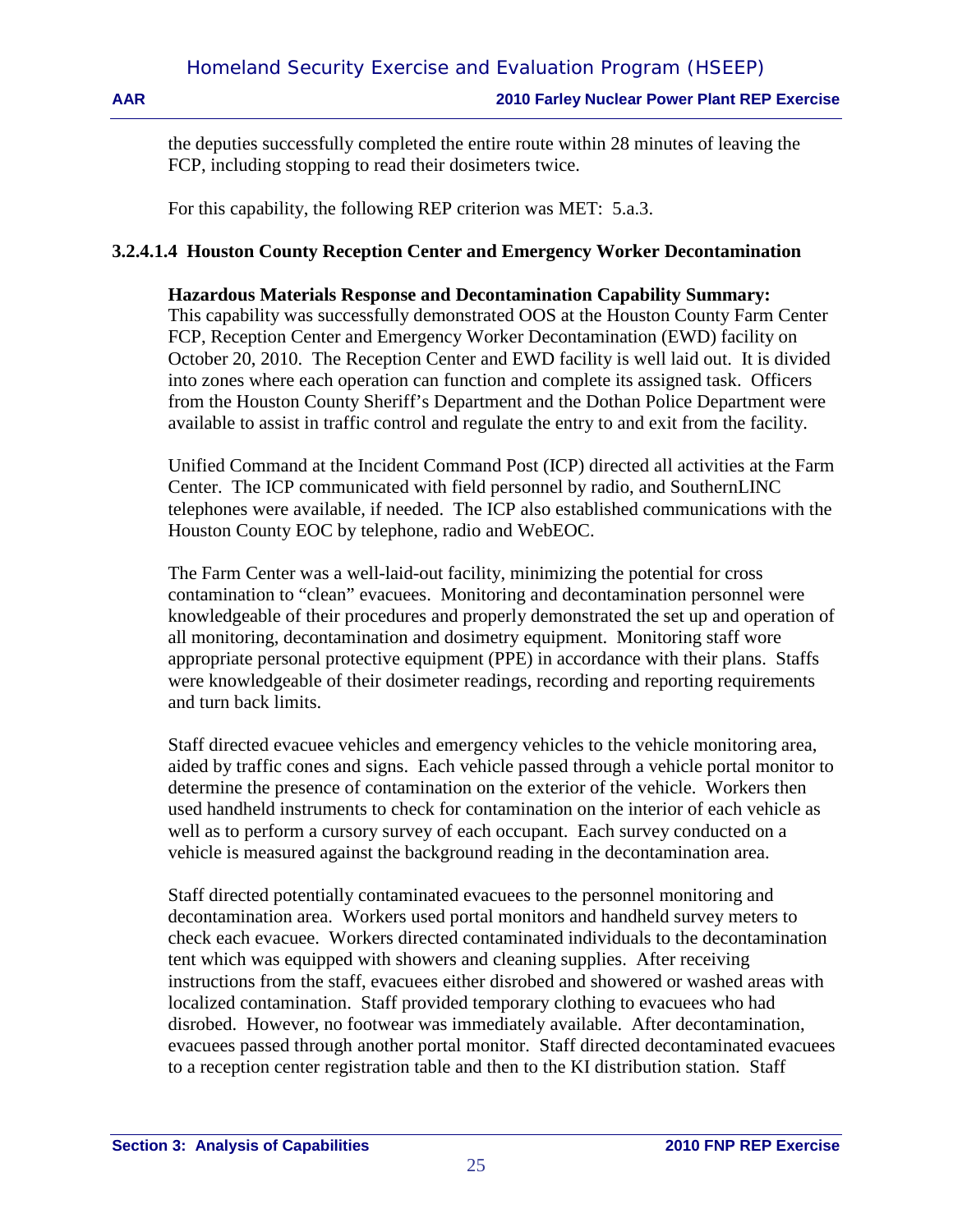completed all required documentation during the monitoring and decontamination process.

Workers at the registration tables registered evacuees and provided them with maps to the congregate care center. If evacuees needed transportation, they were directed to an area to wait for busses to carry them to the congregate care center.

The KI distribution station for evacuees was staffed by three nurses from ADPH's HCHD facility. Each evacuee received a thorough verbal and written briefing on KI. The nurses were knowledgeable of the different dosages to be distributed to different age groups and had the necessary supplies to prepare the proper dosages. A nurse was also located near the ICP to distribute KI to emergency workers. Sufficient supplies of KI for emergency workers and evacuees were properly stored at HCHD, located immediately adjacent to the Farm Center.

For this capability, the following REP criteria were MET: 1.e.1, 3.a.1, 3.b.1, 6.a.1and 6.b.1.

#### <span id="page-27-0"></span>**3.2.4.1.5 Houston County Congregate Care Facilities**

#### **Mass Care Capability Summary:**

This capability was successfully demonstrated OOS on October 21, 2010 at the First United Methodist Church and the Dothan First Church of the Nazarene. The Wiregrass Chapter of the American Red Cross (ARC) was responsible for overall shelter management, and staff used floor diagrams to ensure each facility was set up to maximize its utility. Each facility had adequate space, equipment, supplies and amenities to accommodate the expected number of evacuees. Alabama Department of Human Resources (DHR) personnel registered evacuees and provided other assistance to ARC.

For this capability, the following REP criterion was MET: 6.c.1

#### <span id="page-27-1"></span>**3.2.4.1.6 Houston County Schools**

#### **Citizen Evacuation and Shelter in Place Capability Summary:**

This capability was successfully demonstrated OOS on October 21, 2010 at Ashford Elementary School and Houston County High School. School administrators were experienced and knowledgeable of procedures to ensure the safety and security of staff and students. Notification, evacuation, relocation and parent notification measures were consistent with current plans and procedures.

The Transportation Supervisor for the Houston County Board of Education would respond to the Houston County EOC during mobilization of the EOC. Each school would implement its plan and relocate students in accordance with decisions made at the Houston County EOC after a SAE is declared by FNP. A limited number of buses are kept on site at each school and additional busses would be moved to each school from the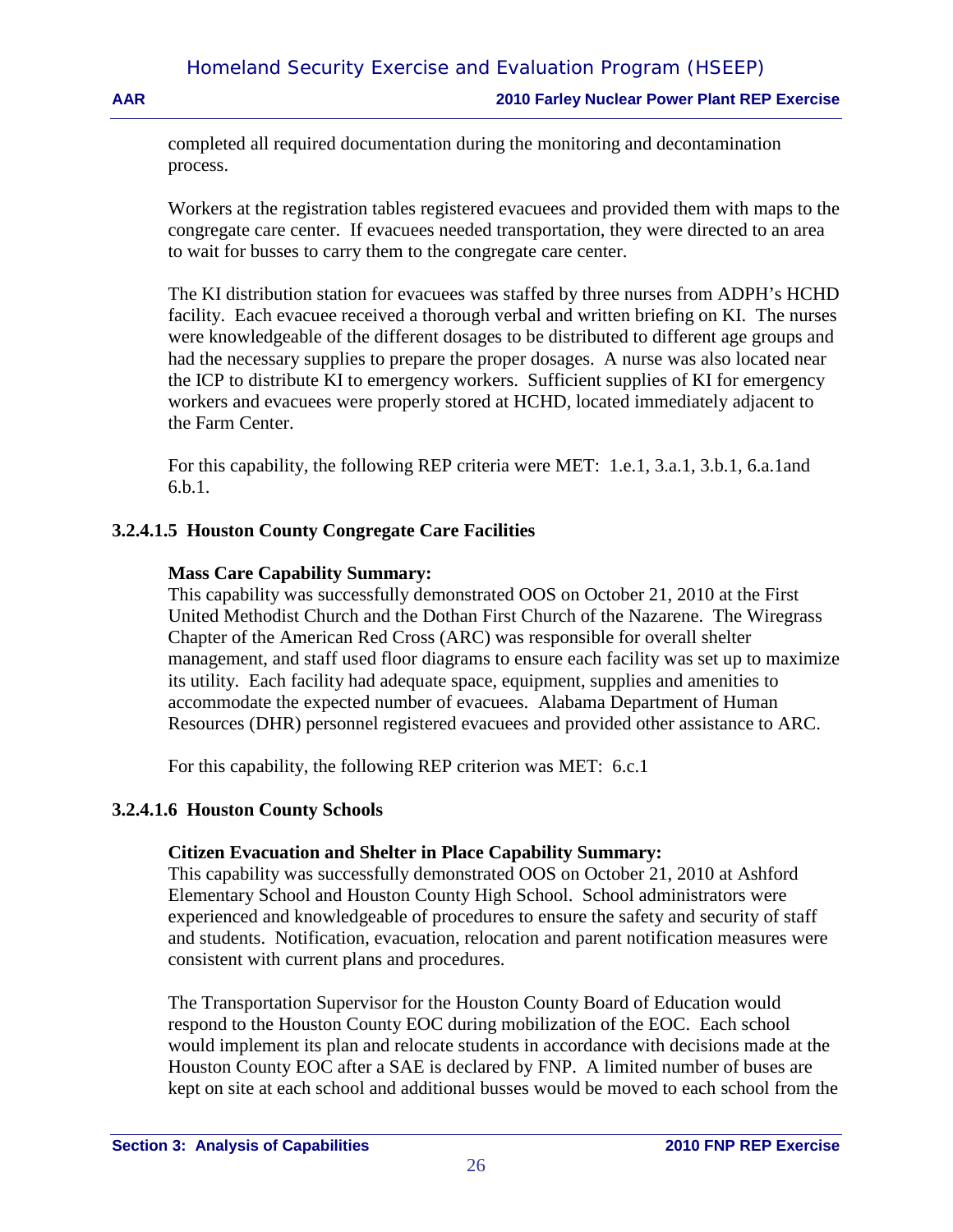bus barn upon request by the principal. Students would be relocated to the Houston County Farm Center.

The Transportation Supervisor would implement the SchoolCast notification system either from his county-issued cell phone or from the landline telephone in the EOC. SchoolCast is a remotely-hosted, web-based application used to notify and provide students' parents status updates of events of interest. It provides messaging via multiple communication methods (email, text messages and voice calls).

For this capability, the following REP criterion was MET: 3.c.2

#### <span id="page-28-0"></span>**3.2.4.2 Early County, Georgia**

#### <span id="page-28-1"></span>**3.2.4.2.1 Early County Emergency Operations Center**

#### **Emergency Operations Center Management Capability Summary:**

The Blakely-Early County Emergency Management Agency (EMA) and Director (EMD) successfully demonstrated all activities associated with EOC management operations. The EOC is large enough and suitable to accommodate the designated staff, equipped with redundant communications systems, equipment and supplies to effectively conduct emergency response operations. The EMD exhibited expert direction and control of the EOC. Emergency notification, mobilization and activation were executed in a timely manner, in accordance with plans, from the point of initial notification of ECL Alert at 0824 to full activation at 0927. Processes and organizational structure was well defined. Staff members were well versed in their roles and responsibilities and proactive in carrying them out. Frequent briefings were held by the EMD at regular intervals, particularly at ECL changes, and included agency status updates, coordination with state, local and federal agencies and conference calls that continued through termination of the exercise. Implementation of coordinated actions was timely and decisive. Emergency workers assigned missions were properly briefed by the Assistant RPO, issued equipment in accordance with plans and were knowledgeable of the equipment and their responsibilities. Operational activities were chronicled, tracked and preserved with multiple internal information systems. The primary information system, WebEOC, allowed constant situational awareness of ongoing activities and the scope of events as they occurred in response to the incident at FNP.

For this capability, the following REP criteria were MET: 1.a.1, 1.c.1, 1.d.1, 1.e.1, 2.a.1 and 2.b.2.

#### **Emergency Public Information and Warning Capability Summary:**

Emergency public information and warning was successfully demonstrated with the coordination and implementation of the PNS and EAS. Public warning was accomplished with proficiency and urgency utilizing multiple forms of communication, in addition to the established PNS and EAS system. These forms included EMNet and Code Red automated alert systems which enhance and optimized the county's ability to quickly notify and assist the public in affected areas. An integral component of the EAS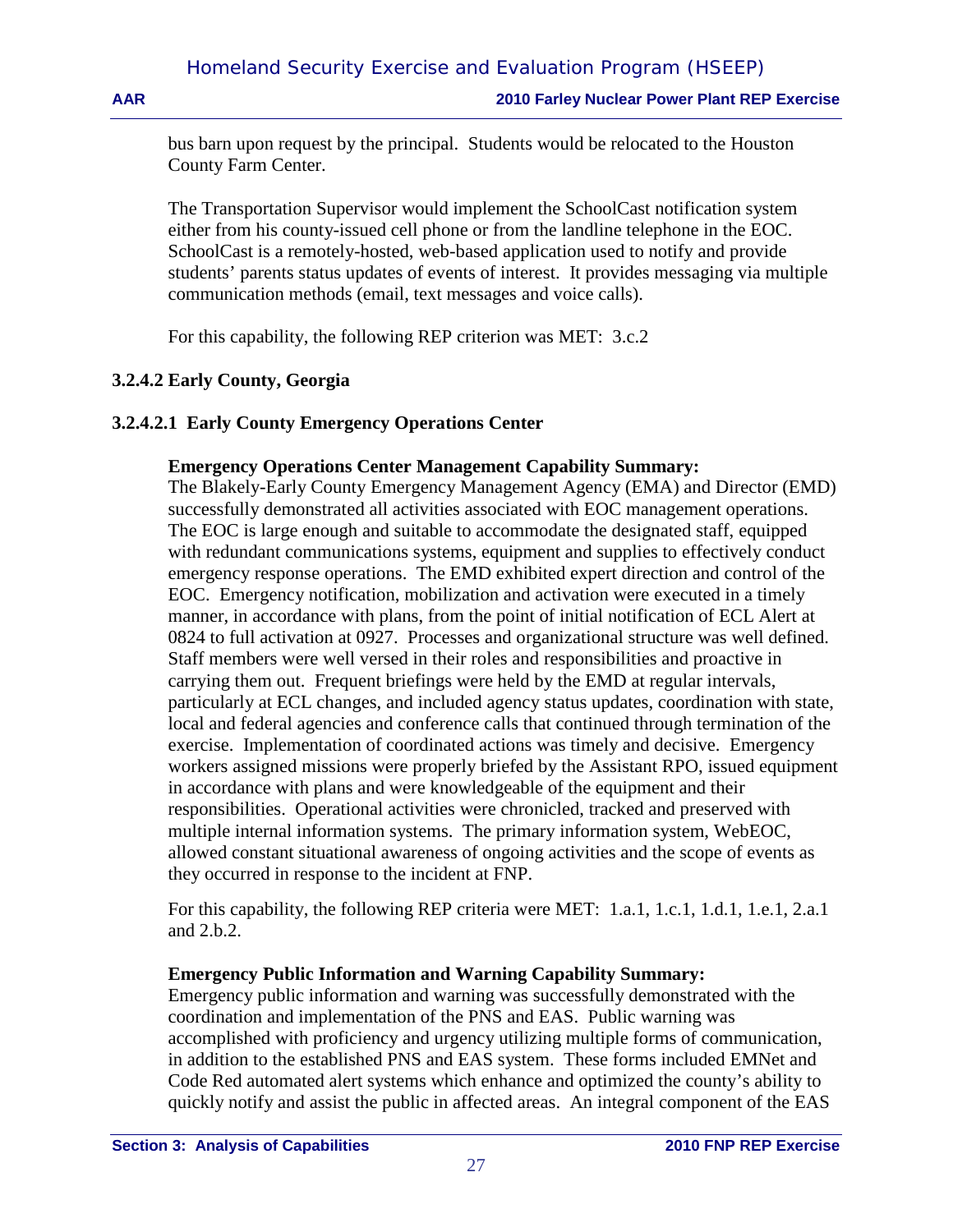system included pre-scripted messages developed in coordination with the Houston County, AEMA. The Early County and Houston County EAS messages closely mirror each other, but consider the unique characteristics of each county and circumstances that require development and approval based upon the situation. This aspect is especially helpful, in that it will enable the EMAs to warn the public and disseminate information more quickly with the ability to identify a message coded by a number to be selected and pushed to the appropriate television or radio station quickly for immediate dissemination to alert and warn the public.

For this capability, the following REP criteria were MET: 5.a.1, and 5.b.1.

#### <span id="page-29-0"></span>**3.2.4.2.2 Early County Waterway Warning**

#### **Emergency Public Information and Warning Capability Summary:**

The Blakely-Early County EMA successfully demonstrated Waterway Warning operations and Emergency Public Information and Warning Capability during the river clearance operations in support of the Farley Nuclear Plant (FNP) REP Exercise OOS on December 8, 2010.

Personnel from the EMA supported by law enforcement personnel from the Georgia DNR and the Georgia Forestry Commission (GFC) performed waterway clearance operations on the Chattahoochee River. The supervisor of the 911 center, which is colocated with the EOC provided control and management of river clearance operations once the boats were deployed and was responsible for keeping the EMD abreast of the status and completion of the clearance. The crew deployed two boats and had them in the water approximately five minutes from notification and movement and completed the assigned mission in under forty minutes.

The agencies performing the clearance operations understood their responsibilities, they periodically checked their dosimetry, recorded the readings as required and performed their duties flawlessly. They are fully capable of performing this capability in support of an incident at FNP.

<span id="page-29-1"></span>For this capability, the following REP criteria were MET: 5.a.3.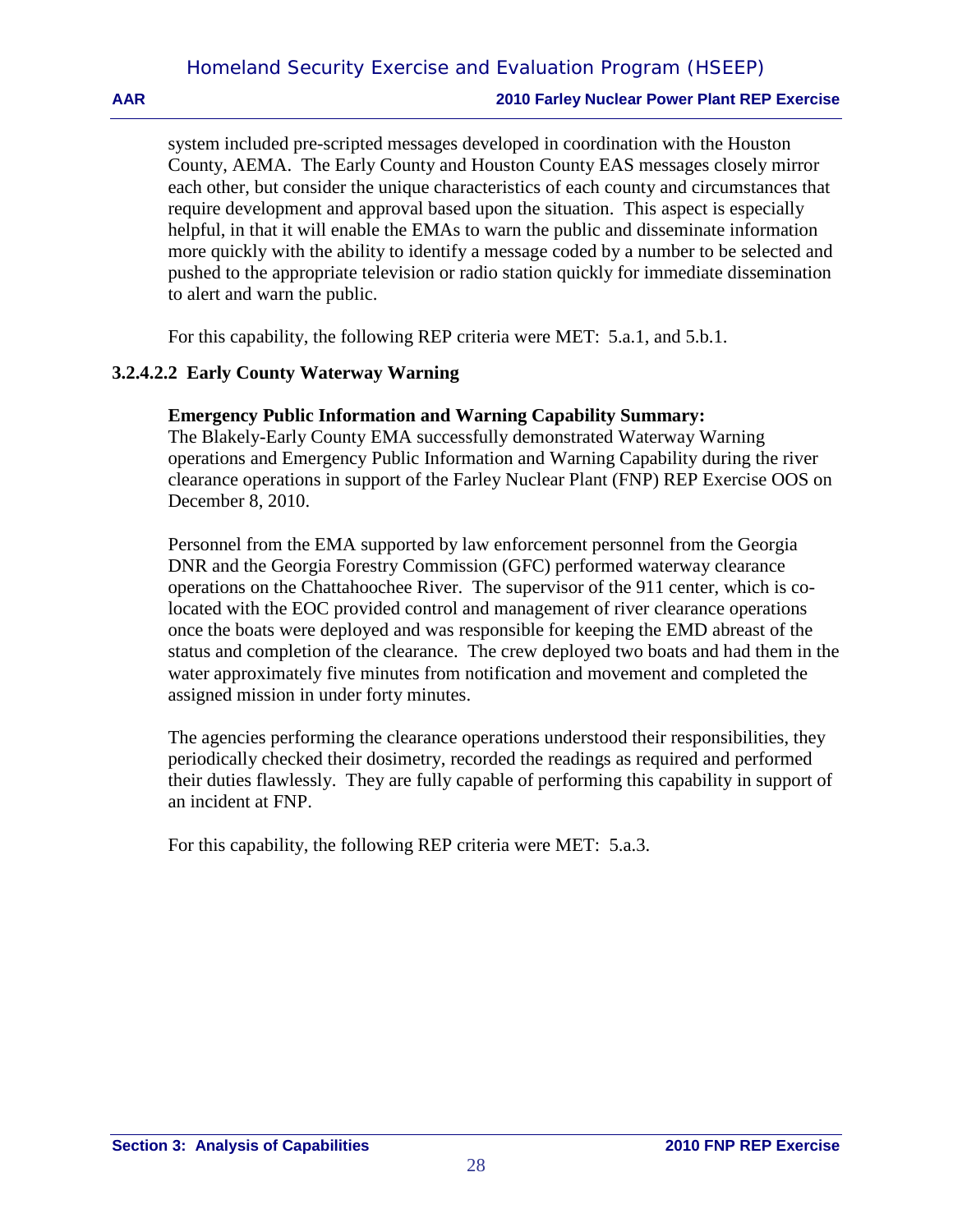#### **3.2.4.2.3 Early County Traffic Control Points**

#### **Public Safety and Security Response Capability Summary:**

The ability to successfully perform this capability was demonstrated through interview. In accordance with the EOPA the interview was conducted in the Blakely-Early County EOC with representatives from the Early County Sheriff's Office, Early County Public Works Department and the Georgia State Patrol (GSP).

During the interview it was determined that support agencies had the appropriate equipment and resources needed to perform this mission. The representatives were familiar with radiological exposure control measures and the use of dosimetry and KI.

The representatives from each supporting Agency understood their roles and responsibilities in support of Early County TCPs. They knew that it was imperative to the public's safety that the orderly flow of traffic from the 10 mile EPZ was required to ensure a timely evacuation. They discussed that impediments to the flow of the traffic would be removed rapidly.

The Blakely-Early County EMA Radiological Emergency Plan (REP) identifies 14 TCP locations in Early County. However, there are no separate Operational Procedures (OPs) or guides that provide specific details on who or what equipment is needed to establish the TCPs. This did not adversely impact the successful accomplishment of the mission, but can be useful in sustaining continuity.

For this capability, the following REP criteria were MET: 3.d.1 and 3.d.2.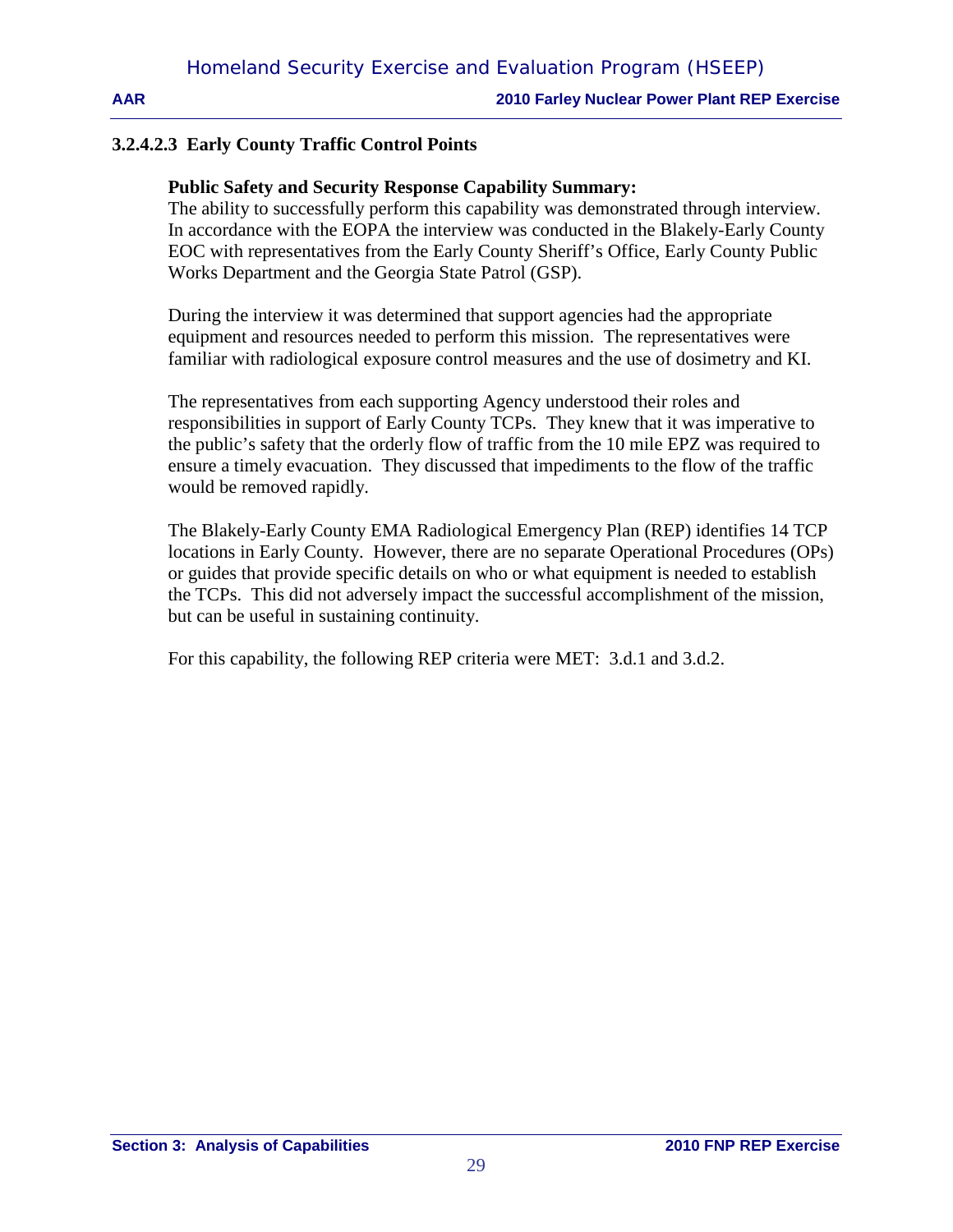# **Section 4: Conclusion**

<span id="page-31-0"></span>Officials and representatives from the States of Alabama and Georgia; the risk counties of Houston County, Alabama and Early County, Georgia; and Southern Nuclear Operating Company as well as numerous volunteers participated in the exercise. The cooperation and teamwork of the participants was evident throughout all phases of the exercise. FEMA wishes to acknowledge the efforts of the many individuals who participated and made the exercise a success. Protecting the public health and safety is the full-time job of some of the exercise participants and an additional assigned responsibility for others. Additionally, others have willingly sought this responsibility by volunteering to provide vital emergency services to their communities.

State and local emergency response organizations demonstrated knowledge of their emergency response plans and procedures and successfully implemented them. During this exercise, no Deficiencies or Areas Requiring Corrective Action were identified.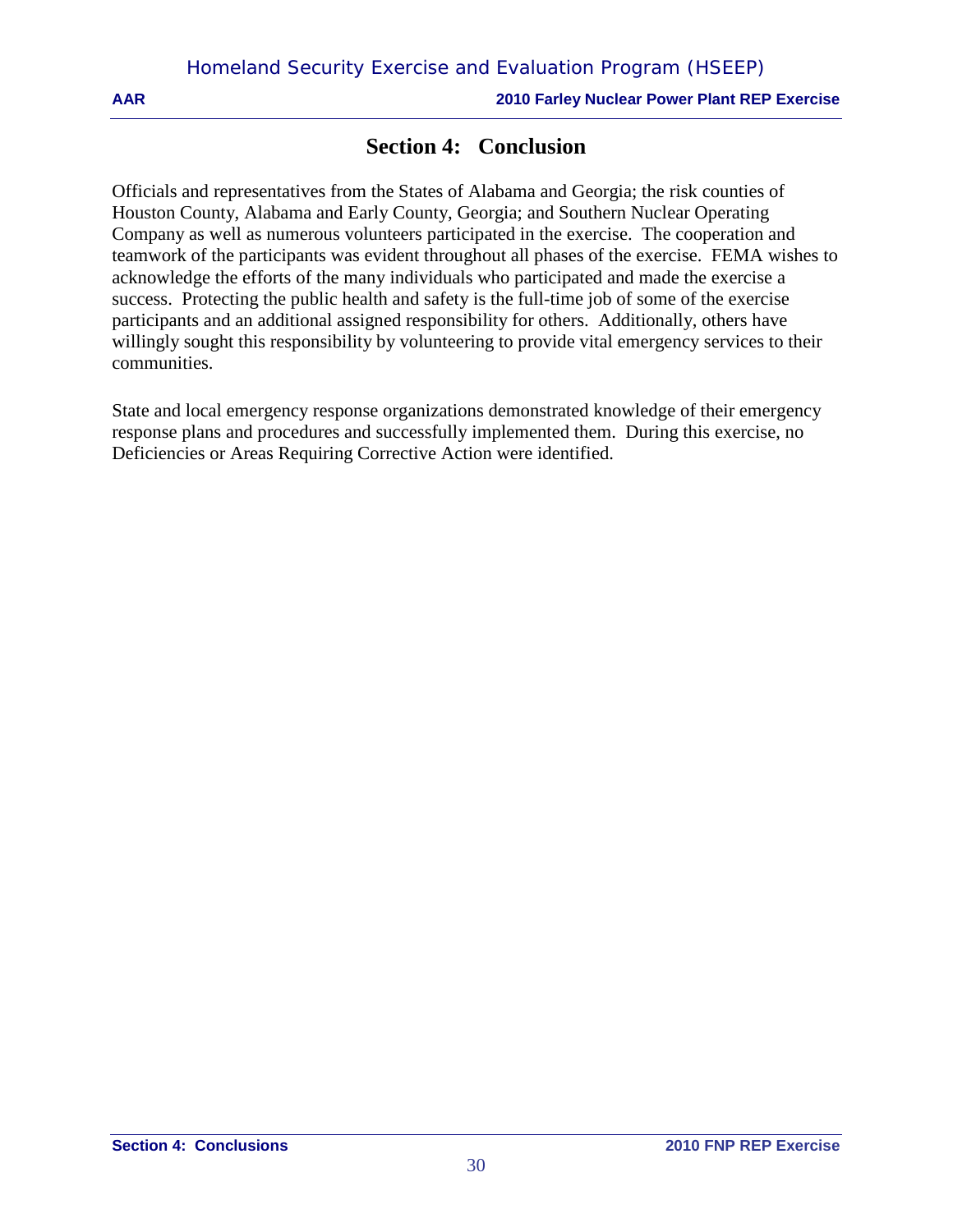This page is intentionally blank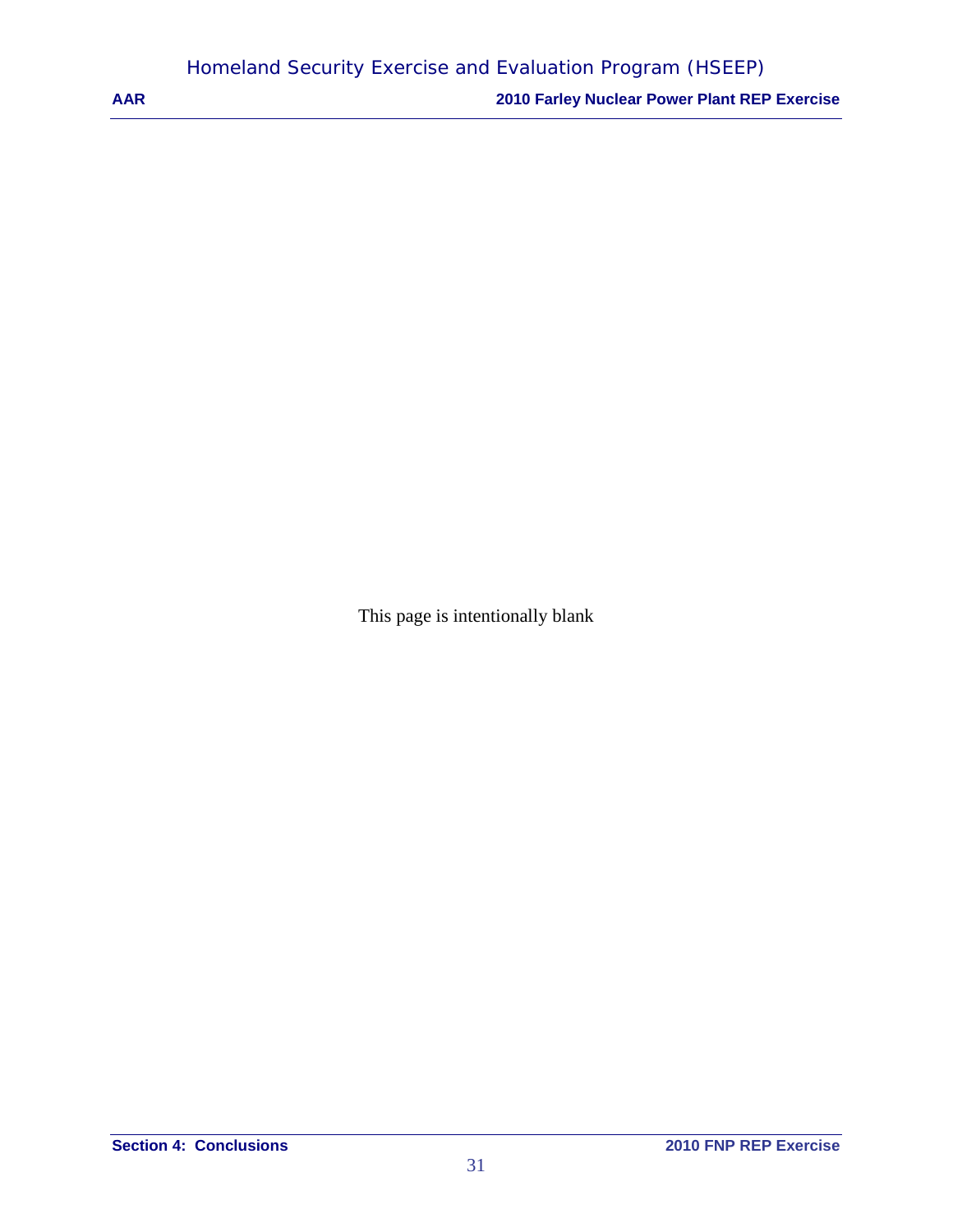# **Appendix A: Exercise Timeline**

<span id="page-33-0"></span>

| <b>Time</b><br><b>Emergency</b><br><b>Classification</b><br><b>Utility</b><br><b>Level or Event</b><br><b>Declared</b>          |         | <b>Alabama</b><br><b>SEOC</b> | <b>SRMAC</b><br>Montgomery/Dothan | <b>Emergency News</b><br><b>Center</b> | Houston<br>County | Georgia<br><b>SOC</b> | Early<br>County |
|---------------------------------------------------------------------------------------------------------------------------------|---------|-------------------------------|-----------------------------------|----------------------------------------|-------------------|-----------------------|-----------------|
| <b>Unusual Event</b>                                                                                                            | N/A     | N/A                           | N/A                               | N/A                                    | N/A               | N/A                   | N/A             |
| <b>Alert</b>                                                                                                                    | 0835    | 0822                          | N/A                               | 0820                                   | 0824              | 0824                  |                 |
| <b>Site Area Emergency</b>                                                                                                      | 0915    | 0925                          | 0924                              | 0926                                   | 0922              | 0930                  | 0925            |
| <b>General Emergency</b>                                                                                                        | 1048    | 1058                          | 1055                              | 1100                                   | 1059              | 1100                  | 1056            |
| <b>Simulated Rad. Release Started</b>                                                                                           | 1048    |                               | 1105                              | 1116                                   | 1059              | 1100                  | 1056            |
| <b>Simulated Rad. Release Terminated</b>                                                                                        | Ongoing |                               | Ongoing                           | Ongoing                                | Ongoing           | Ongoing               | Ongoing         |
| <b>Facility Declared Operational</b>                                                                                            | 0857    | 0930                          | 0914                              | 0940                                   | 0906              | 0930                  | 0927            |
| <b>State Declaration of Emergency</b><br>Alabama                                                                                |         | 1000                          |                                   | 1114                                   | 1043              |                       |                 |
| Georgia                                                                                                                         |         |                               |                                   |                                        |                   | 0930                  |                 |
| <b>Local Declaration of Emergency</b><br><b>Houston County</b>                                                                  |         |                               |                                   | 0956                                   | 0948              |                       |                 |
| <b>Early County</b>                                                                                                             |         |                               |                                   |                                        |                   |                       | 0847            |
| <b>Exercise Terminated</b>                                                                                                      | 1234    | 1240                          | 1240                              | 1232                                   | 1240              | 1231                  | 1224            |
| <b>Precautionary Actions</b><br>Alabama:                                                                                        |         |                               | 0956                              | 0855                                   |                   |                       |                 |
| Close boat ramps                                                                                                                |         |                               |                                   |                                        |                   |                       |                 |
| Relocate schools and special needs                                                                                              |         |                               |                                   | 0956                                   | 0933              |                       |                 |
| 1 <sup>st</sup> Protective Action Decision<br><b>Alabama:</b> Health Order # $1 & 2$<br>#1 Stay Tuned #2 Restrict 2-mile Access |         |                               | 0930                              |                                        | 0934              |                       |                 |
| 1 Prompt Notification System Activation                                                                                         |         |                               |                                   |                                        | 0945              | 0945                  | 0945            |
| $1st$ EAS Message – Stay Tuned                                                                                                  |         | 0930                          | 0930                              | 0930                                   | 0949              | 0949                  | 0949            |
| 2 <sup>st</sup> Protective Action Decision<br>Alabama: Health Order #3 Evacuate A, B5, C5 & D5                                  |         | 1103                          | 1109                              | 1109                                   |                   |                       |                 |
| Georgia: Evacuate A, J5 & K5                                                                                                    |         |                               |                                   | 1117                                   |                   | 1107                  | 1107            |
| 2 <sup>nd</sup> Prompt Notification System Activation                                                                           |         | 1120                          | 1120                              | 1120                                   | 1120              | 1120                  | 1120            |
| 2 <sup>nd</sup> EAS Message                                                                                                     |         | 1124                          | 1124                              | 1124                                   | 1124              | 1124                  | 1124            |
| 3 <sup>rd</sup> Protective Action Decision<br>Alabama: Health Order #4 Evacuate B10 & C10                                       |         |                               | 1151                              | 1155                                   | 1159              |                       |                 |
| Georgia: Evacuate I5 & K10                                                                                                      |         |                               |                                   | 1144                                   |                   | 1150                  | 1150            |
| 3 <sup>rd</sup> Prompt Notification System Activation                                                                           |         | 1204                          | 1204                              | 1204                                   | 1204              | 1204                  | 1204            |
| 3 <sup>rd</sup> EAS Message                                                                                                     |         | 1207                          | 1207                              | 1207                                   | 1207              | 1207                  | 1207            |

All times reported in Central Standard Time (CST)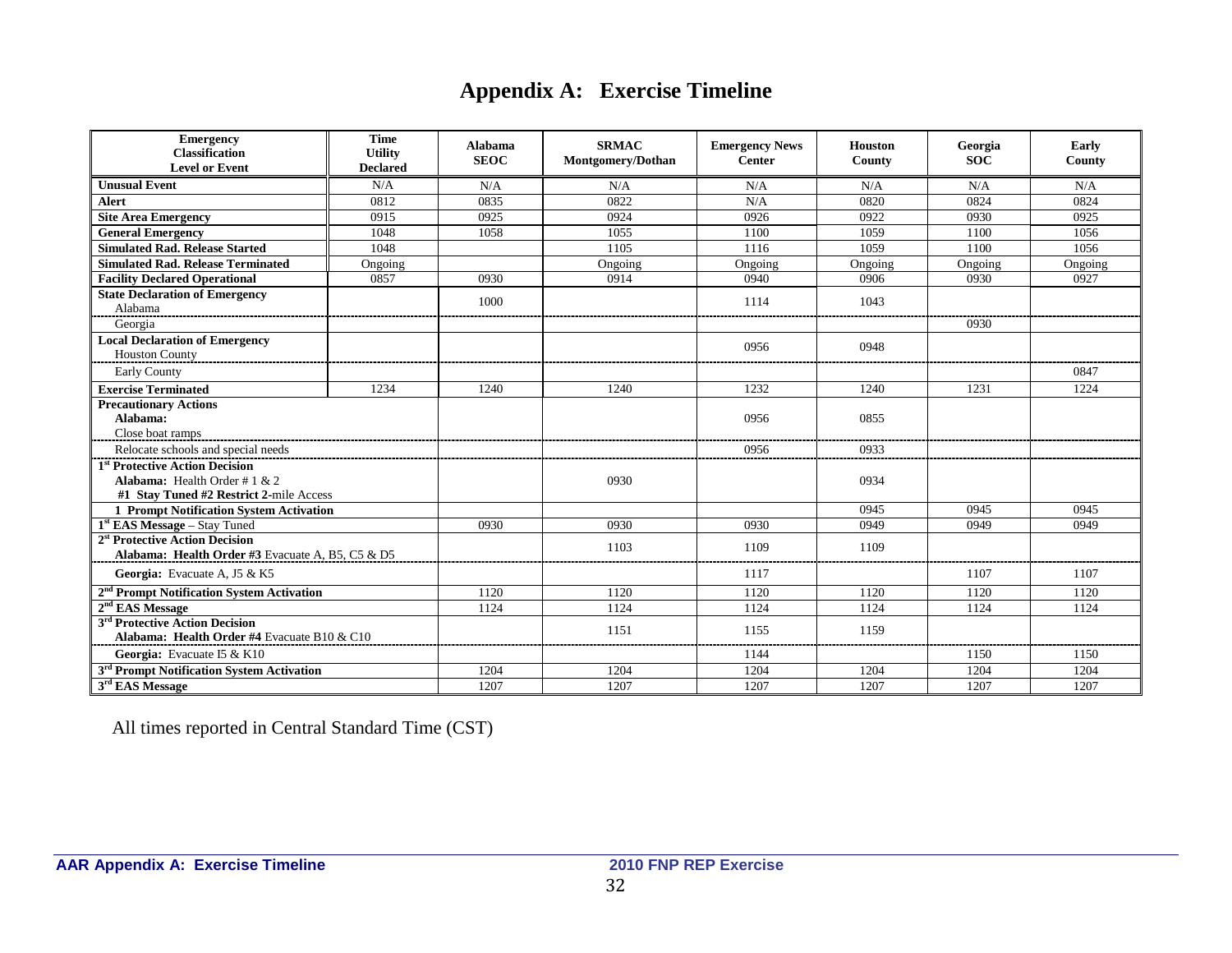# **Appendix B: TABLE 2 - Summary**

### **DATE AND SITE: December 8, 2010 - Farley Nuclear Power Plant**

<span id="page-34-0"></span>

| <b>ELEMENT/Sub-Element</b>                                                            | <b>EOF</b>     | Alabama     | Al-ORC         | $\overline{JIC}$ | Houston<br>County | Field<br>Teams | Georgia<br><b>SOC</b> | <b>GA-DNR</b>  | Early<br>County |
|---------------------------------------------------------------------------------------|----------------|-------------|----------------|------------------|-------------------|----------------|-----------------------|----------------|-----------------|
| 1. EMERGENCY OPERATIONS MANAGEMENT                                                    |                |             |                |                  |                   |                |                       |                |                 |
| 1.a.1. Mobilization                                                                   |                | M           | M              | M                | M                 | M              | M                     | M              | $\mathbf{M}$    |
| 1.b.1.<br>Facilities                                                                  |                |             |                |                  | $\overline{M}$    |                |                       |                |                 |
| Direction and Control<br>1.c.1.                                                       | M              | M           | M              | M                | M                 |                | M                     | M              | M               |
| 1.d.1.<br><b>Communications Equipment</b>                                             | $\overline{M}$ | M           | $\overline{M}$ | M                | $\overline{M}$    | M              | M                     | $\overline{M}$ | M               |
| 1.e.1. Equipment & Supplies to Support Operations                                     | $\mathbf M$    | $\mathbf M$ | M              | M                | M                 | M              | M                     | M              | M               |
| 2. PROTECTIVE ACTION DECISION MAKING                                                  |                |             |                |                  |                   |                |                       |                |                 |
| <b>Emergency Worker Exposure Control</b><br>2.a.1.                                    |                |             | M              |                  | M                 |                | M                     | M              | M               |
| Rad Assessment & PARs Based on Available Information<br>2.b.1.                        | M              |             | M              |                  |                   |                |                       | M              |                 |
| 2.b.2.<br>Rad Assessment and PADs for the General Public                              |                | M           | M              |                  | M                 |                | M                     | M              | M               |
| 2.c.1.<br>Protective Action Decisions for Special Populations                         |                |             |                |                  | M                 |                |                       |                | M               |
| 2.d.1. Rad Assessment & Decision Making for Ingestion Exposure                        |                |             |                |                  |                   |                |                       |                |                 |
| 2.e.1.<br>Rad Assessment & Decision Making for Relocation, Re-entry & Return          |                |             |                |                  |                   |                |                       |                |                 |
| 3. PROTECTIVE ACTION IMPLEMENTATION                                                   |                |             |                |                  |                   |                |                       |                |                 |
| Implementation of Emergency Worker Control<br>3.a.1.                                  |                |             | M              |                  | M                 | M              | M                     | M              | M               |
| Implementation of KI Decisions<br>3.b.1.                                              |                |             | M              |                  | M                 | M              | M                     | M              | M               |
| Implementation of PADs for Special Populations<br>3.c.1.                              |                |             |                |                  | M                 |                |                       |                | M               |
| Implementation of PADs for Schools<br>3.c.2.                                          |                |             |                |                  | M                 |                |                       |                |                 |
| Implementation of Traffic and Access Control<br>3.d.1.                                |                |             |                |                  | M                 |                |                       |                | M               |
| Impediments to Evacuation and Traffic and Access Control<br>3.d.2.                    |                |             |                |                  | $\overline{M}$    |                |                       |                | M               |
| Implementation of Ingestion Decisions Using Adequate Information<br>3.e.1.            |                |             |                |                  |                   |                |                       |                |                 |
| Implementation of IP Decisions Showing Strategies & Instructional Materials<br>3.e.2. |                |             |                |                  |                   |                |                       |                |                 |
| 3.f.1.<br>Implementation of Relocation, Re-entry and Return Decisions                 |                |             |                |                  |                   |                |                       |                |                 |
| <b>4. FIELD MEASUREMENT AND ANALYSIS</b>                                              |                |             |                |                  |                   |                |                       |                |                 |
| Plume Phase Field Measurement & Analysis Equipment<br>4 a.1.                          |                |             |                |                  |                   | M              |                       |                |                 |
| 4.a.2. Plume Phase Field Measurement & Analysis Management                            |                |             |                |                  |                   | M              |                       |                |                 |
| Plume Phase Field Measurements & Analysis Procedures<br>4.a.3.                        |                |             |                |                  |                   | M              |                       |                |                 |
| Post Plume Field Measurement & Analysis<br>4.b.1.                                     |                |             |                |                  |                   |                |                       |                |                 |
| <b>Laboratory Operations</b><br>4.c.1.                                                |                |             |                |                  |                   |                |                       |                |                 |
| 5. EMERGENCY NOTIFICATION & PUBLIC INFO                                               |                |             |                |                  |                   |                |                       |                |                 |
| Activation of Prompt Alert and Notification<br>5.a.1.                                 |                |             |                |                  | $\mathbf M$       |                | M                     |                | M               |
| 5.a.2. Activation of Prompt Alert & Notification within 15 minutes (Fast Breaker)     |                |             |                |                  |                   |                |                       |                |                 |
| Activation of Prompt Alert and Notification Backup Alert and Notification<br>5.a.3.   |                |             |                |                  | $\overline{M}$    |                |                       |                |                 |
| Emergency Info and Instructions for the Public and the Media<br>5.b.1.                |                | M           | M              | M                | M                 |                | M                     |                | M               |
| <b>6. SUPPORT OPERATIONS/FACILITIES</b>                                               |                |             |                |                  |                   |                |                       |                |                 |
| Monitoring and Decon of Evacuees and EWs & Registration of Evacuees<br>6.a.1.         |                |             |                |                  | M                 |                |                       |                |                 |
| 6.b.1. Monitoring and Decon of Emergency Worker Equipment                             |                |             |                |                  | M                 |                |                       |                |                 |
| Temporary Care of Evacuees<br>6.c.1                                                   |                |             |                |                  |                   |                |                       |                |                 |
| Transport and Treatment of Contaminated Injured Individuals<br>6.d.1.                 |                |             |                |                  |                   |                |                       |                |                 |

**LEGEND:** M = Met A = ARCA D = Deficiency B = Not Scheduled for Demonstration P= For Practice/ Not For Evaluation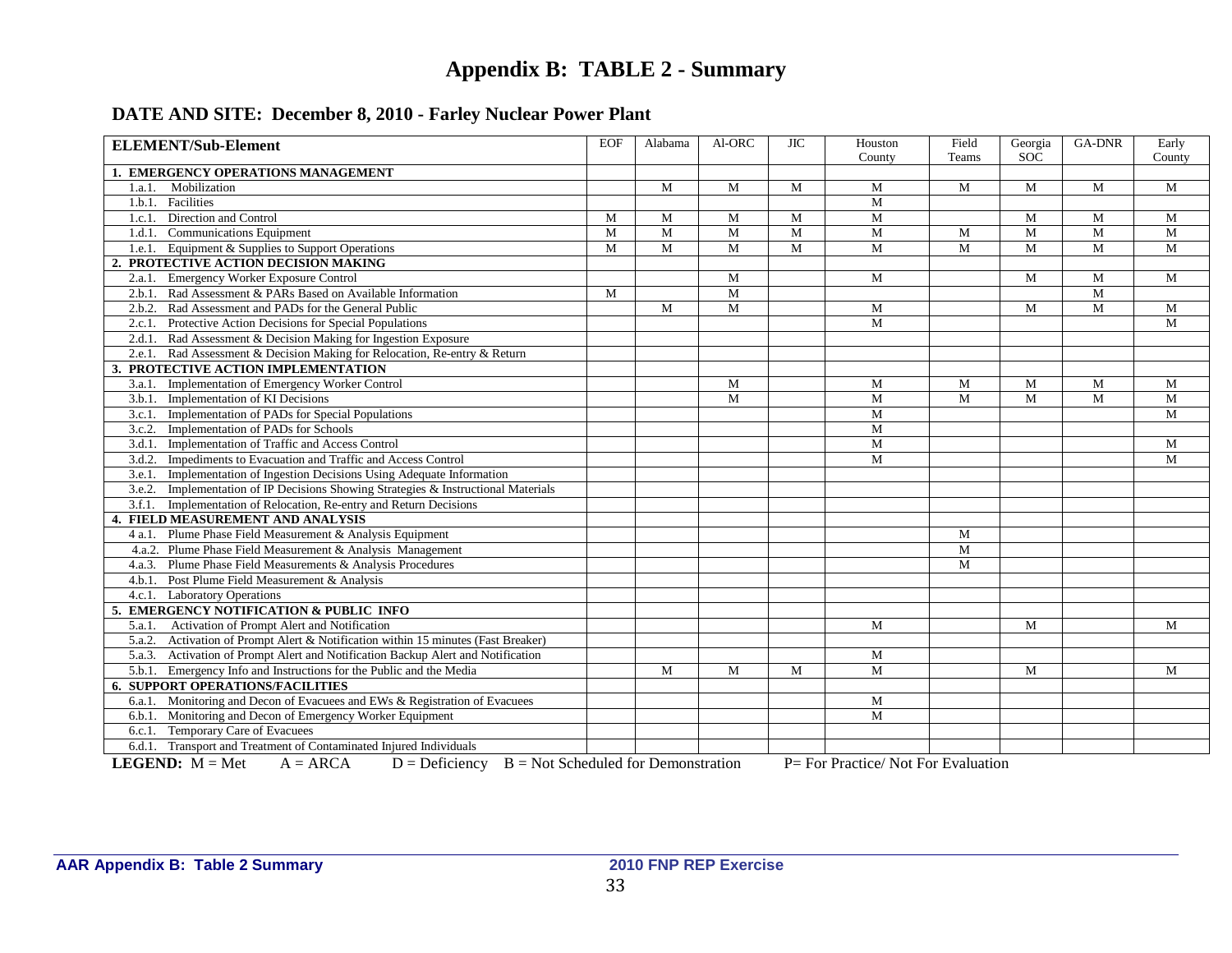<span id="page-35-0"></span>

| <b>Location</b>                                    | <b>Evaluator</b>                                     | <b>Criterion</b>                                                              | <b>Capability</b>                                                              |  |  |  |  |
|----------------------------------------------------|------------------------------------------------------|-------------------------------------------------------------------------------|--------------------------------------------------------------------------------|--|--|--|--|
| <b>State of Alabama</b>                            |                                                      |                                                                               |                                                                                |  |  |  |  |
| <b>State Emergency</b><br><b>Operations Center</b> | Jon Sandberg*<br><b>Gerald McLemore</b><br>Alex Sera | 1.a.1, 1.c.1, 1.d.1,<br>1.e.1, 2.a.1, 2.b.2,<br>5.a.1, 5.b.1                  | <b>EOC</b> Management<br><b>Emergency Public</b><br>Information and            |  |  |  |  |
|                                                    |                                                      |                                                                               | Warning                                                                        |  |  |  |  |
| <b>Interim Operations</b><br>Facility              | J. T. Ackermann                                      | 1.a.1, 1.c.1, 1.d.1,<br>1.e.1                                                 | <b>EOC</b> Management                                                          |  |  |  |  |
| SRMAC – Montgomery                                 | Joe Keller                                           | 1.a.1, 1.c.1, 1.d.1,<br>1.e.1, 2.a.1, 2.b.1,<br>2.b.2, 4.a.1, 4.a.2,<br>5.b.1 | <b>Hazardous Materials</b><br>Response &<br>Decontamination                    |  |  |  |  |
| SRMAC - Dothan                                     | Marcy Campbell                                       | 1.a.1, 1.c.1, 1.d.1,<br>1.e.1, 2.a.1, 2.b.1,<br>2.b.2, 4.a.1, 4.a.2,<br>5.b.1 | <b>Hazardous Materials</b><br>Response &<br>Decontamination                    |  |  |  |  |
| <b>Field Monitoring Teams</b>                      | Alan Bevan<br>Mike Henry                             | 1.a.1, 1.d.1, 1.e.1,<br>3.a.1, 3.b.1, 4.a.1,<br>4.a.3                         | <b>Hazardous Materials</b><br>Response &<br>Decontamination                    |  |  |  |  |
| <b>State of Georgia</b>                            |                                                      |                                                                               |                                                                                |  |  |  |  |
| <b>State Operations Center</b>                     | Ronald Shaw*<br><b>Robert Nash</b>                   | 1.a.1, 1.c.1, 1.d.1,<br>1.e.1, 2.a.1, 2.b.2,<br>5.a.1, 5.b.1                  | <b>EOC</b> Management<br><b>Emergency Public</b><br>Information and<br>Warning |  |  |  |  |
| Dose Assessment                                    | <b>James Hickey</b>                                  | 1.a.1, 1.c.1, 1.d.1,<br>1.e.1, 2.a.1, 2.b.1                                   | Hazardous Materials<br>Response &<br>Decontamination                           |  |  |  |  |
| <b>Joint operations</b>                            |                                                      |                                                                               |                                                                                |  |  |  |  |
| <b>Emergency News Center</b>                       | Obhie Robinson*<br>Michael Dolder                    | 1.a.1, 1.d.1, 1.e.1,<br>5.b.1                                                 | <b>Emergency Public</b><br>Information and<br>Warning                          |  |  |  |  |

# **Appendix C: Exercise Evaluators and Assignments**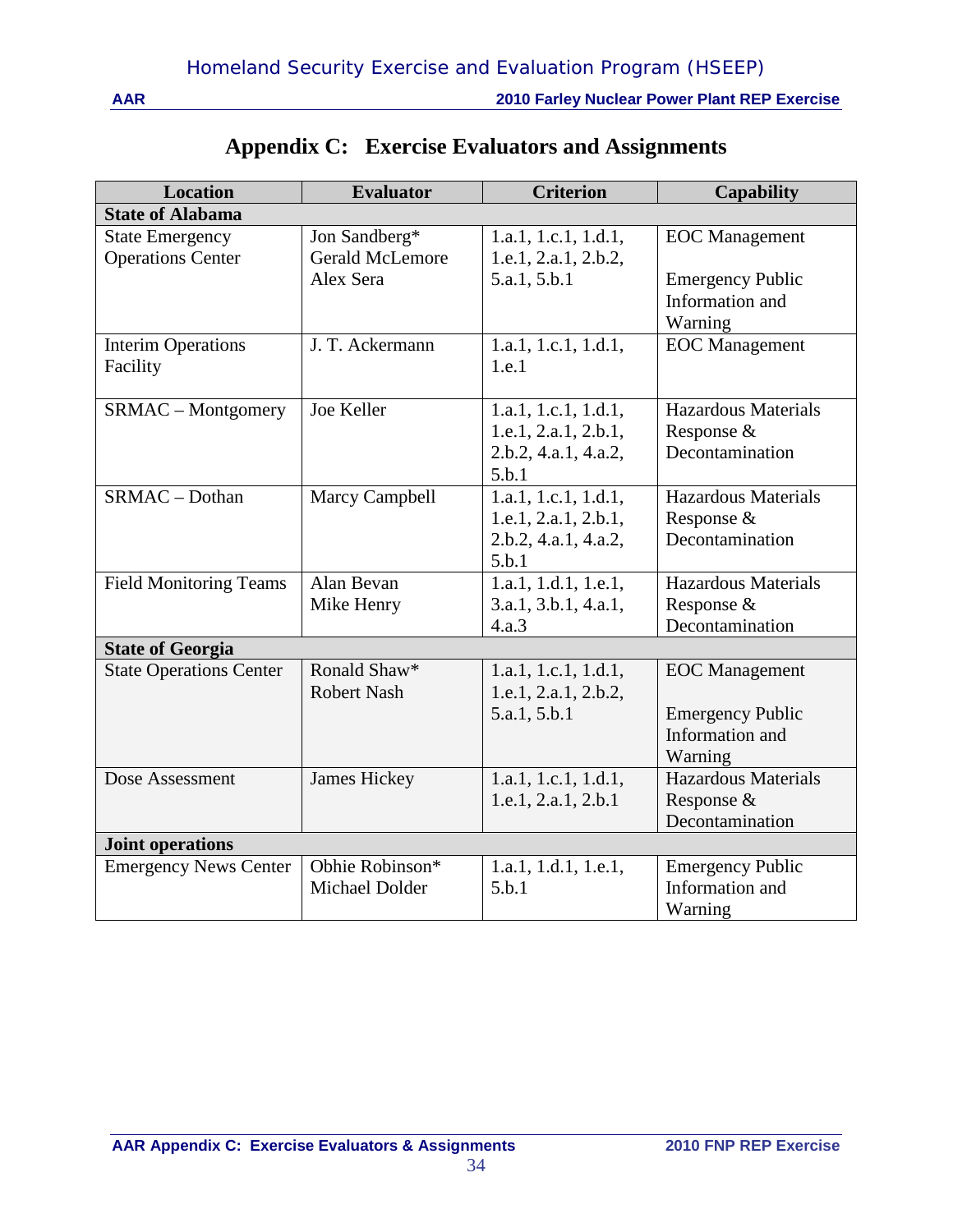# Homeland Security Exercise and Evaluation Program (HSEEP)

## **AAR 2010 Farley Nuclear Power Plant REP Exercise**

| <b>Houston County, Alabama</b> |                        |                      |                            |  |
|--------------------------------|------------------------|----------------------|----------------------------|--|
| <b>Emergency Operations</b>    | Lorenzo Lewis*         | 1.a.1, 1.c.1, 1.d.1, | <b>EOC</b> Management,     |  |
| Center                         | Joe Harworth           | 1.e.1, 2.a.1, 2.b.2, |                            |  |
|                                | Helen Wilgus           | 2.c.1, 3.c.1, 5.a.1, | <b>Emergency Public</b>    |  |
|                                |                        | 5.a.3, 5.b.1         | Information and            |  |
|                                |                        |                      | Warning                    |  |
| Protective Actions for         | Lorenzo Lewis*         | 3.c.2                | Citizen Evacuation &       |  |
| Schools                        | <b>Gerald McLemore</b> |                      | <b>Shelter</b> in Place    |  |
| <b>Reception Center and</b>    | John Fill*             | 1.e.1, 3.a.1, 3.b.1, | <b>Hazardous Materials</b> |  |
| Emergency Worker &             | <b>Gerald McLemore</b> | 6.a.1, 6.b.1         | Response &                 |  |
| <b>Vehicle Decon (Houston</b>  | Obhie Robinson         |                      | Decontamination            |  |
| <b>County Farm Center)</b>     |                        |                      |                            |  |
|                                |                        |                      |                            |  |
| <b>Congregate Care Centers</b> | Lorenzo Lewis*         | 6.c.1                | <b>Mass Care</b>           |  |
|                                | Obhie Robinson         |                      |                            |  |
| <b>Traffic Control Points</b>  | Joseph Harworth        | 3.d.1, 3.d.2         | <b>Emergency Public</b>    |  |
|                                |                        |                      | Safety and Security        |  |
|                                |                        |                      | Response                   |  |
| <b>Backup Route Alerting</b>   | Lorenzo Lewis*         | 5.a.3                | <b>Emergency Public</b>    |  |
|                                | Obhie Robinson         |                      | Information and            |  |
|                                |                        |                      | Warning                    |  |
| <b>Early County, Georgia</b>   |                        |                      |                            |  |
| <b>Emergency Operations</b>    | Odis Spencer*          | 1.a.1, 1.c.1, 1.d.1, | <b>EOC</b> Management      |  |
| Center                         | Walt Cushman           | 1.e.1, 2.a.1, 2.b.2, |                            |  |
|                                |                        | 2.c.1, 3.c.1, 3.d.1, | <b>Emergency Public</b>    |  |
|                                |                        | 3.d.2, 5.a.1, 5.a.3  | Information and            |  |
|                                |                        | 5.b.1                | Warning                    |  |
| Waterway Warning               | <b>Robert Spence</b>   | 5.a.3                | <b>Emergency Public</b>    |  |
|                                |                        |                      | Information and            |  |
|                                |                        |                      | Warning                    |  |
| <b>Traffic Control Points</b>  | <b>Robert Spence</b>   | 3.d.1, 3.d.2         | <b>Emergency Public</b>    |  |
|                                |                        |                      | Safety and Security        |  |
|                                |                        |                      | Response                   |  |
|                                |                        |                      |                            |  |

\*Lead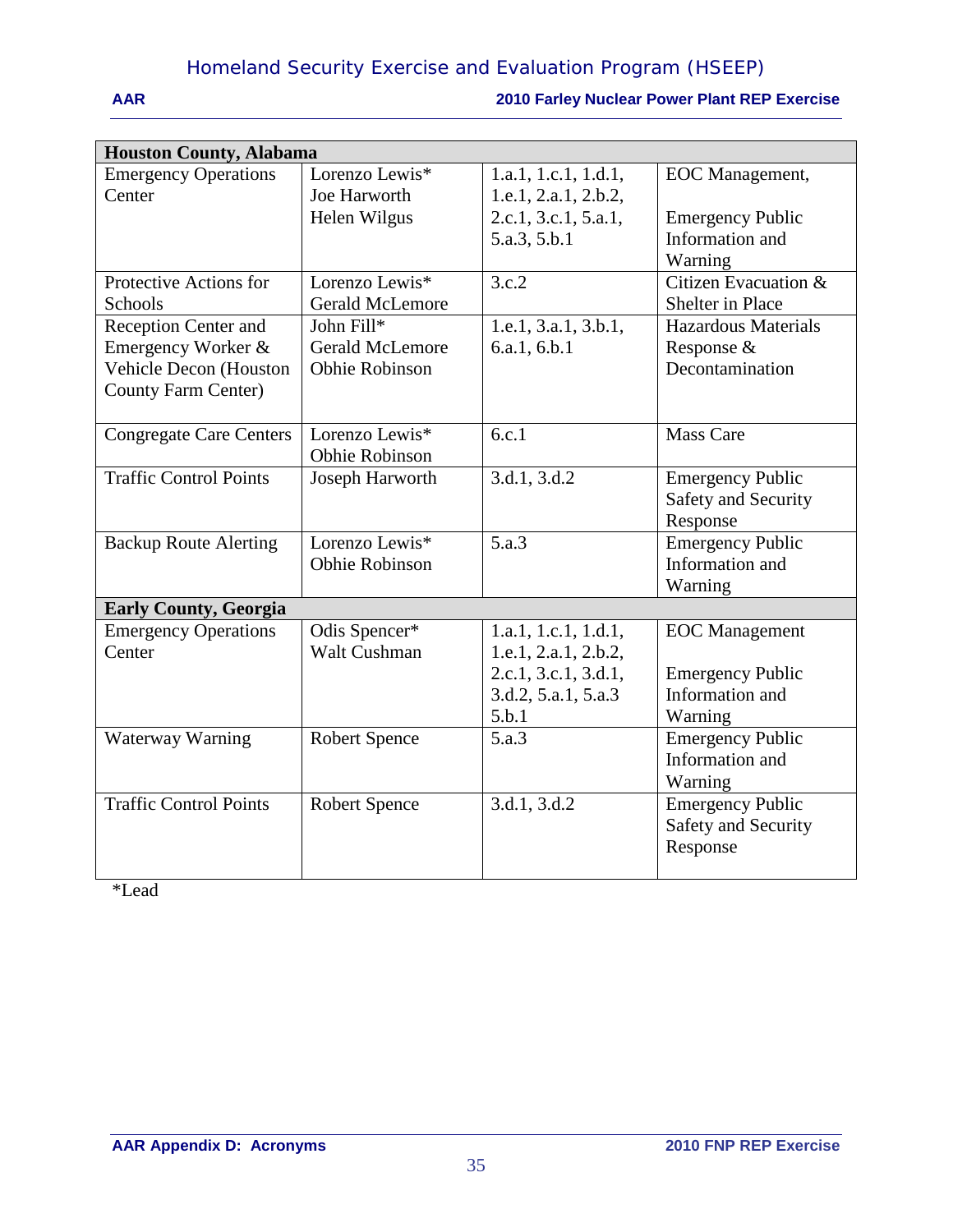# **Appendix D: Acronyms**

| <b>Acronym</b> | <b>Meaning</b>                                             |
|----------------|------------------------------------------------------------|
| <b>AAR</b>     | <b>After Action Report</b>                                 |
| <b>ADPH</b>    | Alabama Department of Public Health                        |
| <b>AEMA</b>    | Alabama Emergency Management Agency                        |
| <b>ARC</b>     | <b>American Red Cross</b>                                  |
| <b>ARCA</b>    | Area Requiring Corrective Action                           |
| <b>ARES</b>    | <b>Amateur Radio for Emergency Services</b>                |
| <b>CFR</b>     | Code of Federal Regulations                                |
| <b>DHS</b>     | Department of Homeland Security                            |
| <b>DNR</b>     | <b>Department of Natural Resources</b>                     |
| <b>DPH</b>     | Department of Public Health                                |
| <b>DRD</b>     | <b>Direct-Reading Dosimeter</b>                            |
| <b>DSS</b>     | Department of Social Services                              |
| <b>EAL</b>     | <b>Emergency Action Level</b>                              |
| EAS            | <b>Emergency Alert System</b>                              |
| <b>ECL</b>     | <b>Emergency Classification Level</b>                      |
| <b>EEG</b>     | <b>Exercise Evaluation Guide</b>                           |
| <b>EMA</b>     | <b>Emergency Management Agency</b>                         |
| <b>EMS</b>     | <b>Emergency Medical Services</b>                          |
| <b>ENC</b>     | <b>Emergency News Center</b>                               |
| <b>EOC</b>     | <b>Emergency Operations Center</b>                         |
| <b>EOF</b>     | <b>Emergency Operations Facility</b>                       |
| <b>EMD</b>     | <b>Emergency Management Director</b>                       |
| <b>EMITS</b>   | <b>Emergency Management Information Tracking</b><br>System |
| <b>ENC</b>     | <b>Emergency News Center</b>                               |
| <b>ENN</b>     | <b>Emergency Notification Network</b>                      |
| <b>EOPA</b>    | <b>Extent of Play Agreement</b>                            |
| <b>EPA</b>     | <b>U.S. Environmental Protection Agency</b>                |
| <b>EPZ</b>     | <b>Emergency Planning Zone</b>                             |
| <b>ERC</b>     | <b>Emergency Response Coordinator</b>                      |
| <b>ERDS</b>    | <b>Emergency Response Data System</b>                      |
| <b>ERP</b>     | <b>Emergency Response Plan</b>                             |
| <b>ESF</b>     | <b>Emergency Support Function</b>                          |
| EW             | <b>Emergency Worker</b>                                    |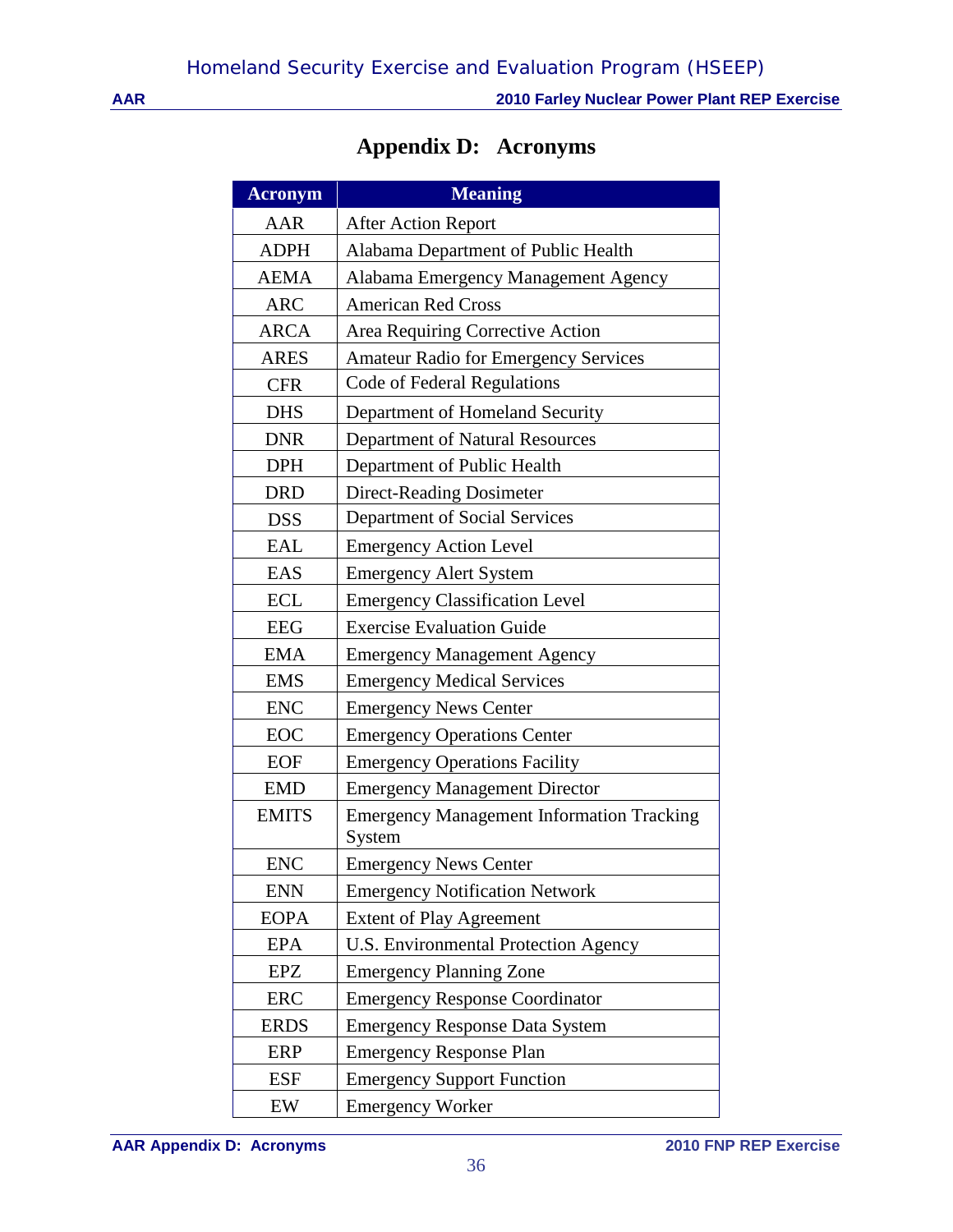| <b>Acronym</b> | <b>Meaning</b>                                                  |
|----------------|-----------------------------------------------------------------|
| <b>EWD</b>     | <b>Emergency Worker Decontamination</b>                         |
| FC             | <b>Field Coordinator</b>                                        |
| <b>FCP</b>     | <b>Forward Command Post</b>                                     |
| <b>FEMA</b>    | <b>Federal Emergency Management Agency</b>                      |
| <b>FMT</b>     | <b>Field Monitoring Team</b>                                    |
| <b>FNP</b>     | Joseph M Farley Nuclear Power Plant                             |
| <b>FOUO</b>    | For Official Use Only                                           |
| <b>FRMAC</b>   | Federal Radiological Monitoring and<br><b>Assessment Center</b> |
| <b>GE</b>      | <b>General Emergency</b>                                        |
| <b>GEMA</b>    | Georgia Emergency Management Agency                             |
| <b>GFC</b>     | Georgia Forestry Commission                                     |
| <b>GIS</b>     | Geographic Information System                                   |
| <b>GM</b>      | Geiger-Muller (detector)                                        |
| <b>GPS</b>     | Geographic Positioning System                                   |
| <b>GSP</b>     | Georgia State Patrol                                            |
| <b>HAZMAT</b>  | <b>Hazardous Materials</b>                                      |
| <b>HCHD</b>    | <b>Houston County Health Department</b>                         |
| HO             | <b>Health Order</b>                                             |
| <b>HSEEP</b>   | Homeland Security Exercise and Evaluation<br>Program            |
| HQ             | Headquarters                                                    |
| IC             | <b>Incident Commander</b>                                       |
| <b>ICP</b>     | <b>Incident Command Post</b>                                    |
| <b>ICS</b>     | <b>Incident Command System</b>                                  |
| <b>IOF</b>     | <b>Interim Operations Facility</b>                              |
| IP             | <b>Improvement Plan</b>                                         |
| <b>IPZ</b>     | <b>Ingestion Pathway Zone</b>                                   |
| <b>JIC</b>     | <b>Joint Information Center</b>                                 |
| KI             | Potassium Iodide                                                |
| $LP-1$         | Local Primary (EAS Radio Station)                               |
| <b>MOC</b>     | <b>Mobile Operations Center</b>                                 |
| <b>MOU</b>     | Memorandum of Understanding                                     |
| mR             | milliroentgen                                                   |
| mR/h           | milliroentgen per hour                                          |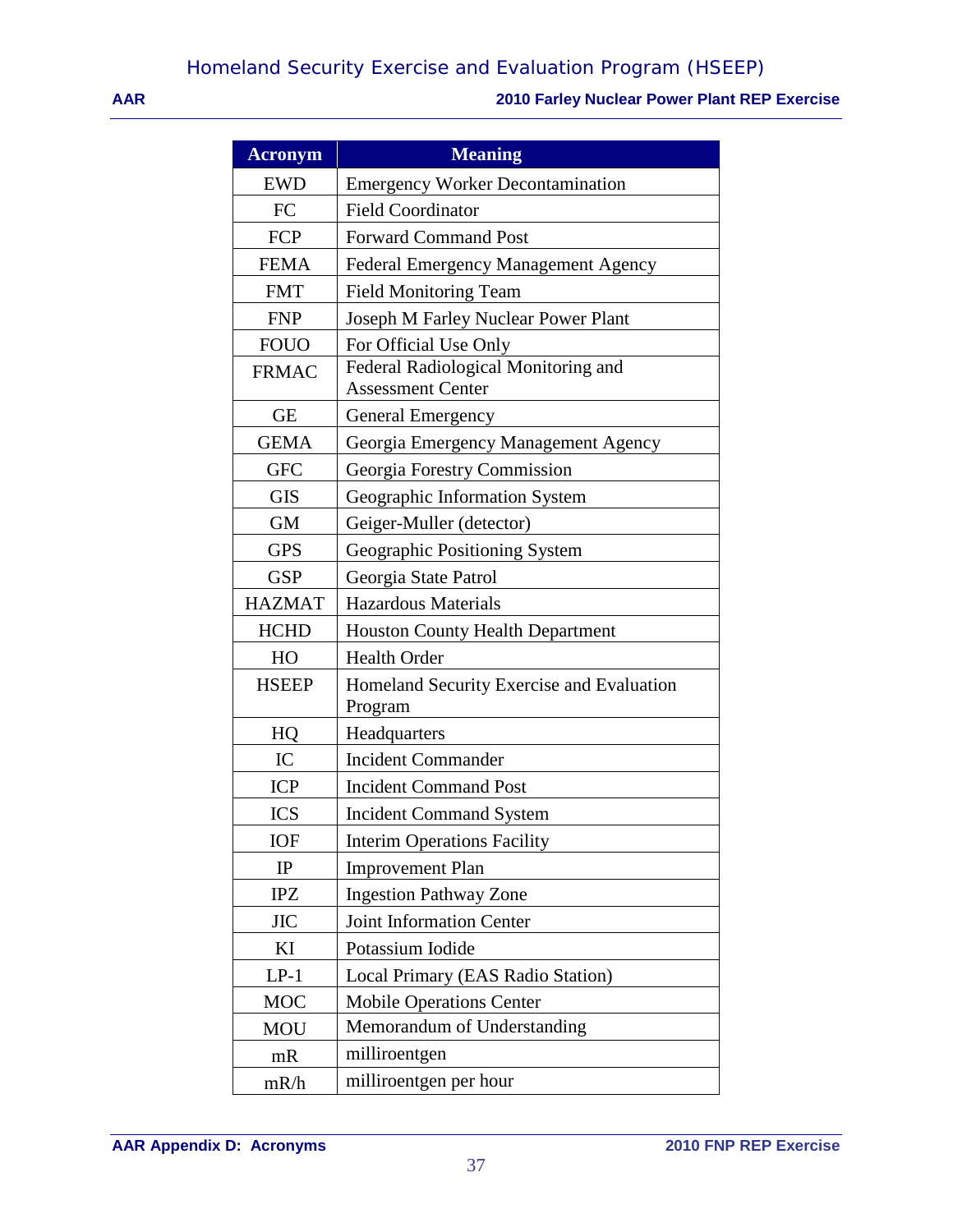# Homeland Security Exercise and Evaluation Program (HSEEP)

## **AAR 2010 Farley Nuclear Power Plant REP Exercise**

| <b>Acronym</b>        | <b>Meaning</b>                                                                                                                                                                                          |
|-----------------------|---------------------------------------------------------------------------------------------------------------------------------------------------------------------------------------------------------|
| <b>NAWAS</b>          | <b>National Warning System</b>                                                                                                                                                                          |
| <b>NGO</b>            | Non-Governmental Organization                                                                                                                                                                           |
| <b>NIMS</b>           | National Incident Management System                                                                                                                                                                     |
| <b>NOUE</b>           | Notification of Unusual Event                                                                                                                                                                           |
| <b>NPP</b>            | <b>Nuclear Power Plant</b>                                                                                                                                                                              |
| <b>NRC</b>            | <b>U.S. Nuclear Regulatory Commission</b>                                                                                                                                                               |
| <b>NUREG-</b><br>0654 | NUREG-0654/FEMA-REP-1, Rev. 1, "Criteria<br>for Preparation and Evaluation of Radiological<br><b>Emergency Response Plans and Preparedness</b><br>in Support of Nuclear Power Plants," November<br>1980 |
| <b>OC</b>             | <b>Operations Chief</b>                                                                                                                                                                                 |
| <b>OOS</b>            | Out of Sequence                                                                                                                                                                                         |
| <b>OP</b>             | <b>Operational Procedure</b>                                                                                                                                                                            |
| <b>ORC</b>            | <b>Office of Radiation Control</b>                                                                                                                                                                      |
| <b>ORO</b>            | <b>Offsite Response Organization</b>                                                                                                                                                                    |
| PA                    | <b>Public Announcement</b>                                                                                                                                                                              |
| PAD                   | <b>Protective Action Decision</b>                                                                                                                                                                       |
| PAG                   | <b>Protective Action Guide</b>                                                                                                                                                                          |
| PAR                   | Protective Action Recommendation                                                                                                                                                                        |
| PIO                   | <b>Public Information Officer</b>                                                                                                                                                                       |
| <b>PPE</b>            | Personal Protective Equipment                                                                                                                                                                           |
| <b>PRD</b>            | <b>Permanent Record Dosimetry</b>                                                                                                                                                                       |
| $\mathbf R$           | Roentgen                                                                                                                                                                                                |
| <b>RAC</b>            | <b>Regional Assistance Committee</b>                                                                                                                                                                    |
| <b>RACES</b>          | Radio Amateur Civil Emergency Service                                                                                                                                                                   |
| <b>REA</b>            | Radioactive Emergency Area                                                                                                                                                                              |
| <b>REM</b>            | Roentgen Equivalent Man                                                                                                                                                                                 |
| <b>REP</b>            | Radiological Emergency Preparedness                                                                                                                                                                     |
| <b>REPP</b>           | Radiological Emergency Preparedness Program                                                                                                                                                             |
| <b>RERP</b>           | Radiological Emergency Response Plan                                                                                                                                                                    |
| R/h                   | Roentgen(s) per hour                                                                                                                                                                                    |
| <b>RO</b>             | Radiological Officer                                                                                                                                                                                    |
| <b>SAE</b>            | Site Area Emergency                                                                                                                                                                                     |
| <b>SEOC</b>           | <b>State Emergency Operations Center</b>                                                                                                                                                                |
| <b>SERT</b>           | <b>State Emergency Response Team</b>                                                                                                                                                                    |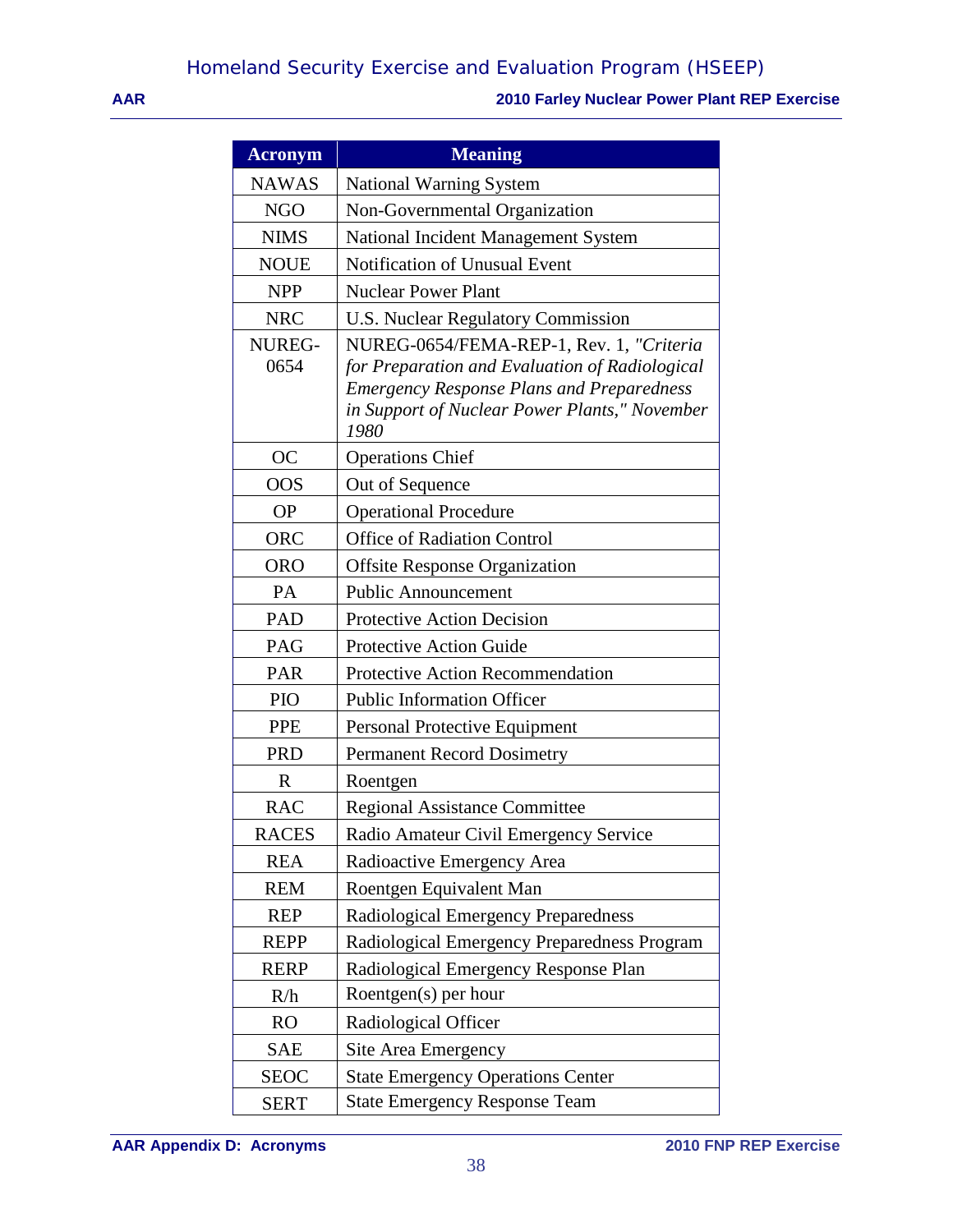# Homeland Security Exercise and Evaluation Program (HSEEP)

## **AAR 2010 Farley Nuclear Power Plant REP Exercise**

| <b>Acronym</b> | <b>Meaning</b>                                      |
|----------------|-----------------------------------------------------|
| <b>SMRAP</b>   | Southern Mutual Radiological Assistance Plan        |
| <b>SNC</b>     | <b>Southern Nuclear Operating Company</b>           |
| <b>SOC</b>     | <b>State Operations Center</b>                      |
| <b>SOG</b>     | <b>Standard Operating Guide</b>                     |
| <b>SOP</b>     | <b>Standard Operating Procedure</b>                 |
| <b>SRMAC</b>   | <b>State Radiological Monitoring and Assessment</b> |
|                | Center                                              |
| <b>TCL</b>     | <b>Target Capabilities List</b>                     |
| <b>TCP</b>     | <b>Traffic Control Point</b>                        |
| <b>THD</b>     | <b>Technological Hazard Division</b>                |
| TI D           | Thermoluminescent dosimeter                         |
| <b>USDA</b>    | U.S. Department of Agriculture                      |
| <b>UTL</b>     | <b>Universal Task List</b>                          |
| V FI J         | <b>Volunteer Fire Department</b>                    |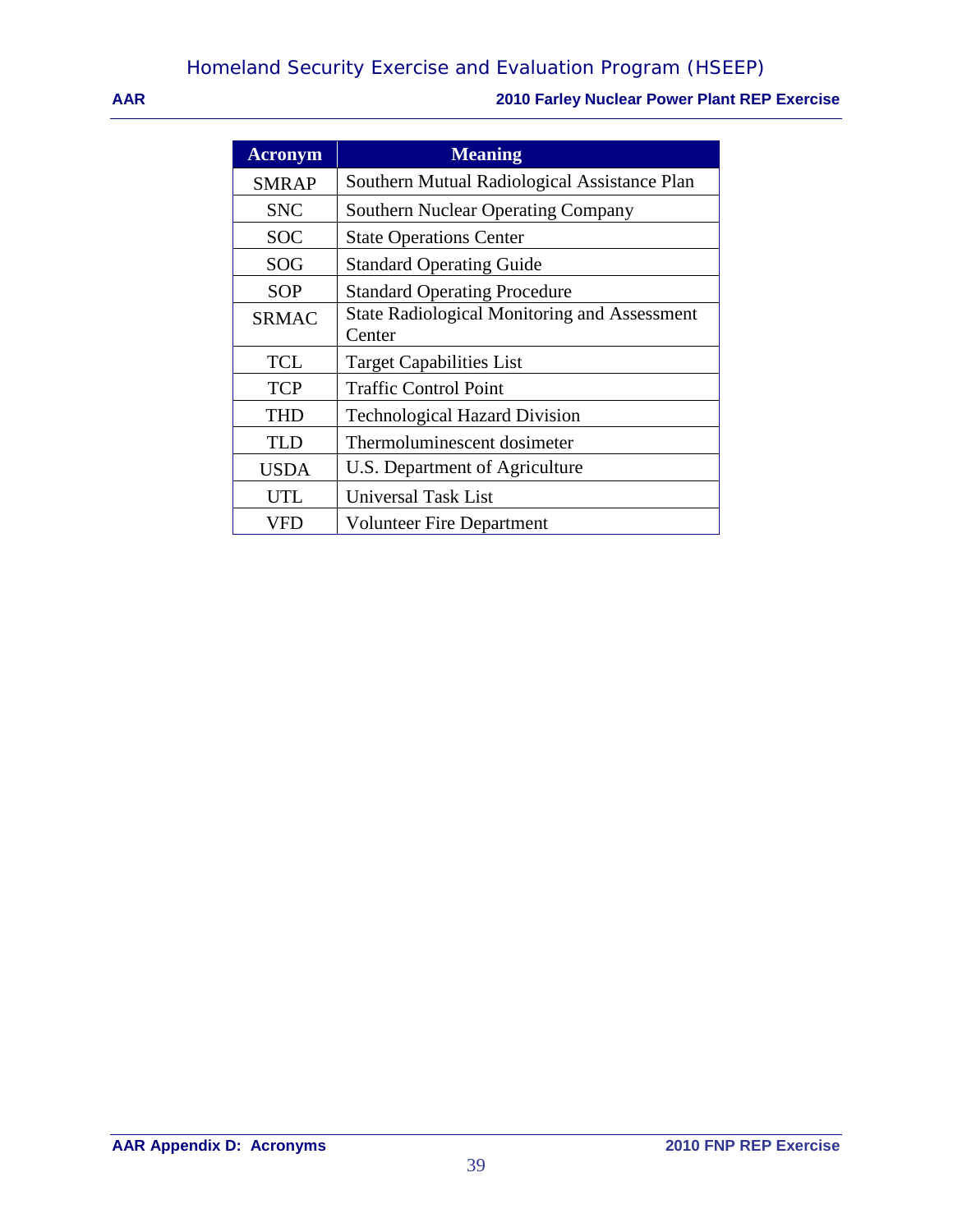# **Appendix E: Exercise Locations**

#### **Alabama Emergency Management Agency**  5898 County Road 41 Clanton, AL 35046

**Alabama Department of Public Health** 201 Monroe Street Montgomery, AL 36104

**Georgia Emergency Management Agency** 935 Confederate Ave S.E. Atlanta, GA 30316

**Emergency News Center**  179 North Foster Street Dothan, AL 36303

**Dothan-Houston County Emergency Management Agency**  114 N. Oates Street Dothan, AL 36303

**Blakely-Early County Emergency Management Agency** 402 South Boulevard Blakely, GA 31723

#### **Exercise Locations Department Locations Out of Sequence Locations**

**Houston County Farm Center** 1701 East Cottonwood Rd. Dothan, AL 36303

**First United Methodist Church** 1380 W. Main Street Dothan, AL 36301

**Dothan First Church of the Nazarene** 1081 Honeysuckle Rd. Dothan, AL 36305

**Ashford Elementary School** 100 Barfield St Ashford, AL 36312

**Houston County High School** 202 West Church St Columbia, AL 36319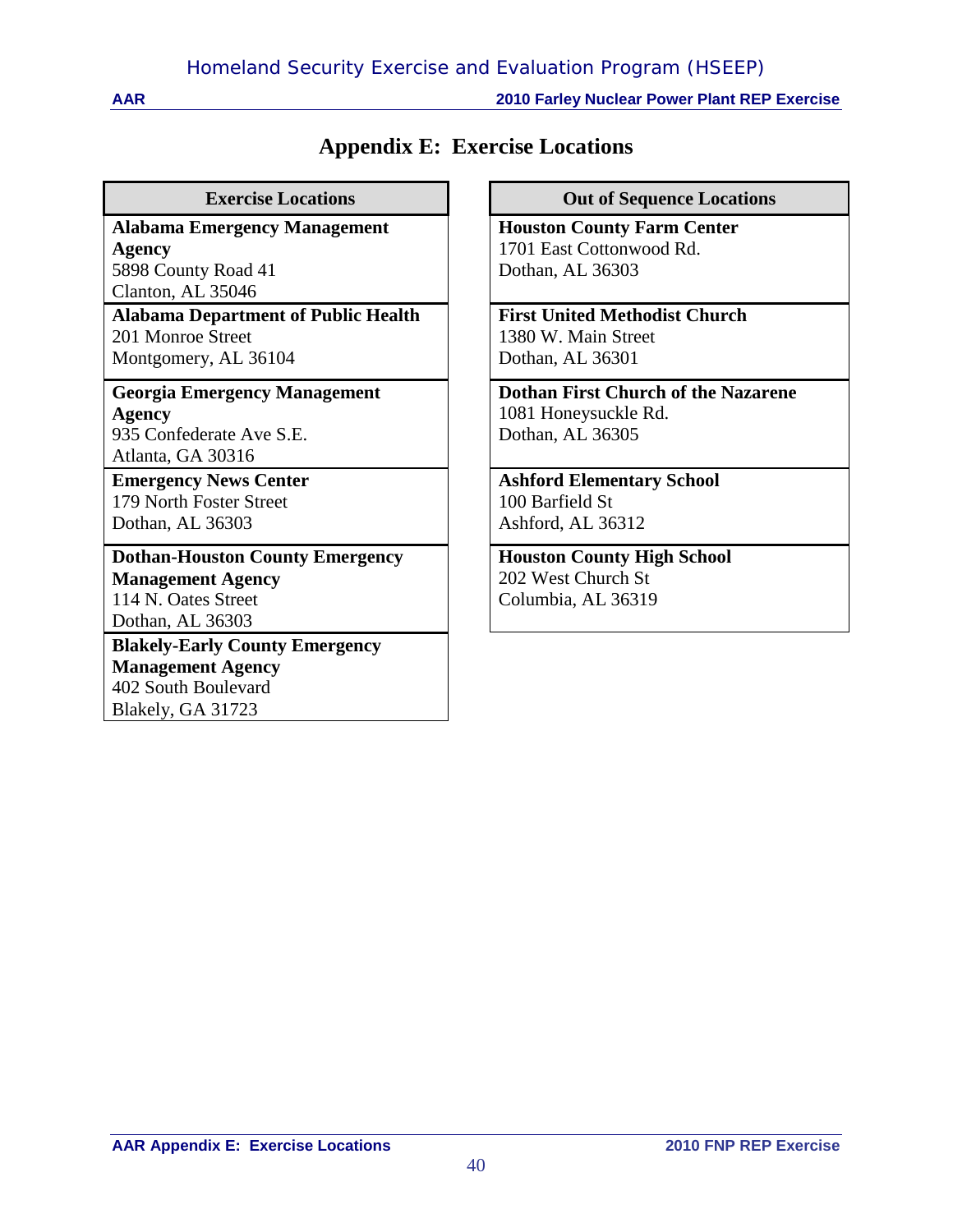| <b>Agency</b>                             | <b>Name</b>             |
|-------------------------------------------|-------------------------|
| Alabama Emergency Management Agency       | La'Tonya Stephens       |
|                                           | Marieke Fendley         |
|                                           | <b>Cherie Cornelius</b> |
|                                           | Sam Guerrera            |
| Alabama Department of Public Health       | Tonya Appleyard         |
| Georgia Emergency Management Agency       | <b>Stephen Clark</b>    |
| Georgia Department of Natural Resources   | James Hardeman          |
| <b>Dothan-Houston County Emergency</b>    | <b>Clark Matthews</b>   |
| <b>Management Agency</b>                  | <b>Steve Carlisle</b>   |
| <b>Blakely-Early County Emergency</b>     | Ray Jarrett             |
| <b>Management Agency</b>                  |                         |
| <b>FEMA Region IV</b>                     | Randall Hecht           |
|                                           | Lawrence Robertson      |
|                                           | Lorenzo Lewis           |
|                                           | Odis Spencer            |
| <b>Southern Nuclear Operating Company</b> | <b>Charles Brown</b>    |
|                                           | Scott M. Odom           |

# **Appendix F: Exercise Planning Team Leadership**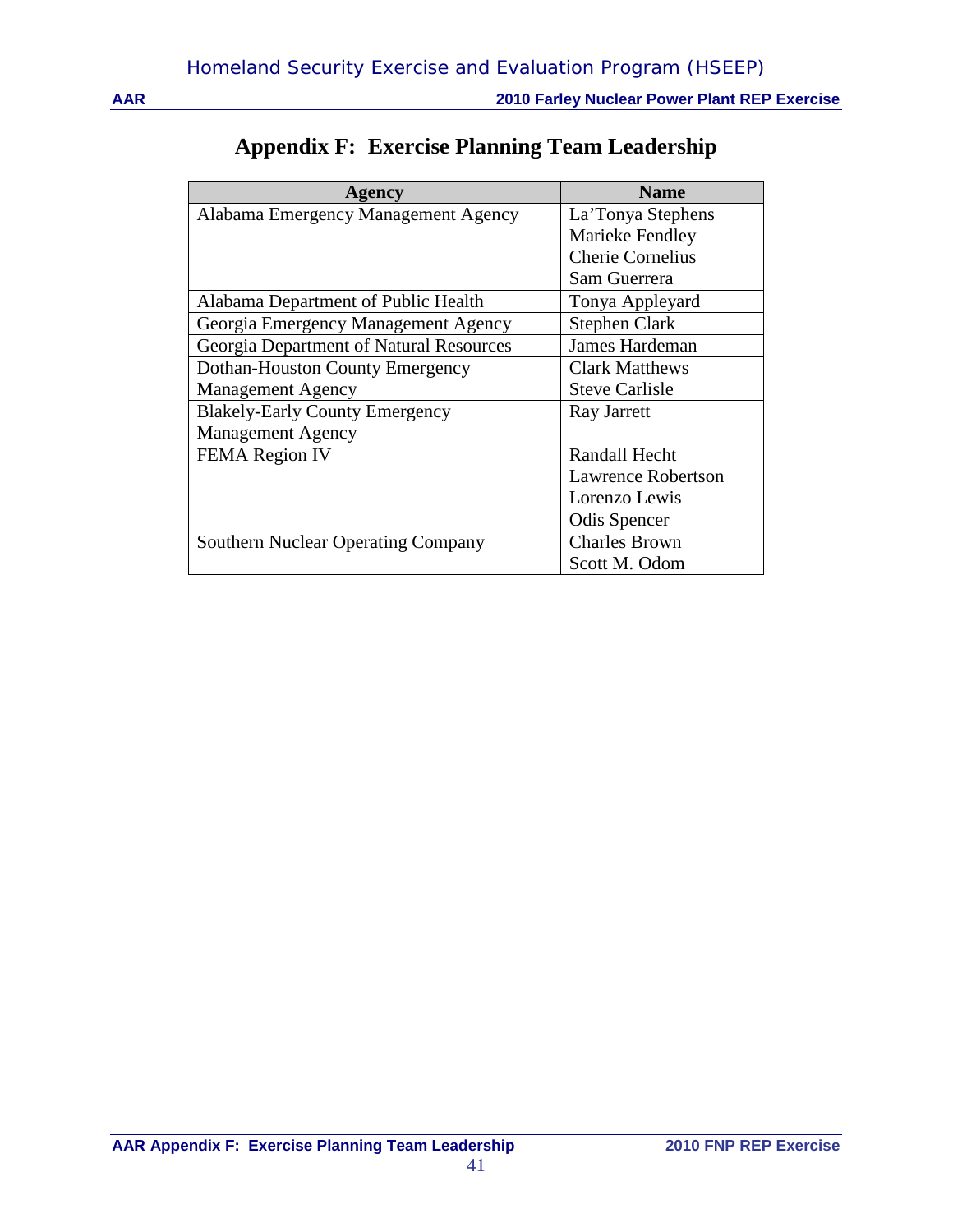# **Appendix G: Extent of Play Agreements**

**State of Alabama Alabama Emergency Management Agency EXTENT OF PLAY Farley Nuclear Power Plant December 8, 2010** 

## **EVALUATION AREA: 1: EMERGENCY OPERATIONS MANAGEMENT**

**Sub-element 1.a - Mobilization**

**Criterion 1.a.1: OROs use effective procedures to alert, notify, and mobilize emergency personnel, and activate facilities in a timely manner. (NUREG-0654, A.4,D.3,4,E.1,2,H.4)** 

## **EXTENT OF PLAY:**

The Alabama Emergency Management Agency (AEMA) 5898 Co. Rd. 41 Clanton, AL will simulate alerting, notifying and mobilizing personnel. The State Emergency Operations Center (SEOC) will demonstrate activation in a timely manner in accordance with the Alabama REP plan, *scenario dependent*. . Messages will be entered into EMITS deploying personnel and task action updates will be made when JIC, and Liaisons are operational. Pre-positioning is necessary due to the compression of the scenario and the distances involved in traveling to the various locations. Personnel will be pre-positioned at the State Radiological Monitoring and Assessment Center (SMRAC), Houston County EOC 114 North Oates Street Dothan, Alabama, Joint Information Center (JIC) 179 North Foster Street Dothan, Alabama, and the SNC Emergency Operations Facility (EOF) 41 Inverness Drive Birmingham Alabama AEMA will demonstrate ability to receive notification from the licensee and verify the notification.

## **Sub-element 1.c - Direction and Control**

**Criterion 1.c.1: Key personnel with leadership roles for the ORO provide direction and control to that part of the overall response effort for which they are responsible. (NUREG-0654,A.1.d.,2.a.,b.)** 

## **EXTENT OF PLAY:**

In accordance with the Alabama Radiological Emergency Preparedness (REP) Plan and the FNPP Standard Operating Guide (SOG), direction and control will be demonstrated by AEMA, *scenario dependent*. All requirements and activities to support the plans will be performed; actions required by the EMCs will be coordinated through the SEOC Branch Directors.

## **Sub-Element 1.d - Communications Equipment**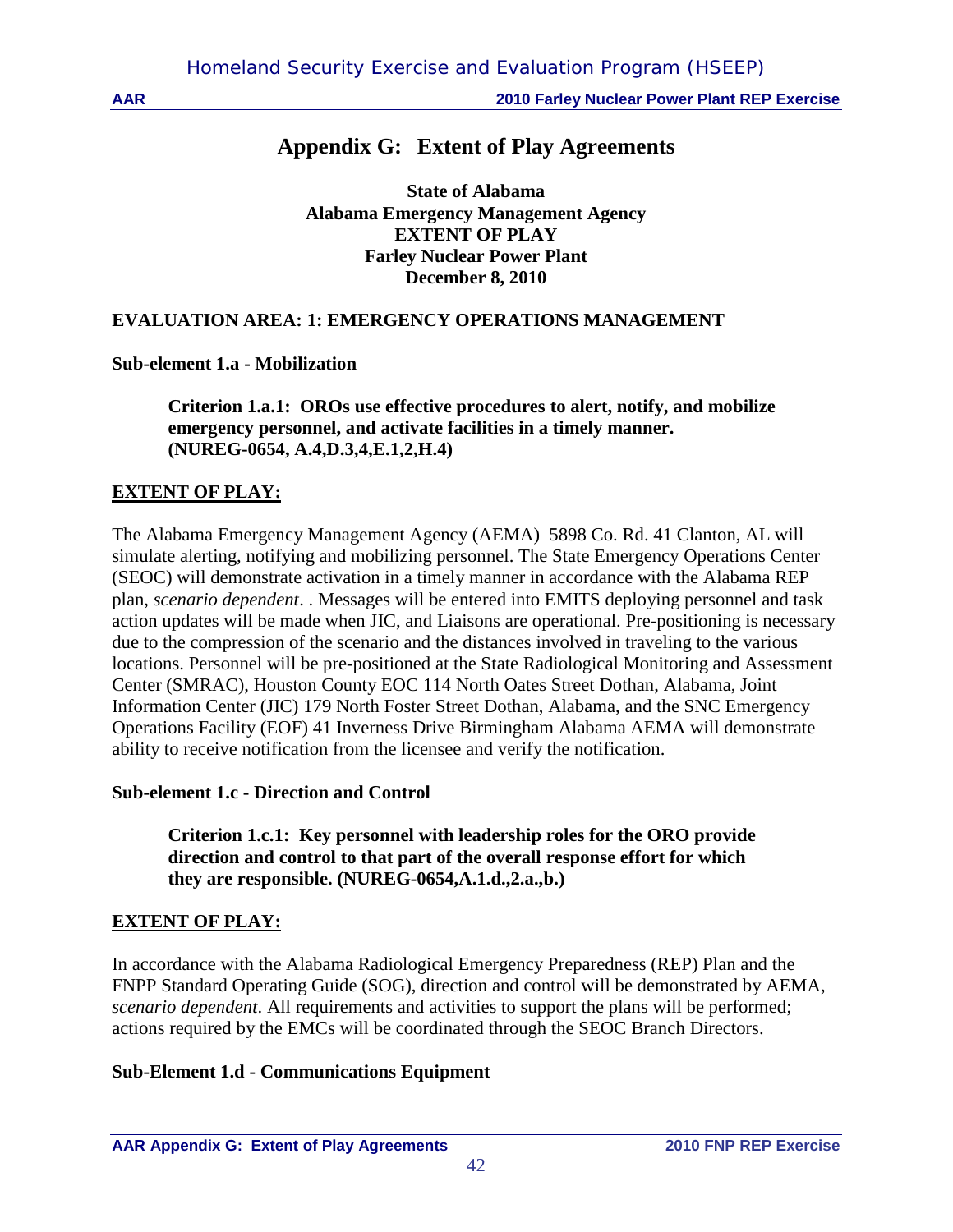**Criterion 1.d.1: At least two communications systems are available, at least one operates properly, and communications links are established and maintained with appropriate locations. Communications capabilities are managed in support of emergency operations. (NUREG-0654, F.1.,2.)**

## **EXTENT OF PLAY:**

AEMA will demonstrate communication capabilities at appropriate locations (SEOC, and JIC), and between governmental agencies, *scenario dependent*. Primary communications will be verbal through the ENN and electronic through WEBEOC. Secondary communications will be through Southern Linc radios/fixed line telephones/e-mail/fax machines. Electronic notification of the Emergency Classification Level (ECL) will be through WEBEOC and acknowledgement of receipt of this notification will be accomplished by responding to roll call on the ENN. If electronic notification has not been received a hard copy of the notification form will be requested and read over the ENN or faxed.

## **Sub-element 1.e - Equipment and Supplies to Support Operations**

**Criterion 1.e.1: Equipment, maps, displays, dosimetry, potassium iodide (KI) and other supplies are sufficient to support emergency operations. (NUREG-0654, H., J., 10a.b.c.e.f.j.k.,11,K.3.a.)** 

## **EXTENT OF PLAY:**

AEMA will have available equipment, maps, and displays that would be necessary to support emergency operations at the SEOC, and JIC, *scenario dependent*. Dosimetry and KI are not applicable.

## **EVALUATION AREA 2: PROTECTIVE ACTION DECISION MAKING**

**Criterion 2.b.2: A decision-making process involving consideration of appropriate factors and necessary coordination is used to make protective action decisions (PADs) for the general public (including the recommendation for the use of KI, if ORO policy). (NUREG-0654, J.9., 10.m)** 

## **EXTENT OF PLAY:**

AEMA has a coordination role only. ORC is responsible for issuing the PADs. However after a PAD is issued, AEMA reserves the right to review and/or recommend the PAD be changed due to any mitigating circumstances (road conditions, weather conditions, etc.), *scenario dependent*.

## **EVALUATION AREA 3: PROTECTIVE ACTION IMPLEMENTATION**

## **Sub-element 3.d - Implementation of Traffic and Access Control**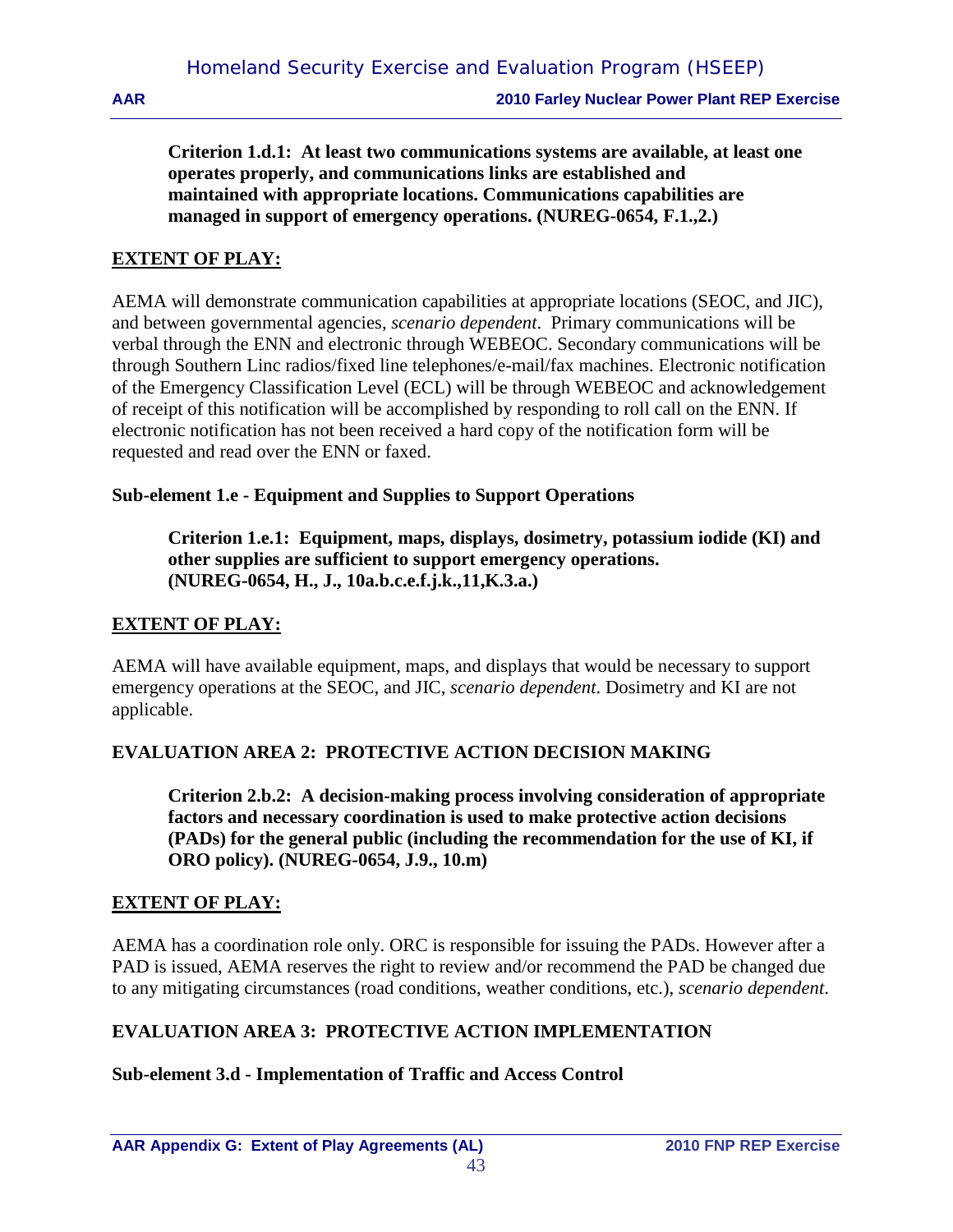**Criterion 3.d.1: Appropriate traffic and access control is established. Accurate instructions are provided to traffic and access control personnel. (NUREG- 0654, J.10.g, j., k.)** 

#### **EXTENT OF PLAY:**

AEMA will simulate contacting applicable rail and air traffic authorities, *scenario dependent* at the SEOC.

#### **Criterion 3.d.2: Impediments to evacuation are identified and resolved. (NUREG-0654, J.10., k.)**

#### **EXTENT OF PLAY:**

AEMA will demonstrate coordination of state resources assistance as needed by the County at the SEOC, *scenario dependent*.

#### **EVALUATION AREA 5: EMERGENCY NOTIFICATION & PUBLIC INFORMATION**

**Sub-element 5.a.1 - Activation of the Prompt Alert and Notification System**

**Criterion 5.a.1: Activities associated with primary alerting and notification of the public are completed in a timely manner following the initial decision by authorized offsite emergency officials to notify the public of an emergency situation. The initial instructional message must include the elements required by current FEMA REP guidance. (10 CFR part 50, Appendix E & NUREG-0654, E.1., 4., 5., 6., 7.)** 

## **EXTENT OF PLAY:**

SEOC will monitor Houston County's PNS/EAS activation.

**Sub-element 5.b - Emergency Information and Instructions for the Public and the Media**

**Criterion 5.b.1: OROs provide accurate emergency information and instructions to the public and the news media in a timely manner. (NUREG-0654, E.5., 7., G.3.a., G.4,a., b., c.)** 

## **EXTENT OF PLAY:**

The coordination process will be demonstrated at the SEOC, SRMAC, and JIC. Actual message distribution to the public and media will simulated, *scenario dependent*.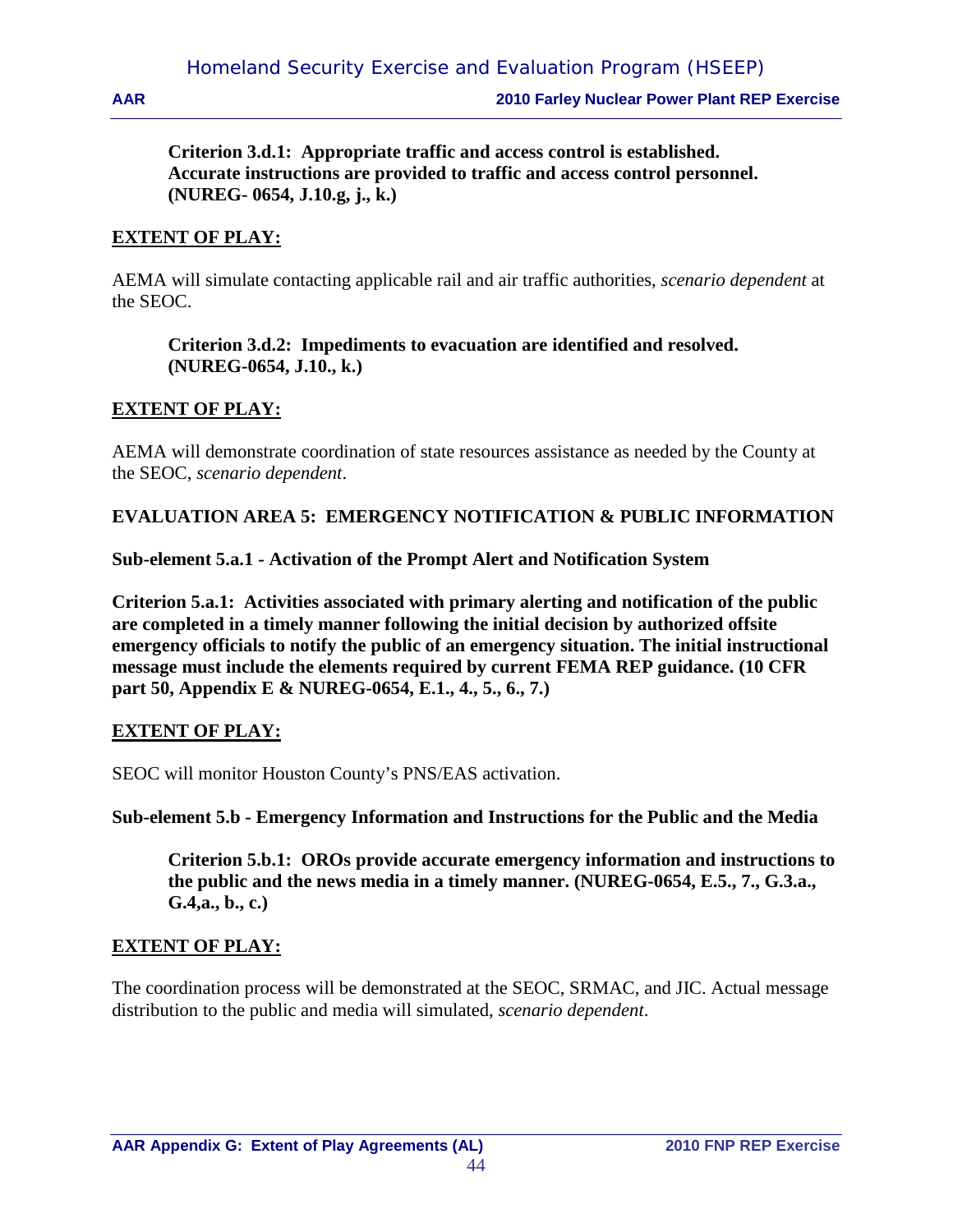Homeland Security Exercise and Evaluation Program (HSEEP)

## **State of Alabama Alabama Emergency Management Agency Alabama Department of Public Health, Office of Radiation Control Houston County EMA**

## **EXTENT OF PLAY FARLEY NUCLEAR POWER PLANT December 8, 2010**

Other than the exceptions noted in the Extent of Play Agreement, all exercise areas will be demonstrated for evaluation in accordance with the Alabama Radiological Emergency Plan, the respective site-specific plan and appropriate Standard Operating Procedures or Guides

It is requested that any issue or discrepancy arising during exercise play be corrected immediately, at all player locations, if it isn't disruptive to exercise play and if it is mutually agreeable to both the controller and evaluator. This is a very useful and valuable option and offers the opportunity to expand the training benefits available in an "exercise environment."

## **EVALUATION AREA: 1: EMERGENCY OPERATIONS MANAGEMENT**

## **Sub-element 1.a - Mobilization**

**Criterion 1.a.1: OROs use effective procedures to alert, notify and mobilize emergency personnel, and activate facilities in a timely manner. (NUREG-0654, A.4,D.3,4,E.1,2,H.4)** 

## **EXTENT OF PLAY:**

- AEMA (Alabama Emergency Management Agency)
- ORC (Alabama Office Of Radiation Control):
	- **The Office of Radiation Control will simulate alerting, notifying and mobilizing emergency personnel. Personnel will be pre-positioned at the RSA Tower, Suite 700 emergency room at 201 Monroe Street, Montgomery, Alabama, and at the Dothan SRMAC room in Houston County EMA Office, basement of the Houston County Courthouse, 114 N. Oates Street, Dothan, Alabama. Personnel will also be prepositioned at the Joint Information Center at the Emergency News Center (ENC) in Dothan, Alabama and the field teams will be pre-positioned at the Houston County Health Department Parking lot, 1781 E. Cottonwood Road, Dothan, Alabama. Radiation Control will demonstrate the ability to receive notification from the licensee and verify the notification. The facilities will demonstrate activation in a timely manner, scenario dependent.**
	- Houston EMA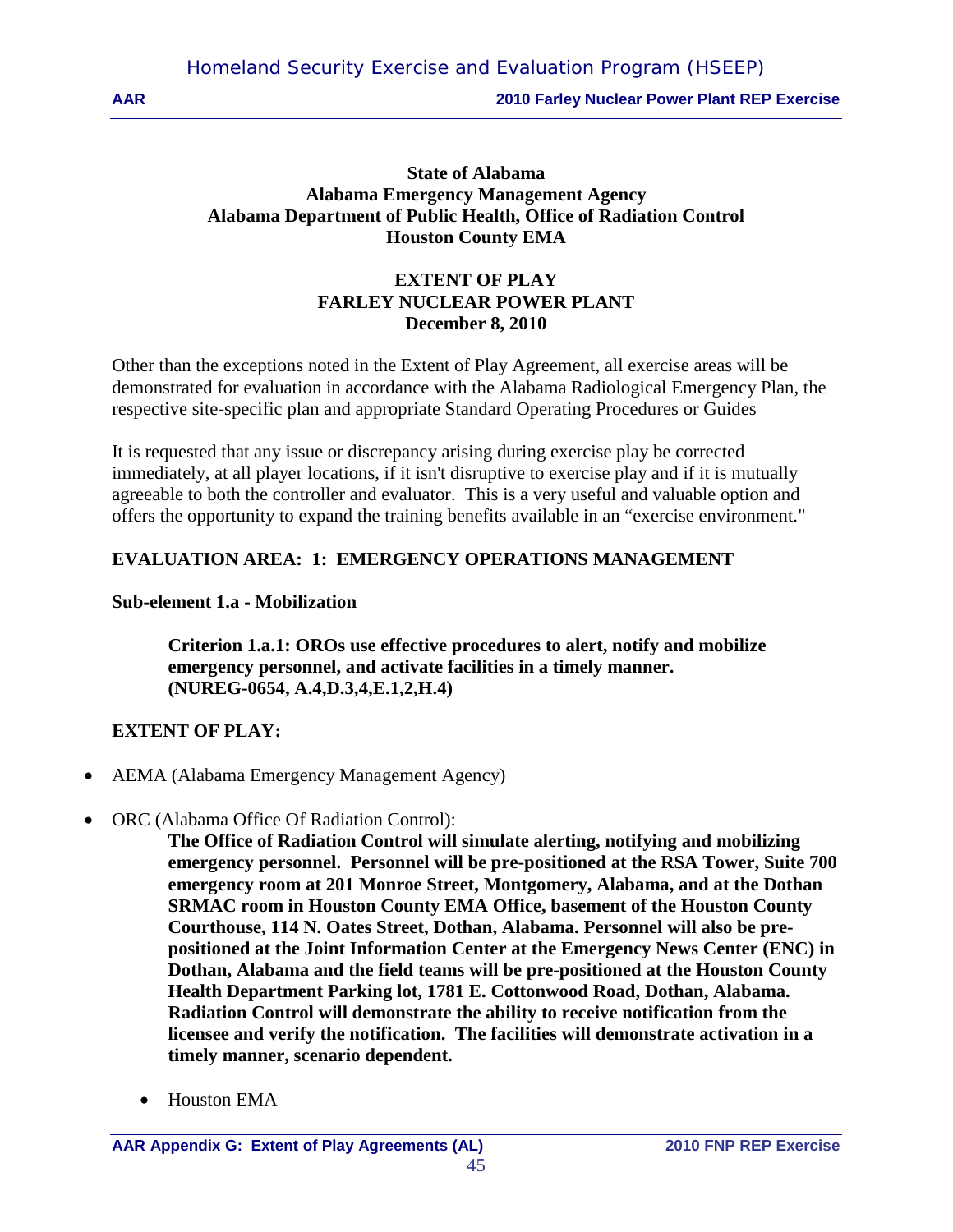**Sub-element 1.b - Facilities** 

**Criterion 1.b.1: Facilities are sufficient to support the emergency response. (NUREG-0654,H)** 

## **EXTENT OF PLAY:**

- AEMA:
- ORC: **There have been no significant changes so 1.b.1 will not be demonstrated.**
- Houston EMA

#### **Sub-element 1.c - Direction and Control**

**Criterion 1.c.1: Key personnel with leadership roles for the ORO provide direction and control to that part of the overall response effort for which they are responsible. (NUREG-0654,A.1.d.,2.a.,b.)** 

## **EXTENT OF PLAY**

- AEMA
- ORC:

**Radiation Control will demonstrate direction and control from the Montgomery SRMAC and from the Dothan SRMAC Room in the basement of the Morgan County Courthouse, Dothan, AL,** *scenario dependent***.** 

• Houston EMA

#### **Sub-Element 1.d - Communications Equipment**

**Criterion 1.d.1: At least two communications systems are available, at least one operates properly, and communications links are established and maintained with appropriate locations. Communications capabilities are managed in support of emergency operations. (NUREG-0654, F.1.,2.)** 

#### **EXTENT OF PLAY**

- AEMA
- ORC:

**Radiation Control will demonstrate communication capabilities at the appropriate locations (Montgomery SRMAC, the Dothan SRMAC and the JIC), and between governmental agencies,** *scenario dependent***.** 

• Houston EMA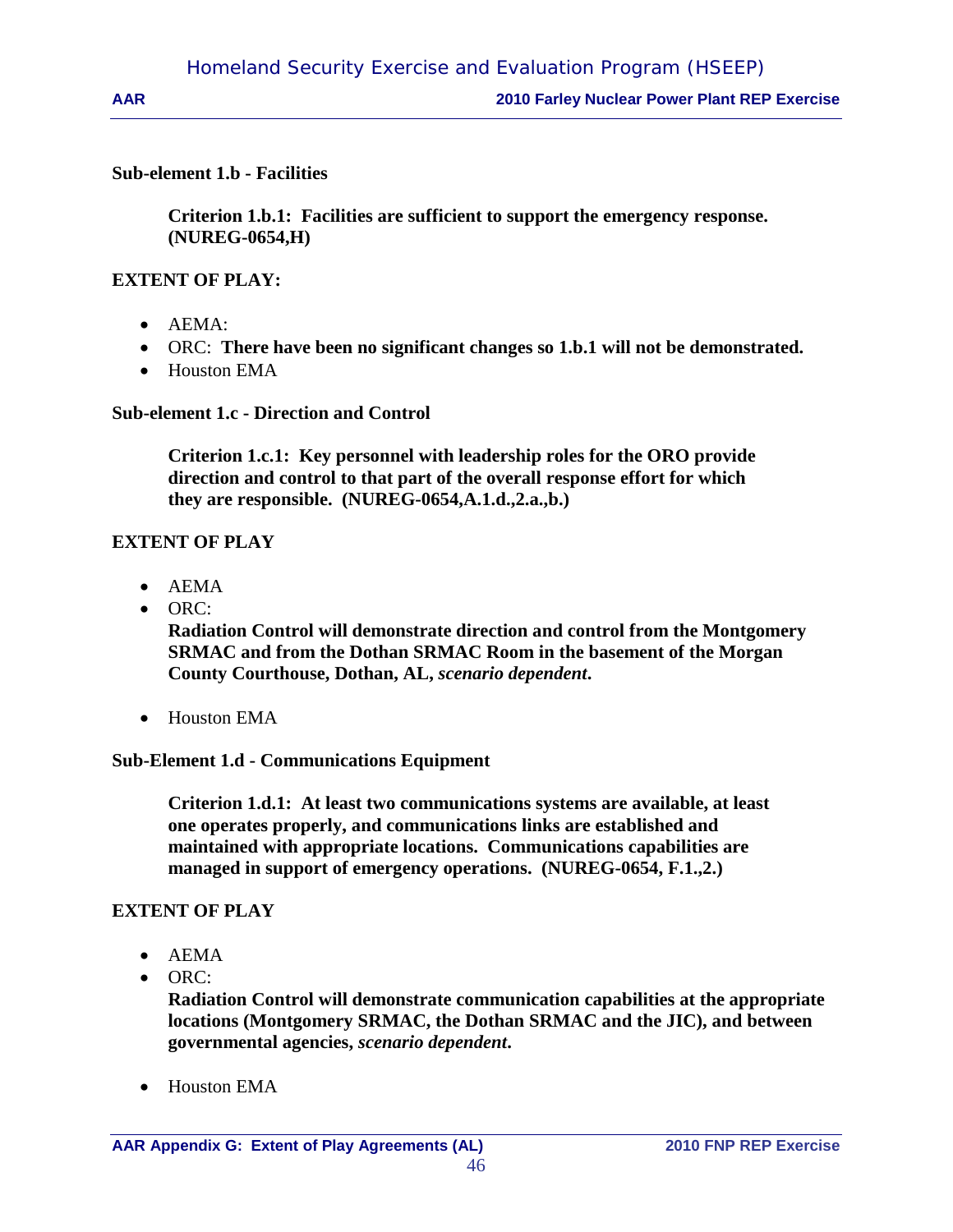**Sub-element 1.e - Equipment and Supplies to Support Operations** 

**Criterion 1.e.1: Equipment, maps, displays, dosimetry, potassium iodide (KI) and other supplies are sufficient to support emergency operations. (NUREG-0654, H., J., 10a.b.c.e.f.j.k.,11,K.3.a.)** 

## **EXTENT OF PLAY**

- AEMA
- ORC:

**Radiation Control will have available equipment, maps, and displays that would be necessary to support emergency operations at the Montgomery SRMAC, Dothan SRMAC, and JIC,** *scenario dependent***. Dosimetry and KI will be available for field teams,** *scenario dependent* 

• Houston EMA

## **EVALUATION AREA 2: PROTECTIVE ACTION DECISION MAKING**

**Sub-element 2.a - Emergency Worker Exposure Control** 

**Criterion 2.a.1: OROs use a decision making process, considering relevant factors and appropriate coordination, to ensure that an exposure control system, including the use of KI, is in place for emergency workers including provisions to authorize radiation exposure in excess of administrative limits or protective action guides.(NUREG-0654,K.4.)** 

## **EXTENT OF PLAY**

- AEMA
- ORC:

**Radiation Control will demonstrate emergency worker exposure control decisionmaking, for the State Radiological Monitoring Field Teams only,** *scenario dependent***.** 

• Houston EMA

**Sub- element 2.b - Radiological Assessment and Protective Action Recommendations and Decisions for the Plume Phase of the Emergency** 

**Criterion 2.b.1: Appropriate protective action recommendations are based On available information on plant conditions, field monitoring, data, and licensee and ORO dose projections, as well as knowledge of on-site and off-site environmental conditions. (NUREG-0654, I.8., 10., 11. and Supplement 3.)**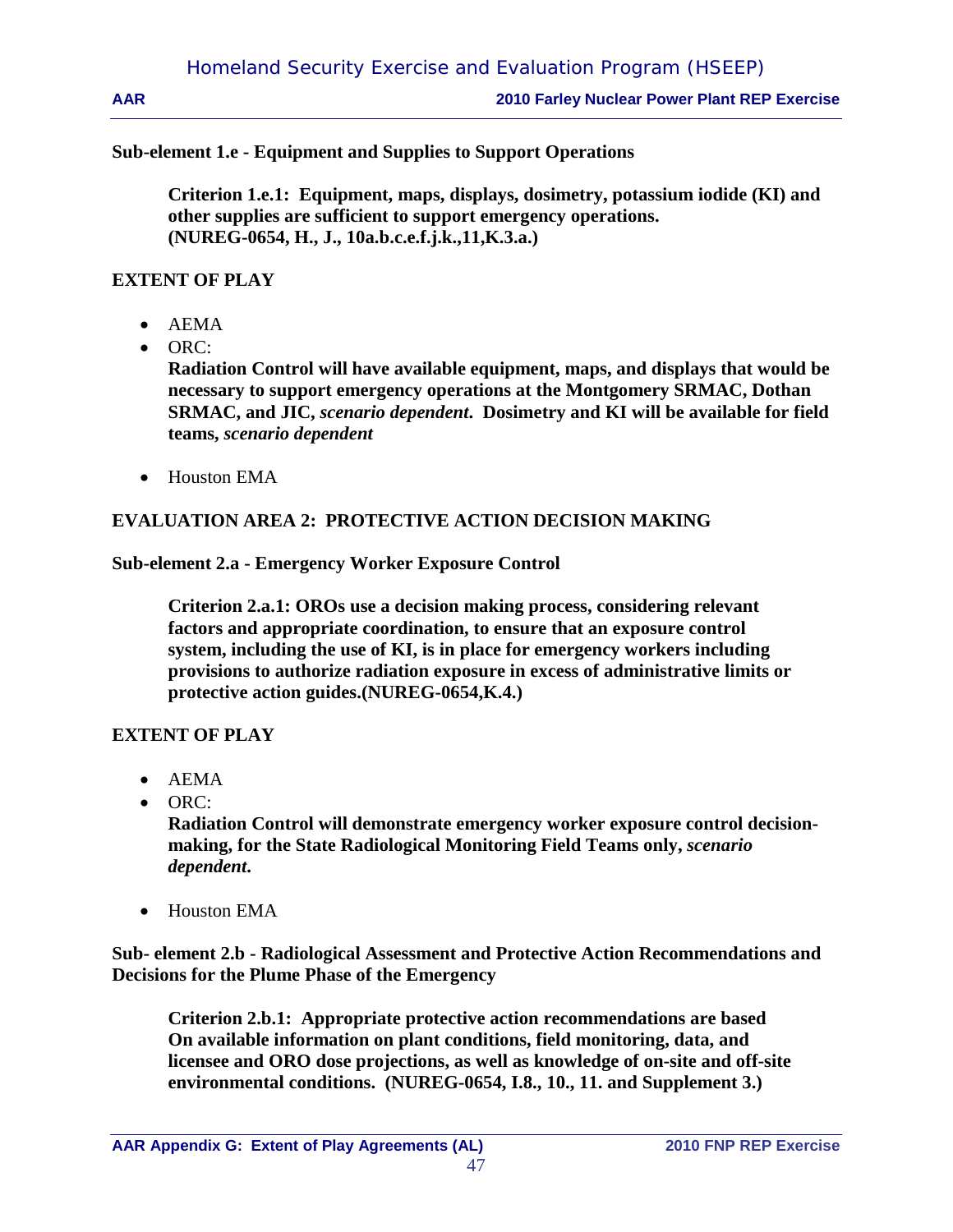## **EXTENT OF PLAY**

- AEMA
- ORC:

**Radiation Control will demonstrate radiological assessment for the plume phase of the emergency,** *scenario dependent***.** 

• Houston EMA

**Criterion 2.b.2: A decision-making process involving consideration of appropriate factors and necessary coordination is used to make protective action decisions (PADs) for the general public (including the recommendation for the use of KI, if ORO policy). (NUREG-0654, J.9., 10.m)** 

## **EXTENT OF PLAY**

- AEMA
- ORC:

**Radiation Control will demonstrate the decision-making process to make protective action decisions for the general public,** *scenario dependent***. Reference Alabama REP Plan pages 17, 61, 62 and ESF-8.** 

• Houston EMA

**Sub-element 2.c - Protective Action Decisions Consideration for the Protection of Special Populations** 

**Criterion 2.c.1: Protective action decisions are made, as appropriate, for special population groups. (NUREG-0654, J.9., 10.c.d.e.g)** 

## **EXTENT OF PLAY**

- AEMA
- ORC:
- **Not Applicable**
- Houston EMA

**Sub-element 2.d - Radiological Assessment and Decision-Making for the Ingestion Exposure Pathway**  *This sub-element (ingestion pathway) will not be evaluated this exercise.* 

**Criterion 2.d.1: Radiological consequences for the ingestion pathway are assessed and appropriate protective action decisions are made based on the ORO planning criteria. (NUREG-0654, I.8, J.11)**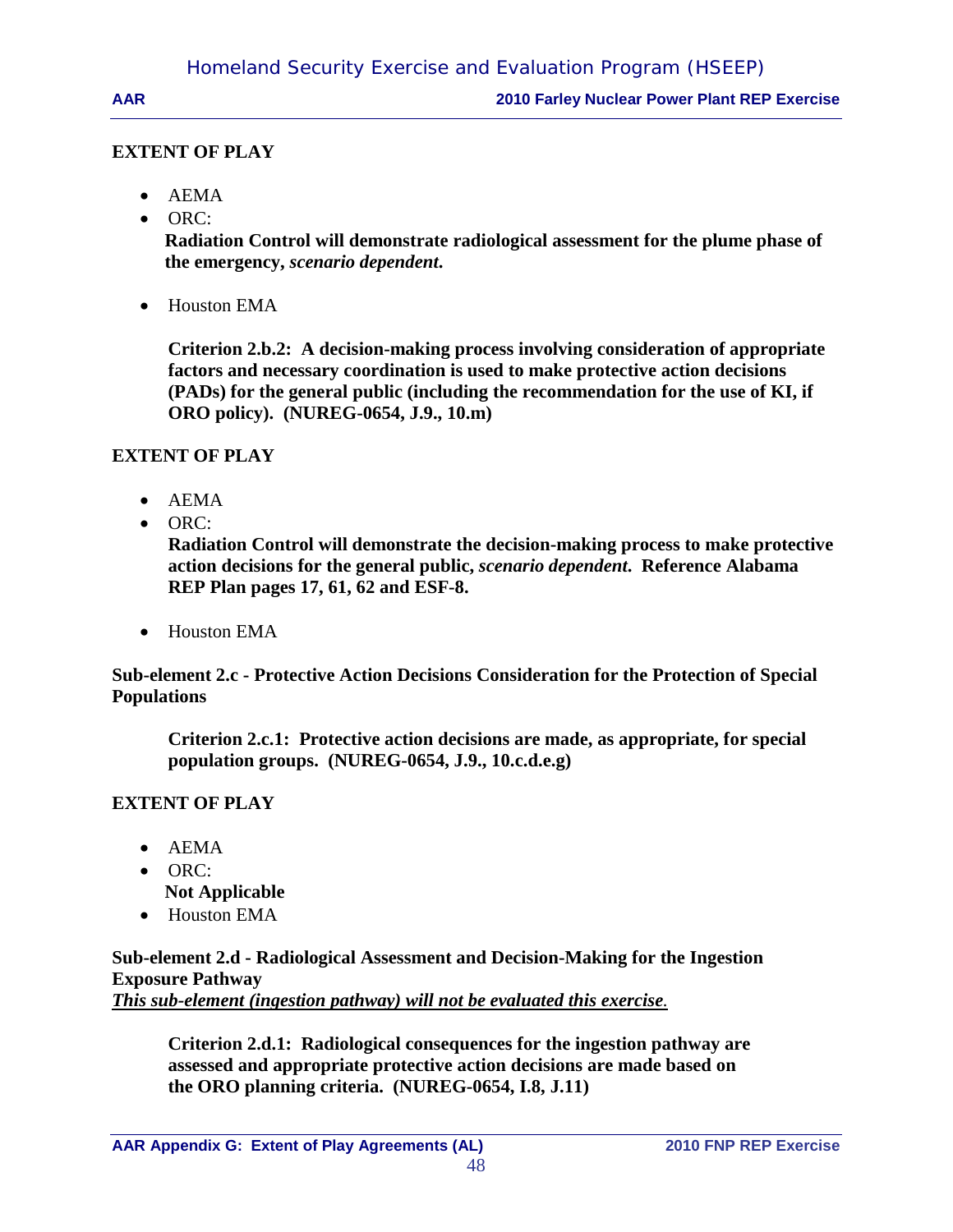#### **Sub-element 2.e - Radiological Assessment and Decision-Making Concerning Relocation, Re-entry and Return**  *This sub-element (ingestion pathway) will not be evaluated this exercise.*

**Criterion 2.e.1: Timely relocation, re-entry and return decisions are made and coordinated as appropriate, based on assessments of the radiological conditions and criteria in the OROs.** 

## **EVALUATION AREA 3: PROTECTIVE ACTION IMPLEMENTATION**

**Sub-element 3.a - Implementation of Emergency Worker Exposure Control Criterion 3.a.1: The OROs issue appropriate dosimetry and procedures, and manage radiological exposure to emergency workers in accordance with the plans and procedures. Emergency workers periodically and at the end of each mission read their dosimeters and record the readings on the appropriate exposure record or chart. (NUREG-0654, K.3.)** 

## **EXTENT OF PLAY**

- AEMA
- ORC:

**Radiation Control will demonstrate the implementation of emergency worker exposure control, for State Radiological Monitoring Field Teams only,** *scenario dependent***.** 

• Houston EMA

## **Sub-element 3.b - Implementation of KI Decision**

**Criterion 3.b.1: KI and appropriate instructions are available should a decision to recommend use of KI be made appropriate record keeping of the administration of KI to emergency workers and institutionalized individuals is maintained. (NUREG-0654, E.7., J.10.e.,f.)** 

## **EXTENT OF PLAY**

- AEMA
- ORC:

**Radiation Control will demonstrate the implementation of KI to the State Radiological Monitoring Field Teams only,** *scenario dependent.* 

• Houston EMA

## **Sub-element 3.c.1 - Implementation of Protective Actions for Special Populations**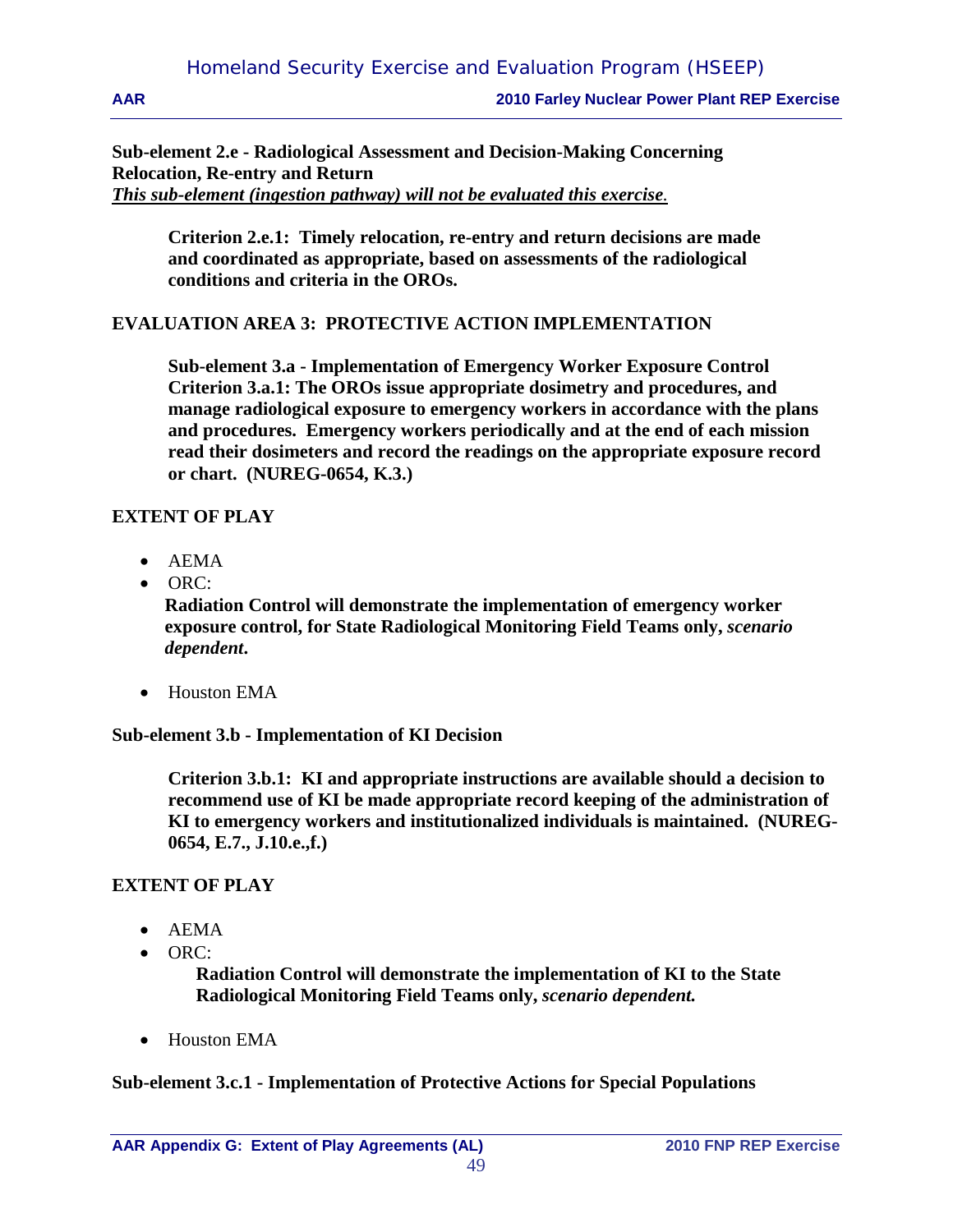**Criterion 3.c.1: Protective action decisions are implemented for special populations other than schools within areas subject to protective actions. (NUREG-0654, E.7., J.9., 10.c.d.e.g.)**  *This sub-element (PADs for special populations) will not be evaluated this exercise.* 

**Criterion 3.c.2: OROs/School officials decide to implement protective actions for schools. (NUREG-0654, J.10.c.d.,g.)** 

#### **EXTENT OF PLAY**

• AEMA

• ORC**: Not Applicable** 

• Houston EMA

## *This sub-element (PADs for special populations) will not be evaluated this exercise.*

**Sub-element 3.d - Implementation of Traffic and Access Control** 

**Criterion 3.d.1: Appropriate traffic and access control is established. Accurate instructions are provided to traffic and access control personnel. (NUREG- 0654, J.10.g, j., k.)** 

## **EXTENT OF PLAY**

- AEMA
- ORC: **Not Applicable**
- Houston EMA

**Criterion 3.d.2: Impediments to evacuation are identified and resolved. (NUREG-0654, J.10., k.)** 

## **EXTENT OF PLAY**

- AEMA
- ORC: **Not Applicable**
- Houston EMA

**Sub-element 3.e - Implementation of Ingestion Pathway Decisions**  *This sub-element (ingestion pathway) will not be evaluated this exercise).*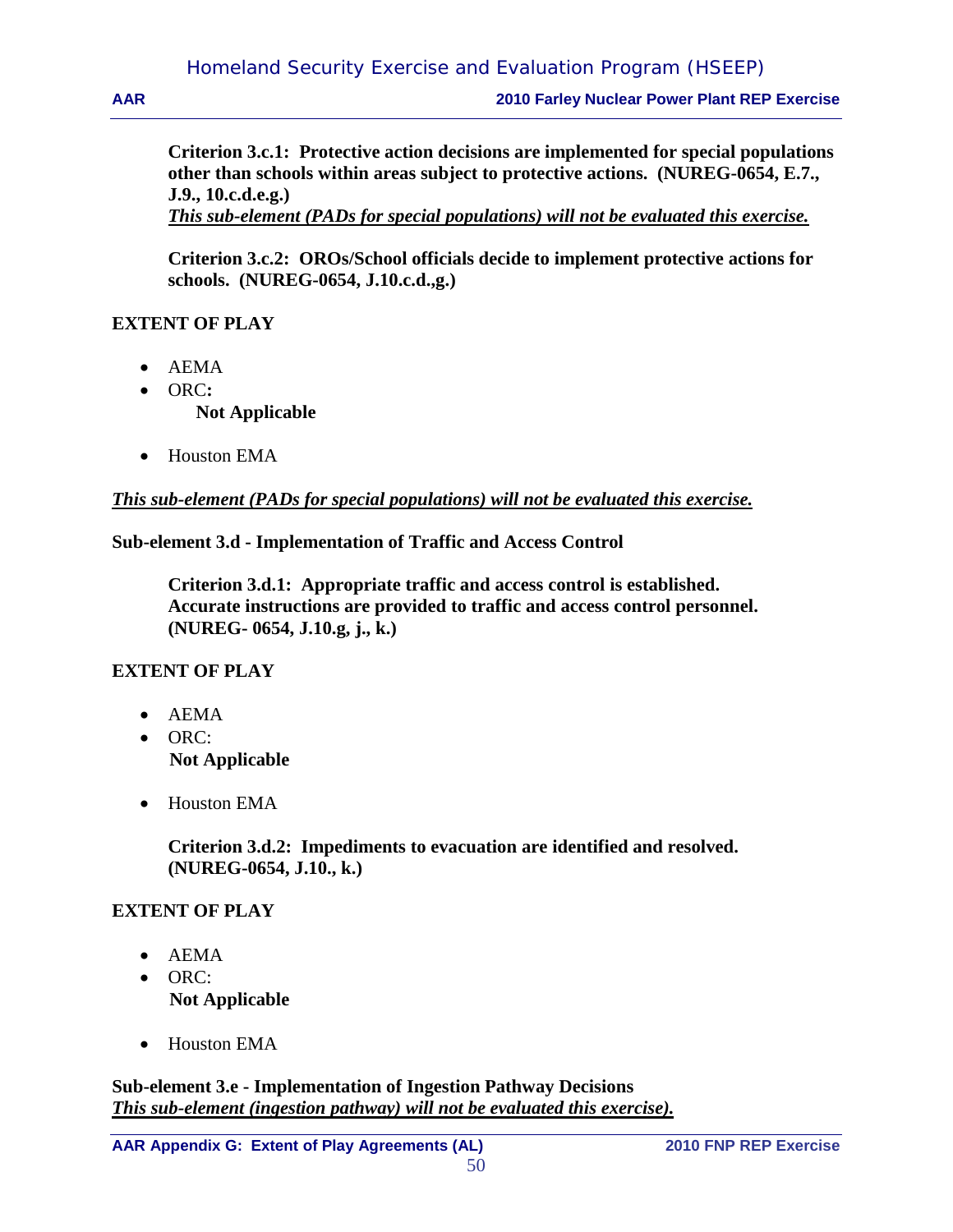**Criterion 3.e.1: The ORO demonstrates the availability and appropriate use of**  a**dequate information regarding water, food supplies, milk and agricultural production within the ingestion exposure pathway emergency planning zone for implementation of protective actions.** 

**Criterion 3.e.2: Appropriate measures, strategies, and per-printed instructional material are developed for implementing protective action decisions for contaminated water, food products, milk and agricultural production.** 

**Sub-element 3.f.1 - Implementation of Relocation, Re-entry and Return Decisions**  *This sub-element (ingestion pathway) will not be evaluated this exercise.* 

**Criterion 3.f.1: Decisions regarding controlled re-entry of emergency workers and relocation and return of the public are coordinated with appropriate organizations and implemented. (NUREG-0654, M.1, 3.)** 

#### **EVALUATION AREA 4: FIELD MEASUREMENT AND ANALYSIS**

**Sub-element 4.a - Plume Phase Field Measurements and Analyses** 

**Criterion 4.a.1: The field teams are equipped to perform field measurements of direct radiation exposure (cloud and ground shine) and to sample airborne radioiodine and particulates. (NUREG-0654, H.10, I.8., 9., 11)** 

## **EXTENT OF PLAY**

- AEMA
- ORC:

**Four teams will be dispatched into the field. Two field teams will be evaluated and two field teams will be for training purposes.** *(2 evaluators needed for the 2 teams being evaluated)* **Field teams will be pre-positioned at the Houston County Health Department parking lot, 1781 E. Cottonwood Road, Dothan, Alabama. Fields teams will demonstrate taking an air sample prior to being deployed into the field. The air sample will be demonstrated in the parking lot of the Houston County Health Department parking lot. Field teams will use booties and gloves for contamination control for the air sampling demonstration only and simulate using them thereafter.** 

• Houston EMA

**Criterion 4.a.2: Field measurement teams are managed to obtain sufficient information to help characterize the release and to control radiation exposure. (NUREG-0654, I.8., 11., J.10.a)**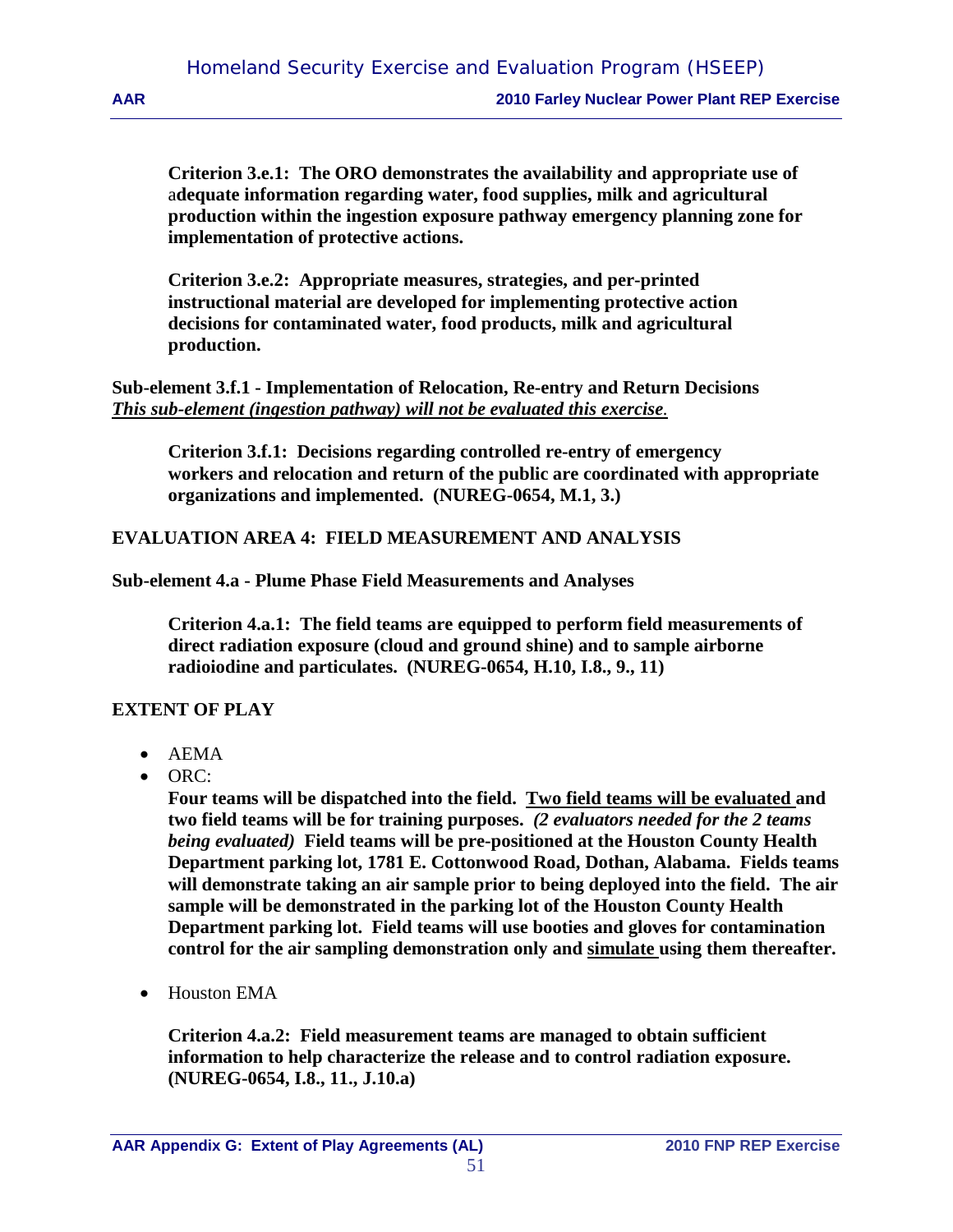## **EXTENT OF PLAY**

- AEMA
- ORC:

**Four teams will be dispatched into the field. Two field teams will be evaluated and two field teams will be for training purposes.** *(2 evaluators needed for the 2 teams being evaluated)* **Field teams will only simulate using booties and gloves for contamination control. Field teams will have previously demonstrated using booties and gloves during the air sampling demonstration.** 

• Houston EMA

**Criterion 4.a.3: Ambient radiation measurements are made and recorded at appropriate locations, and radioiodine and particulates samples are collected. Teams will move to an appropriate low background location to determine whether significant (as specified in the plan and/or procedures) amount of radioactivity has been collected on the sampling media. (NUREG-0654, I.8., 9., 11.)** 

## **EXTENT OF PLAY**

- AEMA
- ORC

**Four teams will be dispatched into the field. Two field teams will be evaluated and two field teams will be for training purposes.** *(2 evaluators needed for the 2 teams being evaluated)* **Radioiodine sample procedures will be demonstrated in the parking lot of the Houston County Health Department before being deployed into the field. Due the compression of the scenario, radioiodine sampling will be simulated in the field during the exercise. Field teams are instructed to complete the air sample calculation sheet in the field during the exercise, scenario dependent.** 

• Houston EMA

#### **Sub-element 4.b.1 - Post Plume Phase Field Measurement and Sampling**  *This sub-element (ingestion pathway) will not be evaluated this exercise.*

**Criterion 4.b.1: The field teams demonstrate the capability to make appropriate measurements and to collect appropriate samples (e.g. food crops, milk, water, vegetation and soil) to support adequate assessments and protective action decision-making. (NUREG-0654, I.8., J.11.)** 

## **Sub-element 4.c.1 - Laboratory Operations**  *This sub-element (ingestion pathway) will not be evaluated this exercise).*

**Criterion 4.c.1: The laboratory is capable of performing required radiological analyses to support protective action decisions. (NUREG-0654, C.3., I.8., 9., J.11)**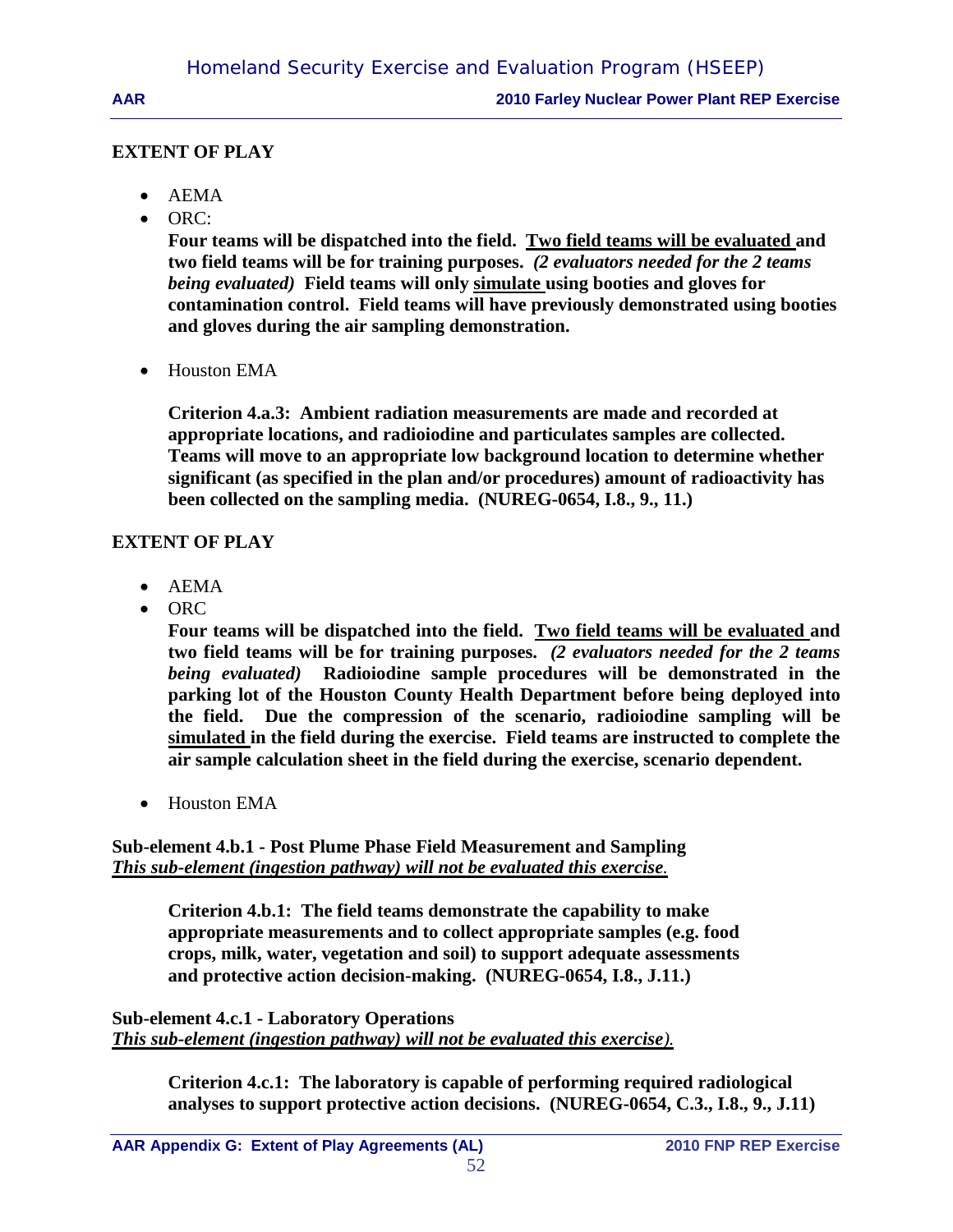## **EVALUATION AREA 5: EMERGENCY NOTIFICATION & PUBLIC INFORMATION**

**Sub-element 5.a.1 - Activation of the Prompt Alert and Notification System** 

**Criterion 5.a.1: Activities associated with primary alerting and notification of the public are completed in a timely manner following the initial decision by authorized offsite emergency officials to notify the public of an emergency situation. The initial instructional message must include the elements required by current FEMA REP guidance. (10 CFR part 50, Appendix E & NUREG-0654, E.1., 4., 5., 6., 7.)** 

#### **EXTENT OF PLAY**

- AEMA
- ORC: **Not applicable**
- Houston EMA

**Sub- element 5.a.2 - RESERVED** 

**Sub-element 5.a.3 - Activation of the Prompt Alert and Notification System Backup Alert and Notification** 

**Criterion 5.a.3: Activities associated with FEMA approved exception areas (where applicable) are completed within 45 minutes following the initial decision by authorized offsite emergency officials to notify the public of an emergency situation. Backup alert and notification of the public is completed within 45 minutes following the detection by the ORO of a failure of the primary alert and notification system. (NUREG-0654, E.6., Appendix 3.b.2.c)** 

- AEMA
- ORC:
	- **Not Applicable**
- Houston EMA

**Sub-element 5.b - Emergency Information and Instructions for the Public and the Media** 

**Criterion 5.b.1: OROs provide accurate emergency information and instructions to the public and the news media in a timely manner. (NUREG-0654, E.5., 7., G.3.a., G.4,a., b., c.)** 

## **EXTENT OF PLAY**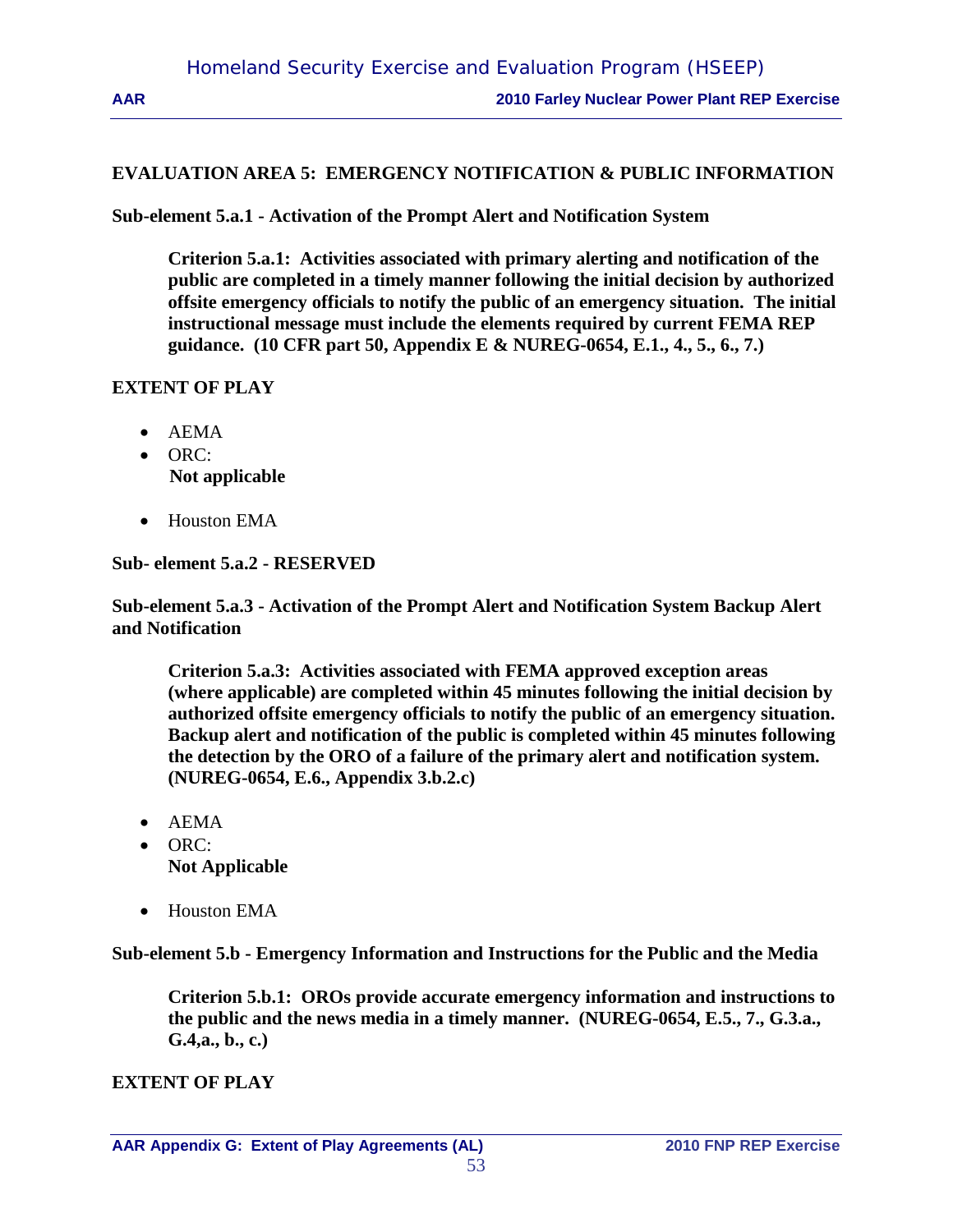- AEMA
- ORC:

**The coordination process will be demonstrated. Actual message distribution to the public and media will simulated,** *scenario dependent***.** 

• Houston EMA

### **EVALUATION AREA 6: SUPPORT OPERATIONS/ FACILITIES**

**Sub-element 6.a - Monitoring and Decontamination of Evacuees and Emergency Workers, and Registration of Evacuees** 

**Criterion 6.a.1: The reception center/emergency worker facility appropriate space, adequate resources and trained personnel to provide monitoring, decontamination, and registration of evacuees and/or emergency workers. (NUREG-0654. J.10.h.; K.5.b)** 

#### **EXTENT OF PLAY**

- AEMA
- ORC:

**Not Applicable** 

• Houston EMA

**Sub-element 6.b - Monitoring and Decontamination of Emergency Worker Equipment**  *This sub-element will not be demonstrated this exercise.* 

**Criterion 6.b.1: The facility/ORO has adequate procedures and resources for the accomplishment of monitoring and decontamination of emergency worker equipment including vehicles. (NUREG-0654, K.5.b)** 

## **EXTENT OF PLAY**

- AEMA
- ORC: **Not Applicable**
- Houston EMA

**Sub-element 6.c - Temporary Care of Evacuees**  *This sub-element will not be demonstrated this exercise.* 

> **Criterion 6.c.1: Managers of congregate care facilities demonstrate that the centers have resources to provide services and accommodations**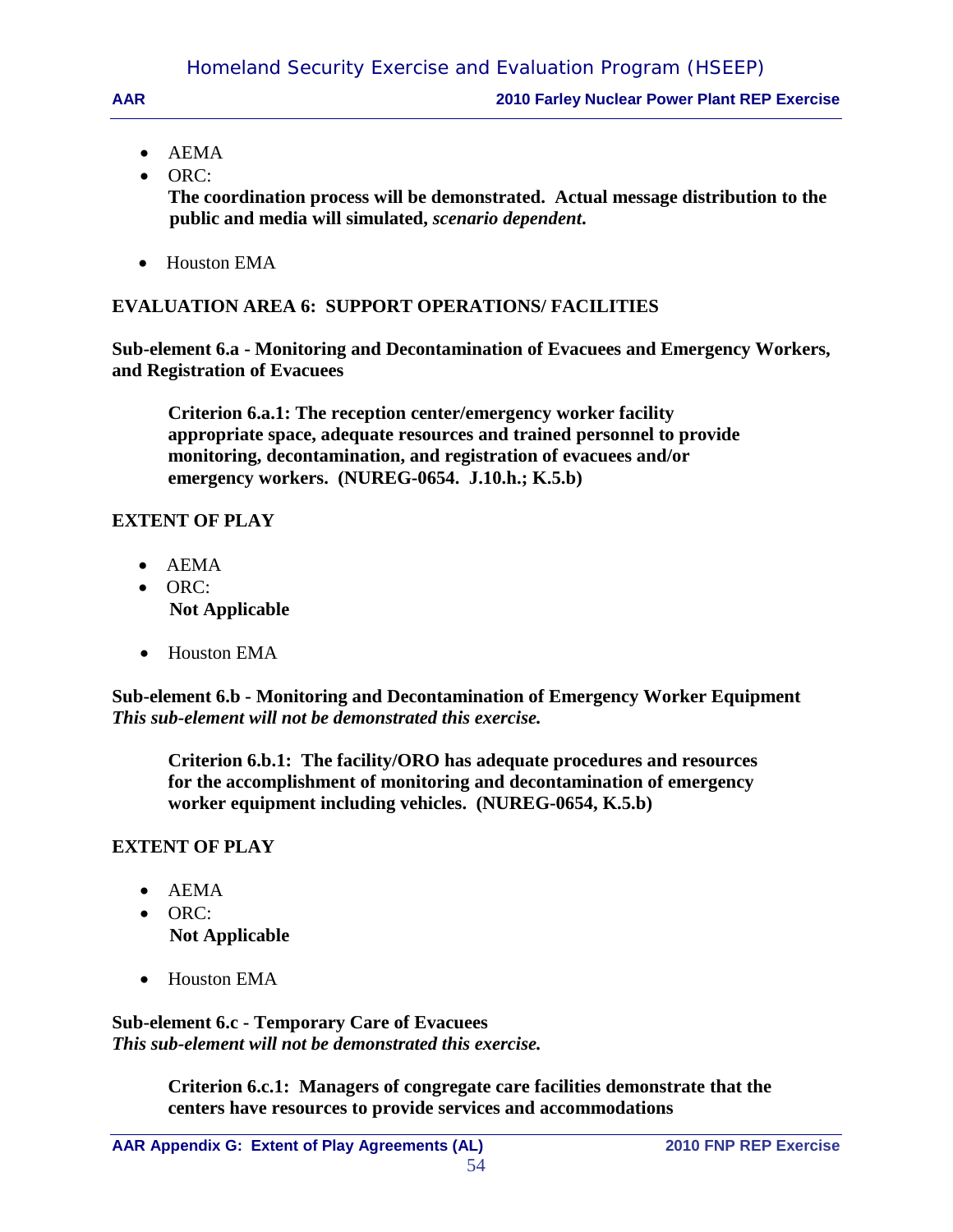**consistent with American Red Cross planning guidelines (found in MASS CARE-Preparation Operations, ARC 3031). Managers demonstrate the procedures to assure that evacuees have been monitored for contamination and have been decontaminated as appropriate prior to entering congregate care facilities. (NUREG-0654, J.10.h., 12.)** 

## **EXTENT OF PLAY**

- AEMA
- ORC: **Not Applicable**
- Houston EMA

## **Sub-element 6.d - Transportation and Treatment of Contaminated injured Individuals**

**Criterion 6.d.1: The facility/ORO has the appropriate space, adequate resources, and trained personnel to provide transport, monitoring, decontamination, and medical services to contaminated injured individuals. (NUREG-0654, F.2., H.10., K.5.a.b., L.1., 4.)** 

## **EXTENT OF PLAY**

- AEMA
- ORC: **Not Applicable in 2010.**
- Houston EMA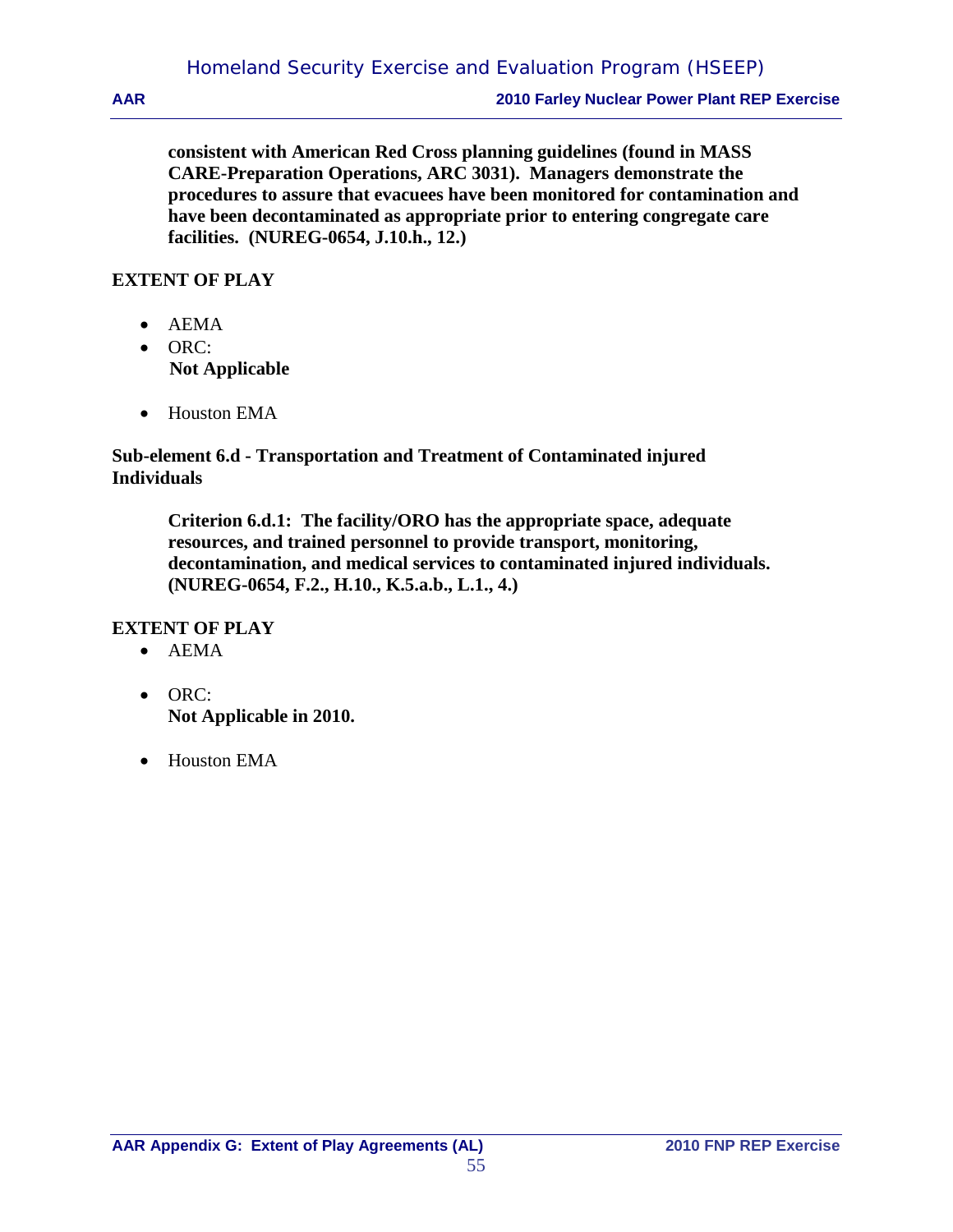## **DOTHAN/HOUSTON COUNTY EMA**

## **EVALUATION AREA: 1: EMERGENCY OPERATIONS MANAGEMENT**

**Sub-element 1.a – Mobilization** 

**Criterion 1.a.1: OROs use effective procedures to alert, notify and mobilize emergency personnel, and activate facilities in a timely manner. (NUREG-0654, A.4, D.3, 4, E.1, 2, H.4)** 

#### **EXTENT OF PLAY:**

On Dec. 8, 2010, EMA Staff, consisting of the EMA Director, Operations Manager, Communications/Planning Officer, two Administrative personnel, will be on duty at 7:00 a.m. (normal duty hour) at the Houston County EOC, located at 114 N. Oates Street, Dothan, AL. Some of the EOC Support Staff will also be pre-positioned at 7:00 a.m. at the Houston County EOC. Additional EOC staff will be alerted, notified and mobilized according to the Farley Nuclear Plant Notification Guide.

#### **Sub-element 1.c - Direction and Control**

**Criterion 1.c.1: Key personnel with leadership roles for the ORO provide direction and control to that part of the overall response effort for which they are responsible. (NUREG-0654, A.1.d., 2.a., b.)** 

#### **EXTENT OF PLAY**

EMA will demonstrate direction and control in the EOC scenario dependent.

## **Sub-element 1.d - Communications Equipment**

**Criterion 1.d.1: At least two communications systems are available, at least one operates properly and communications links are established and maintained with appropriate locations. Communications capabilities are managed in support of emergency operations. (NUREG-0654, F.1., 2.)** 

#### **EXTENT OF PLAY**

Communications systems will be demonstrated, scenario dependent. The ENN is the primary means of communications. Telephones, fax machines and 800 MHz radios will serve as secondary communications.

## **Sub-element 1.e - Equipment and Supplies to Support Operations**

**Criterion 1.e.1: Equipment, maps, displays, dosimetry, potassium iodide (KI) and other supplies are sufficient to support emergency operations. (NUREG-0654, H., J., 10a.b.c.e.f.j.k., 11, K.3.a.)**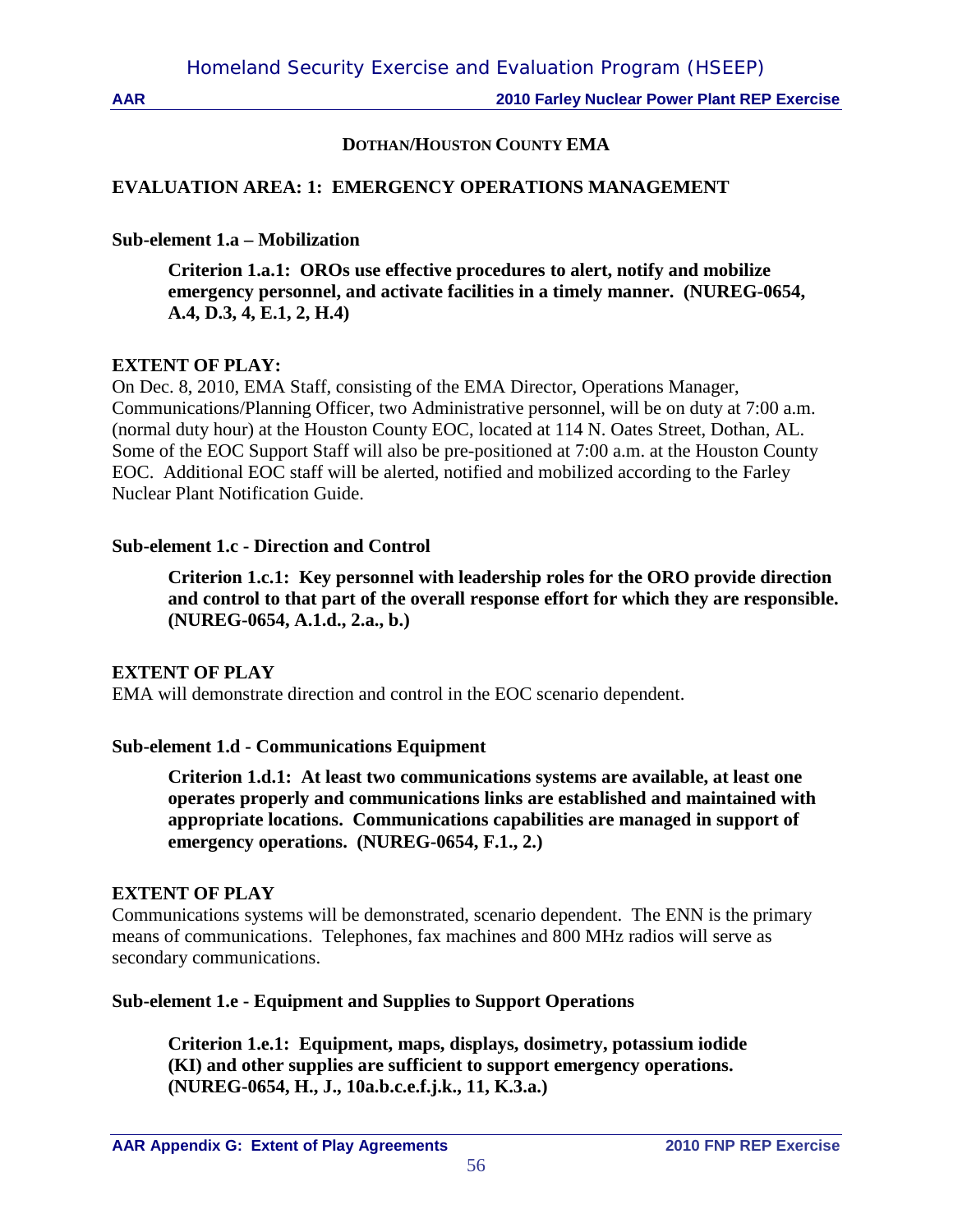## **EXTENT OF PLAY**

An adequate supply of thermoluminescent dosimeters (TLDs) and dosimetry will be available for the emergency workers. This will be discussed at the Reception Center/Forward Command Post (RC/FCP) out of sequence, at the Houston County Farm Center, located at 1701 East Cottonwood Road, Dothan, AL on October 20, 2010 @ 0830.

## **EVALUATION AREA 2: PROTECTIVE ACTION DECISION MAKING**

#### **Sub-element 2.a - Emergency Worker Exposure Control**

**Criterion 2.a.1: OROs use a decision making process, considering relevant factors and appropriate coordination, to ensure that an exposure control system, including the use of KI, is in place for emergency workers including provisions to authorize radiation exposure in excess of administrative limits or protective action guides. (NUREG-0654, K.4.)**

#### **EXTENT OF PLAY**

This will be discussed during the exercise, scenario dependent.

**Criterion 2.b.2: A decision-making process involving consideration of appropriate factors and necessary coordination is used to make protective action decisions (PADs) for the general public (including the recommendation for the use of KI, if ORO policy). (NUREG-0654, J.9., 10.m)**

#### **EXTENT OF PLAY**

This will be discussed during the exercise, scenario dependent. ADPH/ORC is responsible for issuing the PADs. Houston County reserves the right to review/recommend changes, if needed, due to certain mitigating circumstances (road conditions, weather conditions etc.)

**Sub-element 2.c - Protective Action Decisions Consideration for the Protection of Special Populations** 

**Criterion 2.c.1: Protective action decisions are made, as appropriate, for Special Population groups. (NUREG-0654, J.9., 10.c.d.e.g)**

#### **EXTENT OF PLAY**

This will be discussed during the exercise, scenario dependent.

## **EVALUATION AREA 3: PROTECTIVE ACTION IMPLEMENTATION**

**Sub-element 3.a - Implementation of Emergency Worker Exposure Control**

**Criterion 3.a.1: The OROs issue appropriate dosimetry and procedures, and manage radiological exposure to emergency workers in accordance**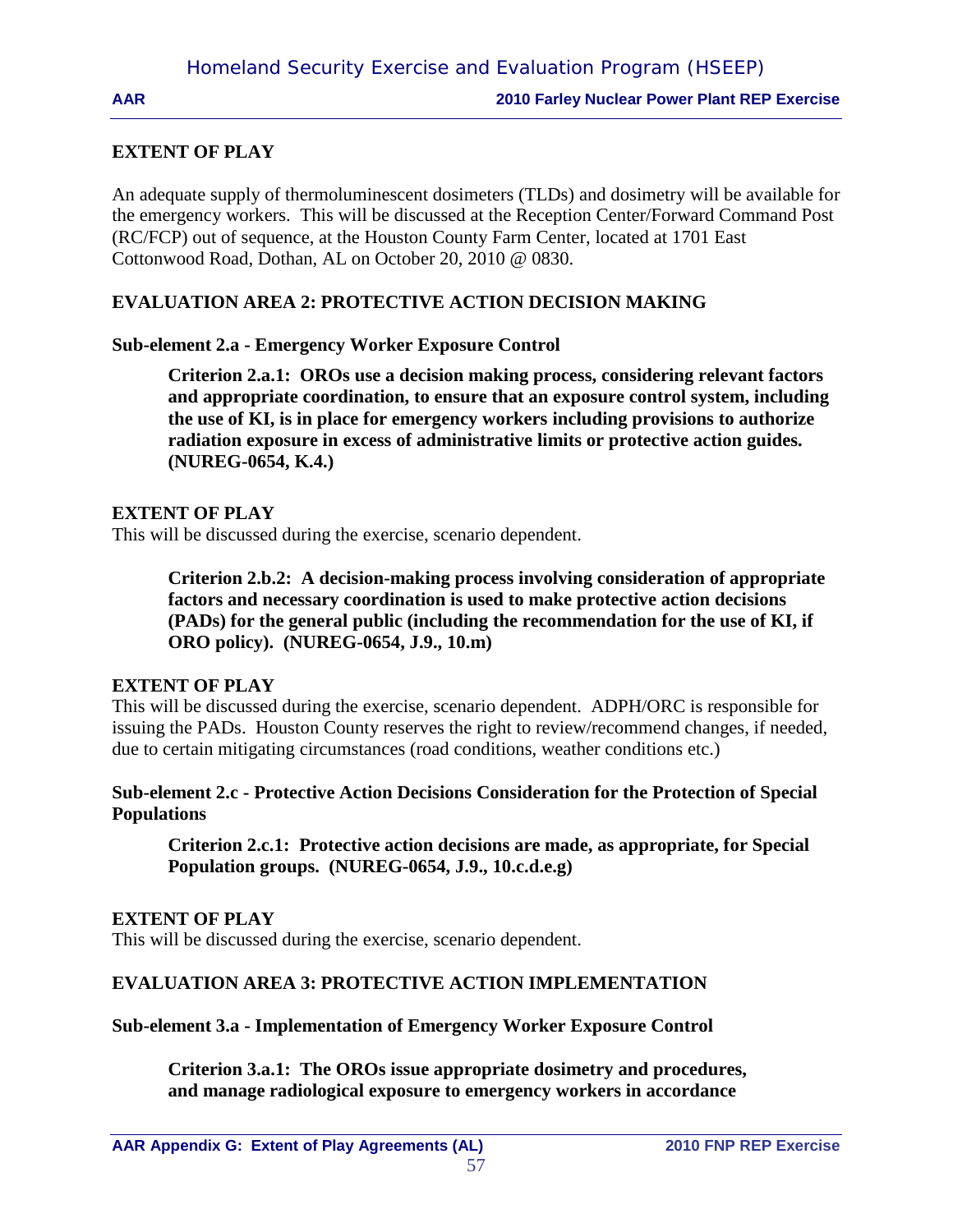**with the plans and procedures. Emergency workers periodically and at the end of each mission read their dosimeters and record the readings on the appropriate exposure record or chart. (NUREG-0654, K.3.)**

#### **EXTENT OF PLAY**

Emergency workers will demonstrate exposure control, out of sequence, on October 20, 2010 @ 0830, at the Forward Command Post, located at the Houston County Farm Center, 1701 East Cottonwood Road, Dothan, AL, scenario dependent.

#### **Sub-element 3.b - Implementation of KI Decision**

**Criterion 3.b.1: KI and appropriate instructions are available should a decision to recommend use of KI be made appropriate record keeping of the administration of KI to emergency workers and institutionalized individuals is maintained. (NUREG-0654, E.7., J.10.e., f.)** 

#### **EXTENT OF PLAY**

Distribution of KI will be demonstrated along with appropriate instructions by a Houston County Health Nurse, out of sequence, on October 20, 2010 @ 0830, at the Forward Command Post, located at the Houston County Farm Center, 1701 East Cottonwood Road, Dothan, AL, scenario dependent.

#### **Sub-element 3.c.1 - Implementation of Protective Actions for Special Populations**

**Criterion 3.c.1: Protective action decisions are implemented for Special Populations other than schools within areas subject to protective actions. (NUREG-0654, E.7., J.9., 10.c.d.e.g.)** 

#### **EXTENT OF PLAY**

Will discuss implementing protective action for Special Population other than schools, on the day of the exercise, scenario dependent.

## **Criterion 3.c.2: OROs/School officials decide to implement protective actions for schools. (NUREG-0654, J.10.c.d., g.)**

#### **EXTENT OF PLAY**

This will be discussed by interview at the following schools, out of sequence, with the principal or their selected representatives from the following two schools on October 21, 2010 @1300

- 1) Interview with Principal of Ashford Elementary School.
- 2) Interview with Principal of Houston County High School.
- 3) County School Transportation Director will participate in both interviews.

## **Sub-element 3.d - Implementation of Traffic and Access Control**

**Criterion 3.d.1: Appropriate traffic and access control is established. Accurate instructions are provided to traffic and access control personnel.**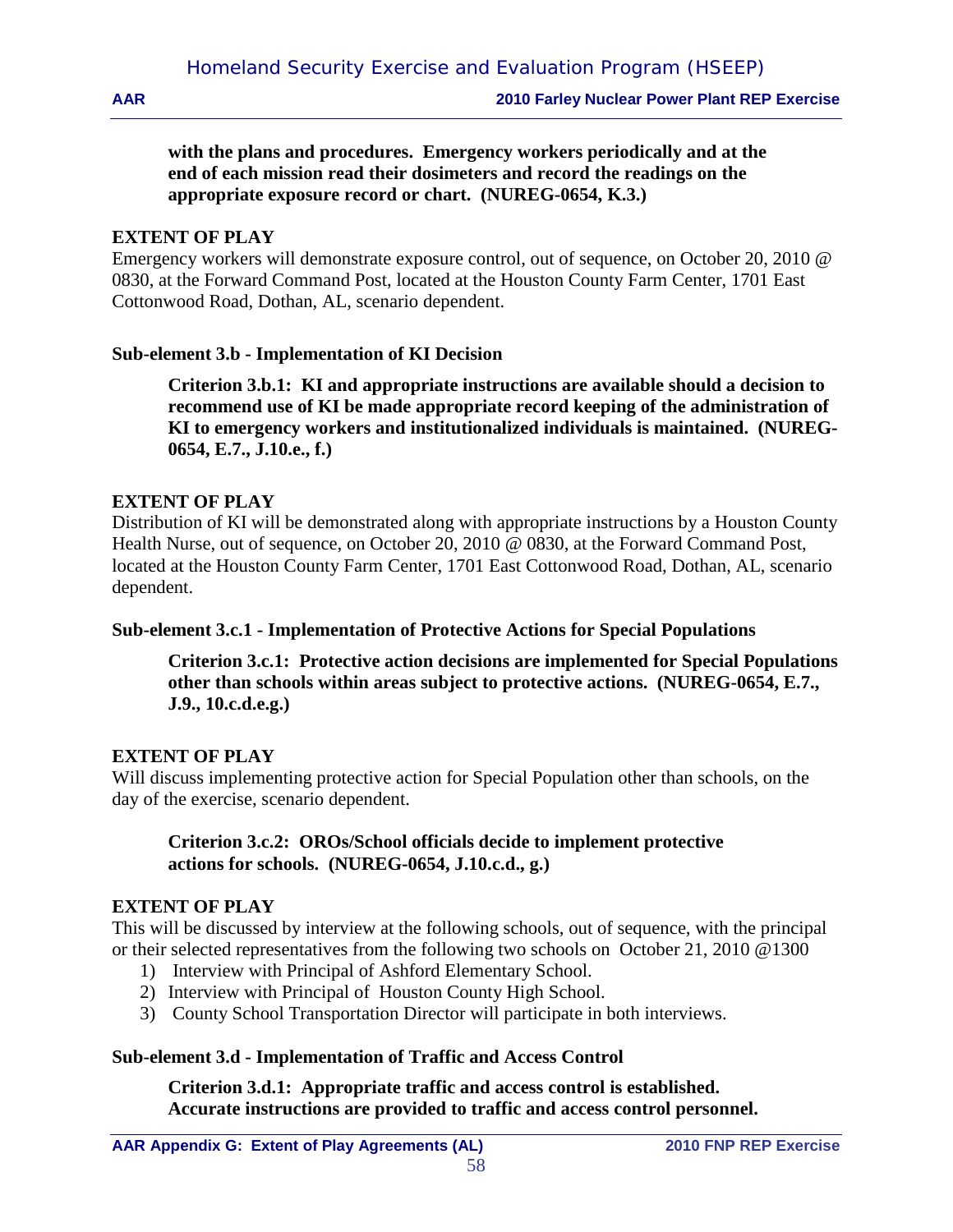### **(NUREG- 0654, J.10.g, j., k.)**

#### **EXTENT OF PLAY**

The Houston County Sheriff's Office will discuss traffic and access control, during the exercise, scenario dependent.

#### **Criterion 3.d.2: Impediments to evacuation are identified and resolved. (NUREG-0654, J.10., k.)**

#### **EXTENT OF PLAY**

The Houston County Sheriff's Office will discuss impediments to evacuation during the exercise, scenario dependent.

## **EVALUATION AREA 5: EMERGENCY NOTIFICATION & PUBLIC INFORMATION**

#### **Sub-element 5.a.1 - Activation of the Prompt Alert and Notification System**

**Criterion 5.a.1: Activities associated with primary alerting and notification of the public are completed in a timely manner following the initial decision by authorized offsite emergency officials to notify the public of an emergency situation. The initial instructional message must include the elements required by current FEMA REP guidance. (10 CFR part 50, Appendix E & NUREG-0654, E.1., 4., 5., 6., 7.)** 

#### **EXTENT OF PLAY**

Sirens will be simulated during the exercise for all PNS activations, scenario dependent. EAS message distribution will be simulated to the local EAS stations, scenario dependent. Additionally, demonstration of the capability to locally read an EAS message will be demonstrated in the D/HCEOC.

#### **Sub-element 5.a.3 - Activation of the Prompt Alert and Notification System Backup Alert and Notification**

**Criterion 5.a.3: Activities associated with FEMA approved exception areas (where applicable) are completed within 45 minutes following the initial decision by authorized offsite emergency officials to notify the public of an emergency situation. Backup alert and notification of the public is completed within 45 minutes following the detection by the ORO of a failure of the primary alert and notification system. (NUREG-0654, E.6., Appendix 3.b.2.c)** 

## **EXTENT OF PLAY**

This criterion will be demonstrated October 20, 2010 @ 1500, out of sequence. Houston County will simulate failure of the siren located at downtown Ashford and run backup route #5 utilizing the Houston County Sherriff's Department. Public alerting will be simulated along the routes.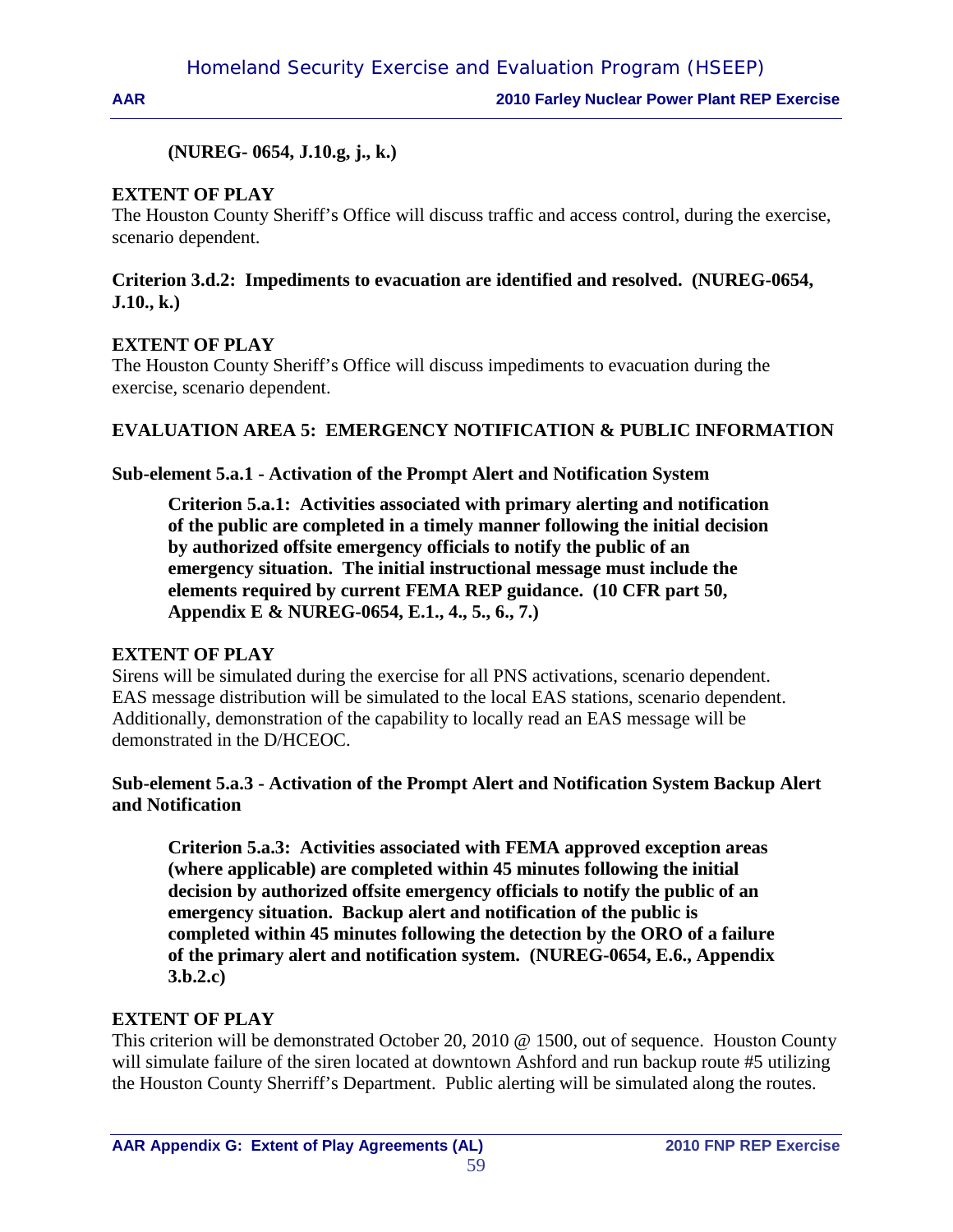## **Sub-element 5.b - Emergency Information and Instructions for the Public and the Media**

**Criterion 5.b.1: OROs provide accurate emergency information and instructions to the public and the news media in a timely manner. (NUREG-0654, E.5., 7., G.3.a.,G.4,a., b., c.)** 

## **EXTENT OF PLAY**

Actual message will be developed, however distribution to the public and media will be simulated, scenario dependent.

## **EVALUATION AREA 6: SUPPORT OPERATIONS/ FACILITIES**

#### **Sub-element 6.a - Monitoring and Decontamination of Evacuees and Emergency Workers, and Registration of Evacuees**

**Criterion 6.a.1: The reception center/emergency worker facility appropriate space, adequate resources and trained personnel to provide monitoring, decontamination, and registration of evacuees and/or emergency workers. (NUREG-0654. J.10.h.; K.5.b)**

## **EXTENT OF PLAY**

Monitoring, decontamination and registration of evacuees will be demonstrated, *out of* sequence, at the Reception Center, located at the Houston County Farm Center, 1701 E. Cottonwood Road, Dothan, AL on October 20, 2010 @ 0830. There will be four portal monitor stations set up, one for evaluation and the other three for training purposes. Activation of Reception Center during the exercise will be simulated, scenario dependent.

## **Sub-element 6.b - Monitoring and Decontamination of Emergency Worker Equipment**

**Criterion 6.b.1: The facility/ORO has adequate procedures and resources for the accomplishment of monitoring and decontamination of emergency worker equipment including vehicles. (NUREG-0654, K.5.b)**

## **EXTENT OF PLAY**

Monitoring and decontamination of emergency worker equipment will be demonstrated, out of sequence, at the Reception Center, located at the Houston County Farm Center, 1701 E. Cottonwood Road, Dothan, AL on October 20, 2010 @ 0830.

## **Sub-element 6.c - Temporary Care of Evacuees**

**Criterion 6.c.1: Managers of congregate care facilities demonstrate that the centers have resources to provide services and accommodations consistent with American Red Cross planning guidelines (found in MASS CARE-Preparation Operations, ARC 3031). Managers demonstrate the procedures to assure that evacuees have been monitored for contamination and have been decontaminated as appropriate prior to entering congregate care facilities. (NUREG-0654, J.10.h., 12.)**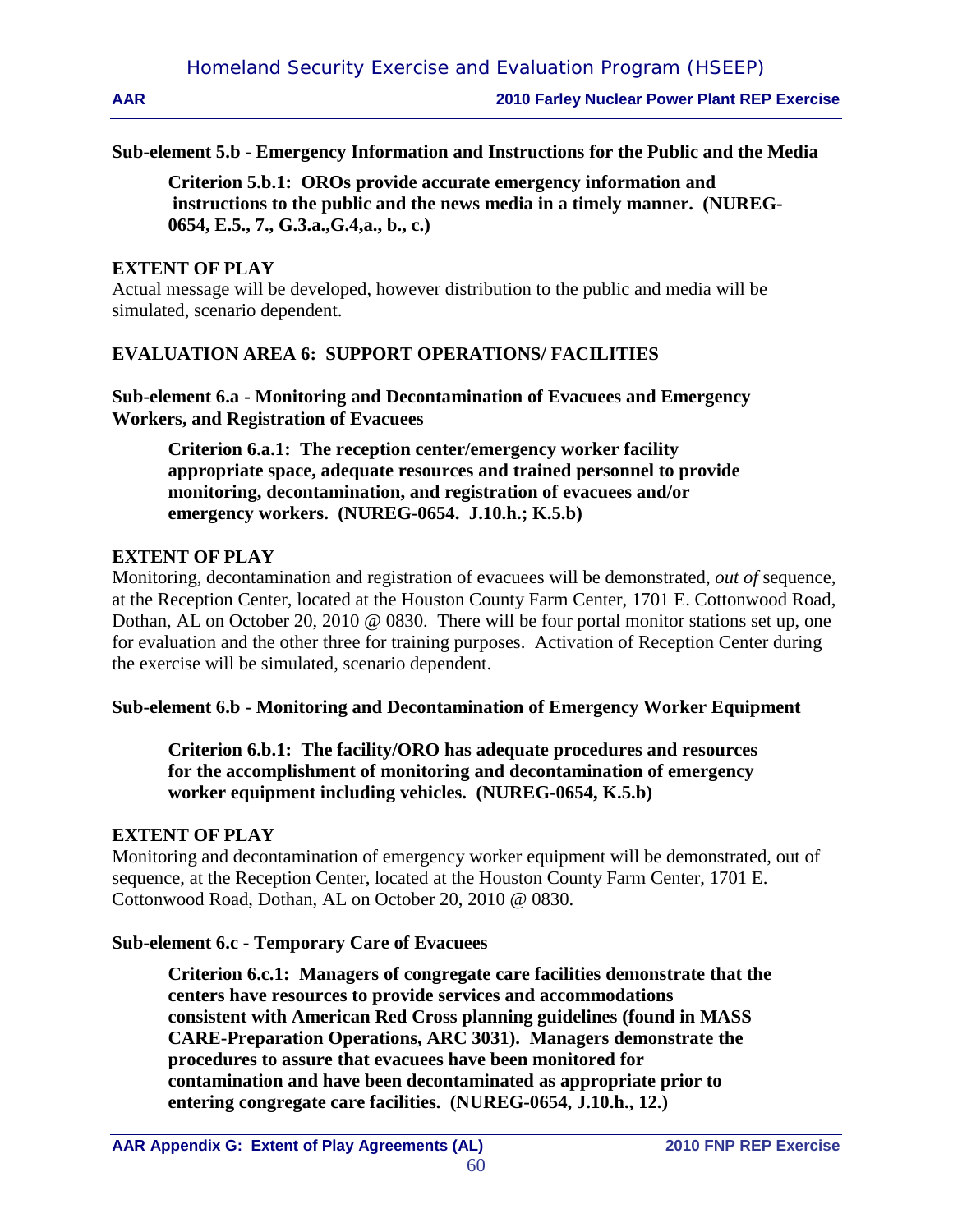## **EXTENT OF PLAY**

Congregate Care facilities will be demonstrated, out of sequence, with Red Cross on October 21, 2010  $\omega$  1000. Those facilities are: 1<sup>st</sup> United Methodist Church, 1380 W. Main St. Dothan, Alabama and 1<sup>st</sup> Church of Nazarene, 1081 Honeysuckle Rd., Dothan, Alabama. A walk thru and interview with Red Cross, using a detail floor plan, no equipment will be set-up.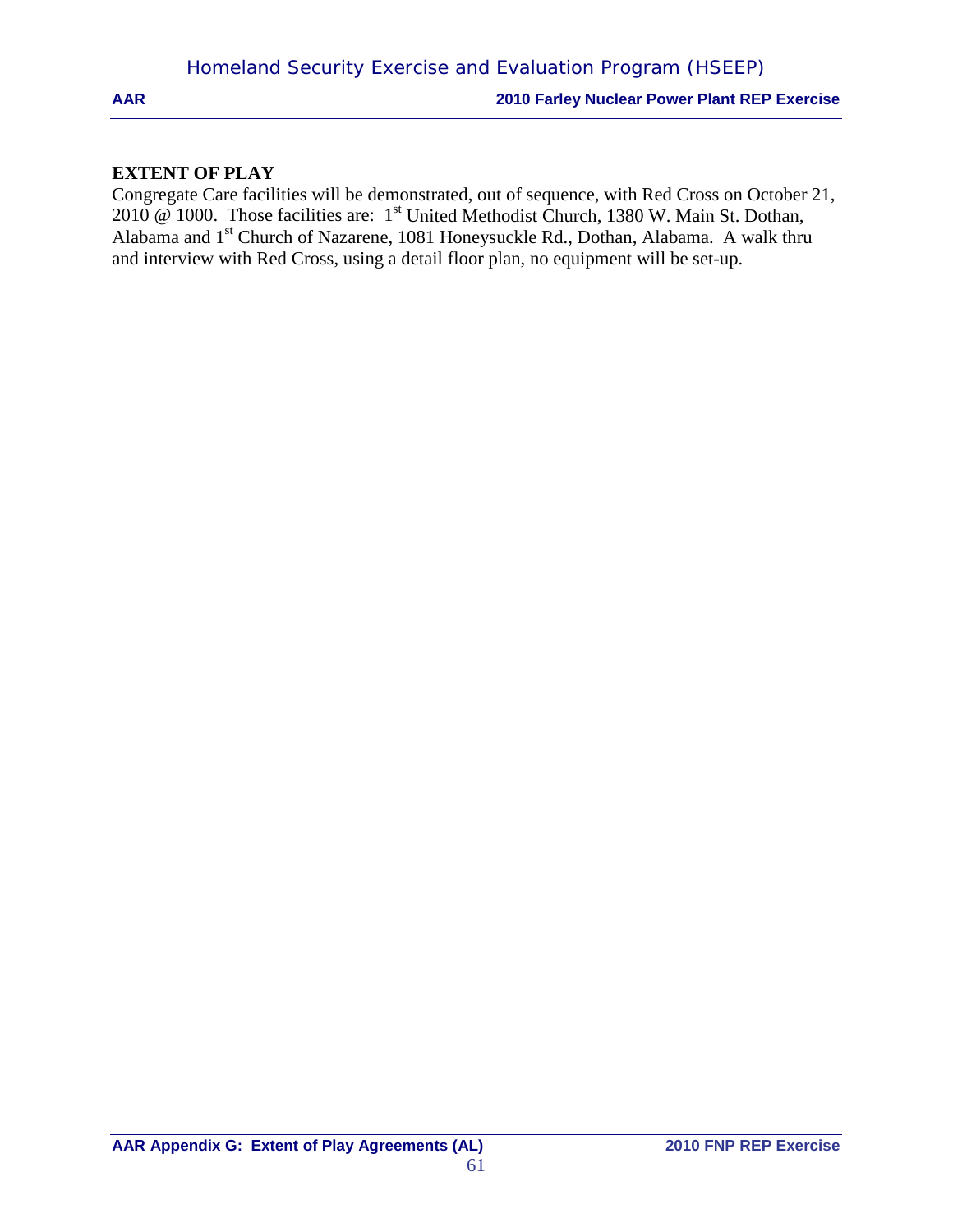## **STATE OF GEORGIA EXTENT OF PLAY**

## **December 8, 2010**

Other than the exceptions described in this **Extent of Play Agreement**, exercise activities demonstrated for evaluation will be based on the Georgia Radiological Emergency Base Plan, the respective site-specific plan (Annex A), local county plans and appropriate Standard Operating Procedures.

It is requested that any issue or discrepancy arising during exercise play be allowed correction immediately, at all player locations, if it is not disruptive to exercise play and if it is mutually agreeable to both the controller and evaluator.

## 1. EMERGENCY OPERATIONS MANAGEMENT

## *Sub-Element 1.a—Mobilization*

**Criterion 1.a.1: OROs use effective procedures to alert, notify, and mobilize emergency personnel and activate facilities in a timely manner. (NUREG-0654, A.4; D.3, 4; E.1, 2; H.4)** 

## **Extent of Play**

Responsible OROs should demonstrate the capability to receive notification of an emergency situation from the licensee, verify the notification, and contact, alert and mobilize key emergency personnel in a timely manner. Responsible OROs should demonstrate the activation of facilities for immediate use by mobilized personnel when they arrive to begin emergency operations. Activation of facilities should be completed in accordance with the plan and/or procedures. Prepositioning of emergency personnel is appropriate, in accordance with the extent-of-play agreement, at those facilities located beyond a normal commuting distance from the individual's duty location or residence. All activities must be based on the ORO's plans and procedures and completed as they would be in an actual emergency, unless noted above or otherwise indicated in the extent-of-play agreement.

- GEMA will exercise command and control from the State Operations Center (SOC) in Atlanta. GEMA staff will be notified using normal call in procedures. Participating agencies not located near GEMA headquarters may pre-position at the GEMA complex; however, they will receive notification through normal procedures. Selected state personnel will pre-preposition at the Emergency Operations Facility (EOF) in Birmingham, AL; Public Emergency News Center (ENC) in Dothan, AL; and the Early County Emergency Operations Center (EOC).
- Early County will use normal call in procedures to their EOC as the scenario dictates.

## *Sub-Element 1.b—Facilities*

**Criterion 1.b.1: Facilities are sufficient to support the emergency response.**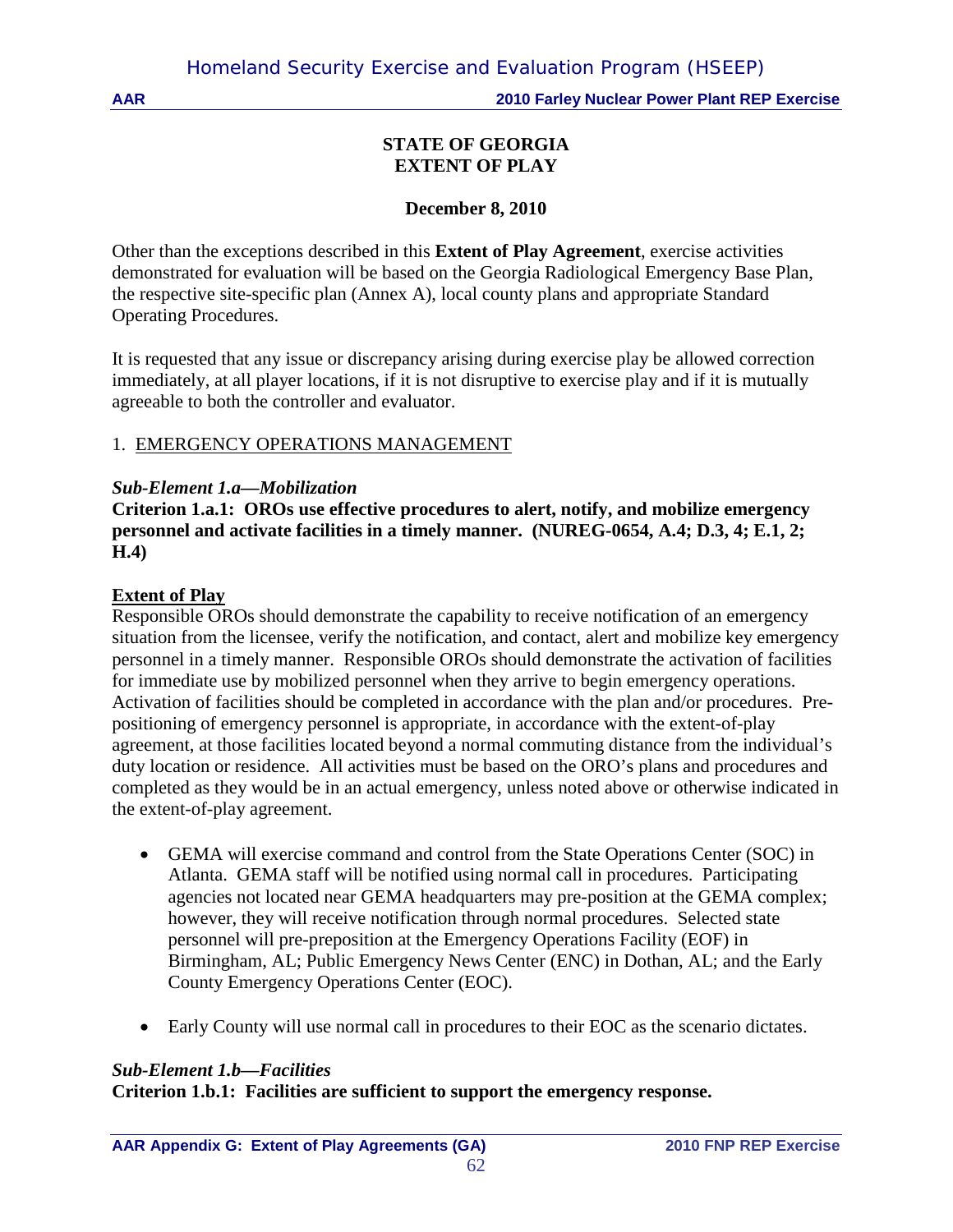#### **(NUREG-0654, H.3)**

#### **Extent of Play**

Facilities will only be specifically evaluated for this criterion if they are new or have substantial changes in structure or mission. Responsible OROs should demonstrate the availability of facilities that support the accomplishment of emergency operations. Some of the areas to be considered are: adequate space, furnishings, lighting, restrooms, ventilation, backup power and/or alternate facility (if required to support operations).

Facilities must be set up based on the ORO's plans and procedures and demonstrated as they would be used in an actual emergency, unless noted above or otherwise indicated in the extentof-play agreement.

• Not applicable

#### *Sub-Element 1.c—Direction and Control*

**Criterion 1.c.1: Key personnel with leadership roles for the ORO provide direction and control to that part of the overall response effort for which they are responsible (NUREG-0654, A.1.d; A.2.a, b)** 

#### **Extent of Play**

Leadership personnel should demonstrate the ability to carry out essential functions of the response effort, for example: keeping the staff informed through periodic briefings and/or other means, coordinating with other appropriate OROs, and ensuring completion of requirements and requests.

All activities associated with direction and control must be performed based on the ORO's plans and procedures and completed as they would be in an actual emergency, unless otherwise noted above or indicated in the extent-of-play agreement.

- State direction and control will occur from the SOC in Atlanta. GEMA Liaisons will be deployed to the Early County EOC for coordination purposes. The State will deploy the GEMA Public Information Officer and two Public Affairs Staff to the Emergency News Center (ENC) in Dothan. Early County will send one Public Affairs Officer as well. A member of the GEMA Public Affairs Division participates in the State Operations Center to coordinate state and local joint press releases, which are then provided to the Public Information Officer at the ENC.
- County direction and control will occur from the Early County EOC.

#### *Sub-Element 1.d—Communications Equipment*

**Criterion 1.d.1: At least two communication systems are available, at least one operates properly and communication links are established and maintained with appropriate locations. Communications capabilities are managed in support of emergency operations. (NUREG-0654, F.1, 2)**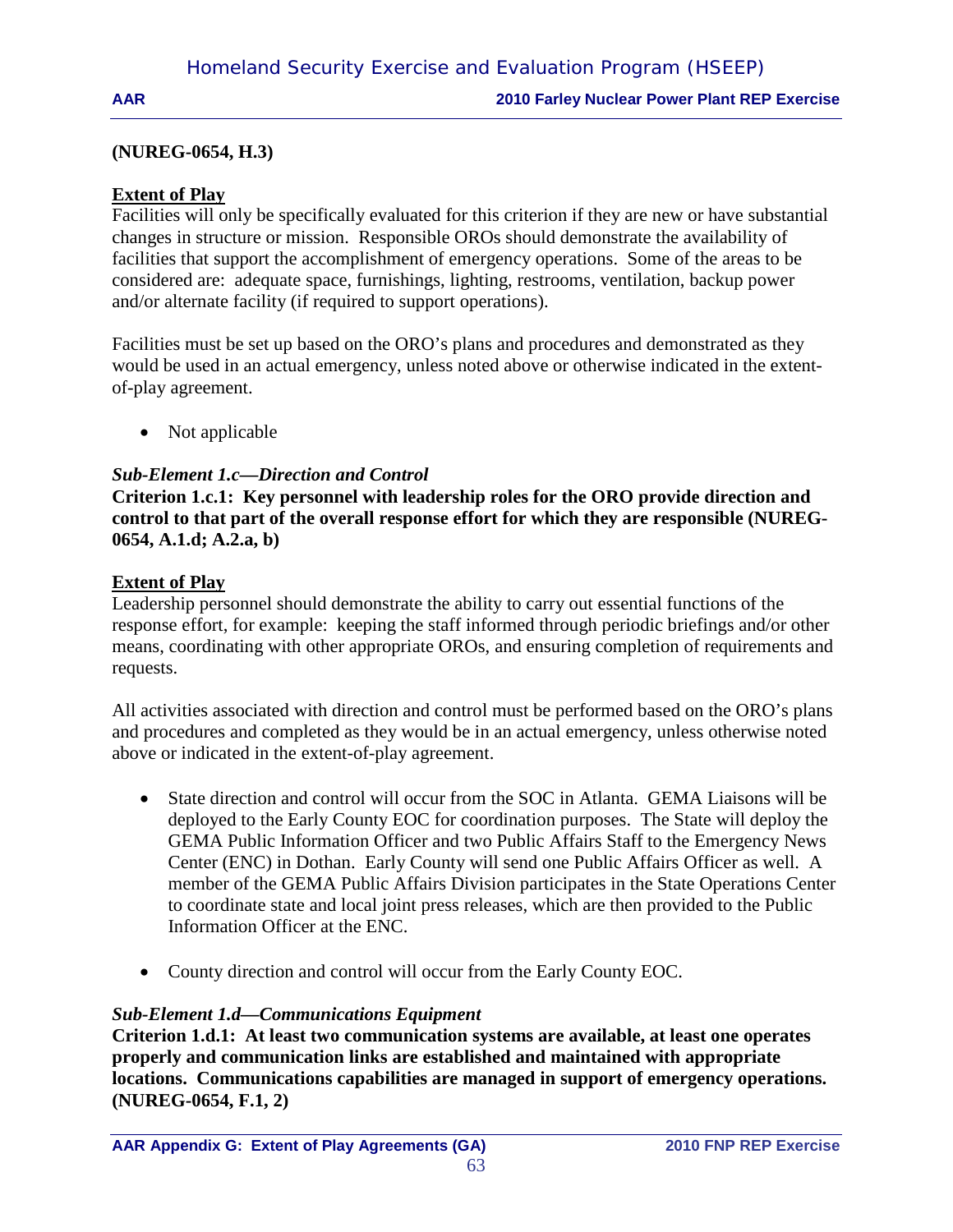## **Extent of Play**

OROs will demonstrate that a primary and at least one backup system are fully functional at the beginning of an exercise. If a communications system or systems are not functional, but exercise performance is not affected, no exercise issue will be assessed. Communications equipment and procedures for facilities and field units should be used as needed for the transmission and receipt of exercise messages. All facilities and field teams should have the capability to access at least one communication system that is independent of the commercial telephone system. Responsible OROs should demonstrate the capability to manage the communication systems and ensure that all message traffic is handled without delays that might disrupt the conduct of emergency operations. OROs should ensure that a coordinated communication link for fixed and mobile medical support facilities exists. The specific communications capabilities of OROs should be commensurate with that specified in the response plan and/or procedures. Exercise scenarios could require the failure of a communications system and the use of an alternate system, as negotiated in the extent-of-play agreement.

All activities associated with the management of communications capabilities must be demonstrated based on the ORO's plans and procedures and completed as they would be in an actual emergency, unless otherwise noted above or in the extent-of-play agreement.

• In agreement

## *Sub-Element 1.e—Equipment and Supplies to Support Operation*  **Criterion 1.e.1: Equipment, maps, displays, dosimetry, potassium iodide (KI) and other supplies are sufficient to support emergency operations. (NUREG-0654, H.7, 10; J.10.a, b, e, J.11; K.3.a)**

## **Extent of Play**

Equipment within the facility (facilities) should be sufficient and consistent with the role assigned to that facility in the ORO's plans and/or procedures in support of emergency operations. Use of maps and displays is encouraged.

All instruments, should be inspected, inventoried and operationally checked before each use. Instruments should be calibrated in accordance with the manufacturer's recommendations. A label indicating such calibration should be on each instrument or calibrated frequency can be verified by other means. Additionally, instruments being used to measure activity should have a range of readings sticker affixed to the side of the instrument. The above considerations should be included in 4.a.1 for field team equipment; 4.c.1 for radiological laboratory equipment (does not apply to analytical equipment); reception center and emergency worker facilities' equipment under 6.a.1; and ambulance and medical facilities' equipment under 6.d.1.

Sufficient quantities of appropriate direct-reading and permanent record dosimetry and dosimeter chargers should be available for issuance to all categories of emergency workers that could be deployed from that facility. Appropriate direct-reading dosimetry should allow individual(s) to read the administrative reporting limits and maximum exposure limits contained in the ORO's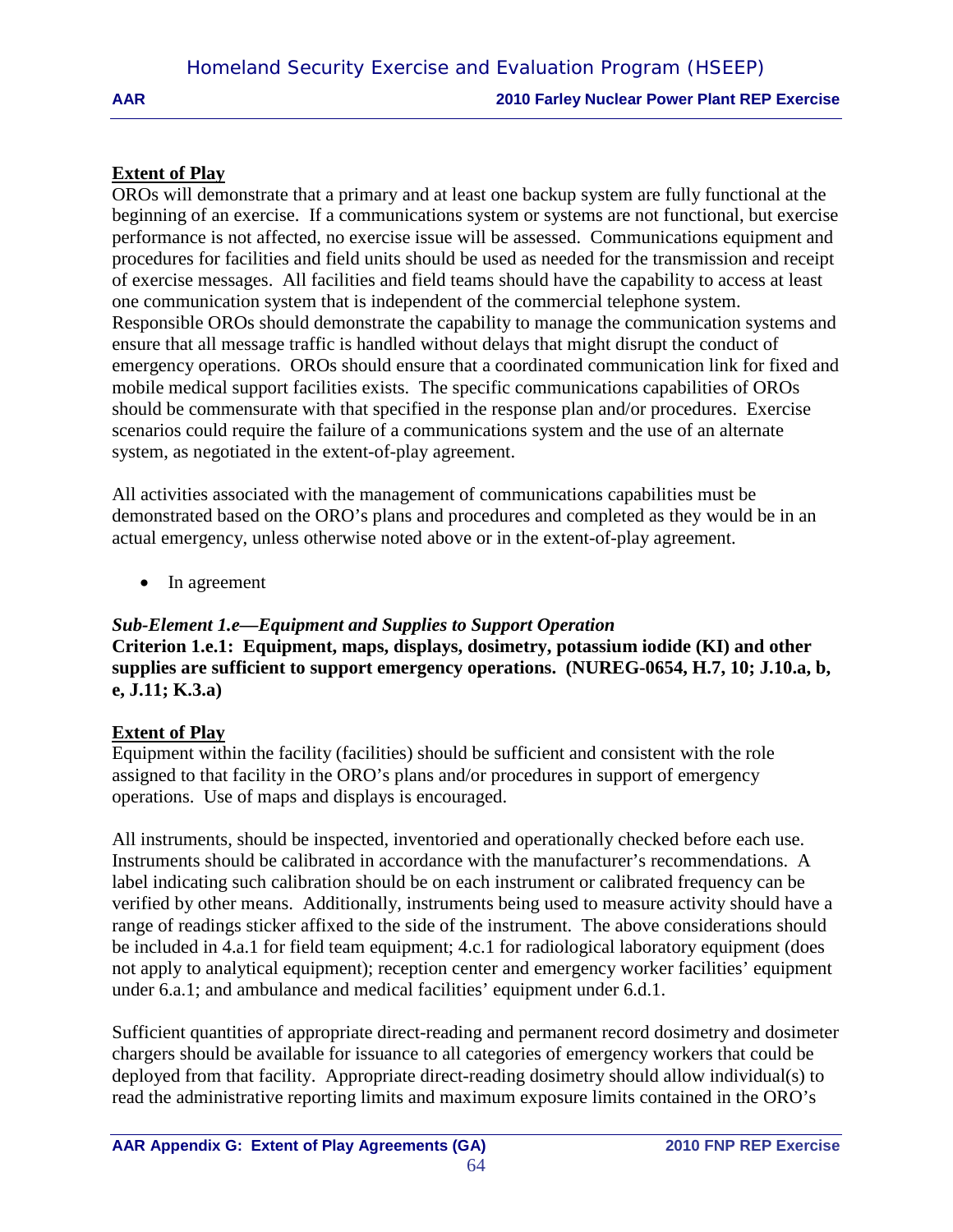plans and procedures.

Dosimetry should be inspected for electrical leakage at least annually and replaced, if necessary. This leakage testing will be verified during the exercise, through documentation submitted in the Annual Letter of Certification, and/or through a staff assistance visit. Responsible OROs should demonstrate the capability to maintain inventories of KI sufficient for use by emergency workers, as indicated on rosters; where stipulated by the plan and/or procedures.

Quantities of dosimetry and KI available and storage locations(s) will be confirmed by physical inspection at storage location(s) or through documentation of current inventory submitted during the exercise, provided in the Annual Letter of Certification submission and/or verified during a Staff Assistance Visit. Available supplies of KI should be within the expiration date indicated on KI bottles or blister packs. As an alternative, the ORO may produce a letter from a certified private or State laboratory indicating that the KI supply remains potent, in accordance with U.S. Pharmacopoeia standards.

At locations where traffic and access control personnel are deployed, appropriate equipment (e.g., vehicles, barriers, traffic cones and signs, etc.) should be available or their availability described.

All activities must be based on the ORO's plans and procedures and completed as they would be in an actual emergency, unless noted above or otherwise indicated in the extent-of-play agreement.

- All dosimeters and radiation detection instruments are commercially procured. Practice or simulated TLDs, self reading dosimetry, and simulated KI will be furnished to State and County emergency workers as necessary. The Early County Radiation Protection Officer will issue the equipment and instructions at the Early County EOC. The general public is not provided KI.
- Evaluation of equipment and supplies will be completed during a Staff Assistance Visit (SAV) prior to the exercise.

## 2. PROTECTIVE ACTION DECISION MAKING

## *Sub-Element 2.a—Emergency Worker Exposure Control*

**Criterion 2.a.1: OROs use a decision making process, considering relevant factors and appropriate coordination, to ensure that an exposure control system, including the use of KI, is in place for emergency workers including provisions to authorize radiation exposure in excess of administrative limits or protective action guides. (NUREG-0654, K.4, J.10.e, f)** 

## **Extent of Play**

OROs authorized to send emergency workers into the plume exposure pathway EPZ should demonstrate a capability to meet the criterion based on their emergency plans and procedures.

If necessary, the state OROs should demonstrate the capability to make decisions concerning the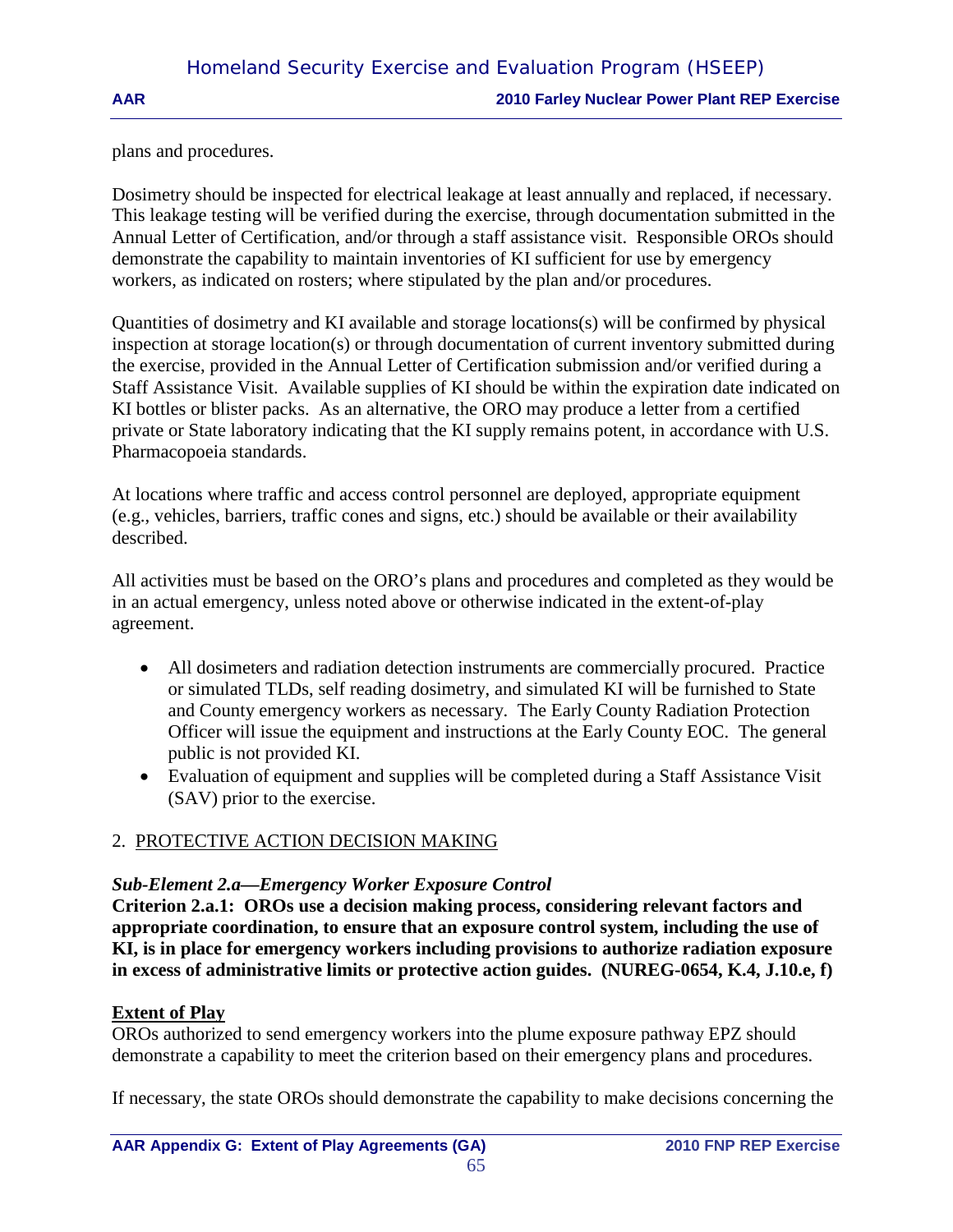authorization of exposure levels in excess of preauthorized levels and to the number of emergency workers receiving radiation dose above pre-authorized levels. As appropriate, OROs should demonstrate the capability to make decisions on the distribution and administration of KI as a protective measure, based on the ORO's plan and/or procedures or projected thyroid dose compared with the established Protective Action Guides (PAGs) for KI administration.

All activities must be based on the ORO's plans and procedures and completed as they would be in an actual emergency, unless noted above or otherwise indicated in the extent-of-play agreement.

• In agreement

*Sub-Element 2.b—Radiological Assessment and Protective Action Recommendations and Decisions for the Plume Phase of the Emergency*

**Criterion 2.b.1: Appropriate protective action recommendations are based on available information on plant conditions, field monitoring data, and licensee and ORO dose projections, as well as knowledge of onsite and offsite environmental conditions. (NUREG-0654, I.8, 10 and Supplement 3)** 

## **Extent of Play**

During the initial stage of the emergency response, following notification of plant conditions that may warrant offsite protective actions, the ORO should demonstrate the capability to use appropriate means, described in the plan and/or procedures, to develop protective action recommendations (PAR) for decision-makers based on available information and recommendations from the licensee and field monitoring data, if available.

When release and meteorological data are provided by the licensee, the ORO also considers these data. The ORO should demonstrate a reliable capability to independently validate dose projections. The types of calculations to be demonstrated depend on the data available and the need for assessments to support the PARs appropriate to the scenario. In all cases, calculation of projected dose should be demonstrated. Projected doses should be related to quantities and units of the PAG to which they will be compared. PARs should be promptly transmitted to decisionmakers in a prearranged format.

Differences greater than a factor of 10 between projected doses by the licensee and the ORO should be discussed with the licensee with respect to the input data and assumptions used, the use of different models, or other possible reasons. Resolution of these differences should be incorporated into the PAR if timely and appropriate. The ORO should demonstrate the capability to use any additional data to refine projected doses and exposure rates and revise the associated PARs.

All activities must be based on the ORO's plans and procedures and completed as they would be in an actual emergency, unless noted above or otherwise indicated in the extent-of-play agreement.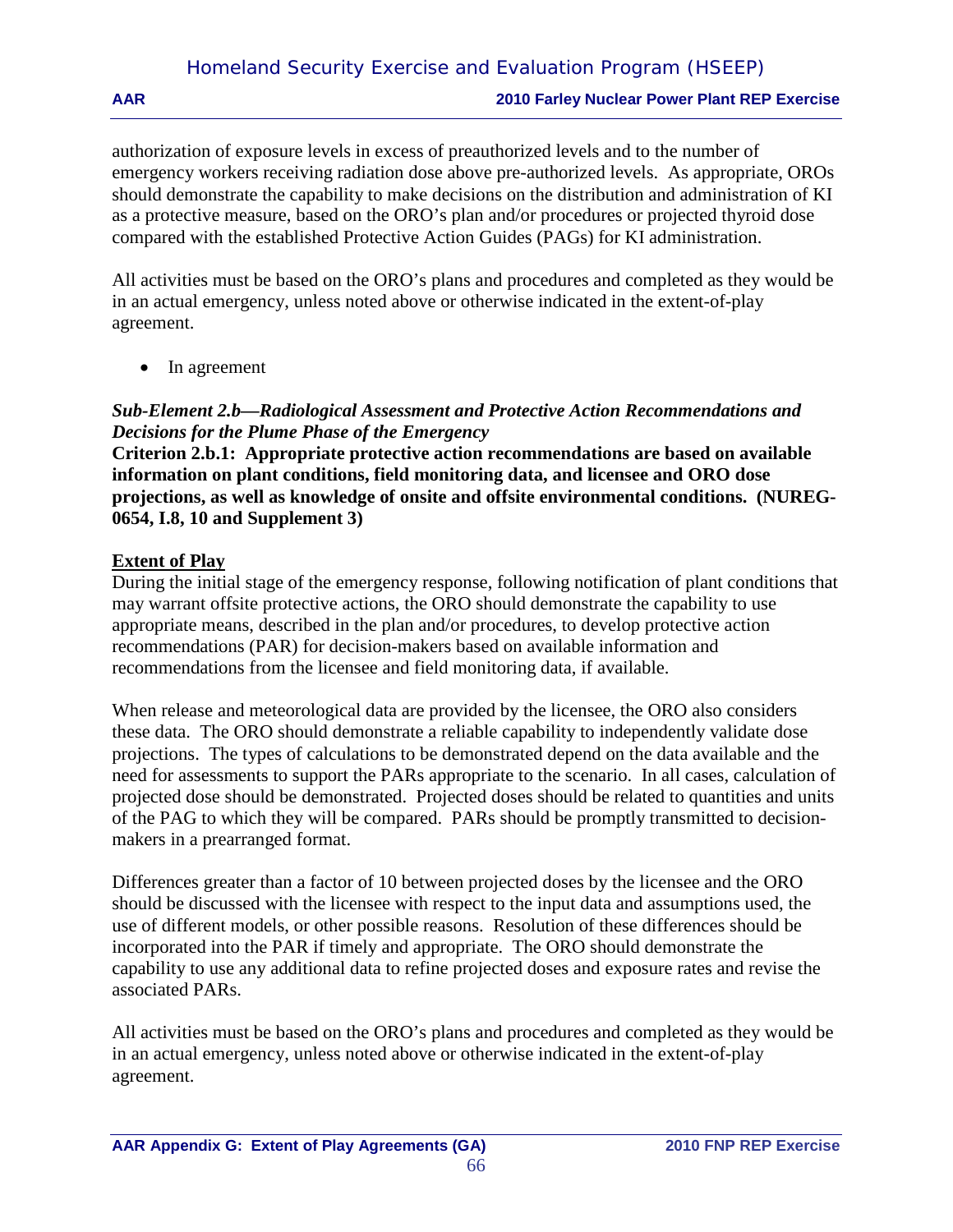• In agreement

**Criterion 2.b.2: A decision-making process involving consideration of appropriate factors and necessary coordination is used to make protective action decisions (PAD) for the general public (including the recommendation for the use of KI, if ORO policy). (NUREG-0654, J.9, 10.f, m)** 

## **Extent of Play**

Offsite Response Organizations (OROs) should have the capability to make both initial and subsequent PADs. They should demonstrate the capability to make initial PADs in a timely manner appropriate to the situation, based on notification from the licensee, assessment of plant status and releases, and PARs from the utility and ORO staff.

The dose assessment personnel may provide additional PARs based on the subsequent dose projections, field monitoring data or information on plant conditions. The decision makers should demonstrate the capability to change protective actions as appropriate based on these projections.

If the ORO has determined that KI will be used as a protective measure for the general public under offsite plans, then the ORO should demonstrate the capability to make decisions on the distribution and administration of KI as a protective measure for the general public to supplement sheltering and evacuation. This decision should be based on the ORO's plan and/or procedures or projected thyroid dose compared with the established PAG for KI administration. The KI decision making process should involve close coordination with appropriate assessment and decision-making staff.

If more than one ORO is involved in decision-making, OROs should communicate and coordinate PADs with affected OROs. OROs should demonstrate the capability to communicate the contents of decisions to the affected jurisdictions.

All decision-making activities by ORO personnel must be performed based on the ORO's plans and procedures and completed as they would be in an actual emergency, unless noted above or otherwise indicated in the extent-of-play agreement.

• In agreement

## *Sub-Element 2.c—Protective Action Decisions for Protection of Special Populations*  **Criterion 2.c.1: Protective action decisions are made, as appropriate, for special population groups. (NUREG-0654, J.9, J.10.d, e)**

## **Extent of Play**

Usually, it is appropriate to implement evacuation in areas where doses are projected to exceed the lower end of the range of PAGs, except for situations where there is a high-risk environment where high-risk groups (e.g., the immobile or infirm) are involved. In these cases, examples of factors that should be considered are: weather conditions, shelter availability, availability of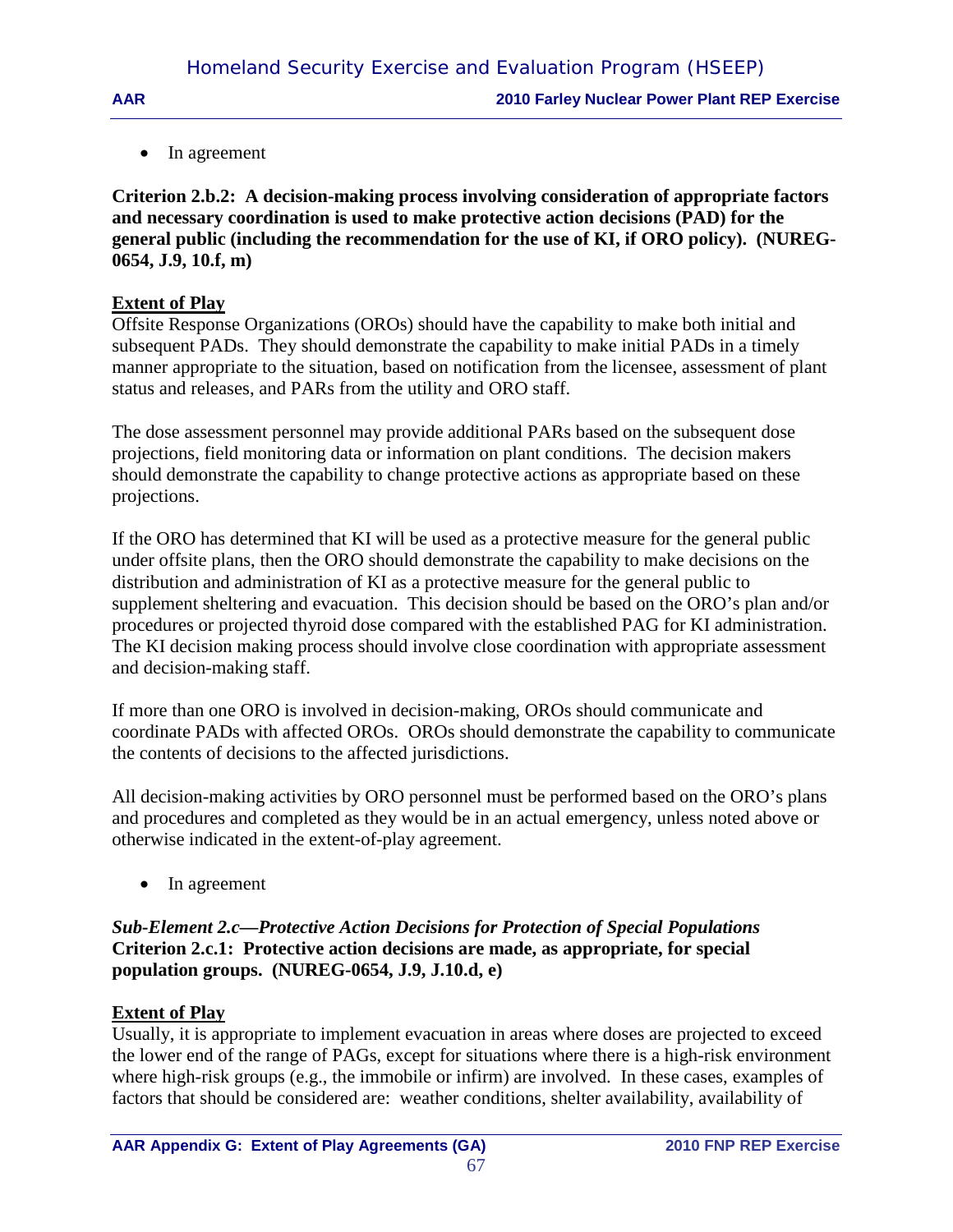transportation assets, risk of evacuation vs. risk from the avoided dose, and precautionary school evacuations. In situations where an institutionalized population cannot be evacuated, the administration of KI should be considered by the OROs. Applicable OROs should demonstrate the capability to alert and notify all public school systems/districts of emergency conditions that are expected to or may necessitate protective actions for students. Contacts with public school systems/districts must be actual.

In accordance with plans and/or procedures, OROs and/or officials of public school systems/districts should demonstrate the capability to make prompt decisions on protective actions for students. Officials should demonstrate that the decision making process for protective actions considers (that is, either accepts automatically or gives heavy weight to) protective action recommendations made by ORO personnel, the ECL at which these recommendations are received, preplanned strategies for protective actions for that ECL, and the location of students at the time (for example, whether the students are still at home, en route to the school, or at the school).

All decision-making activities associated with protective actions, including consideration of available resources, for special population groups must be based on the ORO's plans and procedures and completed as they would be in an actual emergency, unless noted above or otherwise indicated in the extent-of-play agreement.

• In agreement

*Sub-Element 2.d—Radiological Assessment and decision-Making for the Ingestion Pathway*  **Criterion 2.d.1: Radiological consequences for the ingestion pathway are assessed and appropriate protective action decisions are made based on the ORO's planning criteria. (NUREG-0654, J.9, J.11)** 

• Not applicable

#### *Sub-Element 2.e—Radiological assessment and Decision-Making Concerning Relocation, Reentry and Return*

**Criterion 2.e.1: Timely relocation, reentry and return decisions are made and coordinated as appropriate, based on assessments of the radiological conditions and criteria in the ORO's plan and/or procedures. (NUREG-0654, I.10; J.9; M.1)** 

• Not applicable

## 3. PROTECTIVE ACTION IMPLEMENTATION

## *Sub-Element 3.a—Implementation of Emergency Worker Exposure Control*

**Criterion 3.a.1: The OROs issue appropriate dosimetry and procedures, and manage radiological exposure to emergency workers in accordance with the plans and procedures. Emergency workers periodically and at the end of each mission read their dosimeters and record the readings on the appropriate exposure record or chart. (NUREG-0654, K.3.a, b)** 

68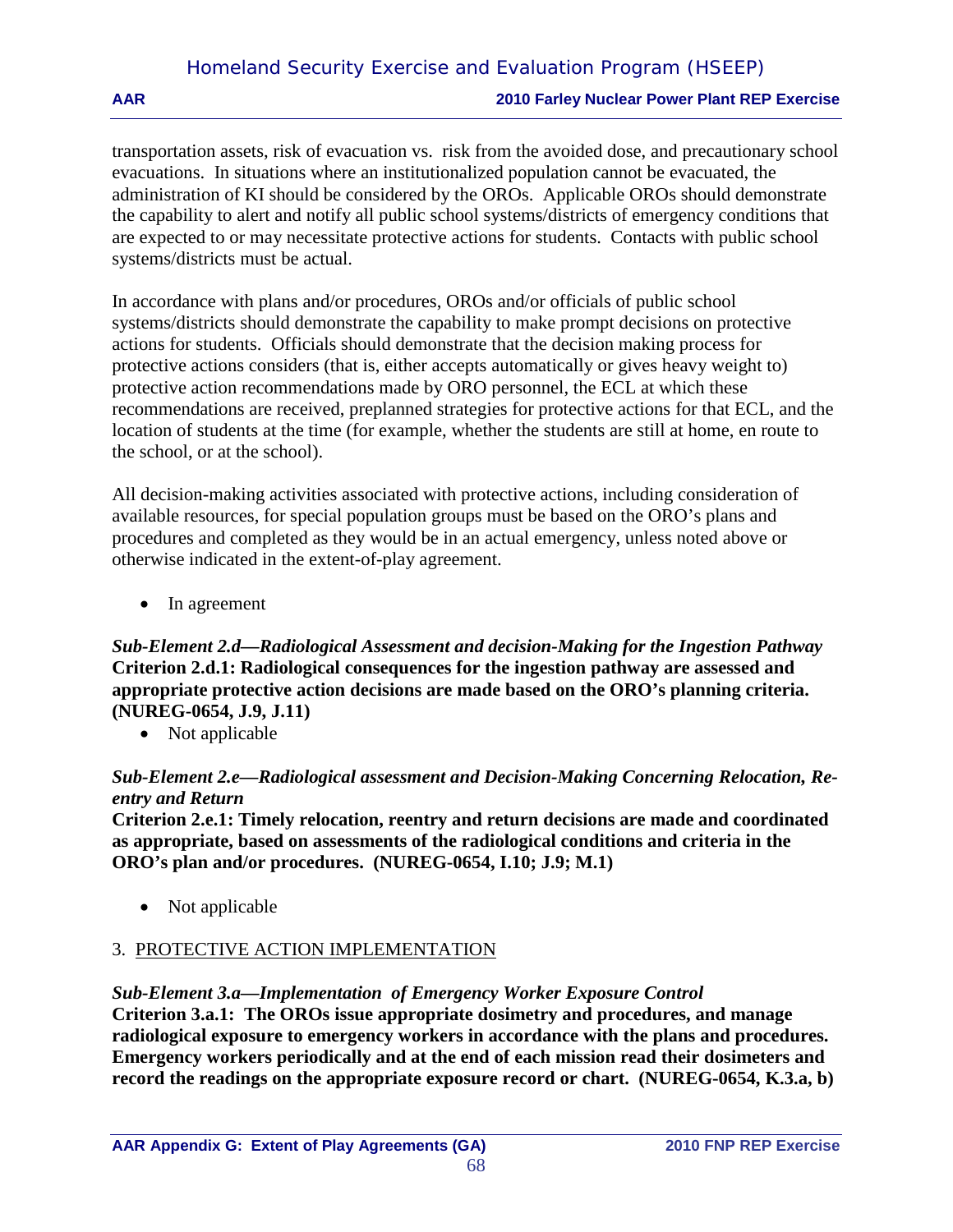## **Extent of Play**

OROs should demonstrate the capability to provide appropriate direct-reading and permanent record dosimetry, dosimeter chargers and instructions on the use of dosimetry to emergency workers. For evaluation purposes, appropriate direct-reading dosimetry is defined as dosimetry that allows individual(s) to read the administrative reporting limits (that are pre-established at a level low enough to consider subsequent calculation of Total Effective Dose Equivalent) and maximum exposure limits (for those emergency workers involved in life saving activities) contained in the ORO's plans and procedures. Each emergency worker should have the basic knowledge of radiation exposure limits as specified in the ORO's plan and/or procedures. Procedures to monitor and record dosimeter readings and to manage radiological exposure control should be demonstrated. During a plume phase exercise, emergency workers should demonstrate the procedures to be followed when administrative exposure limits and turn back values are reached.

The emergency worker should report accumulated exposures during the exercise as indicated in the plans and procedures. OROs should demonstrate the actions described in the plan and/or procedures by determining whether to replace the worker, to authorize the worker to incur additional exposures or to take other actions. If scenario events do not require emergency workers to seek authorizations for additional exposure, evaluators should interview at least two emergency workers, to determine their knowledge of whom to contact in the event authorization is needed and at what exposure levels. Emergency workers may use any available resources (e.g., written procedures and/or coworkers) in providing responses.

Although it is desirable for all emergency workers to each have a direct-reading dosimeter, there may be situations where team members will be in close proximity to each other during the entire mission and adequate control of exposure can be effected for all members of the team by one dosimeter worn by the team leader. Emergency workers who are assigned to low exposure rate areas, e.g., at reception centers, counting laboratories, emergency operations centers, and communications centers, may have individual direct-reading dosimeters or they may be monitored by dosimeters strategically placed in the work area. It should be noted that, even in these situations, each team member must still have their own permanent record dosimetry.

All activities must be based on the ORO's plans and procedures and completed as they would be in an actual emergency, unless noted above or otherwise indicated in the extent-of-play agreement.

• In agreement

#### *Sub-Element 3.b—Implementation of KI Decision* **Criterion 3.b.1: KI and appropriate instructions are available should a decision to recommend use of KI be made. (NUREG-0654, J.10.e)**

## **Extent-of-play**

Offsite Response Organizations (OROs) should demonstrate the capability to make KI available to emergency workers, institutionalized individuals, and, where provided for in the ORO plan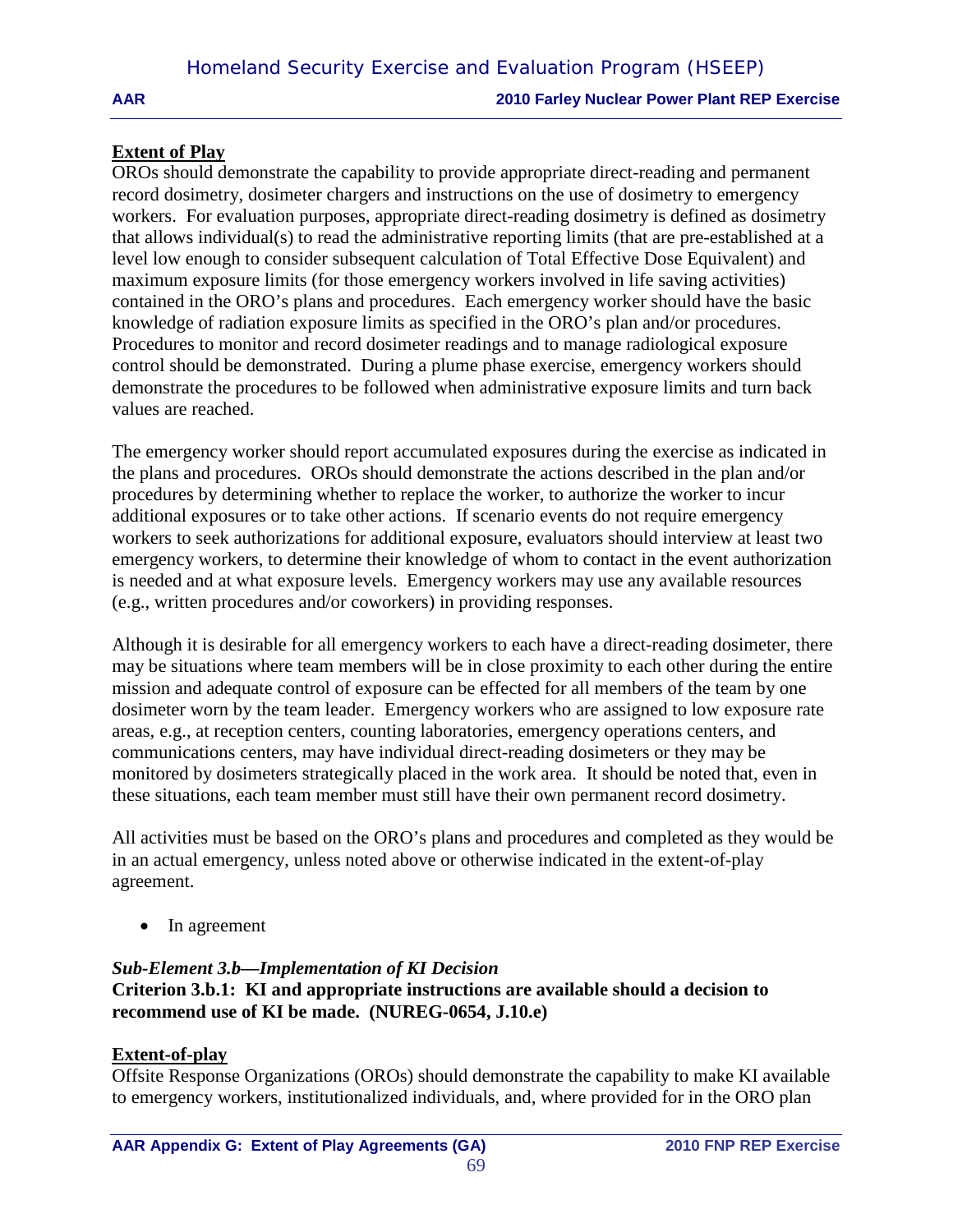and/or procedures, to members of the general public. OROs should demonstrate the capability to accomplish distribution of KI consistent with decisions made. Organizations should have the capability to develop and maintain lists of emergency workers and institutionalized individuals who have ingested KI, including documentation of the date(s) and time(s) they were instructed to ingest KI. The ingestion of KI recommended by the designated ORO health official is voluntary. For evaluation purposes, the actual ingestion of KI is not necessary. OROs should demonstrate the capability to formulate and disseminate appropriate instructions on the use of KI for those advised to take it. If a recommendation is made for the general public to take KI, appropriate information should be provided to the public by the means of notification specified in the ORO's plan and/or procedures.

Emergency workers should demonstrate the basic knowledge of procedures for the use of KI whether or not the scenario drives the use of KI. This can be accomplished by an interview with the evaluator.

All activities must be based on the ORO's plans and procedures and completed as they would be in an actual emergency, unless noted above or otherwise indicated in the extent-of-play agreement.

• In agreement

## *Sub-Element 3.c—Implementation of Protective Actions for Special Populations:* **Criterion 3.c.1: Protective action decisions are implemented for special populations other than schools within areas subject to protective actions. (NUREG-0654, J.10.c, d, g)**

#### **Extent-of-play**

Applicable OROs should demonstrate the capability to alert and notify (for example, provide protective action recommendations and emergency information and instructions) special populations (hospitals, nursing homes, correctional facilities, mobility impaired individuals, transportation dependent, etc.). OROs should demonstrate the capability to provide for the needs of special populations in accordance with the ORO's plans and procedures.

Contact with special populations and reception facilities may be actual or simulated, as agreed to in the Extent-of-play. Some contacts with transportation providers should be actual, as negotiated in the extent-of-play. All actual and simulated contacts should be logged.

All implementing activities associated with protective actions for special populations must be based on the ORO's plans and procedures and completed as they would be in an actual emergency, unless noted above or otherwise indicated in the extent-of-play agreement.

• Appropriate actions will occur as necessary. Early County will demonstrate the notification system for contacting people with special needs (Code RED).

## **Criterion 3.c.2: OROs/School officials implement protective actions for schools. (NUREG-0654, J.10.c, d, g)**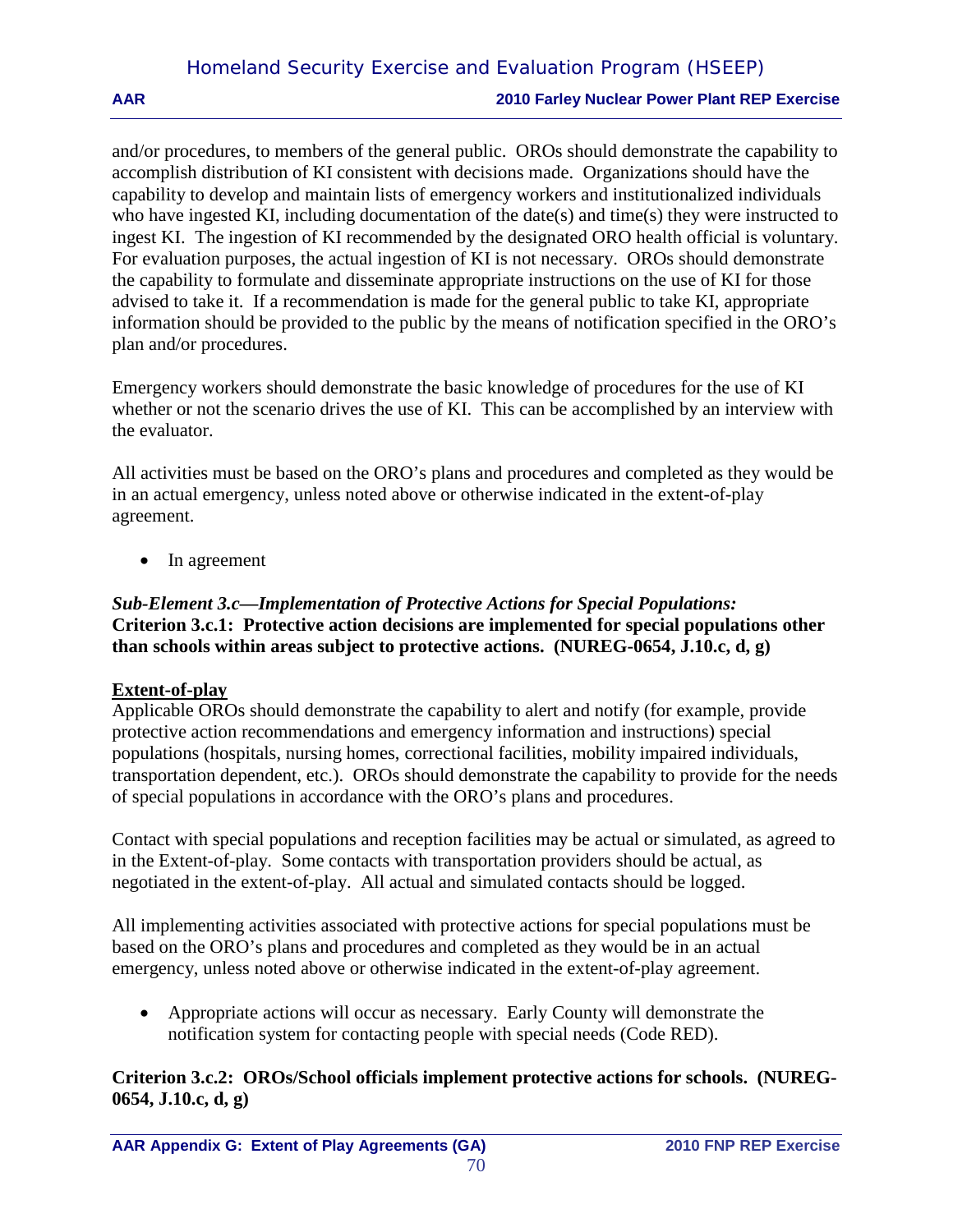• Will not be demonstrated.

## *Sub-Element 3.d—Implementation of Traffic and Access Control*  **Criterion 3.d.1: Appropriate traffic and access control is established. Accurate instructions are provided to traffic and access control personnel. (NUREG-0654, J.10.g, j)**

#### **Extent of Play**

OROs should demonstrate the capability to select, establish, and staff appropriate traffic and access control points, consistent with protective action decisions (for example, evacuating, sheltering, and relocation), in a timely manner. OROs should demonstrate the capability to provide instructions to traffic and access control staff on actions to take when modifications in protective action strategies necessitate changes in evacuation patterns or in the area(s) where access is controlled.

Traffic and access control staff should demonstrate accurate knowledge of their roles and responsibilities. This capability may be demonstrated by actual deployment or by interview, in accordance with the extent-of-play agreement.

In instances where OROs lack authority necessary to control access by certain types of traffic (rail, water, and air traffic), they should demonstrate the capability to contact the State or Federal agencies with authority to control access.

All activities must be based on the ORO's plans and procedures and completed as they would be in an actual emergency, unless noted above or otherwise indicated in the extent-of-play agreement.

- This criterion will be evaluated by interview of county or state personnel responsible for traffic control at the Early County EOC. Actual demonstrations of traffic control will not be performed.
- River clearance will be demonstrated during the exercise. Two county personnel and one Georgia DNR Law Enforcement officer will participate in the demonstration (an additional DNR Law Enforcement officer may participate depending on availability). Participants in river clearance activities will receive radiological self-protection instructions when they are issued their dosimetry, TLDs, KI and instructions. The briefing will coincide with traffic control personnel's briefing. After the briefing, river clearance personnel will leave the Early County EMA office and put the boat in the river, north of the George W. Andrews dam demonstrating river clearance activities for the northern portion of the EPZ.

#### **Criterion 3.d.2: Impediments to evacuation are identified and resolved. (NUREG-0654, J.10.k)**

## **Extent of Play**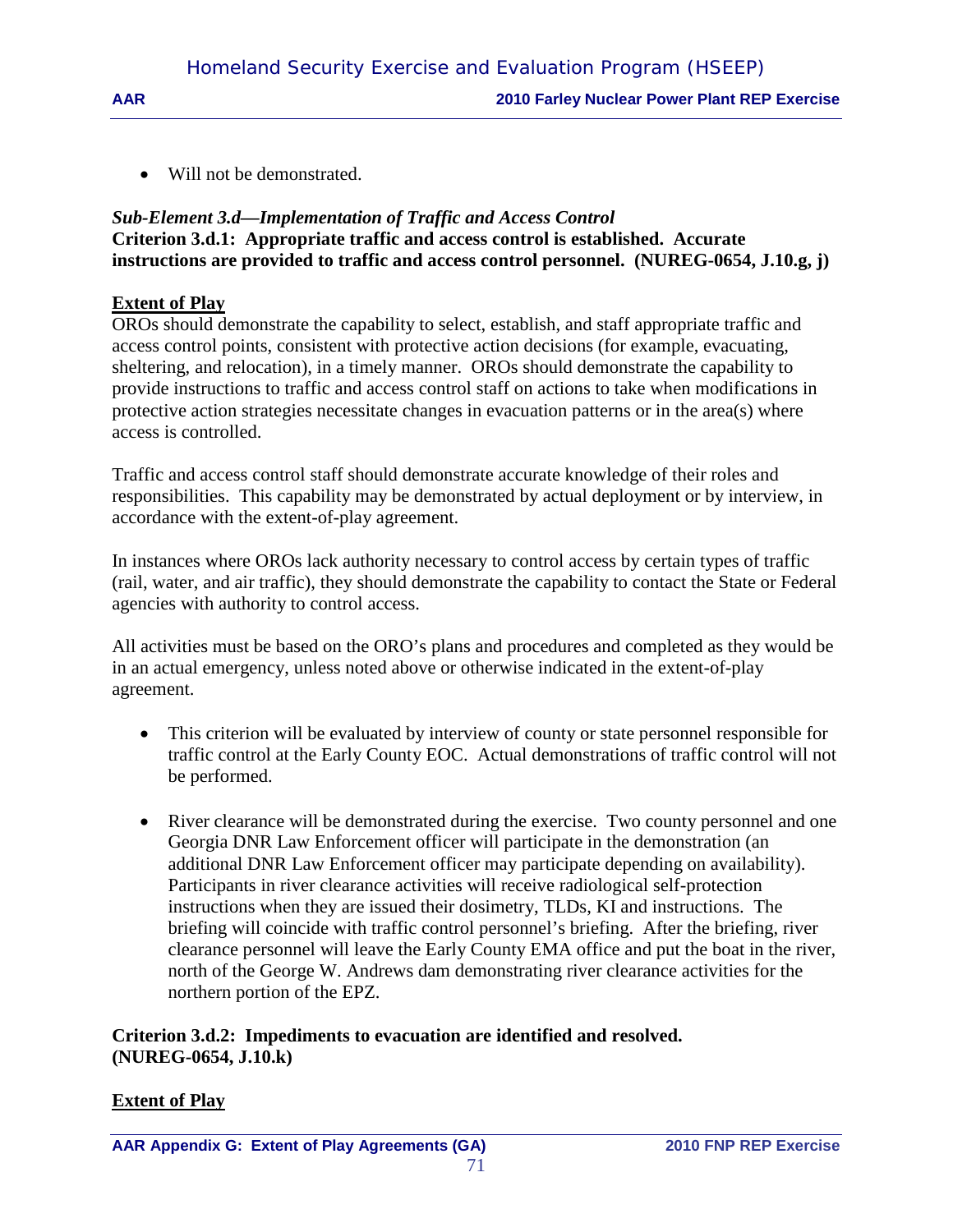OROs should demonstrate the capability, as required by the scenario, to identify and take appropriate actions concerning impediments to evacuation. Actual dispatch of resources to deal with impediments, such as wreckers, need not be demonstrated; however, all contacts, actual or simulated, should be logged.

All activities must be based on the ORO's plans and procedures and completed as they would be in an actual emergency, unless noted above or otherwise indicated in the extent-of-play agreement.

• The scenario will not involve any impediments to evacuation. However, designated Early County traffic control personnel will be available to discuss actions that could be taken to resolve any impediments to evacuation. Actual demonstrations will not be performed.

#### *Sub-Element 3.e—Implementation of Ingestion Pathway Decisions*

**Criterion 3.e.1: The ORO demonstrates the availability and appropriate use of adequate information regarding water, food supplies, milk and agricultural production within the ingestion exposure pathway emergency planning zone for implementation of protective actions. NUREG-0654, J.9, 11)** 

• Not applicable

**Criterion 3.e.2: Appropriate measures, strategies and pre-printed instructional material are developed for implementing protective action decisions for contaminated water, food products, milk and agricultural production. (NUREG-0654, J.9, 11)** 

• Will not be demonstrated.

*Sub-Element 3.f—Implementation of Relocation, Re-entry and Return Decisions* **Criterion 3.f.1: Decisions regarding controlled Reentry of emergency workers and relocation and return of the public are coordinated with appropriate organizations and implemented. (NUREG-0654, M.1, 3)**

• Will not be demonstrated.

## 4. FIELD MEASUREMENT AND ANALYSIS

#### *Sub-Element 4.a—Plume Phase Field Measurements and Analysis* **Criterion 4.a.1: The field teams are equipped to perform field measurements of direct radiation exposure (cloud and ground shine) and to sample airborne radioiodine and particulates. (NUREG-0654, H.10; I.7, 8, 9)**

#### **Extent of Play**

Field teams should be equipped with all instrumentation and supplies necessary to accomplish their mission. This should include instruments capable of measuring gamma exposure rates and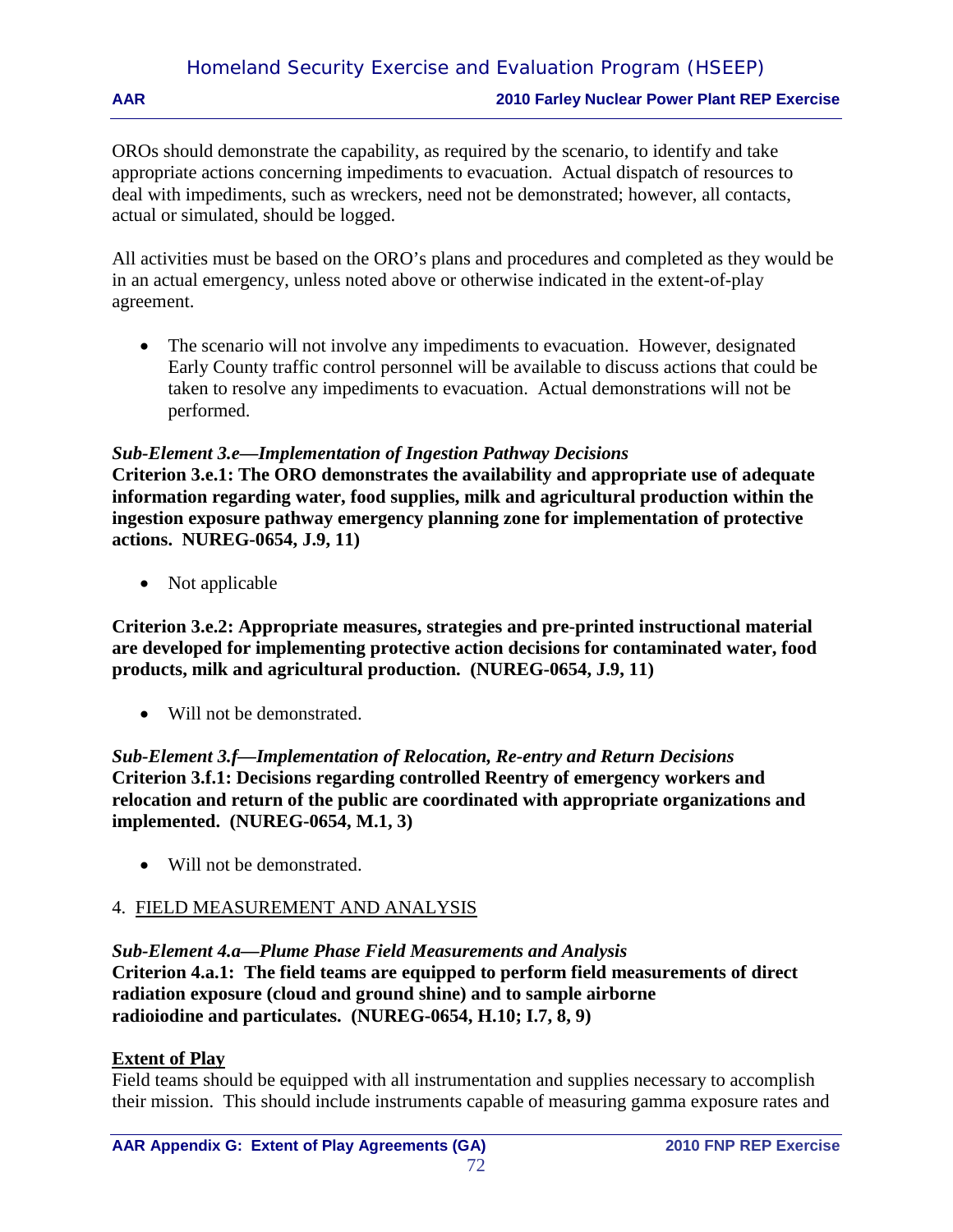detecting the presence of beta radiation. These instruments should be capable of measuring a range of activity and exposure, including radiological protection/exposure control of team members and detection of activity on the air sample collection media, consistent with the intended use of the instrument and the ORO's plans and procedures. An appropriate radioactive check source should be used to verify proper operational response for each low range radiation measurement instrument (less than 1 R/hr) and for high range instruments when available. If a source is not available for a high range instrument, a procedure should exist to operationally test the instrument before entering an area where only a high range instrument can make useful readings.

All activities must be based on the ORO's plans and procedures and completed as they would be in an actual emergency, unless noted above or otherwise indicated in the extent-of-play agreement.

Will not be demonstrated.

## **Criterion 4.a.2: Field teams are managed to obtain sufficient information to help characterize the release and to control radiation exposure. (NUREG-0654, H.12; I.8, 11; J.10.a)**

## **Extent-of-play**

Responsible Offsite Response Organizations (OROs) should demonstrate the capability to brief teams on predicted plume location and direction, travel speed, and exposure control procedures before deployment.

Field measurements are needed to help characterize the release and to support the adequacy of implemented protective actions or to be a factor in modifying protective actions. Teams should be directed to take measurements in such locations, at such times to provide information sufficient to characterize the plume and impacts.

If the responsibility to obtain peak measurements in the plume has been accepted by licensee field monitoring teams, with concurrence from OROs, there is no requirement for these measurements to be repeated by State and local monitoring teams. If the licensee teams do not obtain peak measurements in the plume, it is the ORO's decision as to whether peak measurements are necessary to sufficiently characterize the plume. The sharing and coordination of plume measurement information among all field teams (licensee, Federal, and ORO) is essential. Coordination concerning transfer of samples, including a chain-of custody form, to a radiological laboratory should be demonstrated.

OROs should use Federal resources as identified in the Federal Radiological Emergency Response Plan (FRERP), and other resources (for example, compacts, utility, etc.), if available. Evaluation of this criterion will take into consideration the level of Federal and other resources participating in the exercise.

All activities must be based on the ORO's plans and procedures and completed as they would be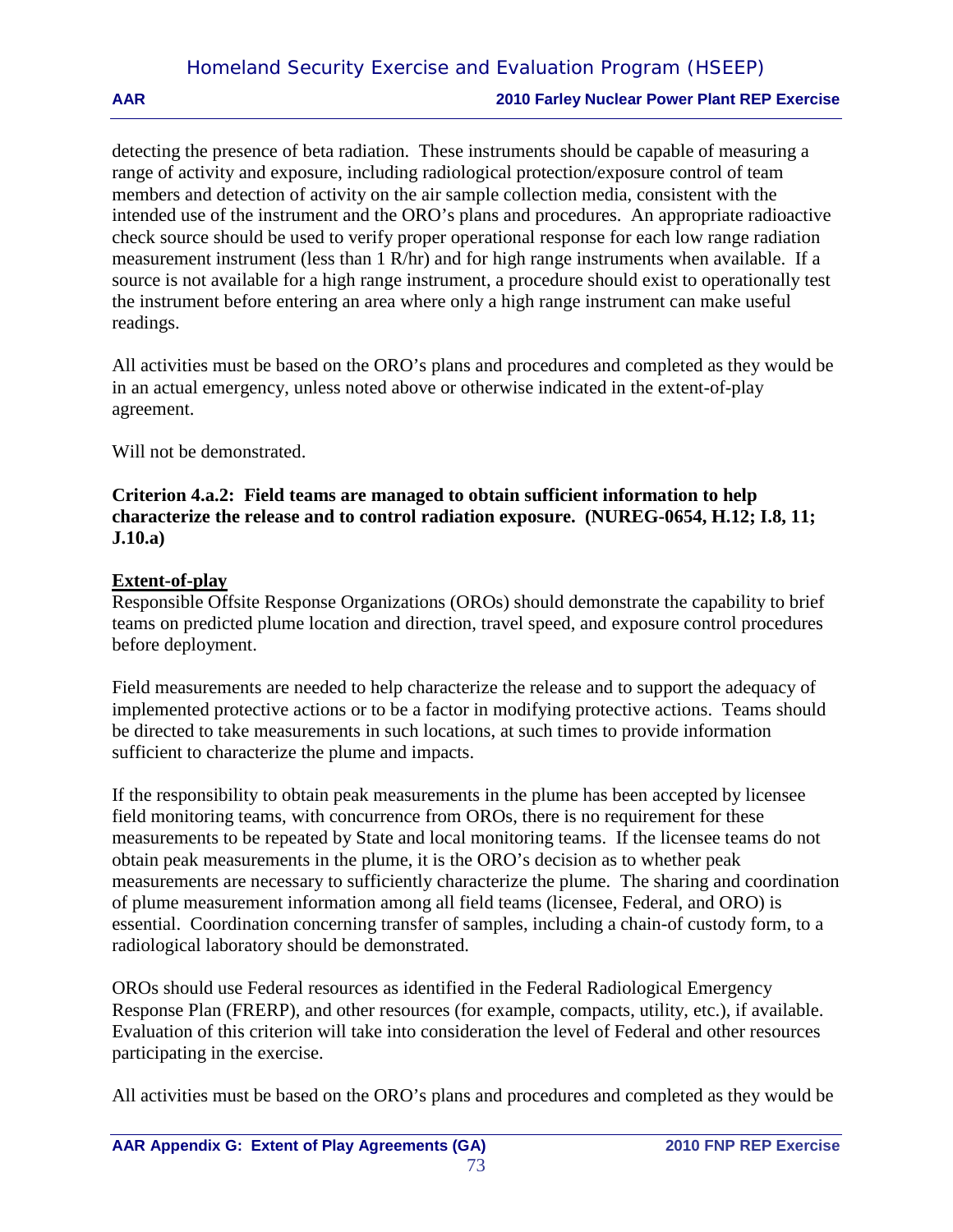#### **AAR 2010 Farley Nuclear Power Plant REP Exercise**

in an actual emergency, unless noted above or otherwise indicated in the extent-of-play agreement.

• Will not be demonstrated.

**Criterion 4.a.3: Ambient radiation measurements are made and recorded at appropriate locations, and radioiodine and particulate samples are collected. Teams will move to an appropriate low background location to determine whether any significant (as specified in the plan and/or procedures) amount of radioactivity has been collected on the sampling media. (NUREG-0654, I. 9)** 

#### **Extent of Play**

Field teams should demonstrate the capability to report measurements and field data pertaining to the measurement of airborne radioiodine and particulates and ambient radiation to the field team coordinator, dose assessment, or other appropriate authority. If samples have radioactivity significantly above background, the appropriate authority should consider the need for expedited laboratory analyses of these samples.

OROs should share data in a timely manner with all appropriate OROs. All methodology, including contamination control, instrumentation, preparation of samples, and a chain-of custody form for transfer to a laboratory, will be in accordance with the ORO's plan and/or procedures.

OROs should use Federal resources as identified in the FRERP, and other resources (for example, compacts, utility, etc.), if available. Evaluation of this criterion will take into consideration the level of Federal and other resources participating in the exercise.

All activities must be must be based on the ORO's plans and procedures and completed as they would be in an actual emergency, unless noted above or otherwise indicated in the extent-of-play agreement.

• Will not be demonstrated.

## *Sub-Element 4.b—Post Plume Phase Field Measurements and Sampling*

**Criterion 4.b.1: The field teams demonstrate the capability to make appropriate measurements and to collect appropriate samples (e.g., food crops, milk, water, vegetation, and soil) to support adequate assessments and protective action decision making. (NUREG-0654, I.8; J.11)** 

• Will not be demonstrated.

## *Sub-Element 4.c—Laboratory Operations*

**Criterion 4.c.1: The laboratory is capable of performing required radiological analyses to support protective action decisions. (NUREG-0654, C.3; J.11)** 

• Will not be demonstrated.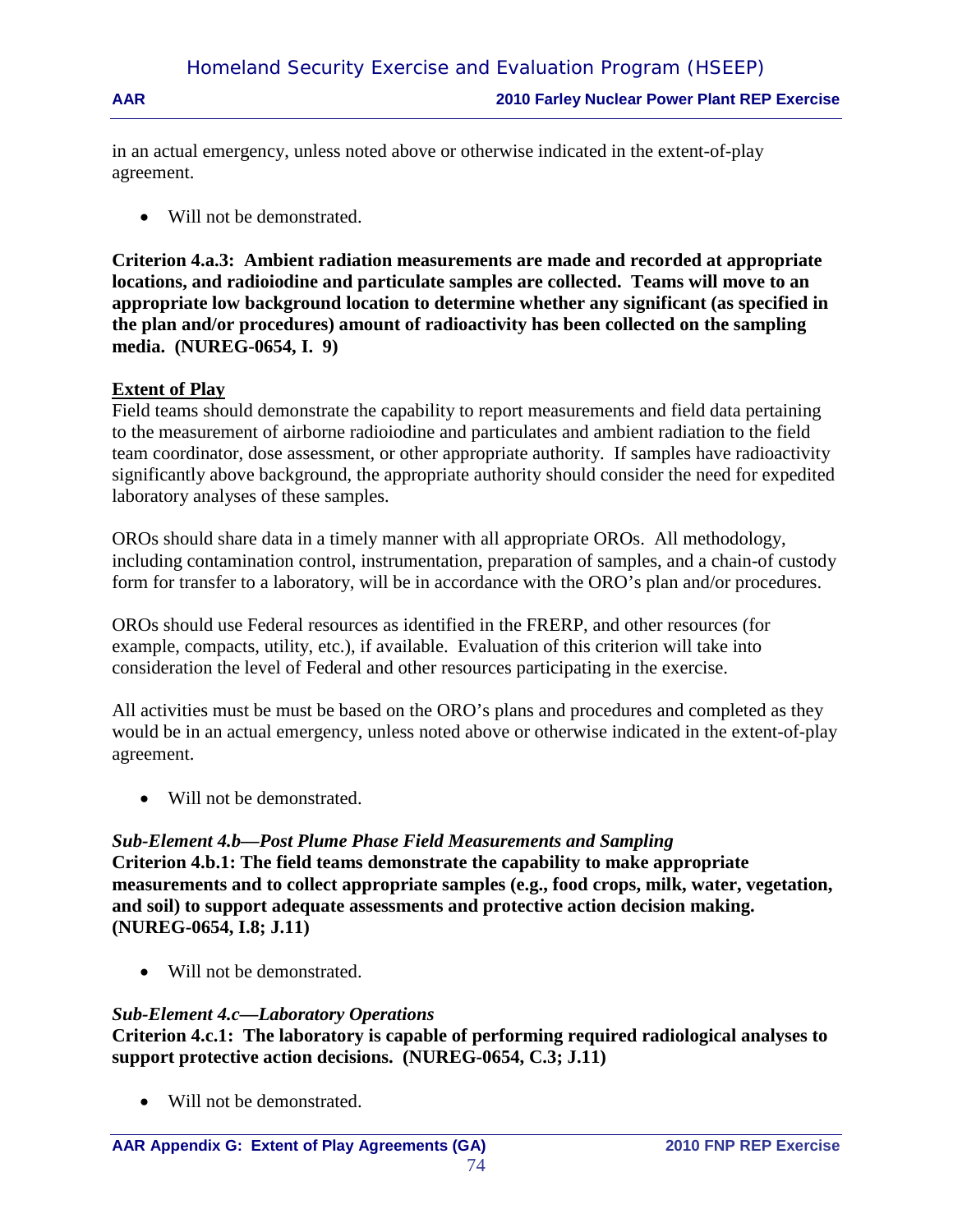## 5. EMERGENCY NOTIFICATION AND PUBLIC INFORMATION

*Sub-Element 5.a—Activation of the Prompt Alert and Notification System* **Criterion 5.a.1: Activities associated with primary alerting and notification of the public are completed in a timely manner following the initial decision by authorized offsite emergency officials to notify the public of an emergency situation. The initial instructional message to the public must include as a minimum the elements required by current FEMA REP guidance. (10 CFR Part 50, Appendix E.IV.D and NUREG-0654, E.5, 6, 7)** 

#### **Extent of Play**

Responsible Offsite Response Organizations (OROs) should demonstrate the capability to sequentially provide an alert signal followed by an initial instructional message to populated areas (permanent resident and transient) throughout the 10-mile plume pathway EPZ. Following the decision to activate the alert and notification system, in accordance with the ORO's plan and/or procedures, completion of system activation should be accomplished in a timely manner (will not be subject to specific time requirements) for primary alerting/notification. The initial message should include the elements required by current FEMA REP guidance.

Offsite Response Organizations (OROs) with route alerting as the primary method of alerting and notifying the public should demonstrate the capability to accomplish the primary route alerting, following the decision to activate the alert and notification system, in a timely manner (will not be subject to specific time requirements) in accordance with the ORO's plan and/or procedures. At least one route needs to be demonstrated and evaluated. The selected route(s) should vary from exercise to exercise. However, the most difficult route should be demonstrated at least once every six years. All alert and notification activities along the route should be simulated (that is, the message that would actually be used is read for the evaluator, but not actually broadcast) as agreed upon in the extent-of-play. Actual testing of the mobile public address system will be conducted at some agreed-upon location. The initial message should include the elements required by current FEMA REP guidance. For exercise purposes, timely is defined as "the responsible ORO personnel/representatives demonstrate actions to disseminate the appropriate information/instructions with a sense of urgency and without undue delay." If message dissemination is to be identified as not having been accomplished in a timely manner, the evaluator(s) will document a specific delay or cause as to why a message was not considered timely.

Procedures to broadcast the message should be fully demonstrated as they would in an actual emergency up to the point of transmission. Broadcast of the message(s) or test messages *is not*  required. The alert signal activation may be simulated. However, the procedures should be demonstrated up to the point of actual activation.

The capability of the primary notification system to broadcast an instructional message on a 24 hour basis should be verified during an interview with appropriate personnel from the primary notification system.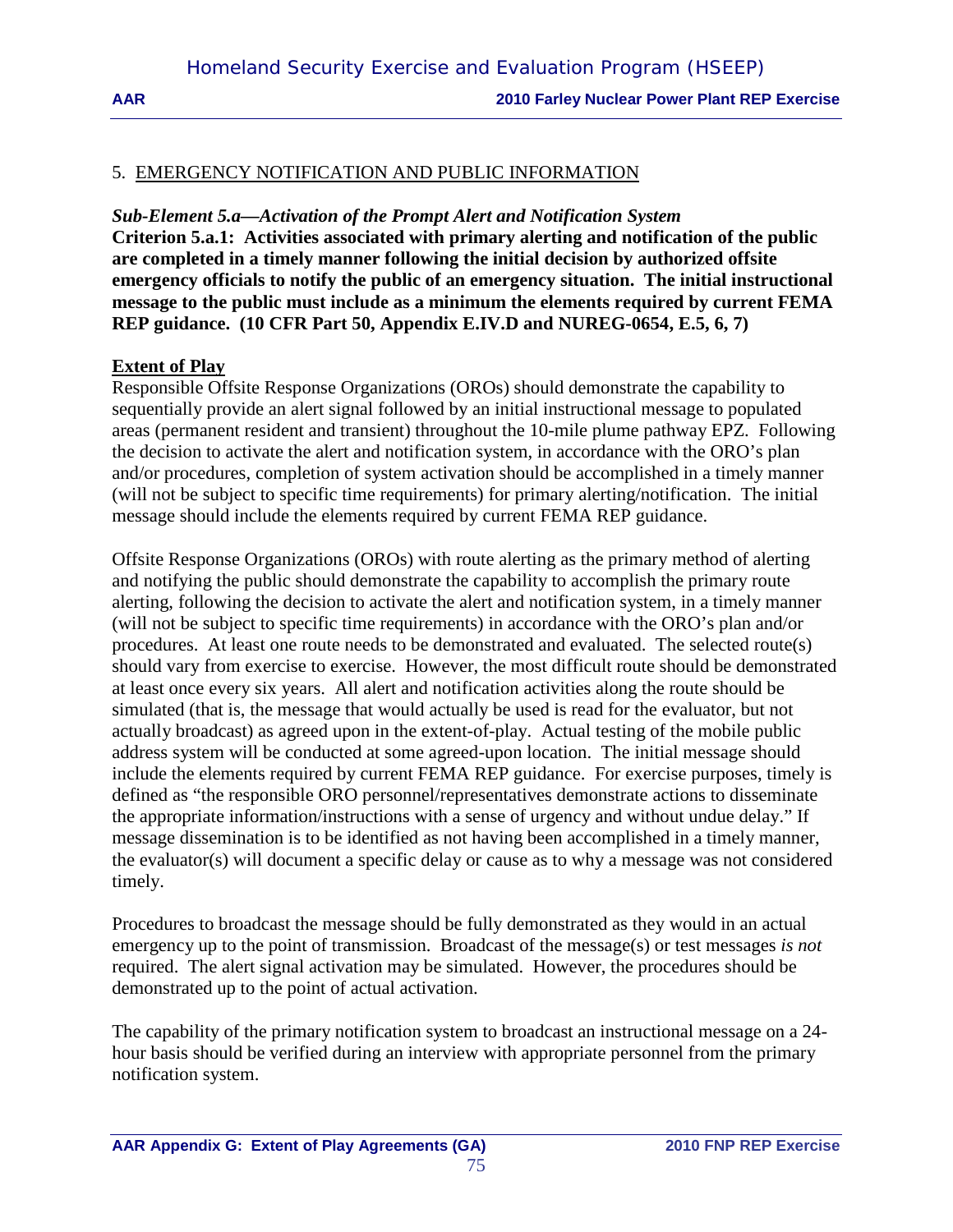All activities for this criterion must be based on the ORO's plans and procedures and completed as they would be in an actual emergency, except as noted above or otherwise indicated in the extent-of-play agreement.

- GEMA and Early County coordinate PNS activation with Houston County Alabama. (State and County).
- Georgia will use an alternative method for delivering the message for EAS to the designated local television and radio stations, WOOF (99.7 FM and 560 AM) and Television Station WTVY (Channel 4). The stations will be activated using the EMNet system. The designated television and radio stations have the EMNet Broadcaster package installed at their location. Early County will use the EMNet system to send a voice and text message to the television and radio stations using the EMNet equipment. Early County has prerecorded messages for broadcast, however, they still have the capability to record a new message if needed. The actual message delivered will be sent in a test mode. The EMNet system validates receipt of the message. Broadcasts will not be interrupted. A copy of the file containing the message delivered to the station is saved. EMNet will be used to deliver the message in-lieu of the standard practice of calling the station directly.

#### **Criterion 5.a.2:**

• Not applicable

**Criterion 5.a.3: Activities associated with FEMA approved exception areas (where applicable) are completed within 45 minutes following the initial decision by authorized offsite emergency officials to notify the public of an emergency situation. Backup alert and notification of the public is completed within 45 minutes following the detection by the ORO of a failure of the primary alert and notification system. (NUREG-0654, E.6, Appendix 3.B.2.c)** 

## **Extent of Play**

Offsite Response Organizations (OROs) with FEMA-approved exception areas (identified in the approved Alert and Notification System Design Report) 5–10 miles from the nuclear power plant should demonstrate the capability to accomplish primary alerting and notification of the exception area(s) within 45 minutes following the initial decision by authorized offsite emergency officials to notify the public of an emergency situation. The 45-minute clock will begin when the OROs make the decision to activate the alert and notification system for the first time for a specific emergency situation. The initial message should, at a minimum, include: a statement that an emergency exists at the plant and where to obtain additional information. For exception area alerting, at least one route needs to be demonstrated and evaluated. The selected route(s) should vary from exercise to exercise. However, the most difficult route should be demonstrated at least once every six years. All alert and notification activities along the route should be simulated (that is, the message that would actually be used is read for the evaluator, but not actually broadcast) as agreed upon in the extent-of-play. Actual testing of the mobile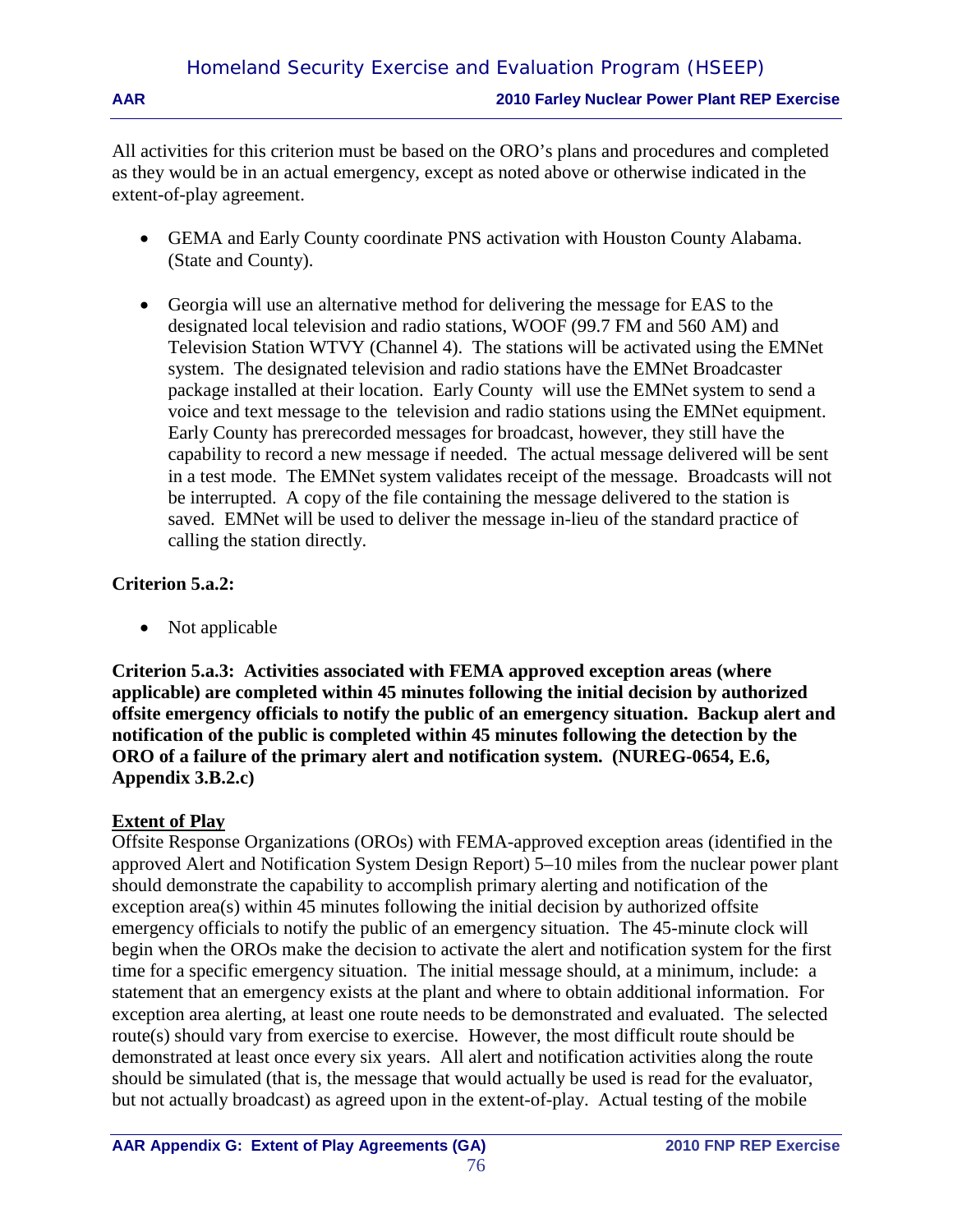public address system will be conducted at some agreed-upon location.

Backup alert and notification of the public should be completed within 45 minutes following the detection by the ORO of a failure of the primary alert and notification system. Backup route alerting only needs to be demonstrated and evaluated, in accordance with the ORO's plan and/or procedures and the extent-of-play agreement, if the exercise scenario calls for failure of any portion of the primary system(s), or if any portion of the primary system(s) actually fails to function. If demonstrated, only one route needs to be selected and demonstrated. All alert and notification activities along the route should be simulated (that is, the message that would actually be used is read for the evaluator, but not actually broadcast) as agreed upon in the extent-of-play. Actual testing of the mobile public address system will be conducted at some agreed-upon location.

All activities for this criterion must be based on the ORO's plans and procedures and completed as they would be in an actual emergency, except as noted above or otherwise indicated in the extent-of-play agreement.

• The scenario will not call for failure of the primary alert and notification system. Successful activation of the tone alert radios is verified through witnessing activation of the radio in the EMA Office. If there is an actual failure of the TAR system, then backup alert and notification plans and procedures will be discussion between the evaluator, the Early County EMA Director, and if necessary local law enforcement officers (See 3.d.1).

# *Sub-Element 5.b—Emergency Information and Instructions for the Public and the Media*  **Criterion 5.b.1: OROs provide accurate emergency information and instructions to the public and the news media in a timely manner. (NUREG-0654, E.5, 7; G.3.a, G.4.c)**

# **Extent of Play**

Subsequent emergency information and instructions should be provided to the public and the media in a timely manner (will not be subject to specific time requirements). For exercise purposes, timely is defined as "the responsible ORO personnel/representatives demonstrate actions to disseminate the appropriate information/instructions with a sense of urgency and without undue delay." If message dissemination is to be identified as not having been accomplished in a timely manner, the evaluator(s) will document a specific delay or cause as to why a message was not considered timely. The ORO should ensure that emergency information and instructions are consistent with protective action decisions made by appropriate officials. The emergency information should contain all necessary and applicable instructions ( for example, evacuation instructions, evacuation routes, reception center locations, what to take when evacuating, information concerning pets, shelter-in-place instructions, information concerning protective actions for schools and special populations, public inquiry telephone number, etc.) to assist the public in carrying out protective action decisions provided to them. The ORO should also be prepared to disclose and explain the Emergency Classification Level (ECL) of the incident. At a minimum, this information must be included in media briefings and/or media releases. OROs should demonstrate the capability to use language that is clear and understandable to the public within both the plume and ingestion pathway EPZs. This includes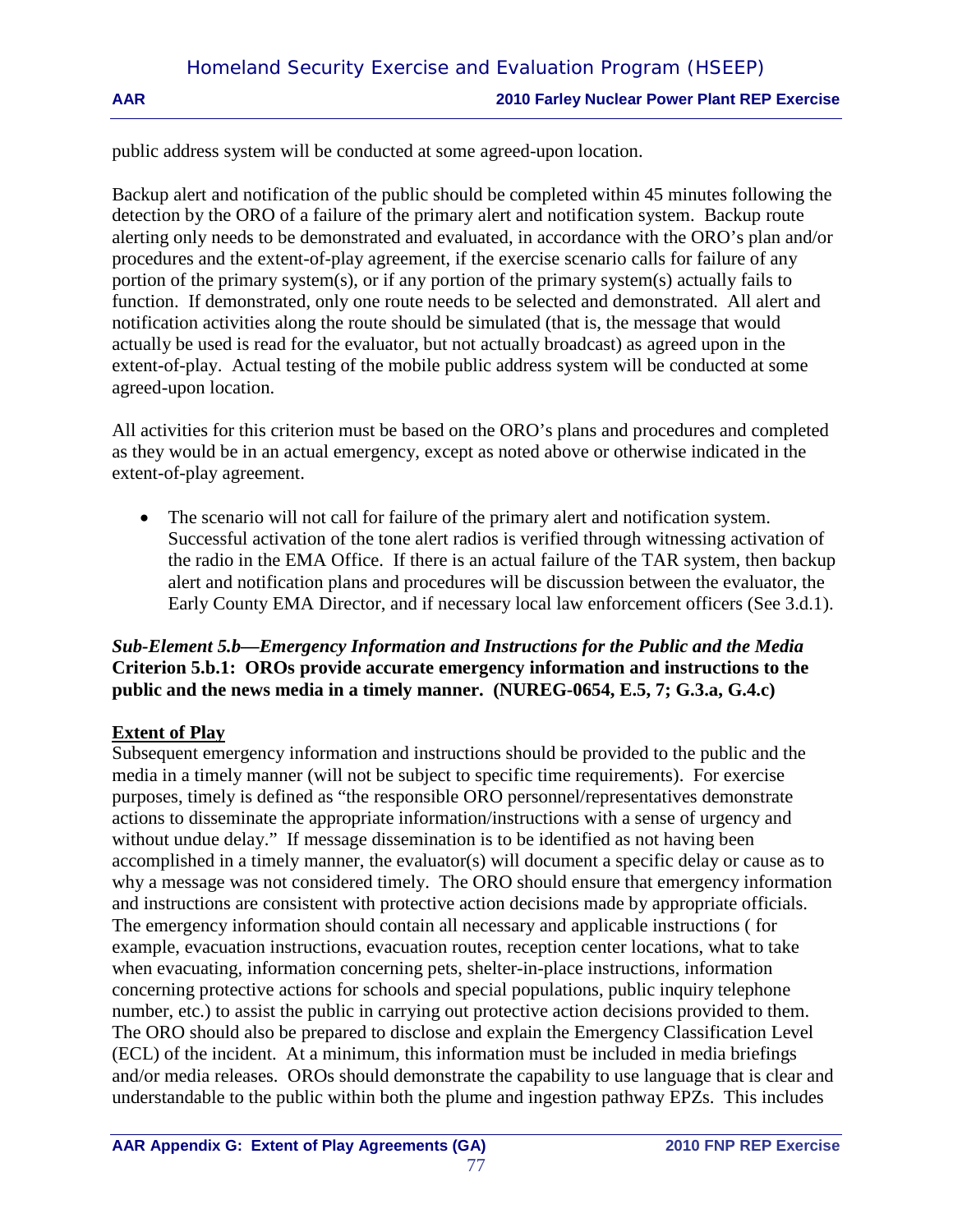demonstration of the capability to use familiar landmarks and boundaries to describe protective action areas.

The emergency information should be all-inclusive by including previously identified protective action areas that are still valid, as well as new areas. The OROs should demonstrate the capability to ensure that emergency information that is no longer valid is rescinded and not repeated by broadcast media. In addition, the OROs should demonstrate the capability to ensure that current emergency information is repeated at pre-established intervals in accordance with the plan and/or procedures.

OROs should demonstrate the capability to develop emergency information in a non-English language when required by the plan and/or procedures.

If ingestion pathway measures are exercised, OROs should demonstrate that a system exists for rapid dissemination of ingestion pathway information to pre-determined individuals and businesses in accordance with the ORO's plan and/or procedures.

OROs should demonstrate the capability to provide timely, accurate, concise and coordinated information to the news media for subsequent dissemination to the public. This would include demonstration of the capability to conduct timely and pertinent media briefings and distribute media releases as the situation warrants. The OROs should demonstrate the capability to respond appropriately to inquiries from the news media. All information presented in media briefings and media releases should be consistent with protective action decisions and other emergency information provided to the public. Copies of pertinent emergency information (for example,

Emergency Alert System [EAS] messages and media releases) and media information kits should be available for dissemination to the media. OROs should demonstrate that an effective system is in place for dealing with calls to the public inquiry hotline. Hotline staff should demonstrate the capability to provide or obtain accurate information for callers or refer them to an appropriate information source. Information from the hotline staff, including information that corrects false or inaccurate information when trends are noted, should be included, as appropriate, in emergency information provided to the public, media briefings, and/or media releases. All activities for this criterion must be based on the ORO's plans and procedures and completed as they would be in an actual emergency, unless noted above or otherwise indicated in the extentof-play agreement.

• The State will deploy the GEMA Public Information Officer and two Public Affairs Staff to the Emergency News Center (ENC) in Dothan. Early County will send one Public Affairs Officer as well. A member of the GEMA Public Affairs Division participates in the State Operations Center to coordinate state and local joint press releases, which are then provided to the Public Information Officer at the ENC.

## 6.0 SUPPORT OPERATION/FACILITIES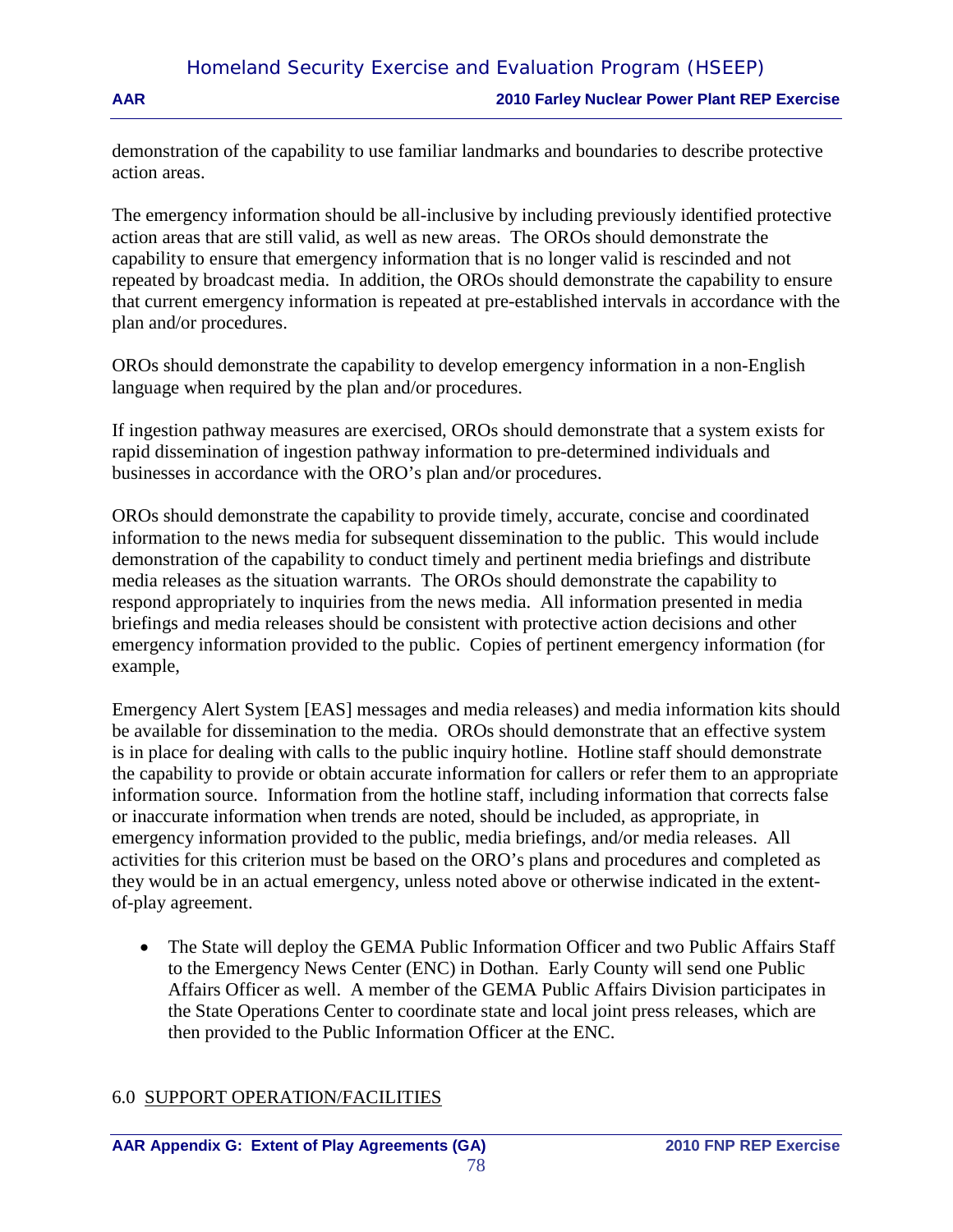## *Sub-Element 6.a—Monitoring and Decontamination of Evacuees and Emergency Workers and Registration of Evacuees*

**Criterion 6.a.1: The reception center/emergency worker facility has appropriate space, adequate resources, and trained personnel to provide monitoring, decontamination, and registration of evacuees and/or emergency workers. (NUREG-0654, J.10.h; J.12; K.5.a)** 

#### **Extent of Play**

Radiological monitoring, decontamination, and registration facilities for evacuees/emergency workers should be set up and demonstrated as they would be in an actual emergency or as indicated in the extent-of-play agreement. This would include adequate space for evacuees' vehicles. Expected demonstration should include 1/3 of the monitoring teams/portal monitors required to monitor 20% of the population allocated to the facility within 12 hours. Before using monitoring instrument(s), the monitor(s) should demonstrate the process of checking the instrument(s) for proper operation.

Staff responsible for the radiological monitoring of evacuees should demonstrate the capability to attain and sustain a monitoring productivity rate per hour needed to monitor the 20% emergency planning zone (EPZ) population planning base within about 12 hours. This monitoring productivity rate per hour is the number of evacuees that can be monitored per hour by the total complement of monitors using an appropriate monitoring procedure. A minimum of six individuals per monitoring station should be monitored, using equipment and procedures specified in the plan and/or procedures, to allow demonstration of monitoring, decontamination and registration capabilities. The monitoring sequences for the first six simulated evacuees per monitoring team will be timed by the evaluators in order to determine whether the twelve-hour requirement can be met. Monitoring of emergency workers does not have to meet the twelvehour requirement. However, appropriate monitoring procedures should be demonstrated for a minimum of two emergency workers. Decontamination of evacuees/emergency workers may be simulated and conducted by interview. The availability of provisions for separately showering should be demonstrated or explained. The staff should demonstrate provisions for limiting the spread of contamination. Provisions could include floor coverings, signs and appropriate means (for example, partitions, roped-off areas) to separate clean from potentially contaminated areas.

Provisions should also exist to separate contaminated and uncontaminated individuals, provide changes of clothing for individuals whose clothing is contaminated, and store contaminated clothing and personal belongings to prevent further contamination of evacuees or facilities. In addition, for any individual found to be contaminated, procedures should be discussed concerning the handling of potential contamination of vehicles and personal belongings.

Monitoring personnel should explain the use of action levels for determining the need for decontamination. They should also explain the procedures for referring evacuees who cannot be adequately decontaminated for assessment and follow up in accordance with the ORO's plans and procedures. Contamination of the individual will be determined by controller inject and not simulated with any low-level radiation source.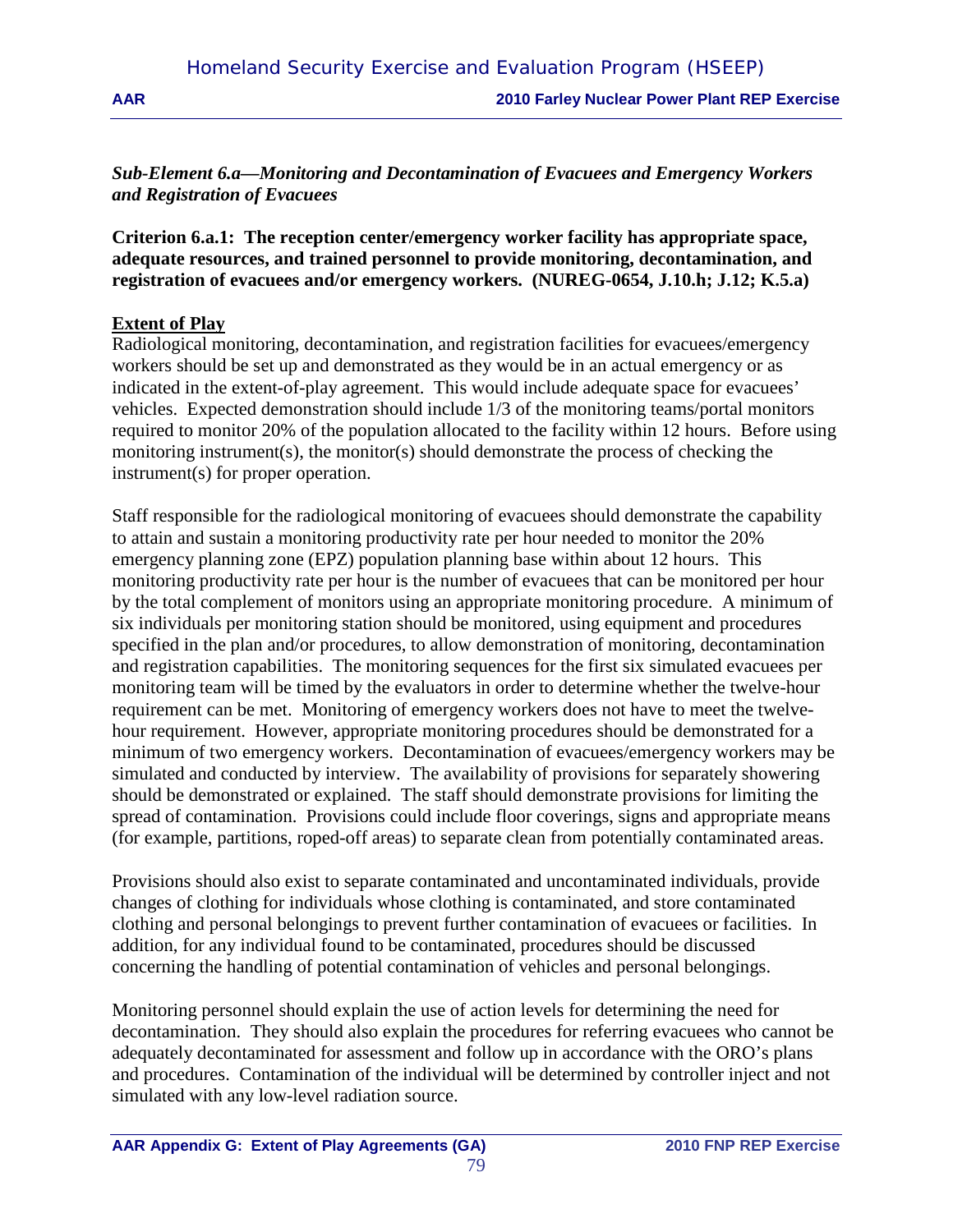The capability to register individuals upon completion of the monitoring and decontamination activities should be demonstrated. The registration activities demonstrated should include the establishment of a registration record for each individual, consisting of the individual's name, address, results of monitoring, and time of decontamination, if any, or as otherwise designated in the plan. Audio recorders, camcorders or written records are all acceptable means for registration. All activities associated with this criterion must be based on the ORO's plans and procedures and completed as they would be in an actual emergency, unless otherwise indicated in the extent-of-play agreement.

• Will not be demonstrated.

*Sub-Element 6.b—Monitoring and Decontamination of Emergency Worker Equipment:*  **Criterion 6.b.1: The facility/ORO has adequate procedures and resources for the accomplishment of monitoring and decontamination of emergency worker equipment, including vehicles. (NUREG-0654, K.5.b)**

# **Extent of Play**

The monitoring staff should demonstrate the capability to monitor equipment, including vehicles, for contamination in accordance with the Offsite Response Organization's (ORO's) plans and procedures. Specific attention should be given to equipment, including vehicles, that was in contact with individuals found to be contaminated. The monitoring staff should demonstrate the capability to make decisions on the need for decontamination of equipment, including vehicles, based on guidance levels and procedures stated in the plan and/or procedures.

The area to be used for monitoring and decontamination should be set up as it would be in an actual emergency, with all route markings, instrumentation, record keeping and contamination control measures in place. Monitoring procedures should be demonstrated for a minimum of one vehicle. It is generally not necessary to monitor the entire surface of vehicles. However, the capability to monitor areas such as radiator grills, bumpers, wheel wells, tires and door handles should be demonstrated. Interior surfaces of vehicles that were in contact with individuals found to be contaminated should also be checked. Decontamination capabilities, and provisions for vehicles and equipment that cannot be decontaminated, may be simulated and conducted by interview.

All activities associated with this criterion must be based on the ORO's plans and procedures and completed as they would be in an actual emergency, unless noted above or otherwise indicated in the extent-of-play agreement.

• Will not be demonstrated.

# *Sub-Element 6.c—Temporary Care of Evacuees*

**Criterion 6.c.1: Managers of congregate care facilities demonstrate that the centers have resources to provide services and accommodations consistent with American Red Cross planning guidelines. (Found in MASS CARE—Preparedness Operations, ARC 3031).**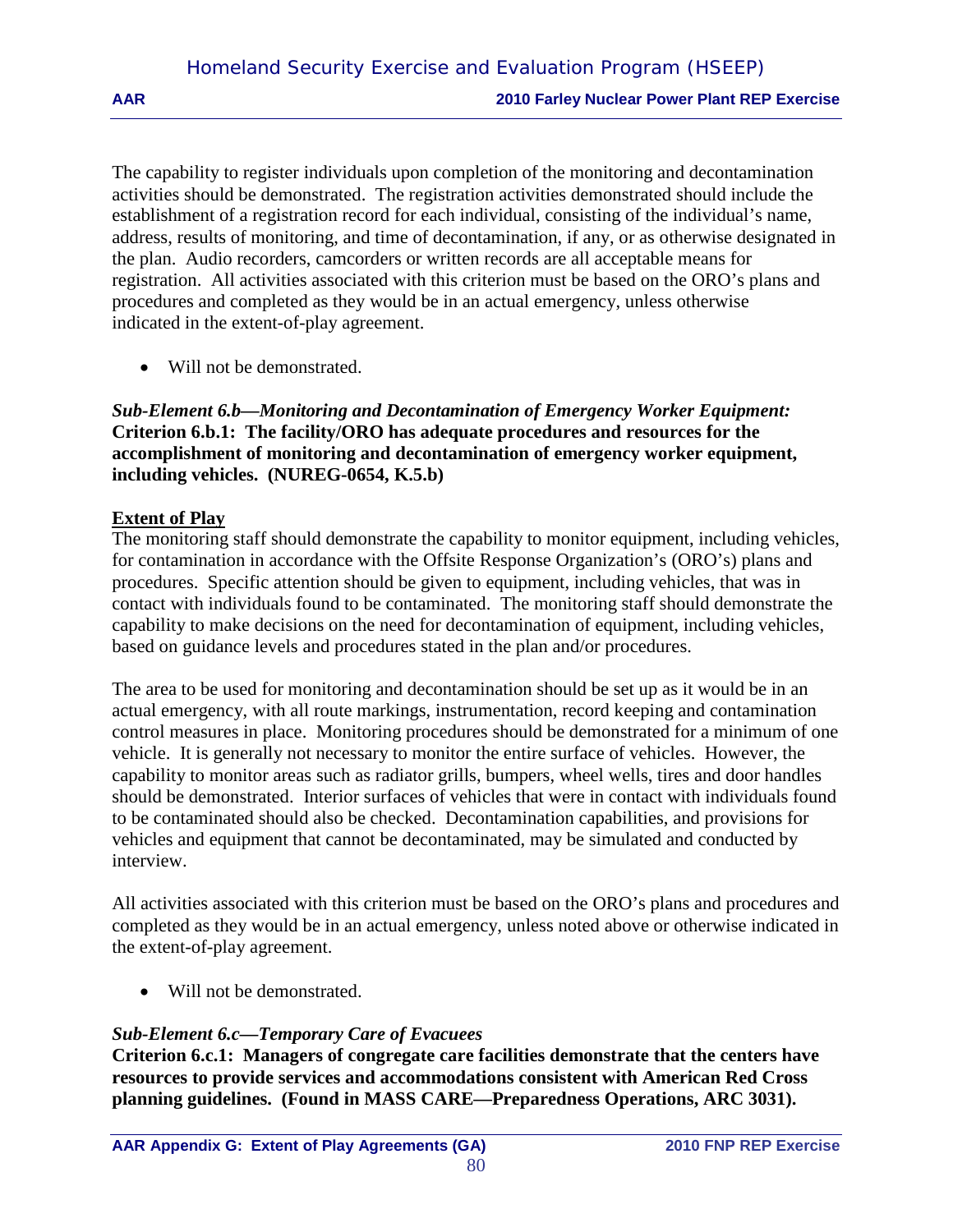**Managers demonstrate the procedures to assure that evacuees have been monitored for contamination and have been decontaminated as appropriate prior to entering congregate care facilities. (NUREG-0654, J.10.h, J.12)** 

## **Extent of Play**

Under this criterion, demonstration of congregate care centers may be conducted out of sequence with the exercise scenario. The evaluator should conduct a walk-through of the center to determine, through observation and inquiries, that the services and accommodations are consistent with ARC 3031. In this simulation, it is not necessary to set up operations as they would be in an actual emergency. Alternatively, capabilities may be demonstrated by setting up stations for various services and providing those services to simulated evacuees. Given the substantial differences between demonstration and simulation of this objective, exercise demonstration expectations should be clearly specified in extent-of-play agreements. Congregate care staff should also demonstrate the capability to ensure that evacuees have been monitored for contamination, have been decontaminated as appropriate and have been registered before entering the facility. This capability may be determined through an interview process. If operations at the center are demonstrated, material that would be difficult or expensive to transport (e.g., cots, blankets, sundries and large-scale food supplies) need not be physically available at the facility (facilities). However, availability of such items should be verified by providing the evaluator a list of sources with locations and estimates of quantities. All activities associated with this criterion must be based on the ORO's plans and procedures and completed as they would be in an actual emergency, unless noted above or otherwise indicated in the extent-of-play agreement.

• Will not be demonstrated.

## *Sub-Element 6.d—Transportation and Treatment of Contaminated Injured Individuals*  **Criterion 6.d.1: The facility/ORO has the appropriate space, adequate resources and trained personnel to provide transport, monitoring, decontamination and medical services to contaminated injured individuals. (NUREG-0654, F.2; H.10; K.5.a, b; L.1, 4)**

#### **Extent of Play**

Monitoring, decontamination and contamination control efforts will not delay urgent medical care for the victim.

Offsite Response Organizations (OROs) should demonstrate the capability to transport contaminated injured individuals to medical facilities. An ambulance should be used for the response to the victim. However, to avoid taking an ambulance out of service for an extended time, any vehicle (e.g., car, truck or van) may be utilized to transport the victim to the medical facility. Normal communications between the ambulance/dispatcher and the receiving medical facility should be demonstrated. If a substitute vehicle is used for transport to the medical facility, this communication must occur before releasing the ambulance from the drill. This communication would include reporting radiation monitoring results, if available. Additionally, the ambulance crew should demonstrate, by interview, knowledge of where the ambulance and crew would be monitored and decontaminated, if required, or whom to contact for such